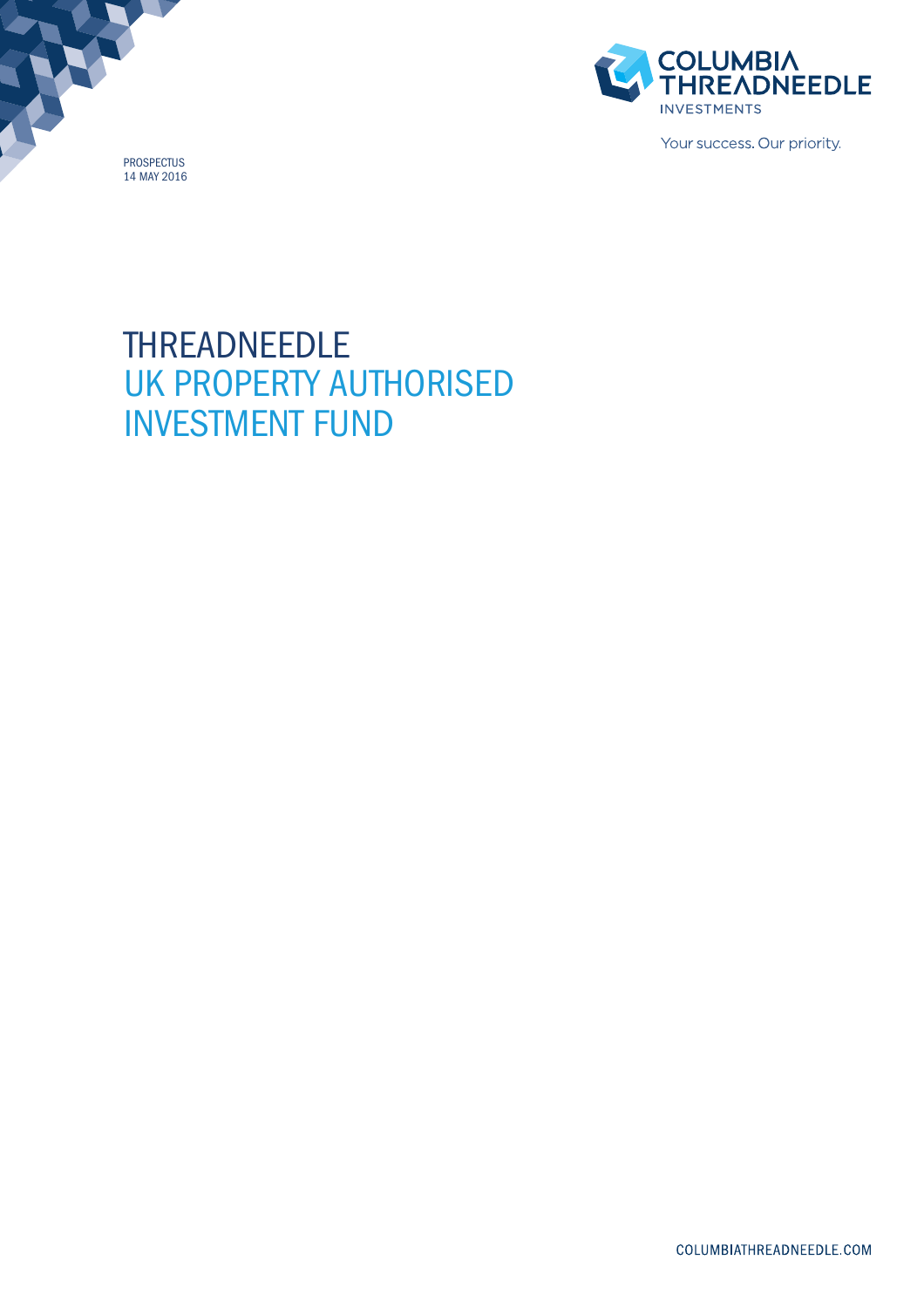## **Contents**

| 1.              |                                                                            |  |  |  |  |  |  |
|-----------------|----------------------------------------------------------------------------|--|--|--|--|--|--|
| 2.              |                                                                            |  |  |  |  |  |  |
| 3.              |                                                                            |  |  |  |  |  |  |
| 4.              | Investment Objective, Policy and other Details of the Company  7           |  |  |  |  |  |  |
| 5.              |                                                                            |  |  |  |  |  |  |
| 6.              |                                                                            |  |  |  |  |  |  |
| 7.              |                                                                            |  |  |  |  |  |  |
| 8.              |                                                                            |  |  |  |  |  |  |
| 9.              |                                                                            |  |  |  |  |  |  |
| 10 <sup>1</sup> |                                                                            |  |  |  |  |  |  |
| 11.             |                                                                            |  |  |  |  |  |  |
| 12.             |                                                                            |  |  |  |  |  |  |
| 13.             |                                                                            |  |  |  |  |  |  |
|                 | Appendix I Countries in which the Company may invest in Property 48        |  |  |  |  |  |  |
|                 | Appendix II Eligible securities markets and eligible derivatives markets49 |  |  |  |  |  |  |
|                 |                                                                            |  |  |  |  |  |  |
|                 | Appendix IV Investment management and borrowing powers51                   |  |  |  |  |  |  |
|                 | Appendix V List of issuers of Government and                               |  |  |  |  |  |  |
|                 |                                                                            |  |  |  |  |  |  |
|                 |                                                                            |  |  |  |  |  |  |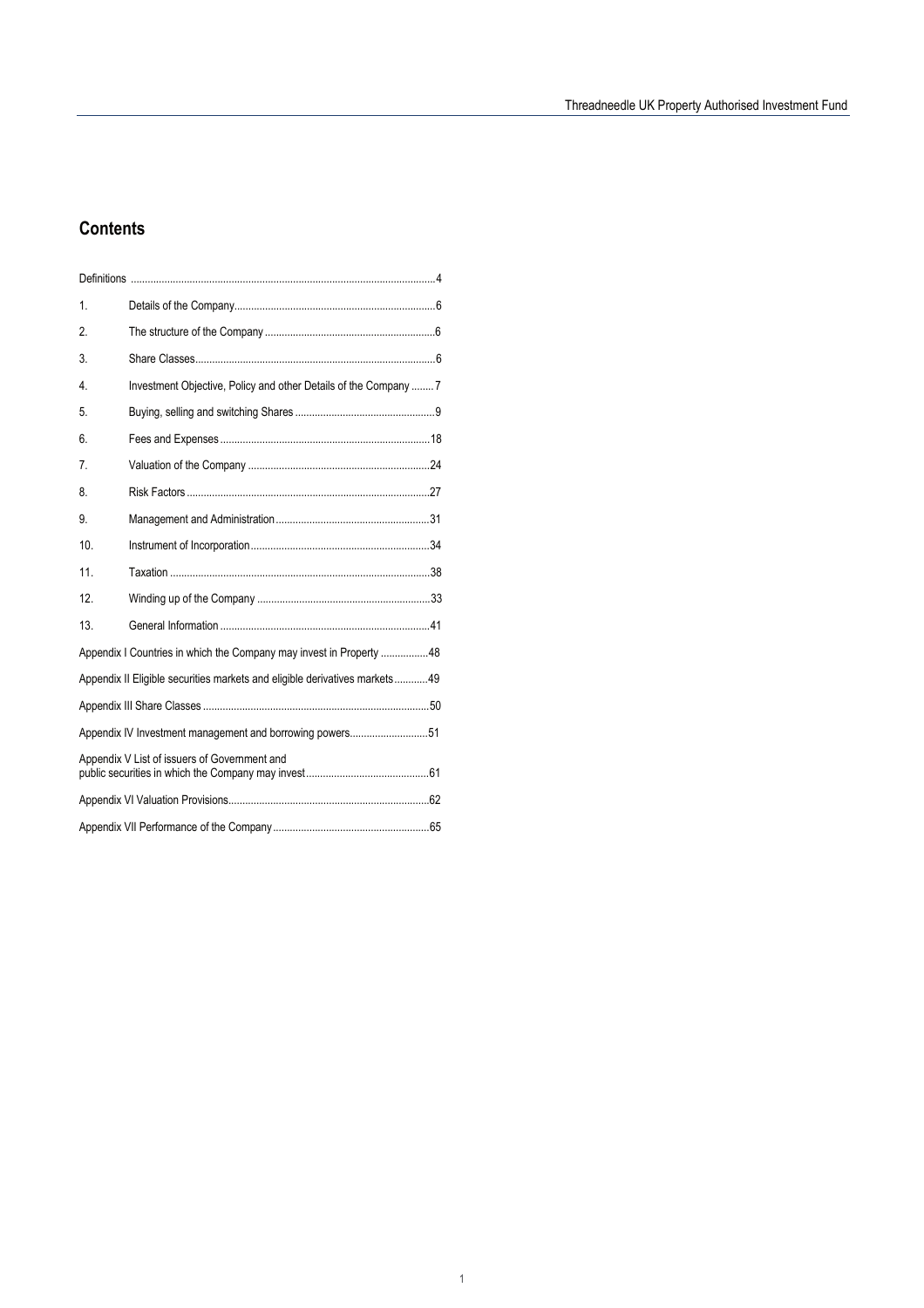## **Important: if you are in any doubt about the contents of this Prospectus you should consult your financial adviser.**

**This Prospectus is intended for distribution in the United Kingdom only. Its distribution may be restricted in other countries. It does not constitute an offer or solicitation to anyone in any jurisdiction in which such offer or solicitation is not lawful or in which the person making such offer or solicitation is not qualified to do so, or to anyone to whom it is unlawful to make such an offer or solicitation. Potential investors should inform themselves about and observe the legal requirements within their own countries for the acquisition of Shares of Threadneedle UK Property Authorised Investment Fund and any taxation or exchange control legislation affecting them personally, including the obtaining of any requisite governmental or other consents and the observation of any other formalities.** 

Threadneedle Investment Services Limited, the Authorised Corporate Director of the Company (the 'ACD'), is the person responsible for the information contained in this Prospectus. To the best of its knowledge and belief (having taken reasonable care to ensure that it is the case) the information contained in it does not contain any untrue or misleading statement or omit any matters required by the FCA Rules to be included in it. Threadneedle Investment Services Limited accepts responsibility accordingly.

#### **Prospectus of Threadneedle UK Property Authorised Investment Fund**

(An open-ended investment company with variable capital incorporated with limited liability and registered in England and Wales under registered number IC000976)

This document constitutes the Prospectus for Threadneedle UK Property Authorised Investment Fund (the 'Company'), which has been prepared in accordance with the FCA Rules. The Company is also subject to the OEIC Regulations. The Instrument of Incorporation of the Company is registered with the Financial Conduct Authority (the 'FCA').

This Prospectus is dated, and is valid as at, 14 May 2016.

Copies of this Prospectus have been sent to the FCA and the Depositary.

No person has been authorised by the Company or the ACD to give any information or to make any representations in connection with the offering of Shares other than those contained in the Prospectus and, if given or made, such information or representations must not be relied on as having been made by the Company or the ACD. The delivery of this Prospectus (whether or not accompanied by any reports) or the issue of Shares shall not, under any circumstances,

create any implication that the affairs of the Company have not changed since the date of the Prospectus.

The distribution of this Prospectus and the offering of Shares in certain jurisdictions may be restricted by law. Persons into whose possession this Prospectus comes are required by the Company and the ACD to inform themselves about and to observe any such restrictions. This Prospectus does not constitute an offer or solicitation by anyone in any jurisdiction in which such offer or solicitation is not authorised or to any person to whom it is unlawful to make such offer or solicitation.

Potential investors should not treat the contents of this Prospectus as advice relating to legal, taxation, investment or any other matters and are recommended to consult their own professional advisers concerning the acquisition, holding or disposal of Shares.

The provisions of the Company's Instrument of Incorporation are binding on each of its Shareholders (who are taken to have notice of them).

This Prospectus has been approved for the purpose of section 21 of the Financial Services and Markets Act 2000 (the 'Act') by the ACD.

This Prospectus is based on information, law and practice at the date of the Prospectus. The Company shall not be bound by an out of date Prospectus when it has issued a new Prospectus or addendum and investors should check with the ACD that this is the most recently published Prospectus.

Copies of this Prospectus can be provided in large print or electronic format.

Shares in the Company are not available for offer or sale in any state in the United States, or to persons (including companies, partnerships, trusts or other entities) who are 'US Persons', nor may Shares be owned or otherwise held by such persons. Accordingly, this Prospectus may not be distributed in the United States or to a US Person. The ACD reserves the right to give notice to any Shareholder that is or that subsequently becomes incorporated in the United States or to a US Person to (i) transfer the Shares to a person that is not a US Person or (ii) request a redemption or cancellation of the Shares and the ACD may redeem or cancel the Shares if the Shareholder fails to make such transfer or request within 30 days of that notice provided by the ACD.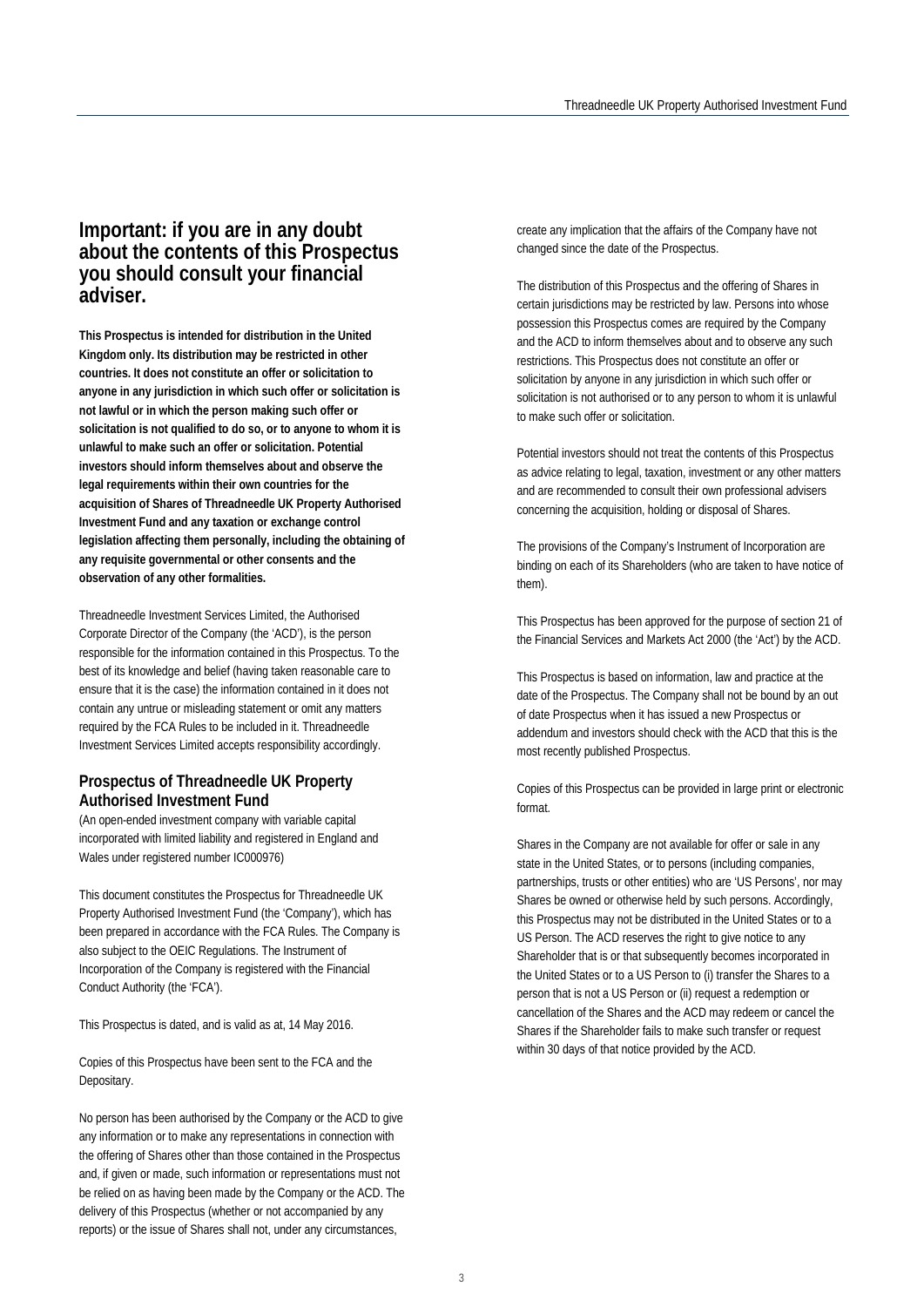## <span id="page-3-0"></span>**Definitions**

'Accumulation Shares' means Shares (of whatever Class) in the Company as may be in issue from time to time in respect of which income allocated to them is credited periodically to capital pursuant to the FCA Rules

'ACD' means Threadneedle Investment Services Limited, the authorised corporate director of the Company

'AIFM' means the legal person appointed on behalf of the Company, which (through this appointment) is responsible for managing the Company in accordance with the AIFM Directive and The Alternative Investment Fund Managers Regulations 2013, which at the date of this Prospectus is the ACD

'AIFM Directive' means the Alternative Investment Fund Managers Directive 2011/61/EU of the European Parliament and Council of 8 June 2011 as amended from time to time

'Approved Bank' means one of certain institutions as defined in the glossary to the FCA Handbook

'Body Corporate' means a body corporate incorporated in any jurisdiction (including the UK) or any entity treated as a body corporate for tax purposes in any jurisdiction with which the UK has any form of double tax treaty or other agreement to relieve double tax which has effect under the UK's tax legislation by Order of Council or under such a treaty or other agreement

'Business Day' means a Dealing Day

'Class' or 'Classes' means, in relation to Shares (according to the context), a particular class or classes of Share related to the Company or all of the Shares related to the Company

'Class F' means Shares that have been designated specifically for investment by the Feeder Fund and which are available only for investment by it

'COLL' means the appropriate chapter or rule in the FCA Rules

'COLL Sourcebook' means the Collective Investment Schemes Sourcebook issued by the FCA as amended from time to time

'Company' means Threadneedle UK Property Authorised Investment Fund

'Custodian' means Citibank N.A.

'Dealing Day' means Monday to Friday excluding public and bank holidays in England and Wales and other days at the ACD's discretion

'Depositary' means Citibank Europe plc, UK Branch, the depositary of the Company

'EEA State' means a member state of the European Union and any other state which is within the European Economic Area

'Eligible Institution' means one of certain credit institutions as defined in the glossary to the FCA Handbook

'Eligible Shareholder' means a Shareholder or potential Shareholder who is eligible to invest in the appropriate Class

'EPM' or 'Efficient Portfolio Management' means the use of techniques and instruments which relate to transferable securities and approved money-market instruments and which fulfil the following criteria:

- (a) they are economically appropriate in that they are realised in a cost effective way; and
- (b) they are entered into for one or more of the following specific aims:
	- (i) reduction of risk;
	- (ii) reduction of cost;
	- (iii) generation of additional capital or income for the scheme with a risk level which is consistent with the risk profile of the scheme and the risk diversification rules laid down in COLL

'Feeder Fund' means Threadneedle UK Property Authorised Trust, which is the feeder fund for the Company

'Fraction' means a smaller denomination Share (on the basis that ten-thousand smaller denomination Shares make one larger denomination Share)

'FCA' means the Financial Conduct Authority or any successor organisation

'FCA Handbook' means the FCA Handbook of Rules and Guidance, as amended from time to time

'FCA Rules' means the rules contained in the COLL Sourcebook and the Investment Funds Sourcebook, as amended, published as part of the FCA Handbook which shall, for the avoidance of doubt, not include guidance or evidential requirements contained in those Sourcebooks

'Gross Accumulation Shares' means Accumulation Shares which are Gross Paying Shares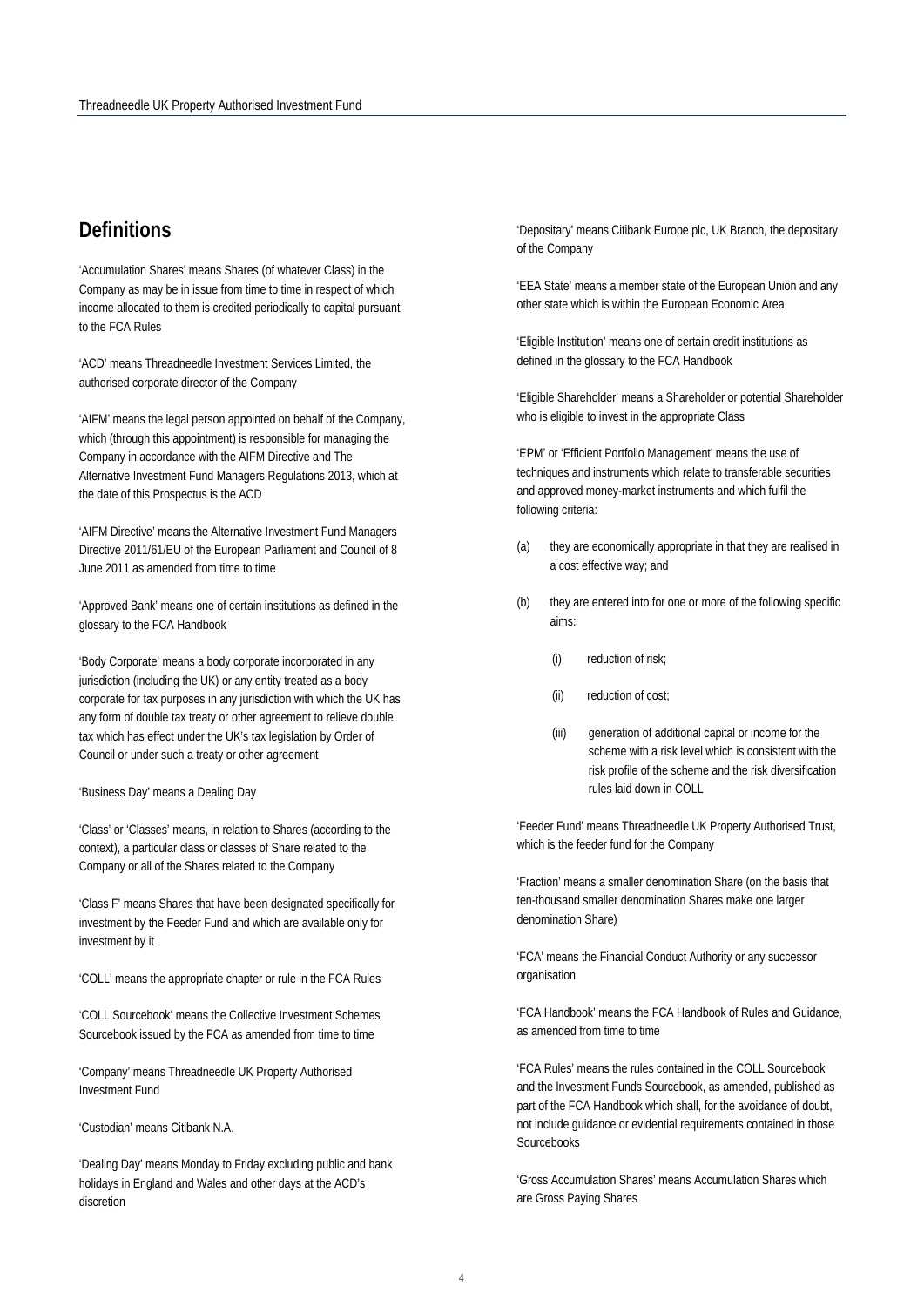'Gross Paying Shares' means Shares (of whatever Class) in the Company as may be in issue from time to time and in respect of which income allocated thereto is credited periodically to capital (in the case of Accumulation Shares) or distributed periodically to their holders (in the case of Income Shares) in either case in accordance with relevant tax law without any tax being deducted or accounted for by the Company

'Income Shares' means Shares (of whatever Class) in the Company as may be in issue from time to time in respect of which income allocated thereto is distributed periodically to the holders pursuant to the FCA Rules

'Investment Manager' means Threadneedle Asset Management Limited, the investment manager to the ACD

'Net Accumulation Shares' means Accumulation Shares which are Net Paying Shares

'Net Asset Value' or 'NAV' means the value of the Scheme Property of the Company less the liabilities of the Company as calculated in accordance with the Company's Instrument of Incorporation

'Net Income Shares' means Income Shares which are Net Paying Shares

'Net Paying Shares' means Shares (of whatever Class) in the Company as may be in issue from time to time and in respect of which income allocated thereto is credited periodically to capital (in the case of Accumulation Shares) or distributed periodically to the holders in the case of Income Shares) in either case in accordance with relevant tax law net of any tax deducted or accounted for by the Company

'Non-UCITS Retail Scheme' or 'NURS' means a scheme which is not construed in accordance with the UCITS Directive (a European directive relating to undertakings for collective investments in transferable securities which has been adopted in the UK) but which is authorised by the FCA and which is available to retail investors

'OEIC Regulations' means The Open-Ended Investment Companies Regulations 2001, as amended from time to time

'PAIF' means an open-ended investment company or a sub-fund thereof which is a Property Authorised Investment Fund, as defined in Part 4A of the PAIF Tax Regulations and the Glossary to the FCA Handbook. At the date of this Prospectus, Threadneedle UK Property Authorised Investment Fund qualifies as a PAIF

'PAIF Tax Regulations' means the Authorised Investment Funds (Tax) Regulations 2006 (SI 2006/964), as amended from time to time

'Property' means all of the following terms that are used in the FCA Handbook or in the industry: 'property', 'real property', 'real estate' and 'immovables'

'Property Investment Business' means property investment business as defined in the PAIF Tax Regulations and summarised in Appendix IV

'Scheme Property' means the property of the Company required under the FCA Rules to be given for safe-keeping to the Depositary

'Share' or 'Shares' means a share or shares in the Company (including larger denomination Shares and Fractions)

'Shareholder' means a holder for the time being of the Shares

'Special Valuation Point' is the point at which the ACD carries out a valuation of the property of the Company for the purposes set out in section 7.6. The Special Valuation Point is 12.02 p.m. UK time on a Dealing Day with agreement of the Depositary. Details of the Special Valuation Point will be available by the ACD on request.

'Standing Independent Valuer' means CBRE Limited or such other party appointed by the ACD from time to time

'Switch' means the exchange of Shares of one Class for Shares of another Class

'US Person' means a US citizen or resident individual, a partnership or corporation organised in the United States or under the laws of the United States or any State thereof, a trust if (i) a court within the United States would have authority under applicable law to render orders or judgments concerning substantially all issues regarding administration of the trust, and (ii) one or more US persons has the authority to control all substantial decisions of the trust, or an estate of a decedent that is a citizen or resident of the United States. This definition shall be interpreted in accordance with sections 1471 to 1474 of the US Internal Revenue Code of 1986

'Valuation Point' is the point, whether on a periodic basis or for a particular valuation, decided by the ACD, at which the ACD carries out a valuation of the property of the Company (as the case may be) for the purpose of determining the price at which Shares of a Class may be issued, cancelled, sold or redeemed. The current Valuation Point in relation to all Classes is 12 noon UK time on each Dealing Day. There is also a Special Valuation Point, details of which are provided at section 7.6 Therefore if a request is received after the Valuation Point on a Dealing Day it will be dealt with at a price determined at the next Valuation Point

Further details and explanations appear later in this document. Unless otherwise expressly provided, terms in this Prospectus have the meanings used in the FCA Rules.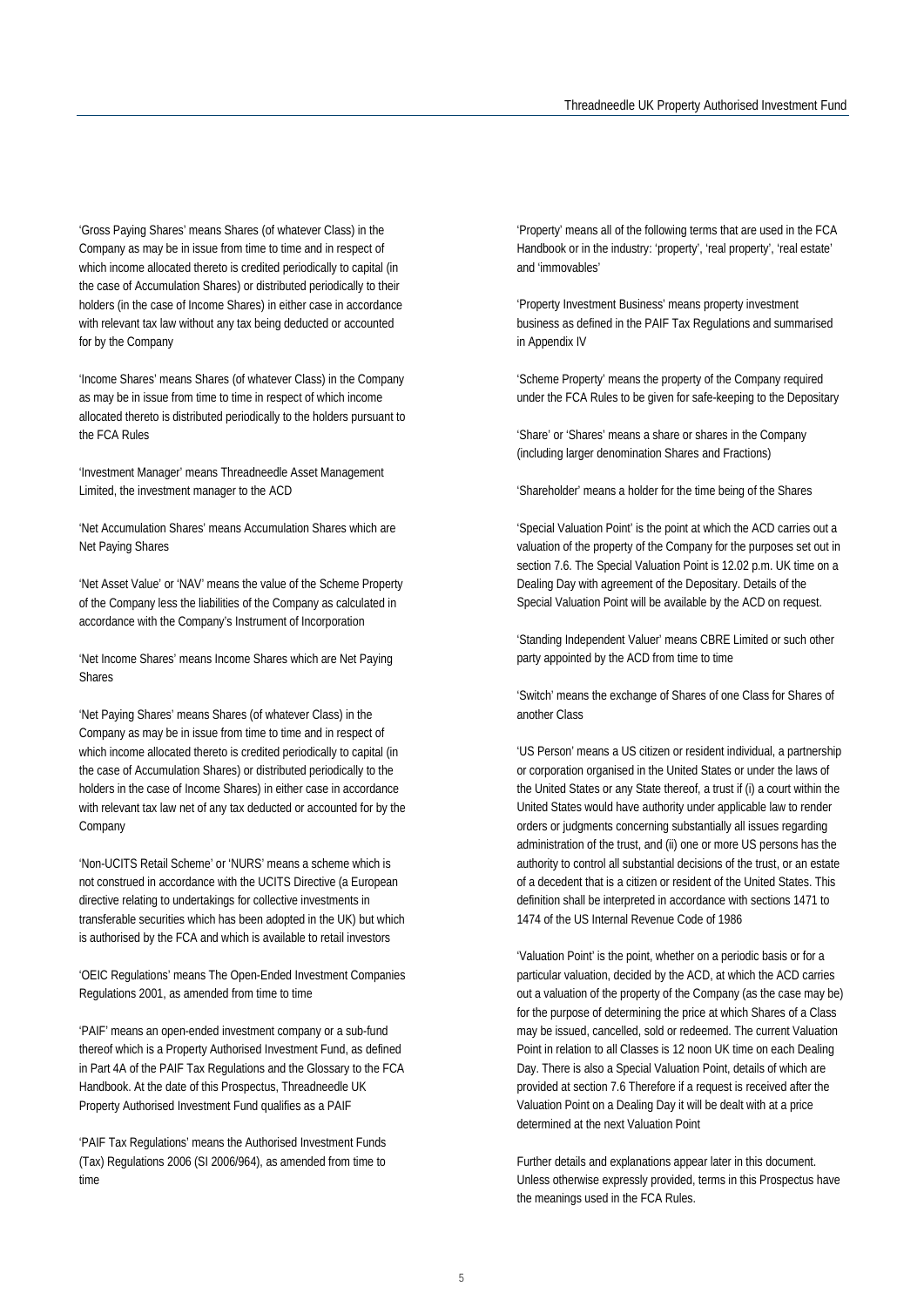## <span id="page-5-0"></span>**1. Details of the Company**

- 1.1 THREADNEEDLE UK PROPERTY AUTHORISED INVESTMENT FUND is an open-ended investment company with variable capital incorporated in England and Wales under registered number IC000976 and authorised by the FCA with effect from 11 October 2013.
- 1.2 The Company is a non-UCITS retail scheme for the purposes of the FCA Rules, an alternative investment fund for the purposes of the AIFM Directive, and a standalone company for the purposes of the OEIC Regulations. At the date of this Prospectus, the Company qualifies as a PAIF.
- 1.3 Shareholders of the Company are not liable for the debts of the Company.
- 1.4 Head Office: Cannon Place, 78 Cannon Street, London EC4N 6AG.
- 1.5 Address for Service: The head office is the address of the place in the United Kingdom for service on the Company of notices or other documents required or authorised to be served on it.
- 1.6 Base Currency: The base currency of the Company is pounds sterling. Each Class is designated in pounds sterling.
- 1.7 Share Capital: Maximum £100,000,000,000 Minimum £100
- 1.8 Shares in the Company have no par value. The Company issues and redeems Shares in each of its available Classes at a price related to the relevant NAV.

## <span id="page-5-1"></span>**2. The structure of the Company**

- 2.1 The Company is a standalone non-UCITS retail scheme (NURS). The Company will be managed so that it is a PAIF.
- 2.2 The assets of the Company will be invested in accordance with the investment objective and investment policy of the Company, set out below. Investment of the assets of the Company must comply with the COLL Sourcebook.
- 2.3 A detailed statement of the general investment and borrowing restrictions in respect of the Company is set out in Appendix IV. The eligible securities markets and eligible derivatives markets on which the Company may invest are set out in Appendix II.
- 2.4 Where any changes are proposed to be made to the Company the ACD will assess whether the change is

fundamental, significant or notifiable in accordance with COLL 4.3.R. If the change is regarded as fundamental, Shareholder approval will be required. If the change is regarded as significant, at least 60 days' prior written notice will be given to relevant Shareholders. If the change is regarded as notifiable, relevant Shareholders will receive suitable notice of the change.

2.5 This Company will be managed so as to be eligible as an ISA investment for the purposes of the Individual Savings Account Regulations 1998 (as amended from time to time).

## **3. Share Classes**

- 3.1 Several Classes of Share may be issued in respect of the Company. The Classes of Share presently available are contained in Appendix III. Subject to compliance with the OEIC Regulations and the FCA Rules, the ACD may create new Classes of Share.
- 3.2 The Company may make available Net Income Shares, Gross Income Shares, Net Accumulation Shares and Gross Accumulation Shares. The types of Share presently available are set out in Appendix III.
- 3.3 Holders of Net Income Shares and Gross Income Shares are entitled to be paid the income attributed to such Shares on the relevant interim and annual allocation dates.
- 3.4 Holders of Net Accumulation Shares and Gross Accumulation Shares are not entitled to be paid the income attributable to such Shares, but that income is automatically transferred to (and retained as part of) the capital assets of the Company on the relevant interim and/or annual allocation dates. The price of Net Accumulation Shares and Gross Accumulation Shares increases to reflect this.
- 3.5 The Classes attract different charges and expenses so monies may be deducted from Classes in unequal proportions. In these circumstances the proportionate interests of the Classes within the Company will be adjusted accordingly. Typically, Class 1 Shares are available to retail investors and Class 2 Shares and Class F Shares are available to non-retail investors.
- 3.6 There is a Class of Share, Class F, which is only available to the Feeder Fund. Class F Shares will be issued to the Feeder Fund at the issue price and redeemed at the cancellation price. Class F Shares are Gross Accumulation Shares. The Feeder Fund, however, has both accumulation and income unit classes. Its manager therefore intends to realise Shares in Class F to obtain the cash required to make the income payments to income class unitholders and to meet tax and expenses of the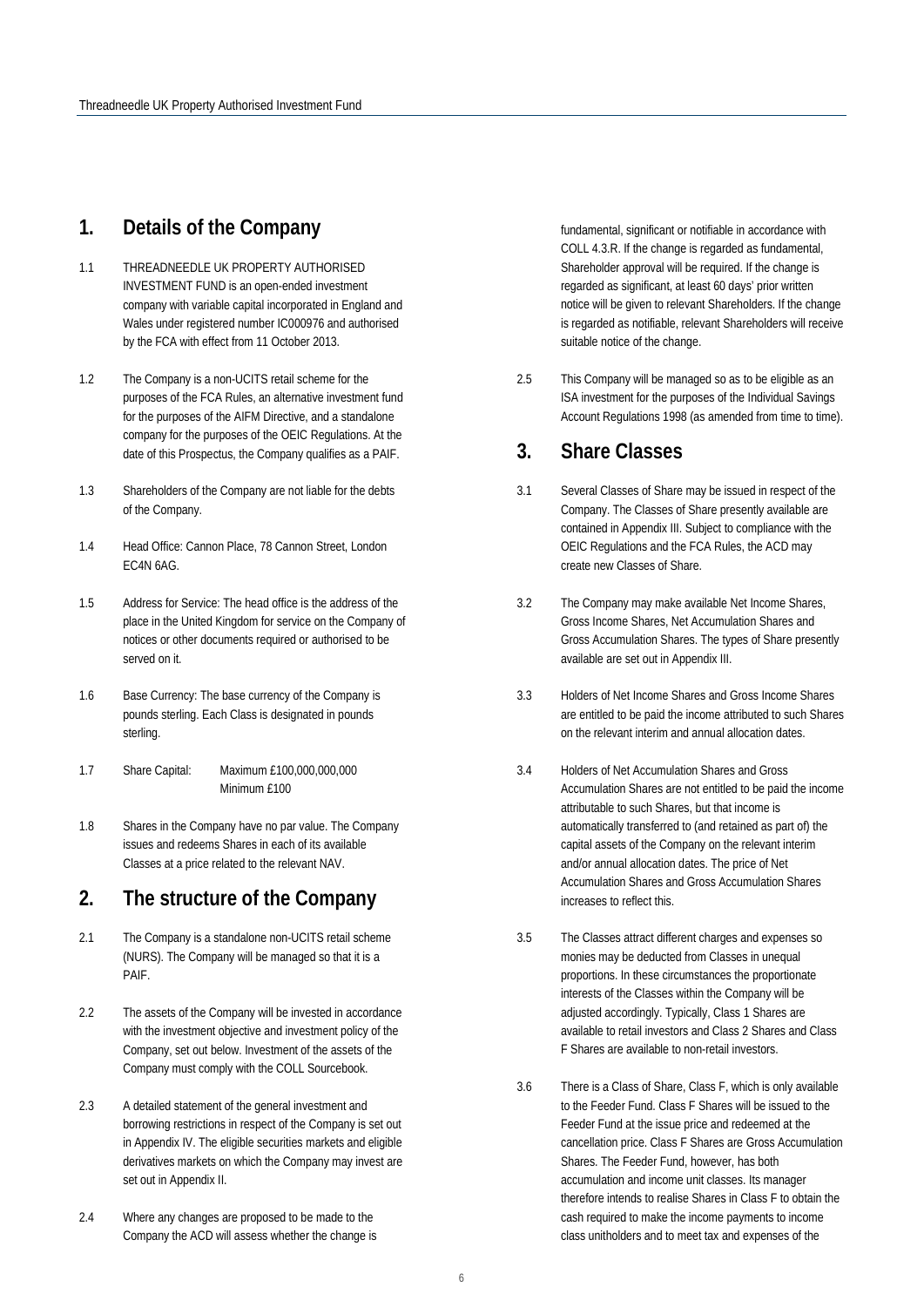Feeder Fund. In these circumstances Class F Shares will be redeemed at the cancellation price established at the Special Valuation Point. Further detail in relation to this is provided at section 7.6 of this Prospectus.

- 3.7 Shareholders are entitled (subject to certain restrictions) to Switch all or part of their Shares in a Class for Shares in another Class for which they are eligible. Details of this switching facility and the restrictions are set out in the section 8.4, 'Switching' under 'Buying, selling and switching Shares'.
- 3.8 The ACD may, at any time in the future, decide to limit the issue of Shares in respect of the Company or one or more particular Share Classes if the ACD is of the opinion that it is appropriate to do so. The ACD will notify Shareholders if it makes such a determination, setting out the reasons for so limiting the capacity of the Company or Share Class. The reasons may include situations where, for example, the ACD considers that substantially all of the subscriptions relating to a Dealing Day, if accepted, could not be efficiently invested; could not be invested without compromising the investment objectives and policies of the Company; or might materially prejudice existing Shareholders' interests.

### <span id="page-6-0"></span>**4. Investment Objective, Policy and other Details of the Company**

#### 4.1 **Investment Objective**

- 4.1.1 It is intended that the Company be a PAIF at all times and so its investment objective is to carry on Property Investment Business and to manage cash raised from investors for investment in the Property Investment Business as further described below. HM Revenue & Customs has confirmed to the ACD that the Company meets the requirements to qualify as a PAIF under regulation 69O of the PAIF Tax Regulations.
- 4.1.2 The objective of the Company is to obtain a total return based on income and capital appreciation predominantly through investment in certain kinds of real estate, property-related securities, government and public securities and units in collective investment schemes.

#### 4.2 **Investment Policy**

4.2.1 Where the investment policy of the Company contains the word 'primarily', in the description of its investment policy, the Company will invest not less than two-thirds of the value of the property in the specified kind of assets.

- 4.2.2 The Company will invest primarily in UK commercial real estate. It may also invest in US or Continental European real estate, propertyrelated securities, property investment companies, collective investment schemes (including other collective investment schemes managed, advised or operated by the ACD or its associates), cash and near cash, warrants, deposits and money market instruments. Derivatives may be used for investment purposes on the giving of 60 days' notice to Shareholders. At the date of this Prospectus derivatives are used for efficient portfolio management purposes only.
- 4.2.3 By way of further explanation of how the ACD proposes to implement this policy, it is expected that the Company will be invested in:
	- 4.2.3.1 Property that qualifies as approved immovables for the purposes of the FCA Handbook in the United Kingdom, but the ACD may consider it appropriate to invest in real estate in other countries permitted by the FCA Handbook and listed in Appendix I. The Company may invest up to 100% of its assets in Property that qualifies as approved immovables for the purposes of the FCA Handbook;
	- 4.2.3.2 transferable securities, with an emphasis on property-related securities. The Company may, subject to the PAIF Tax Regulations, hold up to 100% of its assets in transferable securities that are approved securities as defined in the FCA Handbook, and up to 20% in transferable securities that are non-approved;
	- 4.2.3.3 government and other public securities. The Company may invest up to 35% of its assets in government and public securities (increased, subject to the PAIF Tax regulations, to 100% for certain types of securities);
	- 4.2.3.4 units in regulated and unregulated collective investment schemes (which may include unauthorised property unit trusts) up to 15% of its assets; and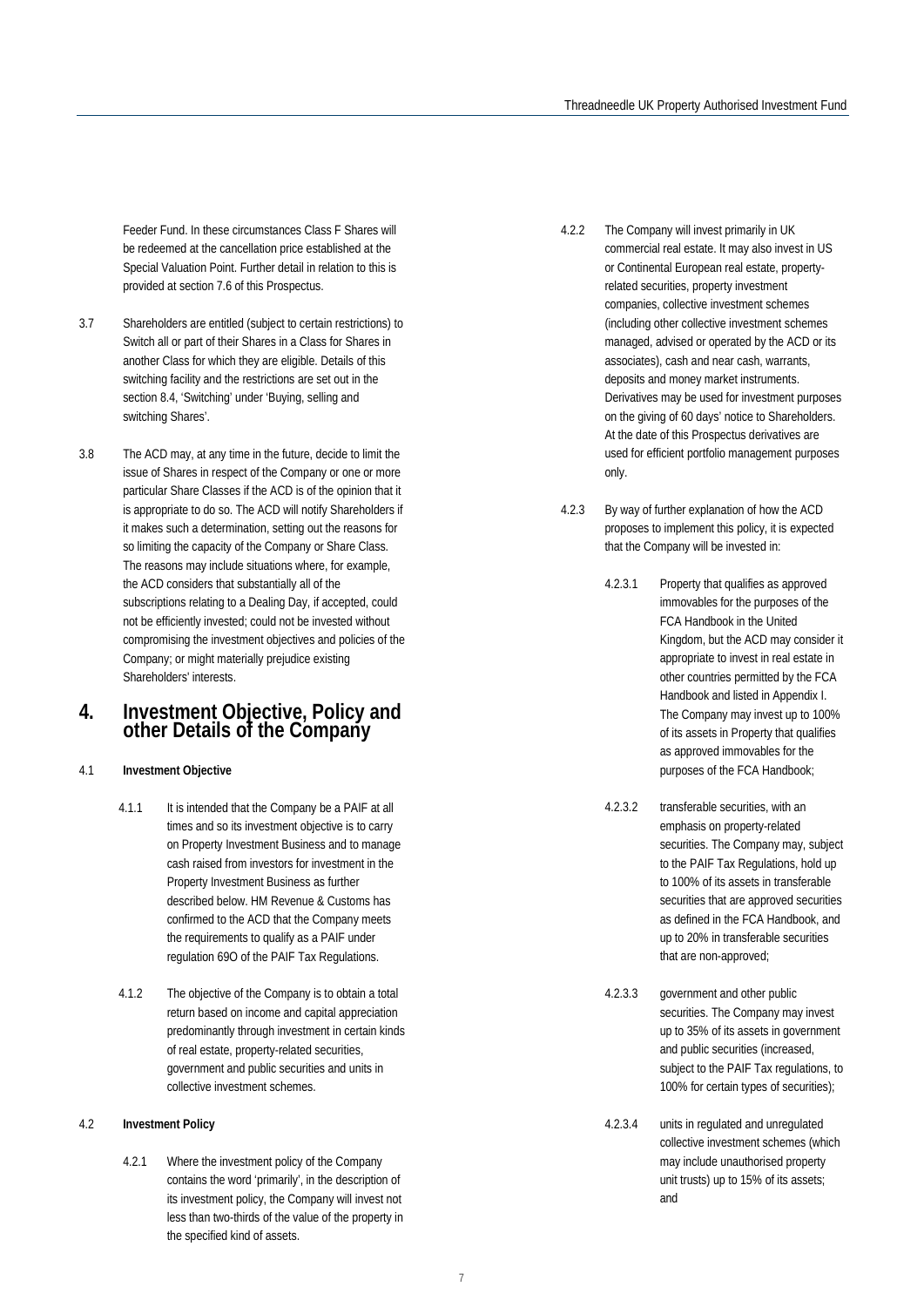- 4.2.3.5 unregulated collective investment schemes (which may include unauthorised property unit trusts) together with investments in nonapproved transferable securities up to 20% of its assets.
- 4.2.4 Further to paragraph 4.2.2 above, the ACD intends to invest primarily in real estate assets located in the UK. In the event that the ACD decides to make a significant investment in real estate assets located outside of the UK, the ACD will give notice of this fact to Shareholders in the next short report of the Company or otherwise in writing.
- 4.2.5 The Company, subject to the PAIF Tax Regulations, may also invest in such other investments as the ACD deems appropriate, including warrants, money market instruments, derivatives and forward transactions and deposits, but subject always to the FCA Handbook.
- 4.2.6 The investment policy of the Company means that it may be appropriate for the Company to hold cash or near cash. This will only occur where the ACD reasonably regards it as necessary to enable the pursuit of the Company's objective, redemption of Shares, efficient management of the Company in accordance with its objective, or for purposes ancillary to its objective.
- 4.2.7 The Company may use property derivative instruments in accordance with the FCA Handbook. It is currently intended that such use will be for hedging purposes using efficient portfolio management style techniques. It is not envisaged that the risk profile of the Company will be affected by the use of such instruments. The use of such derivative instruments will not contravene the investment objective or any relevant investment limits.
- 4.2.8 A detailed description of the types of assets the Company may invest in and the limitations on the extent to which the Company may invest is set out in Appendix IV.

#### 4.3 **Investor Profile**

The Company may be suitable for investors with a medium to long term investment horizon (i.e. 5-7+ years) seeking growth and income in the property market who are prepared to tolerate large price fluctuations. If investors are

uncertain if the Company is suitable for them, they are advised to contact a financial adviser.

#### 4.4 **Risk Factors**

Investors should note the 'Risk Factors' in section 19 of this Prospectus in terms of risks applicable to investing in the Company. The key specific risks associated with investing in the Company are set out below.

- 4.4.1 **Investment Risk**: The value of investments can fall as well as rise and investors might not get back the sum originally invested, especially if investments are not held for the long term.
- 4.4.2 **PAIF status**: The Company benefits from beneficial tax status as it is run as a PAIF. It is possible that the tax treatment of the Company may change or it may lose its PAIF status. Any change may affect the performance of the Trust and/or the amount you receive back on your investment.
- 4.4.3 **Property Liquidity Risk**: The Company invests in assets that are not always readily saleable without suffering a discount to fair value. The Company may have to lower the selling price, sell other investments or forego another, more appealing investment opportunity.
- 4.4.4 **Property Valuation Risk**: Assets of the Company are difficult to value accurately as a result of their nature and consequently valuations are estimates and are subject to uncertainty. There is no assurance that the estimates resulting from the valuation process will reflect the actual sales price of those assets even where a sale occurs shortly after the valuation date.
- 4.4.5 **Property Market Risk**: The performance of the Company would be adversely affected by a downturn in the property market in terms of capital value or a weakening of rental yields.
- 4.4.6 **Uninvested Cash Risk**: Due to the illiquid nature of property and the time it can take to buy or sell assets, under normal circumstances up to 20% of the Fund's assets may be held as cash deposits. In exceptional circumstances, the level of cash held by the fund may be significantly higher. Holding high levels of cash will have an impact on the performance of the fund and its distributable income until the excess cash is invested in property assets.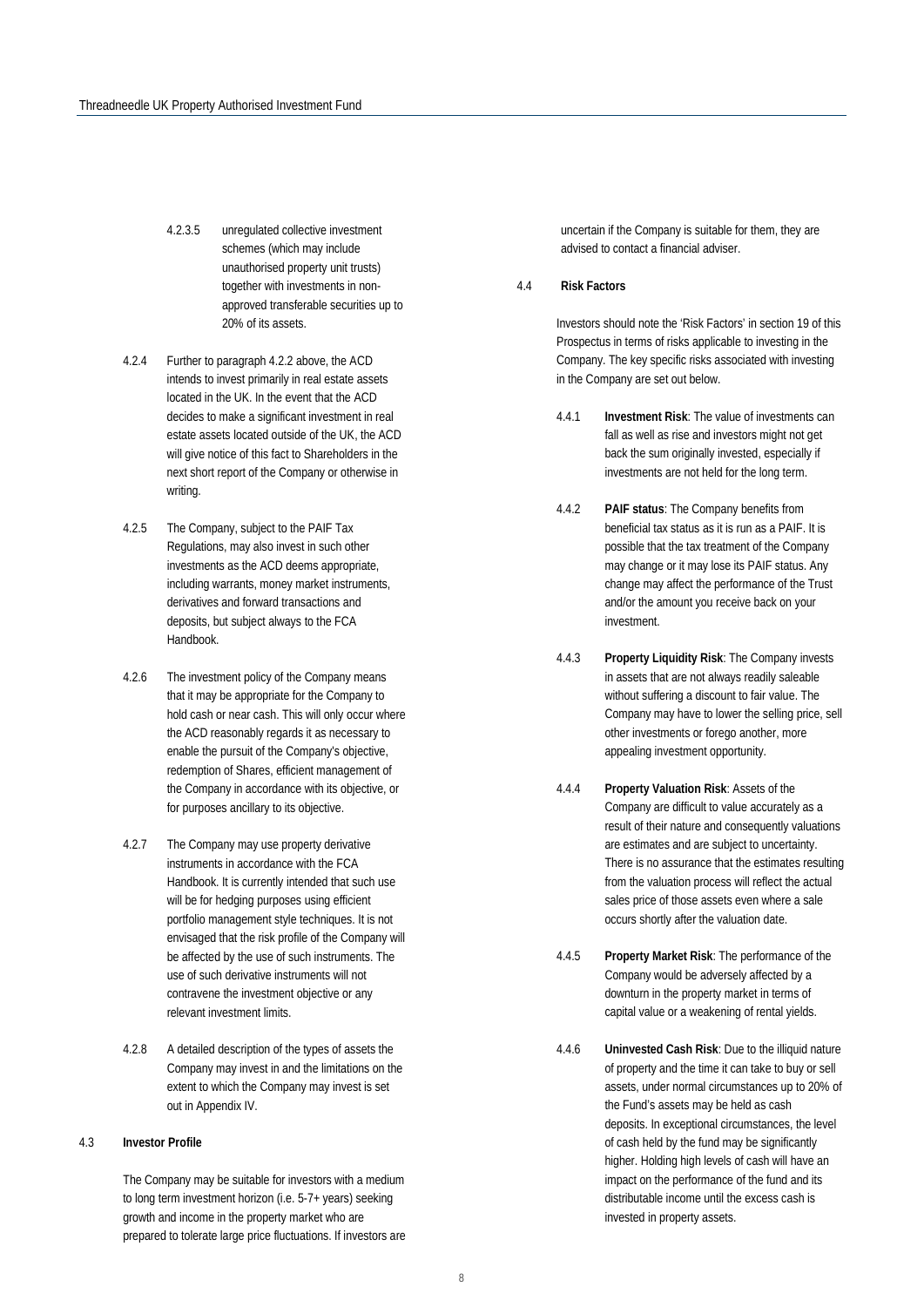4.4.7 **Volatility Risk**: The Fund may exhibit significant price volatility.

Potential investors should note that capital is at risk and submissions for Shares should be made with a medium to long term investment horizon, although there is no guarantee that the Company will achieve a positive return over that specific, or any, time period.

## <span id="page-8-0"></span>**5. Buying, selling and switching Shares**

### 5.1 **Initial Offer**

Shares in the Company will be first issued on the effective date of the conversion by scheme of arrangement of the Threadneedle UK Property Trust into the Company. Shares in the Company will subsequently be available for investment on the first Dealing Day following the conversion which is anticipated to be 14 May 2016.

### 5.2 **General**

- 5.2.1 The dealing office of the ACD is open from at least 8 a.m. until at least 6 pm UK time on each Dealing Day to receive requests for the issue, redemption and switching of Shares.
- 5.2.2 Prices for all Share Classes are calculated every Dealing Day at 12 noon UK time. Shares in the Company that are not bought or sold before 12 noon will obtain the price calculated. At the 12 noon Valuation Point. Shares that are bought or sold after 12 noon will obtain the price calculated at 12 noon on the next Dealing Day.
- 5.2.3 At the Special Valuation Point, there is a cut-off time of 12 noon UK time on that Dealing Day to receive dealing requests to be dealt with at the price calculated at that Special Valuation Point. It is envisaged that the prices calculated at the Special Valuation Point and the Valuation Point on the same Dealing Day will only differ where the dealing requests received at the Special Valuation Point solely relate to either requests by the Feeder Fund to cancel Class F shares for the purpose set out in section 3.6 above or switches between the Company and the Feeder Fund as set out in sections 5.5.10.2.1 and 5.5.7.
- 5.2.4 Dealing requests received from the Feeder Fund on a Dealing Day after the 12 noon Valuation Point (or Special Valuation Point where applicable) but before 11.59 a.m. on the following Dealing Day may still be accepted by the ACD

and dealt with at the price calculated on that Dealing Day.

- 5.2.5 It should be noted that should the Company introduce limited issue arrangements, restrictions will apply for new subscriptions into the Company. In this event, details will be set out in the section applicable to Limited Issue in the section with the heading "Shares". Currently the Company is not a limited issue company.
- 5.2.6 In order to assist Shareholders in complying with their legal and regulatory obligations including complying with the FCA's Retail Distribution Review a Shareholder may convert (as opposed to Switch) shares of one Class of any Fund for shares in another class of the same Fund at the absolute discretion of the ACD.

### 5.3 **Minimum subscriptions and Holdings**

- 5.3.1 Details of the minimum subscriptions and holdings are set out in Appendix III. These minimum amounts may be waived at the ACD's discretion. If a holding is below the minimum holding the ACD has the discretion to effect a redemption of the entire holding.
- 5.3.2 The minimum holding requirements will not be treated as being breached if the value of Shares held falls below the relevant minimum solely as a result of a fall in the price of Shares.

### 5.4 **Client money**

- 5.4.1 The ACD does not treat monies received for the issuance of units or monies payable to the investor upon redemption as client money as long as: (i) in relation to monies for the issuance of units, the ACD has paid the subscription monies in exchange for units to the Depositary by the close of business on the day following receipt of monies from the investor; or (ii) in relation to proceeds from a redemption, paid the redemption monies to the investor within four business days of receipt by the ACD of the fully authorised form of renunciation (or other sufficient instruction) and in any event by the close of business on the day following receipt of the monies from the Depositary.
- 5.4.2 In the event that the above time limits are not met by the ACD, the ACD will treat the relevant sum received with respect to subscriptions and redemptions as client money as defined under the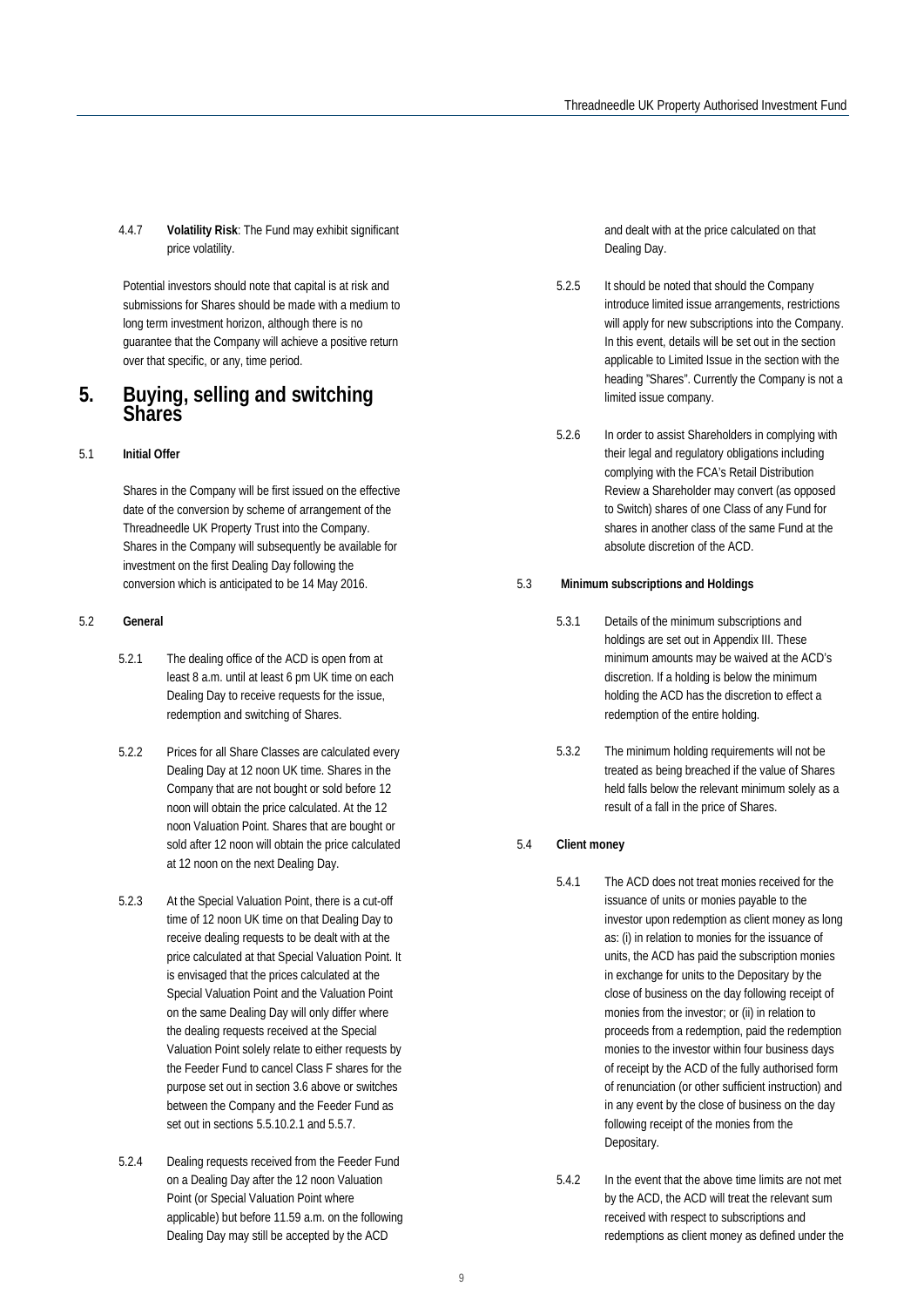FCA Rules. This means that the money is held in an account separate from that the ACD uses to hold its own money. The ACD will not calculate or pay to the investor any interest that might arise on those monies.

#### <span id="page-9-0"></span>5.5 **Buying Shares**

- 5.5.1 **Procedure for buying Shares**
	- 5.5.1.1 Shares can be bought by:
		- (i) calling the ACD (followed by written confirmation);
		- (ii) sending an instruction to the ACD by fax; or
		- (iii) sending an instruction by post to the ACD.
	- 5.5.1.2 Contact details can be found in the section of this Prospectus with the heading "Directory" (ACD Client Services Details).
	- 5.5.1.3 Any initial purchase of Shares must be accompanied by a completed application form, which can be obtained from the ACD. Completed forms should be sent by fax or by post to the ACD. Subsequent investments can be made by telephone, but still require written confirmation. Unless the ACD receives instructions to the contrary, all deals will be processed on receipt and payment immediately becoming due.
	- 5.5.1.4 Settlement is the relevant Dealing Day plus four business days. As part of its credit control policy, the ACD reserves the right to cancel any contract without notice where payment has not been received by the relevant settlement date and will be entitled to recover any losses incurred, as well as interest.
	- 5.5.1.5 The ACD has the right to reject any application for Shares in whole or part, provided it has reasonable grounds for doing so. If the ACD exercises this right, the ACD will return any money sent, or the balance of such monies to the applicant, at the applicant's risk.
- 5.5.1.6 In the event of a large deal (meaning a subscription for not less than £15,000) the ACD may re-price Shares in accordance with the FCA handbook. The revised price will be more than the published offer price but will not be more than the maximum permitted offer price.
- 5.5.1.7 Investors dealing through third parties should note that a fund platform or similar nominee service may aggregate its deals such that the total transaction received by the Manager is greater than £15,000, even if the individual investor's deal is not.
- 5.5.1.8 The decision to re-price a large deal will depend upon whether there are net subscriptions from the same Share class on that dealing day. If so, the ACD will proceed to determine whether the size of the deal exceeds the ACD's current tolerance policy.

#### 5.5.2 **Documents the purchaser will receive:**

- 5.5.2.1 A contract note giving details of the Shares purchased and the price obtained will be issued by the end of the business day following the later of (i) receipt of the application to purchase Shares or (ii) the Valuation Point by reference to which the purchase price is determined, together with a notice of the applicant's right to cancel (where appropriate).
- 5.5.2.2 Share certificates will not be issued in respect of Shares. Ownership of Shares will be evidenced by an entry on the Trust's register of Shareholders. Statements in respect of periodic distributions will show the number of Shares held or accumulated by the Shareholder. Individual statements of a Shareholder's (or, when Shares are jointly held, the first-named holder's) Shares will also be issued at any time on request by the registered Shareholder.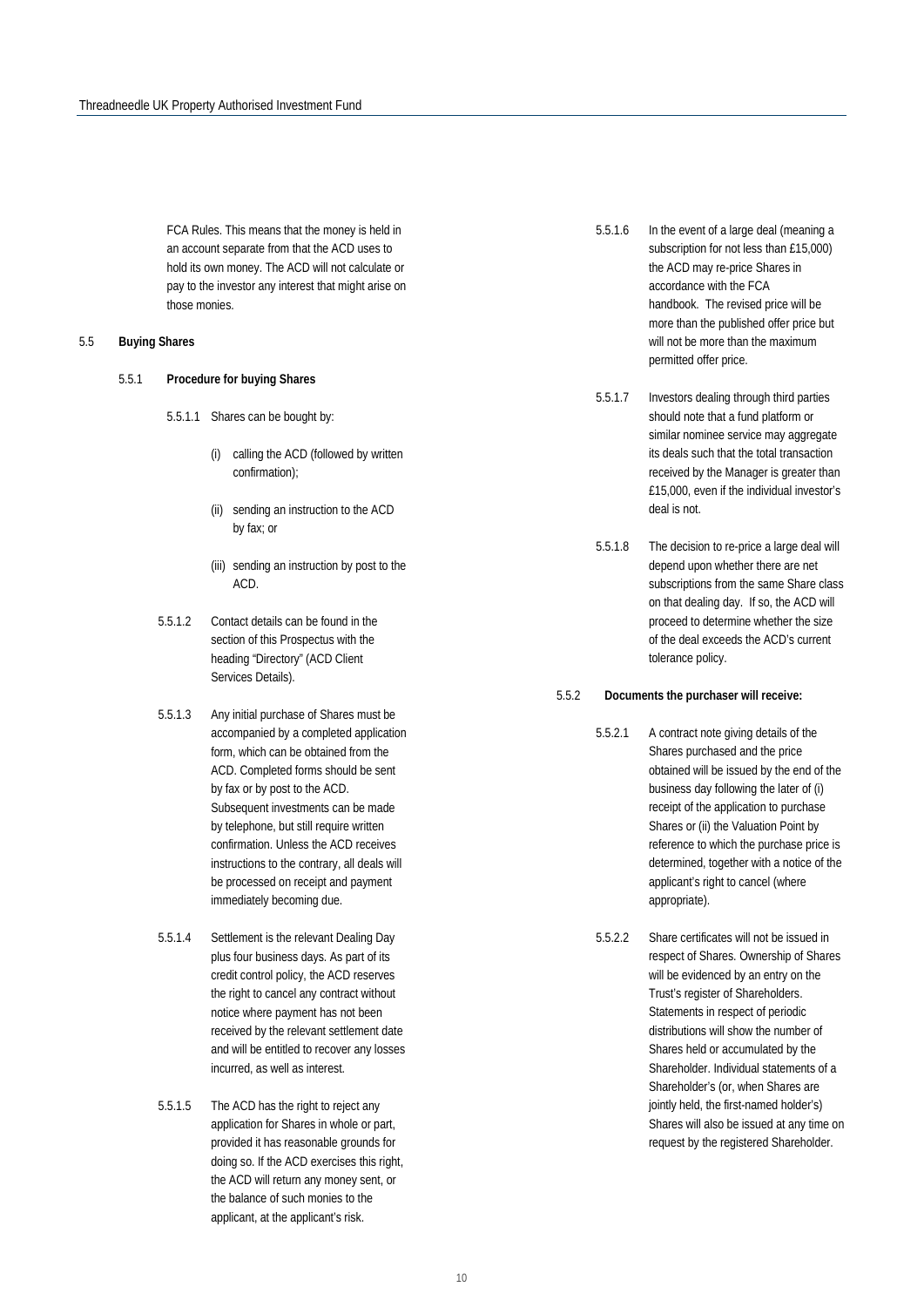#### 5.5.3 **Bodies Corporate and Nominees Acquiring Shares in the Company**

- 5.5.3.1 The ACD permits investment in the Company by Bodies Corporate investing on their own account but only in accordance with the following conditions. Bodies Corporate which do not meet the following conditions can only invest indirectly through the Feeder Fund:
- 5.5.3.2 *Certificate required whenever Shares are registered in a corporate name:* No Body Corporate may acquire Shares (whether as beneficial owner or otherwise) unless it certifies that it holds:
	- 5.5.3.2.1 all the Shares as beneficial owner;
	- 5.5.3.2.2 all the Shares for one or more persons who are not Bodies Corporate; or
	- 5.5.3.2.3 some or all of the Shares on behalf of one or more other Bodies Corporate.
- 5.5.3.3 If 5.5.3.3.3 applies, the nominee must further certify that:
	- 5.5.3.3.1 its own interest (if any) is less than 10% of the NAV of the Company;
	- 5.5.3.3.2 the interest of each beneficial owner which is a Body Corporate for which it holds Shares is less than 10% of the NAV of the Company; and
	- 5.5.3.3.3 each of the other Bodies Corporate has given the undertakings described in 5.5.3.7 below.
- 5.5.3.4 Undertaking required from any corporate nominee.
- 5.5.3.5 Any Body Corporate that acquires Shares and holds them otherwise than as beneficial owner must undertake to disclose to the ACD the names and

Shareholding of each Body Corporate on whose behalf it is holding Shares (if any).

- 5.5.3.6 Undertaking regarding size of holding required from any corporate owner.
- 5.5.3.7 Any Body Corporate that acquires Shares as beneficial owner or other form of participant as defined in the PAIF Tax Regulations, (whether the Shares are registered in its name or the name of a nominee or other person) must give the following undertakings:
	- 5.5.3.7.1 not to acquire 10% or more of the NAV of the Company; and
	- 5.5.3.7.2 on becoming aware that it has acquired 10% or more of the NAV of the Company, to reduce its holding of that NAV below 10%.
- 5.5.3.8 Any Body Corporate that acquires Shares and holds them otherwise than as beneficial owner must undertake to disclose to the ACD the names and Shareholding of each Body Corporate on whose behalf it is holding Shares (if any).
- 5.5.3.9 The ACD's policy, in order to protect investors, is to work with a 9.5% tolerance limit as set out below. In the event that a Body Corporate is close to reaching the 9.5% investment limit but wishes to remain invested in the Company, it should contact the ACD with a view to switching some or all of its Shares in the Company for units in the Feeder Fund. In the event that a Body Corporate reaches approximately 9.5% of the NAV the ACD may, in its absolute discretion, transfer the excess of their Shareholding into the Feeder Fund or compulsorily redeem the excess in each case as described below. Typically the ACD will reduce the Body Corporate's holdings to 7% of the NAV as set out in section 5.5.9 below.

5.5.4 **Selling Shares**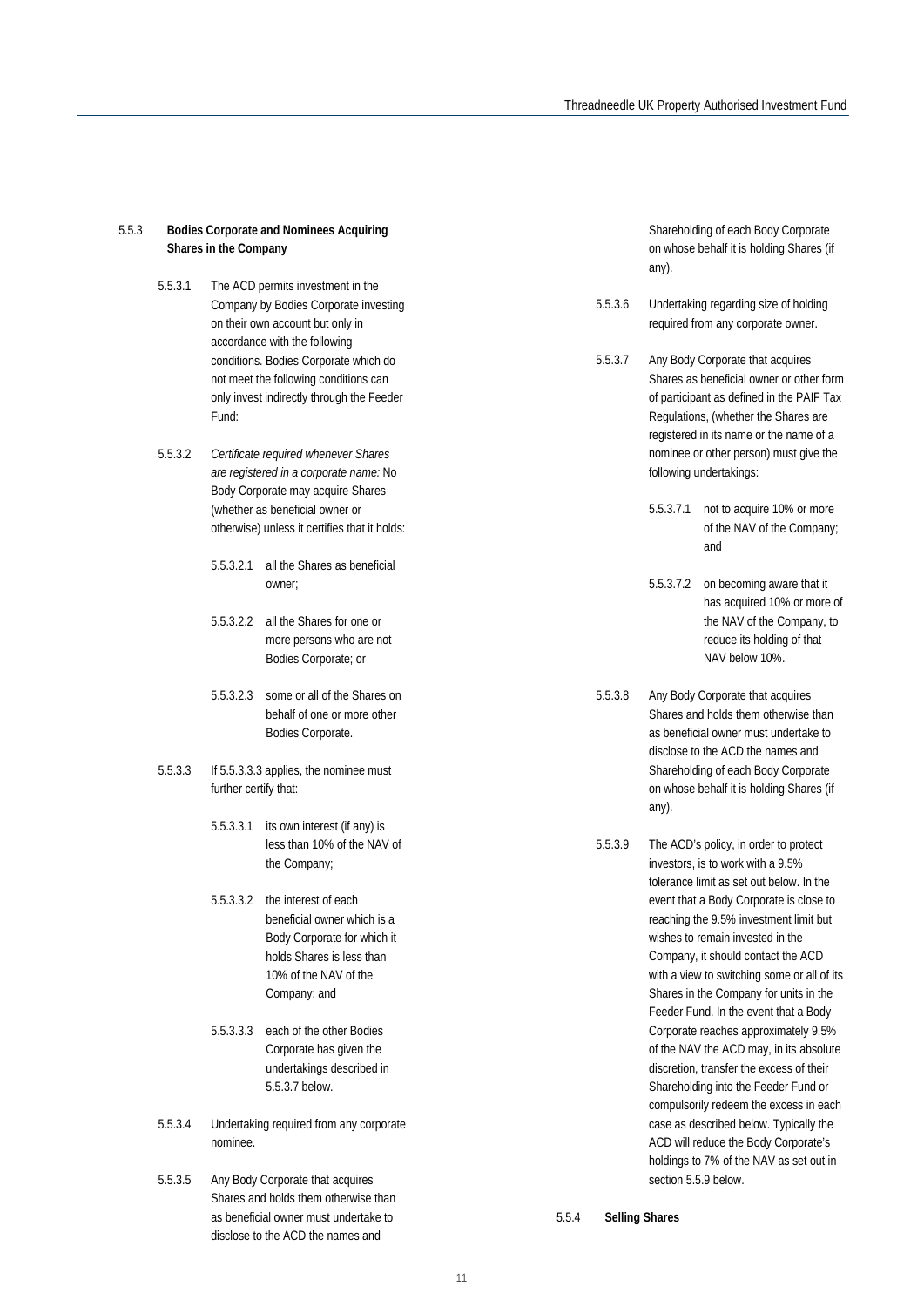- 5.5.4.1 Every Shareholder has the right to require that his Shares be redeemed on any Dealing Day.
- 5.5.4.2 Part of a Shareholder's holding may be redeemed but the ACD reserves the right to refuse a redemption request if the value of the Shares to be redeemed is less than £500 in respect of Class 1, less than £25,000 in respect of Class 2 and less than £1,000,000 in respect of Class F. Where the value of Shares held by a Shareholder will be less than the minimum value of Shares for the Trust set out in section 5.3.1 above, the ACD may require that the Shareholder redeems their full holding.
- 5.5.4.3 Requests to redeem Shares may be made by:
	- (i) calling the ACD (followed by written confirmation);
	- (ii) sending an instruction to the ACD by fax; or
	- (iii) sending an instruction by post to the ACD.
	- 5.5.4.4 Contact details can be found in the section of this Prospectus with the heading "Directory" (Client Services Details).
	- 5.5.4.5 The ACD will make an electronic fund transfer in payment for Shares within four business days of receiving instructions to redeem or the later of (a) receipt by the ACD of the form of renunciation (or other sufficient written instructions) duly signed by all the relevant Shareholders and completed as to the appropriate number of Shares, together with any other appropriate evidence of title and (b) the Valuation Point following receipt by the ACD of the request to redeem. The ACD will only issue a cheque in payment for Shares upon request.
- 5.5.4.6 Where the total consideration for the transaction would include a fraction of one penny it will be rounded up or down to the nearest penny.
- 5.5.4.7 In the event of a large deal (meaning a redemption for not less than £15,000) the ACD may re-price Shares in accordance with the FCA Handbook. The revised price will be less than the published "bid" price but will not be lower than the cancellation price.
- 5.5.4.8 Investors dealing through third parties should note that a fund platform or similar nominee service may aggregate its deals such that the total transaction received by the ACD is greater than £15,000, even if the individual investor's deal is not.
- 5.5.4.9 The decision to re-price a large deal will depend upon whether there are net redemptions from the same Share class on that dealing day. If so, the ACD will proceed to determine whether the size of the deal exceeds the ACD's current tolerance policy.

#### 5.5.5 **Documents the seller will receive:**

- 5.5.5.1 A contract note setting out the number and price of Shares sold will be sent to the selling Shareholder (to the firstnamed, in the case of joint Shareholders) together (if sufficient written instructions have not already been given) with a form of renunciation for completion and execution by the Shareholder(s) by no later than the end of the business day following the later of the request to redeem Shares or the Valuation Point by reference to which the redemption price is determined.
- 5.5.5.2 Neither the Depositary, the ACD nor the Registrar is required to make payment in respect of a redemption of Shares where the money due on the earlier issue of those Shares has not yet been received or where the Registrar considers it necessary to carry out or complete identification procedures in relation to the holder or another person pursuant to a statutory, regulatory or European Community obligation.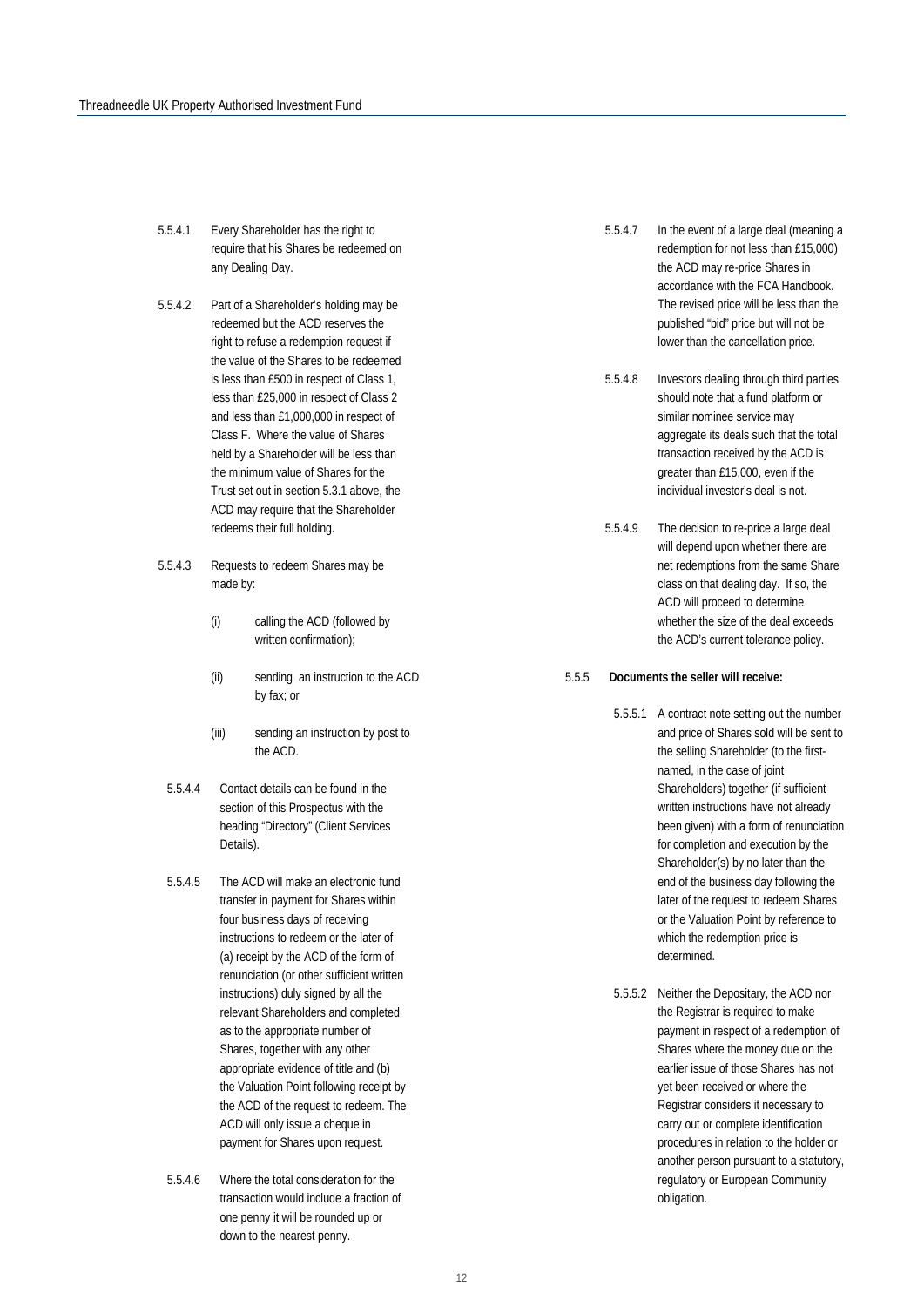#### 5.5.6 **Switching between Share Classes in the Company**

- 5.5.6.1 A Shareholder may at any time Switch all or some of his Shares of one Class or Fund ('Original Shares') for Shares of another Class or Fund ('New Shares') provided they meet the eligibility criteria for the New Shares. The number of New Shares issued will be determined by reference to the respective prices of New Shares and Original Shares at the Valuation Point applicable at the time the Original Shares are repurchased and the New Shares are issued. Switching may be effected by:
	- (i) calling the ACD (followed by written confirmation);
	- (ii) sending an instruction to the ACD by fax; or
	- (iii) sending an instruction by post to the ACD.
- 5.5.6.2 Contact details can be found in the section of the Prospectus with the heading "Directory" (ACD Client Services Details).
- 5.5.6.3 A holder of Shares may at any time Switch all or some of his Shares of one Class ('Original Shares') for Shares of another Class ('New Shares'), so long as the holder is eligible to invest in the New Shares. The number of New Shares issued will be determined by reference to the respective prices of New Shares and Original Shares at the Valuation Point applicable at the time the Original Shares are repurchased and the New Shares are issued. Switching may be effected either by telephone (with written confirmation), by fax or in writing to the ACD's Client Services Department at the contact details provided in the Directory and the Shareholder(s) may be required to complete a switching form.
- 5.5.6.4 Please note that calls may be recorded.
- 5.5.6.5 There is currently no fee on a Switch between Classes.

5.5.6.6 If the Switch would result in the

Shareholder holding a number of Original Shares or New Shares of a value which is less than the minimum holding in the Class concerned, the ACD may, if it thinks fit, convert the whole of the applicant's holding of Original Shares to New Shares or refuse to effect any Switch of the Original Shares. No Switch will be made during any period when the right of Shareholders to require the redemption of their Shares is suspended. The general provisions on procedures relating to redemption will apply equally to a Switch. A duly completed switching form must be received by the ACD before the Valuation Point on a Dealing Day concerned to be dealt with at the prices at those Valuation Points on that Dealing Day, or at such other date as may be approved by the ACD. Switching requests received after a Valuation Point will be held over until the next Dealing Day.

- 5.5.6.7 The ACD may adjust the number of New Shares to be issued to reflect the imposition of any switching fee together with any other charges or levies in respect of the issue or sale of the New Shares or repurchase or cancellation of the Original Shares as may be permitted pursuant to the FCA Rules.
- 5.5.6.8 A Switch of Shares in one Class for Shares in any other Class should not have UK tax implications for Shareholders but please refer to the section of this with the heading "Taxation" for further information concerning taxation.
- 5.5.6.9 A Shareholder who Switches Shares in one Class for Shares in any other Class will not be given a right by law to withdraw from or cancel the transaction.

#### 5.5.7 **Switching between the Company and the Feeder Fund**

5.5.7.1 The ACD is aware that certain holders who are eligible to invest in the Company are unable to do so for administrative reasons and at present invest through the Feeder Fund.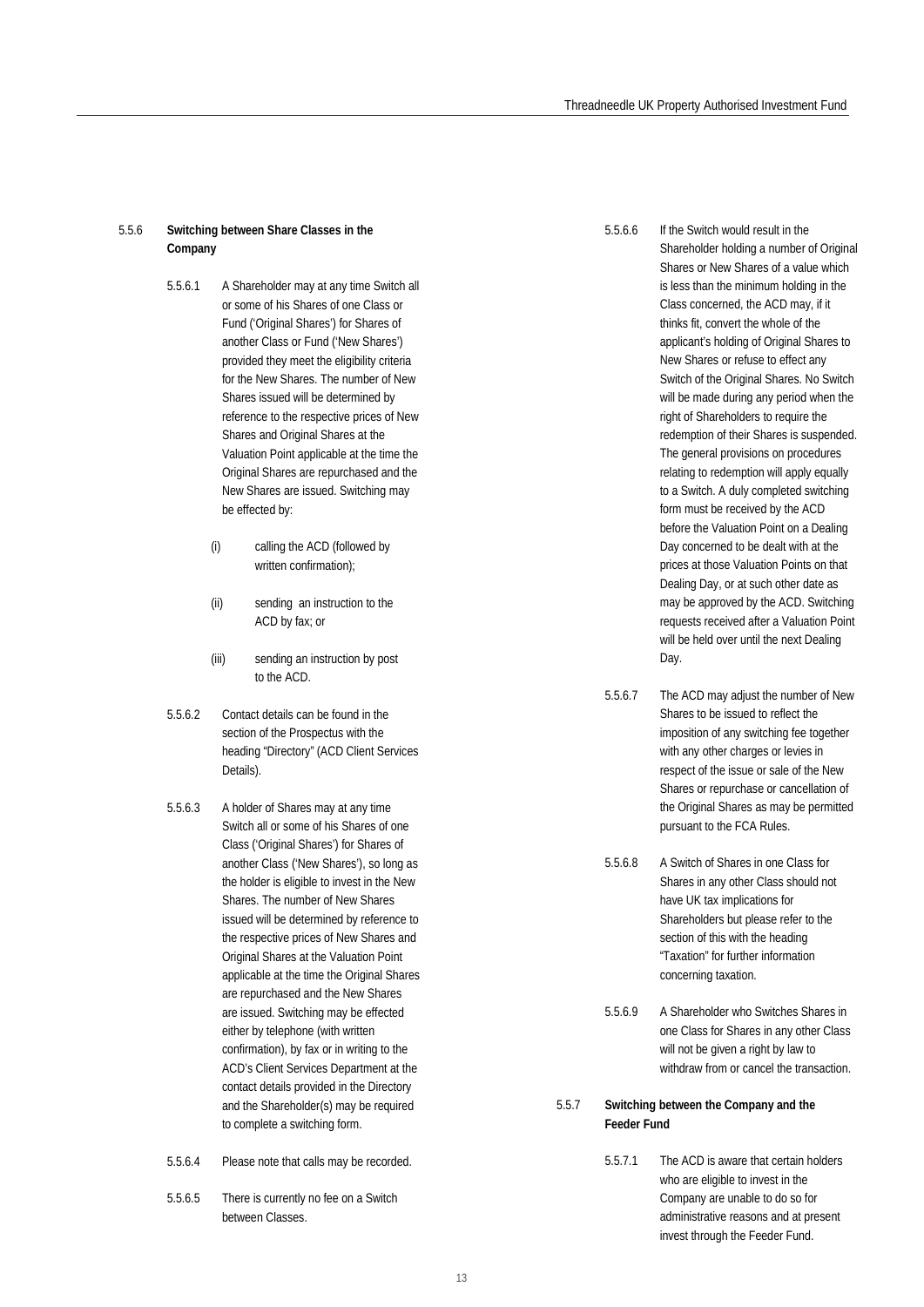When such investors are in a position to invest directly in the Company, such holders may be able to switch their holdings of units in the Feeder Fund for Shares in the Company at the discretion of the ACD. The ACD intends to facilitate switching between the Feeder Fund and the Company every three months, shortly after the ex-distribution date for the Feeder Fund. Eligible investors using these switching arrangements would benefit from income and capital gains tax advantages. The switch would take place when there is little accrued income in the Company to avoid income tax consequences and it would be with the agreement of the manager of the Feeder Fund/ACD so that the disposal would qualify for capital gains tax rollover relief. The new Shares issued to the investors would therefore have the same acquisition cost and acquisition date for capital gains tax purposes as their original holding of units in the Feeder Fund. These rights are additional to the compulsory switching rights contained in paragraph 5.5 above.

- 5.5.7.2 Units will be redeemed in the Feeder Fund at the bid price (calculated at a special valuation point of the Trust) and Shares in the Company will be issued at the bid price (which may be calculated at the Special Valuation Point as explained at section 7.6 below).
- 5.5.7.3 Switching may be effected by fax or in writing to the manager of the Feeder Fund's/ACD's Client Services Department at the contact details provided in the Directory. Shareholders will be required to complete a switching form.

#### 5.5.8 **Dealing charges**

5.5.8.1 The ACD may impose charges for the issue, redemptions and switching of Shares in the Company. Details of such fees are set out in the section with the heading "Fees and Expenses".

5.5.8.2 The initial charge is payable to the ACD and may be used to remunerate intermediaries. To the extent permitted by the FCA Rules, the ACD may agree to waive or reduce the initial charge at its discretion in respect of a subscription by any person, including a holder of Shares in any other collective investment scheme operated by the ACD, where such subscription is at or about the same time as the redemption of Shares or Shares (or other interests) in that other collective investment scheme and thereby represents a 'Switch' to the Fund.

#### 5.5.9 **Restrictions and compulsory transfer and redemption**

- 5.5.9.1 The ACD works to a 9.5% limit to provide a tolerance to safeguard the position of the Company. If the shareholder acquires 9.5% or more of the net asset value of the Company, the ACD will move part or all of the entire holding to the Trust. As set out in the Prospectus of the Company, this movement to the Trust will be effected through a switch of affected shares in the Company in exchange for the issue of Shares in the Trust. The issue of Shares in the Trust may, at the discretion of the ACD, be carried out at a bid price to minimise dealing spread. The issue price of Shares for the purpose of that switch may be calculated at the Special Valuation Point.
- 5.5.9.2 The ACD may from time to time impose such restrictions as it may think necessary for the purpose of ensuring that Shares are not directly or indirectly acquired or held by any person in breach of any law or governmental rule or regulation (or any interpretation of a law or governmental rule or regulation by a competent authority or entity with equivalent status) of any country or territory, or which would (or would if other Shares were acquired or held in like circumstances) result in the Trust incurring any liability to taxation which the Trust is not able to recoup itself or suffering any other adverse consequence, including a requirement to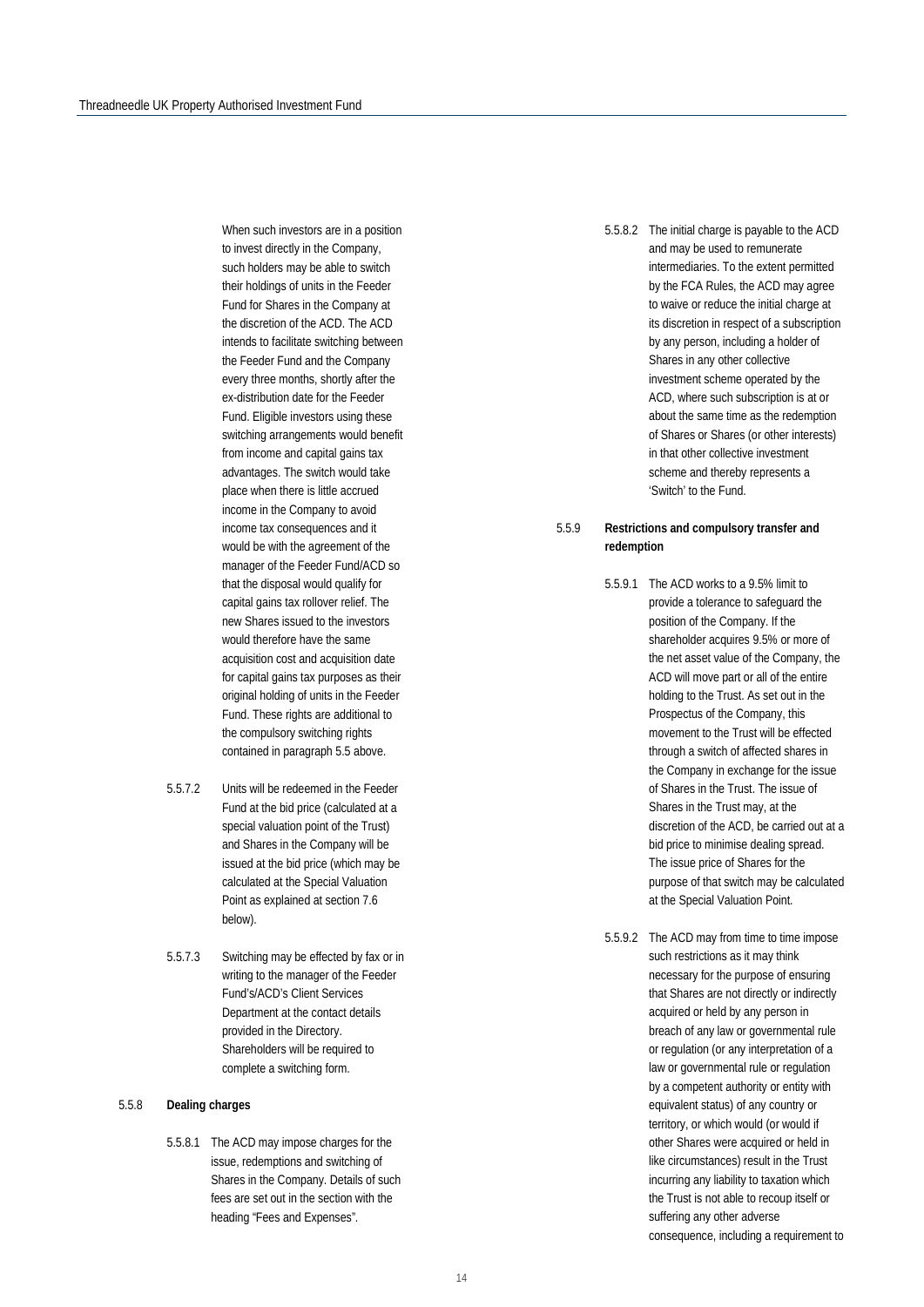register under any securities or investment or similar laws or governmental regulation of any country or territory.

- 5.5.9.3 If Shares ('affected Shares') are directly or indirectly owned, acquired or controlled in any of the circumstances described above, or if the ACD believes this to be the case, the ACD may give notice to the holder(s) of the affected Shares requiring (1) the transfer of such Shares to a person who is qualified or entitled to own them without causing any of the adverse consequences outlined above or (2) that a request in writing be given for the redemption or cancellation of such Shares in accordance with the FCA Rules. If the recipient of such a notice does not within 30 days after the date of receipt of such notice so transfer his affected Shares to a person qualified to own them without causing any of the adverse consequences outlined above, or establish to the satisfaction of the ACD (whose judgement is final and binding) that he or the beneficial owner is qualified and entitled to own the affected Shares without causing any of the adverse consequences outlined above, the ACD will compulsorily redeem the affected Shares having relied on the failure to respond to the notice as a request in writing to redeem or cancel all of the affected Shares pursuant to the FCA Rules and from that date, such person will no longer be the beneficial owner of the Shares.
- 5.5.9.4 A person who becomes aware that he has directly or indirectly acquired or holds affected Shares in a manner that may cause one of the adverse consequences outlined above, shall forthwith, unless he has received a notice from the ACD as aforesaid, either forthwith transfer all his affected Shares to a person qualified to own them without causing any of the adverse consequences outlined above or give a request in writing for the redemption or cancellation of all his affected Shares pursuant to the FCA Rules.

5.5.9.5 For the avoidance of doubt, and by way of example only, the rights afforded to the ACD as set out above apply in the event that a person that holds Shares (beneficially or otherwise) is, or is reasonably believed by the ACD to be, a 'US Person' at any time during the life of the investment. Accordingly, the ACD reserves the right to give notice to such Shareholders to request a transfer of the Shares, or the redemption or cancellation of the Shares. The ACD further reserves the right to compulsorily redeem such Shares 30 days after giving notice to the Shareholder that he is required to transfer or redeem or cancel the Shares.

#### 5.5.10 **Bodies Corporate holding Shares in the Company**

- 5.5.10.1 In accordance with the PAIF Tax Regulations, no Body Corporate may be beneficially entitled directly or indirectly to 10% or more of the Net Asset Value of the Company. See also section 5.3 regarding corporate holders.
- 5.5.10.2 In accordance with Threadneedle's policy as set out in section 5.3, if a Body Corporate should be or become beneficially entitled directly or indirectly to 9.5% or more of the Net Asset Value in the Company or the ACD reasonably believes this to be the case, then the ACD will if practical immediately notify the Body Corporate and:
	- 5.5.10.2.1 the Body Corporate will be deemed to have given a written request for the switching into the Feeder Fund, at the absolute discretion of the ACD, of either (i) its entire Shareholding in the Company or (ii) that proportion of the Shares in the Company representing a holding of 9.5% or more of the Net Asset Value of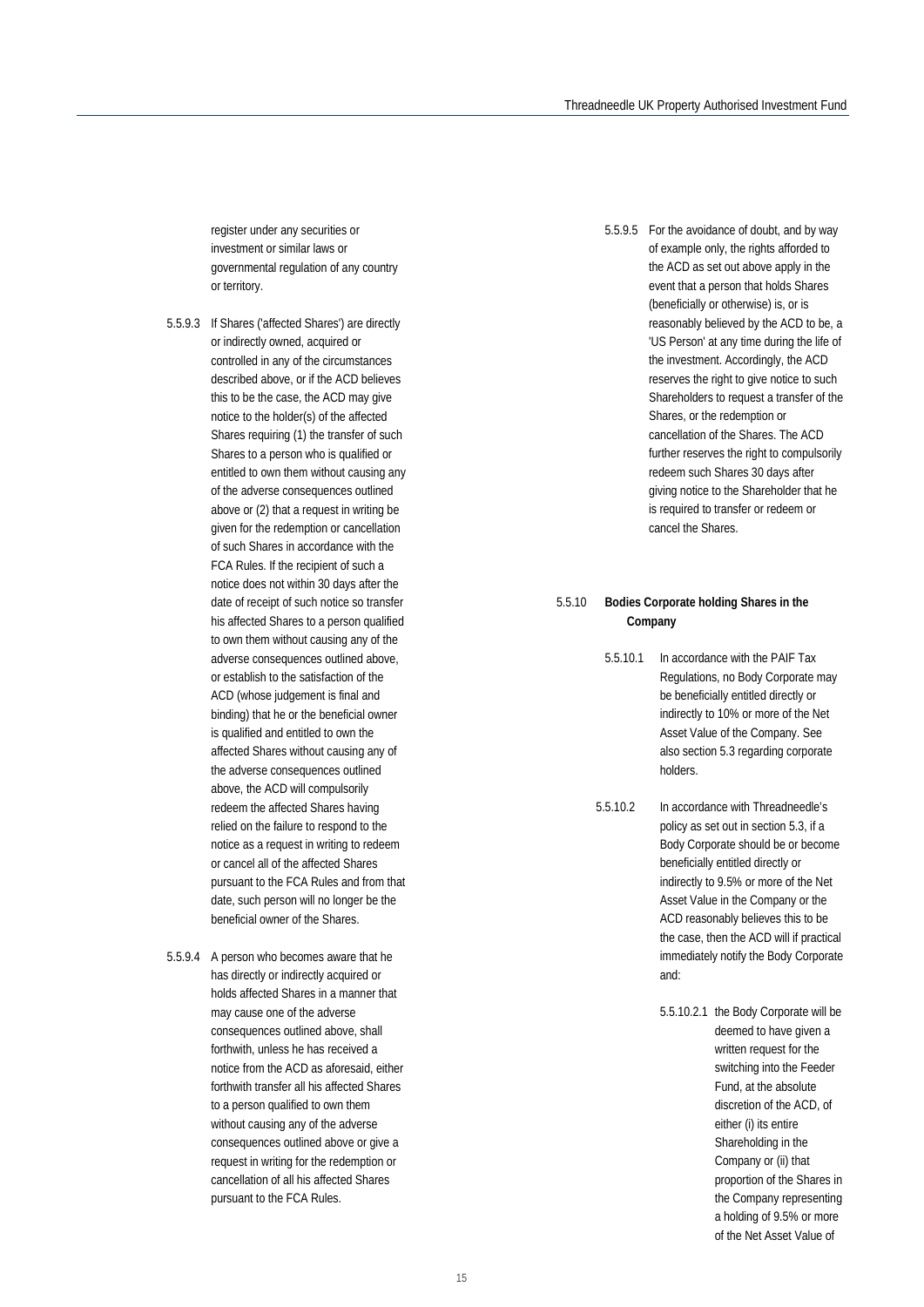the Company (an "Excessive Holding) (or the proportion the ACD reasonably believes to be an Excessive Holding). In such circumstances, the redemption of Shares in the Company as part of such a switch may constitute a disposal of Shares for the purposes of UK capital gains tax. Shares in the Company will be redeemed at the bid price (which may be calculated at the Special Valuation Point as explained at section 7.6 below) and units of the appropriate class in the Feeder Fund will be issued at the bid price (which may be calculated at a special valuation point in the Feeder Fund) with all reasonable speed. This would normally be at the next Valuation Point or next Special Valuation Point where applicable; or

- 5.5.10.2.2 the ACD may, at its discretion, treat the Body Corporate as having given a written request for the redemption of that proportion of the Shares in the Company representing the Excessive Holding (or the proportion it reasonably believes to be an Excessive Holding).
- 5.5.10.3 Where the ACD becomes aware that a Body Corporate holds 9.5% or more of the Net Asset Value of the Company, it will notify the Body Corporate of that fact and not pay any income distribution to the Body Corporate.
- 5.5.10.4 Furthermore, in the event that the ACD reasonably considers that a Body Corporate holds more than 9.5% of the Net Asset Value of the

Company the ACD is entitled to delay any redemption or cancellation of Shares if the ACD reasonably considers such action to be necessary in order to enable an orderly reduction of the holding below 9.5%, and if it is in the interests of Shareholders as a whole.

#### <span id="page-15-0"></span>5.5.11 **In Specie Redemptions**

- 5.5.11.1 Where a Shareholder requests redemption of Shares whose value in aggregate exceeds 5% of the total Net Asset Value of the Company on the next Valuation Point after the request is received by the ACD (calculated by reference to their current price net of any initial charge), the ACD at its discretion may, by serving a notice of election on the Shareholder not later than the close of business on the second business day following the day of receipt of the request, elect that the Shareholder shall not be paid the redemption price of his or her Shares but instead there shall be a transfer to that holder of assets of the Company having the appropriate value. Where such a notice is so served on a Shareholder, the Shareholder may serve a further notice on the ACD not later than the close of business on the third business day following the day of receipt by the Shareholder of the first mentioned notice requiring the ACD, instead of arranging for a transfer of assets, to arrange for a sale of those assets and the payment to the Shareholder of the net proceeds of that sale. For the avoidance of doubt the ACD may in its discretion agree to allow, if the Shareholder requests, an in specie redemption with a Shareholder whose units represent more or less than 5% in value of the Company.
- 5.5.11.2 The selection of assets to be transferred (or sold) is made by the ACD in consultation with the Depositary, with a view to achieving no more advantage or disadvantage to the Shareholder requesting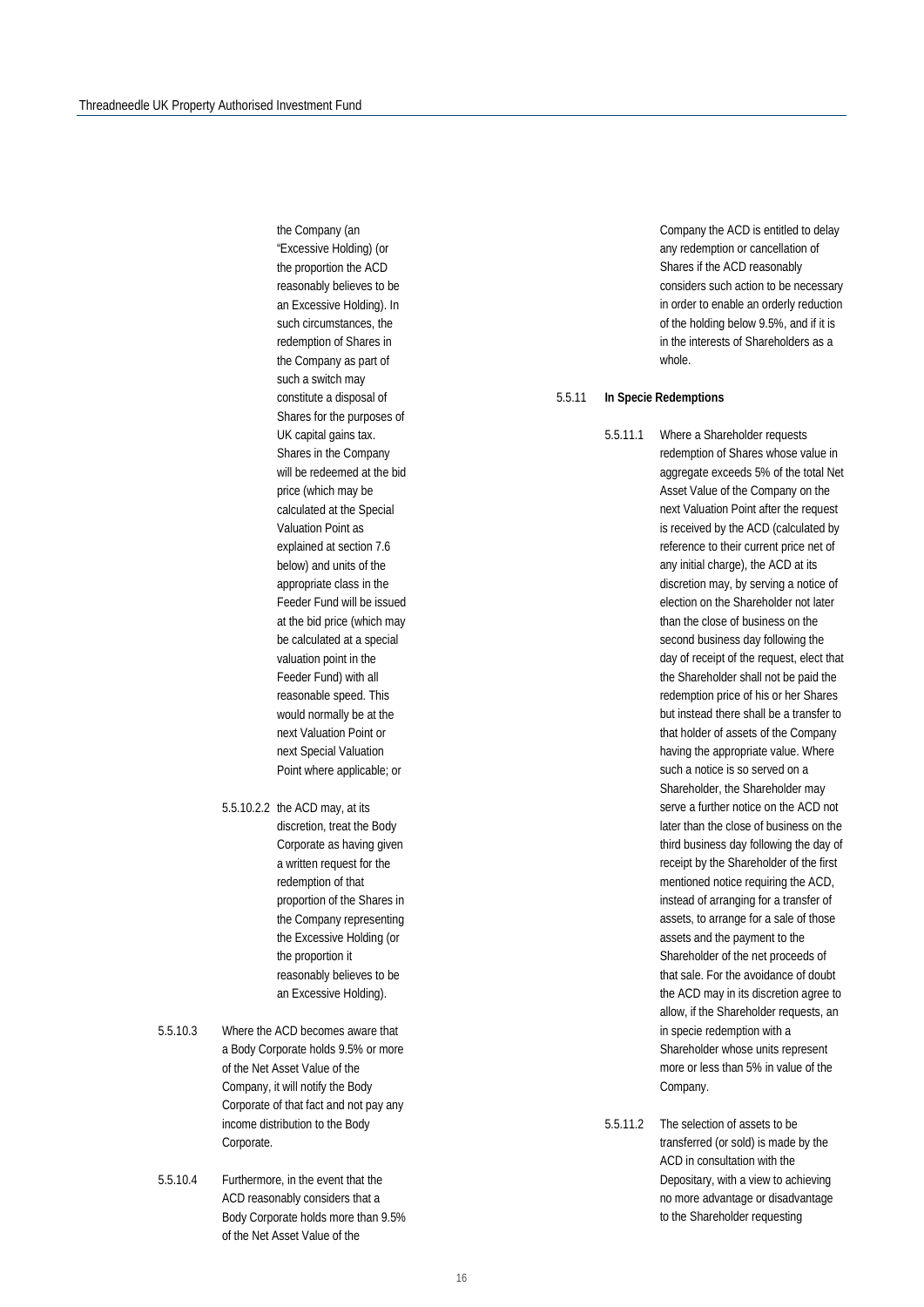redemption of his or her Shares than to continuing Shareholders.

- 5.5.11.3 The Company may retain out of the assets to be transferred (or the proceeds of sale) assets or cash of value or amount (1) in respect of any applicable exit charge on the redemption of the Shares, and (2) as a provision against any stamp duty reserve tax which may be payable in relation to the cancellation of the units (see under 'Stamp Duty Reserve Tax' in the section of this Prospectus with the heading "Taxation". It should be noted that the Shareholder may also be liable to variable rates of stamp duty land tax or other stamp tax on each transfer of UK assets received.
- 5.5.11.4 The ACD may, by special arrangement and at its discretion (but subject always to the requirements set out in the COLL Sourcebook), agree to arrange for the issue of Shares in exchange for assets other than cash but only if the Depositary is satisfied that acquisition of the assets in exchange for the number of Shares to be created is not likely to result in any material prejudice to the interests of holders or potential holders of Shares in the Company.

#### <span id="page-16-0"></span>5.5.12 **Deferred Redemptions**

The ACD may introduce provisions allowing it, in times of high redemptions, where requested redemptions exceed 2% of a Fund's value, to protect the interests of continuing Shareholders, the ACD may defer redemptions at a particular Valuation Point on a Dealing Day, to the Valuation Point on the next Dealing Day. This will allow the ACD to match the sale of Scheme Property to the level of redemptions, and should reduce the impact of dilution on a Fund. Subject to sufficient liquidity being raised at the next Valuation Point all deals relating to the earlier Valuation Point will be completed before those relating to the later Valuation Point are considered. The ACD will provide notice of the introduction of this provision and its effective date in accordance with FCA Rules.

5.5.13.1 The ACD may, with the prior agreement of the Depositary, and must without delay if the Depositary so requires, temporarily suspend the issue, cancellation, sale and redemption of Shares in the Company where, due to exceptional circumstances, it is in the interests of all the Shareholders in the Company.

5.5.13.2 The ACD and the Depositary must ensure that the suspension is only allowed to continue for as long as is justified having regard to the interests of Shareholders. The ACD or the Depositary (as appropriate) will immediately inform the FCA of the suspension and the reasons for it and will follow this up as soon as practicable with written confirmation of the suspension and the reasons for it to the FCA.

5.5.13.3 The ACD will notify Shareholders as soon as is practicable after the commencement of the suspension, including details of the exceptional circumstances which have led to the suspension in a clear, fair and not misleading way and giving Shareholders details of how to find out further information about the suspensions.

5.5.13.4 Where such suspension takes place, the ACD will publish details on its website or other general means, sufficient details to keep Shareholders appropriately informed about the suspension, including, if known, its possible duration.

5.5.13.5 During the suspension none of the obligations in COLL 6.2 (Dealing) will apply but the ACD will comply with as much of COLL 6.3 (Valuation and Pricing) during the period of suspension as is practicable in light of the suspension.

5.5.13.6 Suspension will cease as soon as practicable after the exceptional circumstances leading to the suspension have ceased but the ACD and the Depositary will formally review

5.5.13 **Suspension of Dealing in the Company**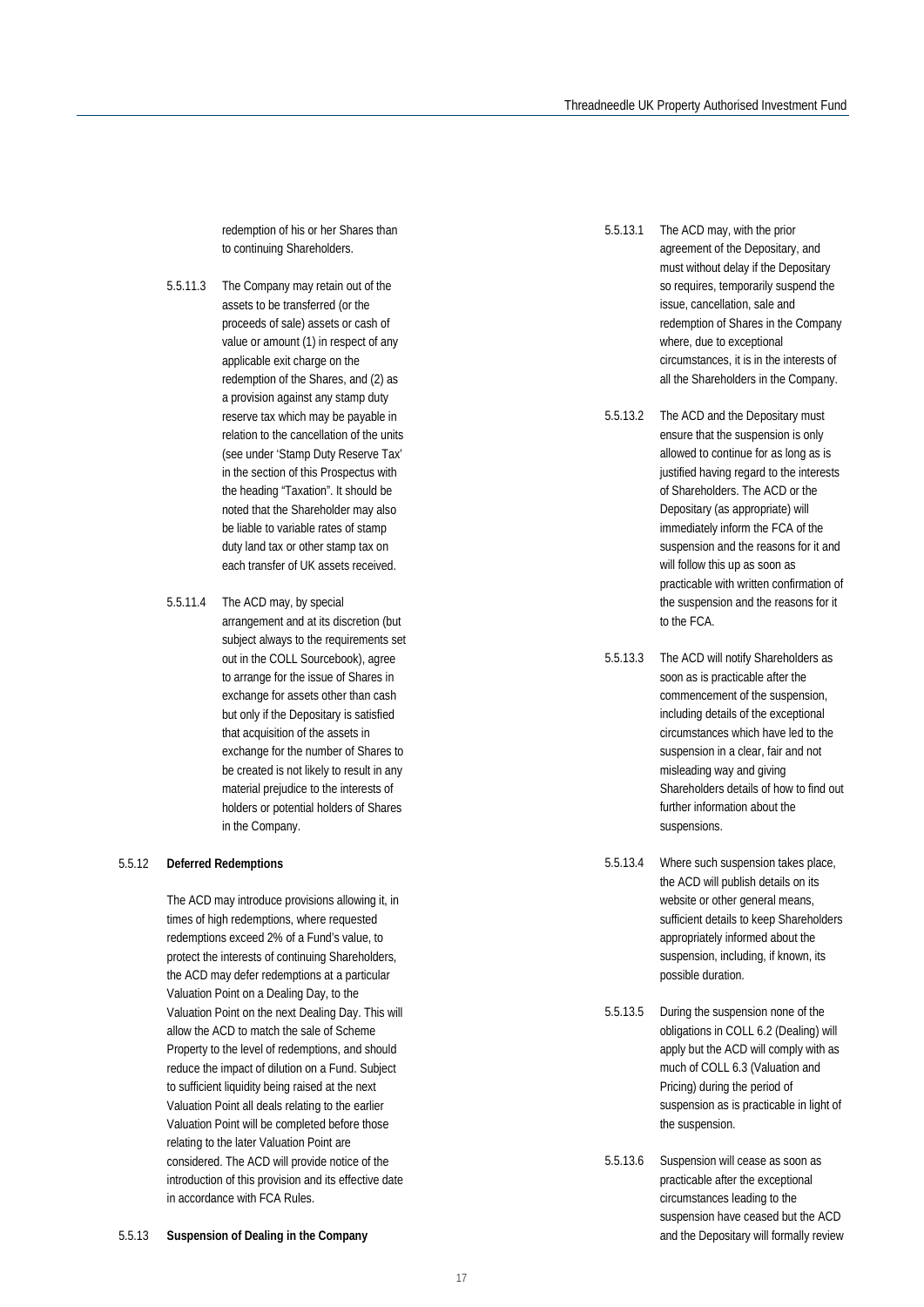the suspension at least every 28 days and will inform the FCA of the review and any change to the information given to Shareholders.

#### <span id="page-17-0"></span>5.5.14 **Liquidity risk management**

- 5.5.14.1 The Company is managed so that its liquidity profile is aligned with the requirement in relation to the Company to meet redemption requests from Shareholders on each Dealing Day. In normal circumstances, redemption requests will be processed as set out in the section of this Prospectus with the heading "Selling Shares".
- 5.5.14.2 The ACD has tools to deal with temporary liquidity constraints in relation to the Company. The Company may (i) borrow cash to meet redemptions within the limits in Appendix IV; (ii) apply the deferral of redemptions provisions in the section of this prospectus with the heading "Deferred Redemption" or (iii) apply the in specie redemption provisions in the section with the heading "In Specie Redemptions".
- 5.5.14.3 To manage and monitor liquidity risk, the ACD maintains liquidity risk management policies and procedures. The liquidity risk management policies and procedures include the management, implementation and maintaining of appropriate liquidity limits for the Company and periodic stress testing of the liquidity risk of the Company under both normal and exceptional liquidity conditions to ensure that anticipated redemption requests can be met.
- 5.5.14.4 If the Company's policy for managing liquidity should change, this will be set out in the annual report or will otherwise be appropriately notified to Shareholders.
- <span id="page-17-1"></span>5.6 **Money Laundering**
	- 5.6.1 Deals in Shares and deals otherwise in connection with the Company will be

covered by United Kingdom statutory and other requirements, including but not limited to the Criminal Justice Act 2003, the Proceeds of Crime Act 2002, the Money Laundering Regulations 2007, the Terrorism Act 2000, the relevant regulations made by the FCA and the Guidance Notes for The Financial Sector, as amended from time to time (the 'UK Money Laundering and Countering the Financing of Terrorism Requirements'), and investors may be asked to assist the ACD in its efforts to ensure compliance by the Company and the ACD with the UK Money Laundering and Countering the Financing of Terrorism Requirements.

5.6.2 Until satisfactory proof of identity is provided (as stipulated by the UK Money Laundering and Countering the Financing of Terrorism Requirements) the ACD reserves the right to refuse to sell Shares or to delay processing and/or withhold any payments due to investors in respect of their investment and to discontinue any deals it is conducting on behalf of those investors.

#### 5.7 **Market Timing and Late Trading**

The repeated purchasing and selling of Shares in response to short-term market fluctuations is known as 'market timing'. The processing of subscriptions after the dealing cut off time and/or Valuation Point is known as 'late trading'. Shares in the Company are not intended for market timing or late trading. The ACD has a policy in relation to market timing and late trading. As part of its policy, the ACD may refuse to accept an application for Shares from persons that they reasonably believe are engaged in market timing or late trading and the ACD will actively monitor trading patterns to assist it in maintaining the stability and integrity of the prices of Shares.

### **6. Fees and Expenses**

#### 6.1 **General**

The ACD will give prior written notice to the Shareholders for a time period in accordance with the FCA Rules before any increase to the annual management fees set out below and the ACD will make available a Prospectus to reflect the increased rates.

6.2 **Fees taken from the Company**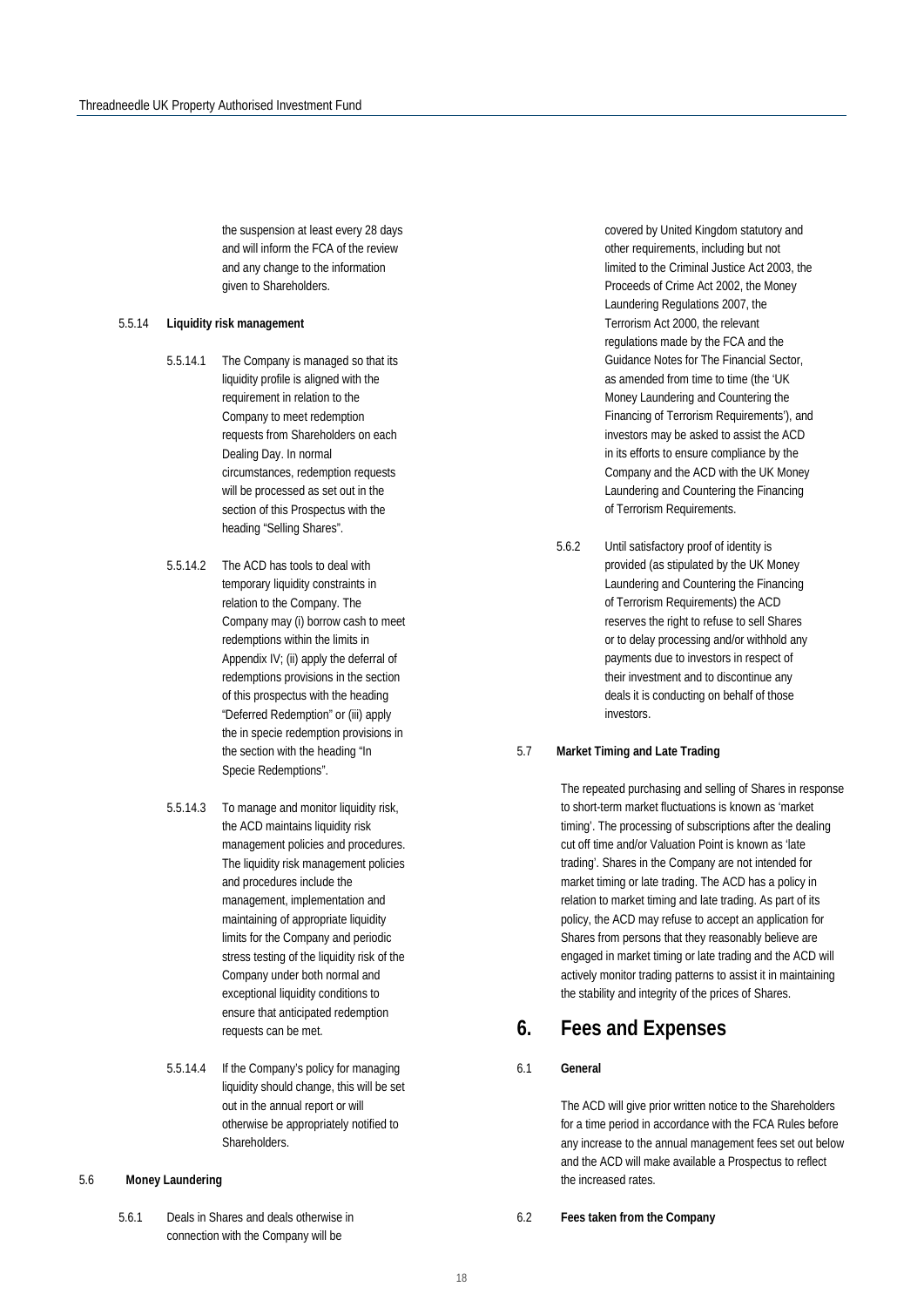- 6.2.1 The fees, costs and expenses relating to the authorisation and incorporation and establishment of the Company, the offer of Shares, the preparation and printing of this Prospectus and the fees of the professional advisers to the Company in connection with the offer will be borne by the Company.
- 6.2.2 All fees, costs, charges or expenses payable by a Shareholder or out of the property of the Company are set out in this section. The Company may, so far as the COLL Sourcebook allows, also pay out of the property of the Company all relevant fees, costs, charges and expenses incurred by the Company, which may include the following:
	- 6.2.2.1 the fees, charges and expenses payable by the ACD (which will include the fees and expenses payable to the Investment Manager (and their respective delegates);
	- 6.2.2.2 the fees, charges and expenses payable to the Depositary and the Custodian and any sub-custodians;
	- 6.2.2.3 the fees, charges and expenses payable to the Standing Independent Valuer;
	- 6.2.2.4 expenses incurred in acquiring, registering and disposing of investments generally;
	- 6.2.2.5 all legal and conveyancing costs;
	- 6.2.2.6 all letting and planning costs;
	- 6.2.2.7 any fees payable to HM Land Registry in connection with registration of title to immovable property, first registration of title (whether or not compulsory) or otherwise;
	- 6.2.2.8 the cost of searches at the Land Charges Registry;
	- 6.2.2.9 the cost of any local authority and local land charges searches and any other searches, including the cost of unofficial searches carried out by agents at the ACD's request;
- 6.2.2.10 the costs and disbursements of legal advisers instructed by the ACD, the Depositary, the Investment Manager, in connection with immovable property transactions to which the ACD in the name of the Company is party;
- 6.2.2.11 insurance premiums payable in respect of all immovable property investments held by the Depositary on behalf of the Company(to the extent that these are not the responsibility of, or cannot be recovered from, any or all of the tenants for the time being of such Investments);
- 6.2.2.12 the fees and expenses of legal advisers and other agents and expenses generally incurred in connection with:
	- 6.2.2.12.1 proceedings of any sort brought to prove or protect the Company's title to and/or right over any immovable property;
	- 6.2.2.12.2 carrying out repairs to any immovable property that is not occupied for the time being, or where the tenants for the time being refuse or are not for any reason obliged to carry out such repairs;
	- 6.2.2.12.3 all costs involved in managing any immovable property, including but not limited to, all maintenance costs, refurbishment costs and development costs;
	- 6.2.2.12.4 all fees, costs and expenses incurred in relation to any proposed acquisition or sale of immovable property which does not for whatever reason complete;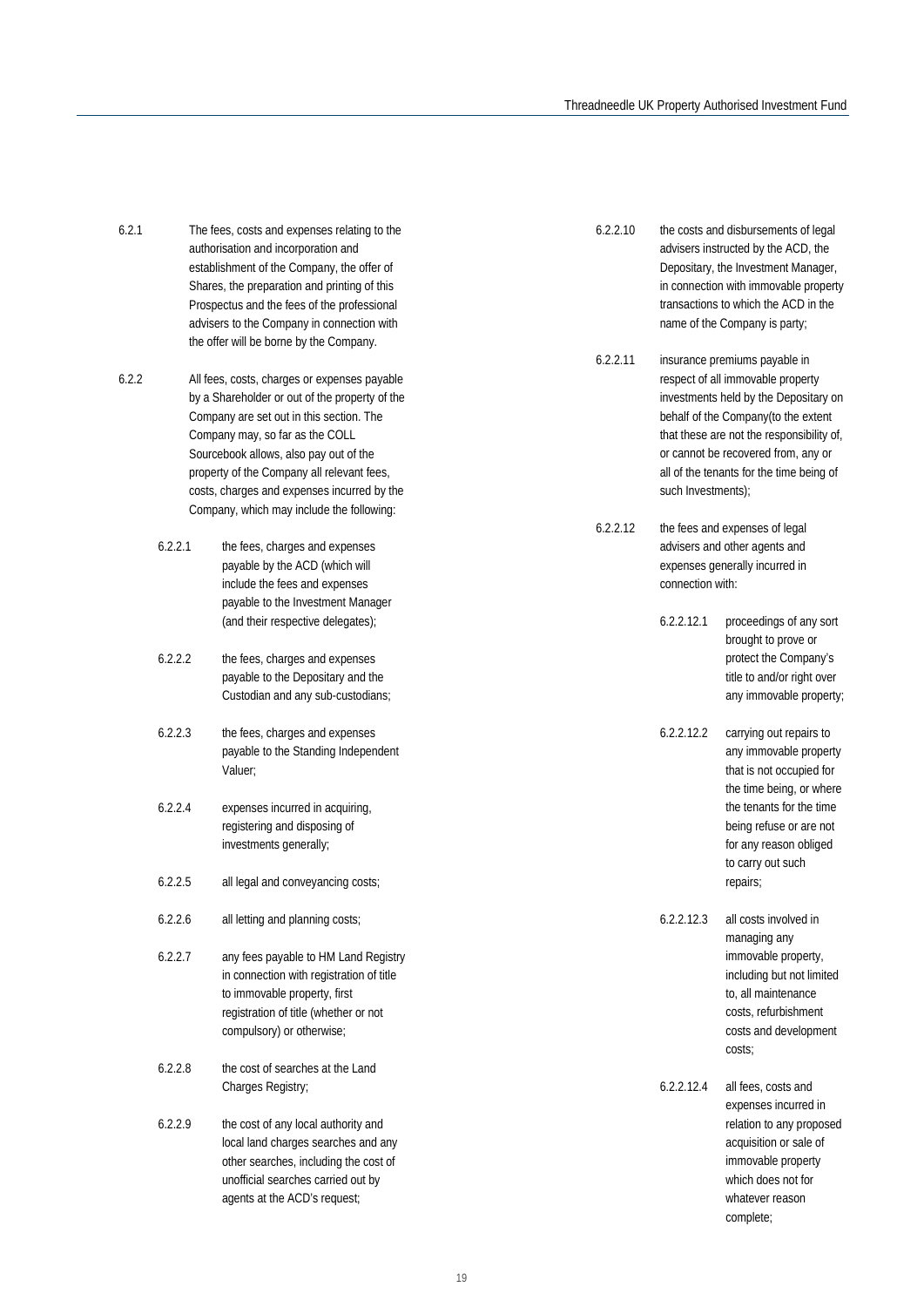| 6.2.2.12.5  | all costs and expenses<br>incurred by or approved<br>by the Investment<br>Manager, in respect of                                                                       |          | relevant tenant is not<br>obliged to pay these<br>under his lease; |                                                                                                                                                         |
|-------------|------------------------------------------------------------------------------------------------------------------------------------------------------------------------|----------|--------------------------------------------------------------------|---------------------------------------------------------------------------------------------------------------------------------------------------------|
|             | the Company's<br>activities;                                                                                                                                           |          | 6.2.2.12.11                                                        | the cost of negotiating<br>and preparing licences<br>to assign the lease of, or                                                                         |
| 6.2.2.12.6  | service on any tenant of<br>a notice under section<br>146 Law of Property Act<br>1925, including<br>preparation where<br>appropriate of a<br>schedule of dilapidations |          |                                                                    | carry out alterations to,<br>part or all of any<br>immovable property held<br>by the Company, where<br>this is not payable by<br>the relevant tenant;   |
|             | and court proceedings<br>against such tenant for<br>forfeiture of his lease<br>and/or possession of the<br>premises;                                                   |          | 6.2.2.12.12                                                        | any costs or expenses<br>properly payable by a<br>tenant of part or all of<br>any immovable property<br>held by the Company,<br>where he has defaulted. |
| 6.2.2.12.7  | proceedings for arrears<br>of rent, service charge,<br>insurance or any other<br>sums due from tenants;                                                                |          |                                                                    | or where the ACD or<br><b>Investment Adviser</b><br>consider that it is in the<br>interests of<br>Shareholders to meet                                  |
| 6.2.2.12.8  | service of notices under<br>the Landlord and Tenant<br>Act 1954 terminating<br>business tenancies,<br>subsequent court                                                 |          |                                                                    | such costs or expenses<br>(whether or not the<br>Company, sues for<br>reimbursement);                                                                   |
|             | proceedings, and any<br>compensation payable<br>to tenants for                                                                                                         | 6.2.2.13 | the Company;                                                       | the fees and expenses of the auditors of                                                                                                                |
|             | disturbance as a result<br>of successful<br>termination of business<br>tenancies;                                                                                      | 6.2.2.14 | particular Class);                                                 | the costs of convening and holding<br>Shareholder meetings (including<br>meetings of Shareholders in any                                                |
| 6.2.2.12.9  | service of rent review<br>notices, negotiation of<br>rent reviews (including,<br>without limitation the<br>remuneration of agents                                      | 6.2.2.15 | Directors;                                                         | costs incurred in taking out and<br>maintaining any insurance policy in<br>relation to the Company and/or its                                           |
|             | appointed to carry out<br>any such negotiation),<br>and any related court<br>proceedings                                                                               | 6.2.2.16 | Company;                                                           | expenses incurred in company<br>secretarial duties, including the cost of<br>minute books and other documentation<br>required to be maintained by the   |
| 6.2.2.12.10 | the fees and expenses<br>of any arbitrator or<br>expert appointed to                                                                                                   | 6.2.2.17 |                                                                    | tax and duties payable by the Company;                                                                                                                  |
|             | settle any dispute to<br>which the ACD is party<br>in the name of the<br>Company, wherever the                                                                         | 6.2.2.18 |                                                                    | interest on and charges incurred in<br>borrowings including charges incurred in<br>terminating such borrowings or in                                    |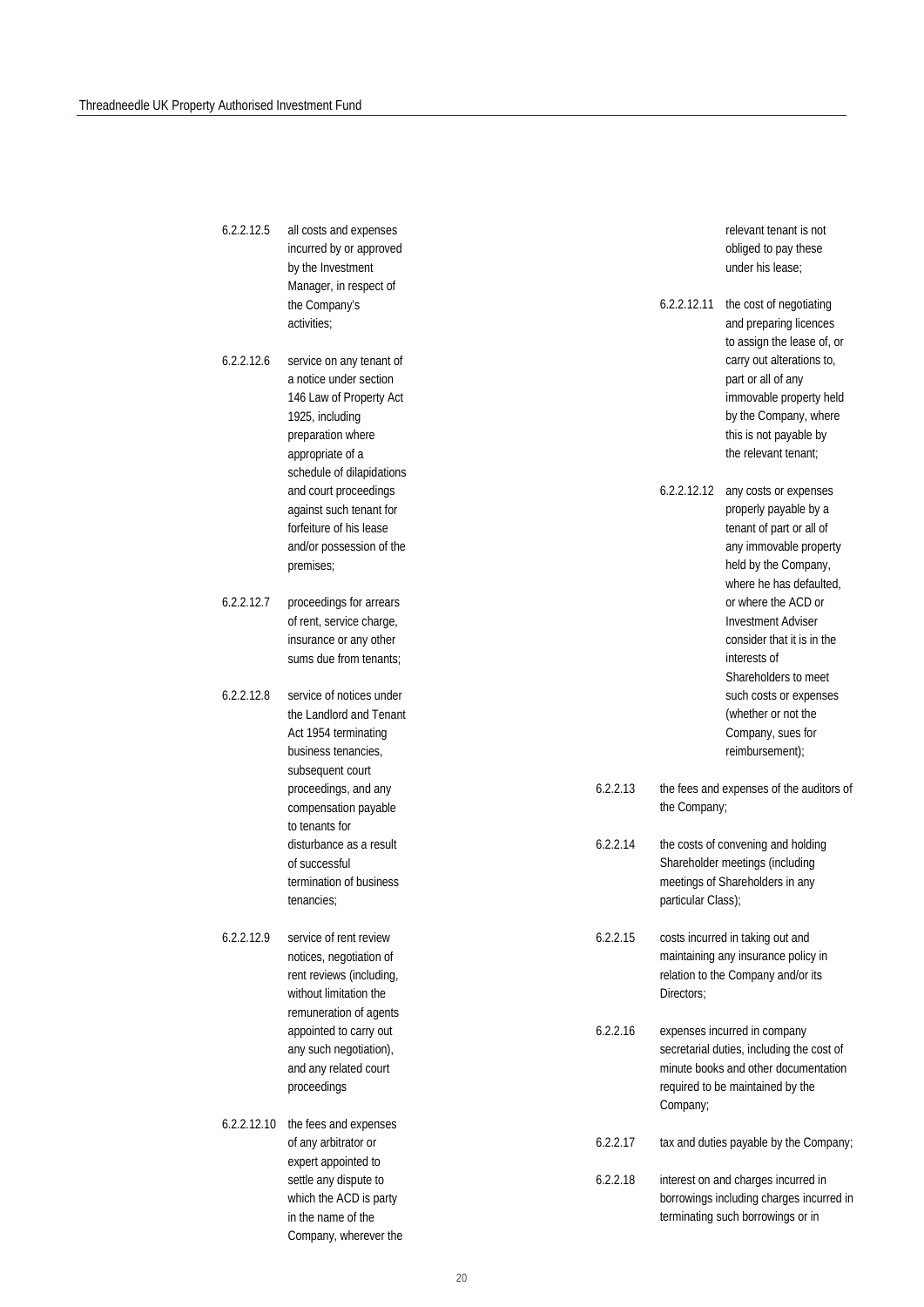negotiating or varying the terms of such borrowings;

- 6.2.2.19 any amount payable by the Company under any indemnity provisions contained in the Instrument of Incorporation or any agreement with any functionary of the Company;
- 6.2.2.20 fees of the FCA under the Financial Services and Markets Act 2000 and the corresponding periodic fees of any regulatory authority in a country or territory outside the United Kingdom in which Shares are or may lawfully be marketed;
- 6.2.2.21 any payments otherwise due by virtue of changes to the Regulations;
- 6.2.2.22 costs (apart from promotional payments) in respect of communications with investors;
- 6.2.2.23 fees of any paying agents, representative agents or other agents of the Company or the ACD;
- 6.2.2.24 any costs in modifying the ACD Agreement and any other relevant document required under the Regulations;
- 6.2.2.25 the fees of any stock-lending agent and the fees of the ACD for arranging any stock-lending, subject to giving Shareholders 60 days' prior written notice of the details of these fees;
- 6.2.2.26 all fees and expenses incurred in relation to the addition and internal organisation of any new funds, the listing of Shares on any stock exchange, any offer of Shares (including the preparation, translation, printing and distribution of any prospectus (apart from the costs and expenses of distributing any simplified prospectus) and listing documents) and the creation, conversion and cancellation of Shares and any costs and expenses incurred in registering, having recognised or going through any other process in relation to the Company in any territory outside the UK for the purpose of

marketing the Shares in such territory, including any translation costs; and

- 6.2.2.27 royalties, licensing fees and other like payments in relation to the use of intellectual property.
- 6.2.2.28 broker's commission, fiscal charges and other disbursements which are:
- 6.2.2.28.1 necessary to be incurred in effecting transactions for the Company; and
- 6.2.2.28.2 normally shown in contract notes, confirmation notes and difference accounts as appropriate; and
- 6.2.2.29 taxation and duties payable in respect of the property of the Company, the Instrument of Incorporation or the issue of Shares and any stamp duty reserve tax charged;
- 6.2.2.30 any payments otherwise due by virtue of  $C<sub>0</sub>$  $\mid$ .
- 6.2.2.31 all other costs and expenses of the Company (including in respect of the management of immovable property); and
- 6.2.2.32 any VAT payable on any of the above charges and expenses.
- 6.2.3 It is not currently proposed to seek a listing for the Shares on any stock exchange, but if a listing is sought in the future the fees connected with the listing will be payable by the Company.
- 6.2.4 Expenses are allocated between capital and income in accordance with the COLL Sourcebook. In particular, the fees of the ACD are charged to capital and not Income.
- 6.2.5 Exceptionally, the ACD may pay out of the Scheme Property any liabilities arising on the unitisation, amalgamation or reconstruction of the Company.

#### 6.3 **Charges payable to the ACD**

6.3.1 The ACD or companies in its group will pay, on behalf of the Company, the following ongoing registration and general expenses: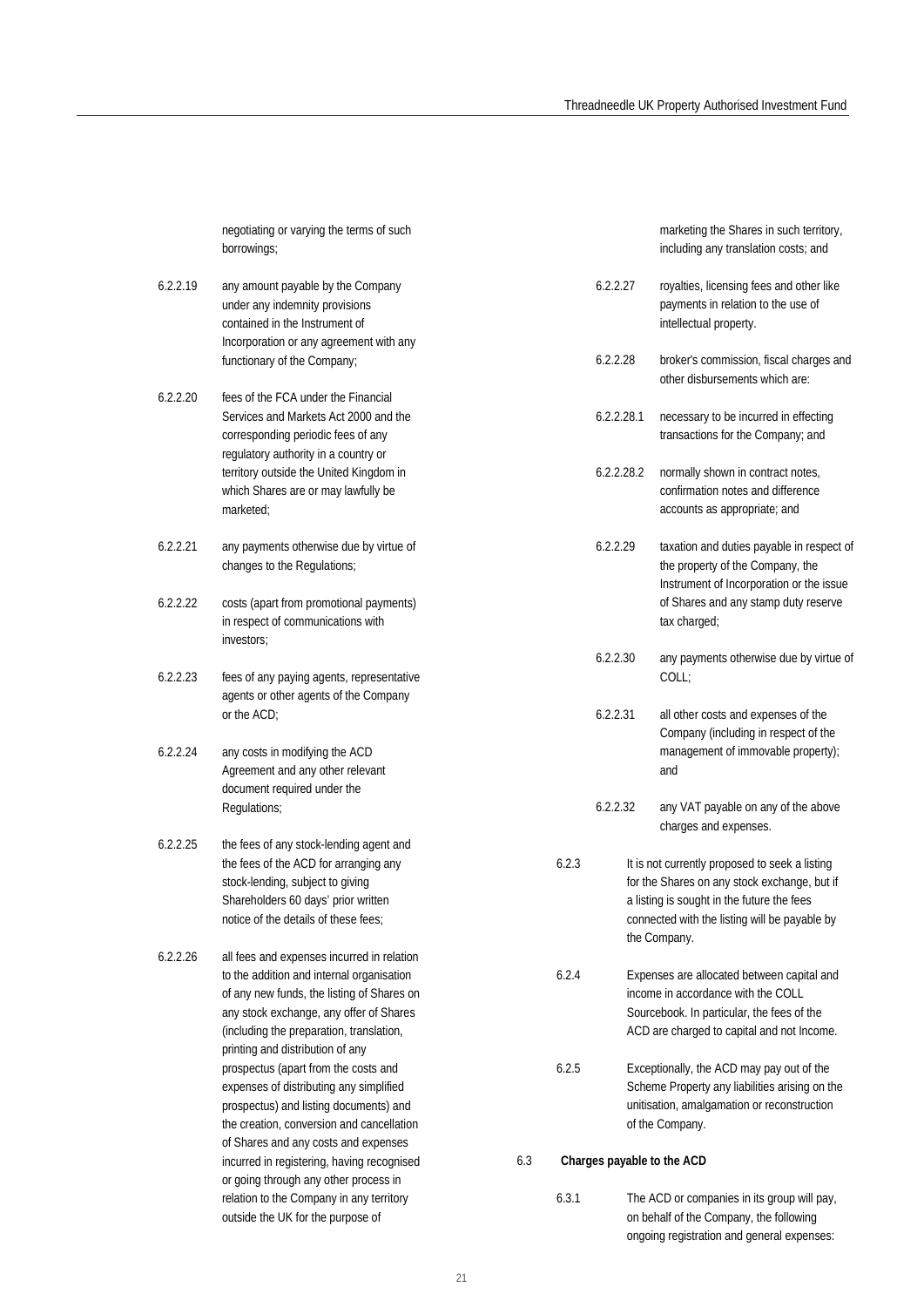- 6.3.1.1 fees and expenses in respect of establishing and maintaining the register of Shareholders and related functions including the fees of the registrar;
- 6.3.1.2 expenses incurred in distributing income to Shareholders;
- 6.3.1.3 fees in respect of the publication and circulation of details of the NAV and prices;
- 6.3.2 the fees and expenses of tax, legal and other professional advisers of the Company;
- 6.3.3 the costs of convening and holding Shareholder meetings;
- 6.3.4 the costs of printing and distributing contract notes, reports, accounts and this Prospectus, any Key Investor Information Document or similar document, the Instrument of Incorporation and any costs incurred as a result of preparing, modifying and updating the Prospectus, any Key Investor Information Document or similar document, the Instrument of Incorporation and any other related administrative expense; and
- 6.3.5 the fees connected with any listing of Shares if applicable.
- 6.4 In return for paying or satisfying (i)-(vii), the ACD currently collects from the Company the Registrar's Fee as set out in Appendix III. Such a charge provides greater transparency for investors and certainty as to the level of such costs that they will bear as well as providing for simpler administration. The ACD will give written notice to the Shareholders in a time period in accordance with the FCA Rules before any increase to the rates specified for the Registrar's Fee in Appendix III and the ACD will make available a Prospectus to reflect the increased rates. At any particular time the actual amount of ongoing registration and general expenses listed in (i)-(vii) above may be more or less than ACD collects from the Company, however, the ACD is under no obligation to account to the Depositary or the Shareholders for any surplus it retains in relation to the payment it receives.
- 6.5 Value Added Tax is payable on these charges where appropriate. Expenses are allocated between capital and income in accordance with the FCA Rules.
- 6.6 **Annual Management Charge**

For Class 1 Shares, the current periodic management charge is 1.5% per annum of the net asset value of the Shares. For Class 2 Shares, the current periodic management charge is 0.75% per annum of the net asset value of the Shares. These periodic charges are payable out of the Company's assets together with any Value Added Tax on these charges where applicable. The fees of all Share classes are calculated with reference to the previous days NAV of the Company plus or minus the sales and redemptions on that day. There is no annual management charge for Class F Shares.

#### 6.7 **Investment Manager**

- 6.7.1 All fees of the Investment Manager are payable by the ACD and are not charged directly to the Company. While no commission is payable to the Investment Manager for any investment deal done or which could be done on behalf of the Company, the Investment Manager may receive other payments for ancillary services rendered including commission which may be payable in respect of arranging reinstatement and loss of rent insurance together with other forms of insurance.
- 6.7.2 The ACD will give prior written notice to the Shareholders in accordance with the FCA Rules before any increase to the annual management charges and the ACD will make available a Prospectus to reflect the increased charges.
- 6.7.3 The ACD is also entitled to all reasonable, properly vouched, out of pocket expenses incurred in the performance of its duties, including stamp duty and stamp duty reserve tax on transactions in Shares.
- 6.7.4 The ACD may not introduce a new category of remuneration for its services to be paid out of the Scheme Property of the Company without obtaining prior approval of the Shareholders by way of resolution. Additionally, no increase to a current rate or amount of remuneration payable to the ACD or an associate (as defined in the FCA Rules) out of the Scheme Property of the Company or any material change to any other type of payment out of the Scheme Property of the Company can be implemented without the ACD giving prior written notification of not less than 60 days to the Shareholders.

#### 6.8 **Depositary's Fee**

6.8.1 The Depositary's remuneration, which is payable out of the assets of the Company, is a periodic charge at such annual percentage rate of 0.008%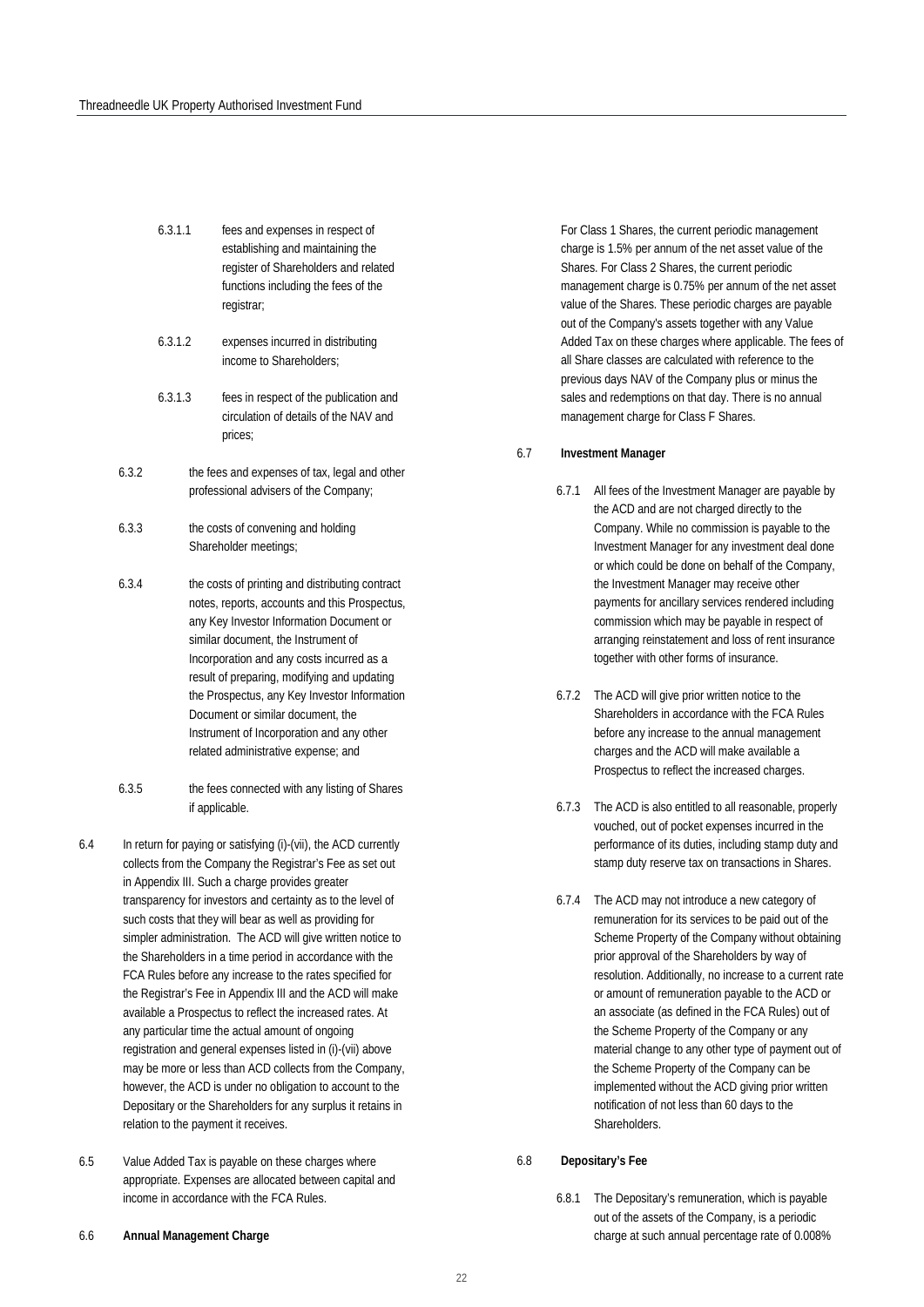being paid on the same basis as the ACD's annual management charge.

- 6.8.2 The ACD will notify the Shareholders in writing not less than 60 days prior to any material increase to the rates set out above.
- 6.8.3 The Depositary is also entitled to receive out of the property of the Company remuneration for performing or arranging for the performance of such functions as the ACD and the Depositary may from time to time agree, being functions conferred on the Depositary by the Instrument of Incorporation or the FCA Rules. The Depositary's remuneration under this paragraph shall accrue when the relevant transaction or other dealing is effected and shall be paid in arrears on the next following date on which payment of the Depositary's periodic charge is to be made or as soon as practicable thereafter. Currently the Depositary does not receive any remuneration under this paragraph.

#### 6.9 **Depositary's Expenses**

- 6.9.1 In addition to the remuneration referred to above, the Depositary is entitled to receive reimbursement for expenses properly incurred by it in the discharge of its duties or exercising any of the powers conferred upon it in relation to the Company, subject to approval by the ACD.
- 6.9.2 The Depositary has appointed Citibank N.A. as the Custodian of the property of the Company and is entitled to receive reimbursement of the Custodian's fees as an expense of the Company. The Custodian's remuneration for acting as Custodian in respect of assets other than UK property is calculated at an ad valorem rate determined by the territory or country in which the assets of the Company are held. Currently, the lowest rate is 0.002% and the highest rate is 0.40%. In addition, the Custodian makes a transaction charge determined by the territory or country in which the transaction is effected. Currently, these transaction charges range from £3 to £65 per transaction. The Custodian charges a custody fee for UK property at a rate of £100 per annum per holding.
- 6.9.3 Any material increase to the Custodian's charges set out above will be subject to the agreement of the Depositary and the ACD, and the ACD will notify Shareholders in writing before making any material increase to the rates set out above, in accordance with the FCA Rules.
- 6.9.4 The Depositary is also entitled to be reimbursed out of the property of the Company in respect of remuneration charged by the Custodian for such services as the ACD, the Depositary and the Custodian may from time to time agree, being services delegated to the Custodian by the Depositary in performing or arranging for the performance of the functions conferred on the Depositary by the Instrument of Incorporation or the FCA Rules. Remuneration charged under this paragraph shall accrue when the relevant transaction or other dealing is effected and shall be paid in arrears. Currently, the Custodian does not receive any remuneration under this paragraph.
- 6.9.5 The following further expenses may also be paid out of the property of the Company:
	- 6.9.5.1 all charges imposed by, and any expenses of, any agents appointed by the Depositary to assist in the discharge of its duties;
	- 6.9.5.2 all charges and expenses incurred in connection with the collection and distribution of income;
	- 6.9.5.3 all charges and expenses incurred in relation to the preparation of the Depositary's annual report to Shareholders;
	- 6.9.5.4 all charges and expenses incurred in relation to stock lending, if any.
	- 6.9.5.5 Value Added Tax at the prevailing rate may be payable in addition to the Depositary's remuneration, the Custodian's remuneration and the above expenses.
- 6.9.6 In addition, all Property forming part of the Company's assets will be insured, up to its reinstatement value, against all risks of physical loss or damage and loss of rent, including where such loss or damage is caused by terrorism (provided cover is available in the UK insurance market), and the costs of such insurance shall be charged to the Trust.

#### 6.10 **Stock Lending**

6.10.1 The Company may engage in stocklending arrangements with the Custodian, acting as stocklending agent on behalf of the Depositary.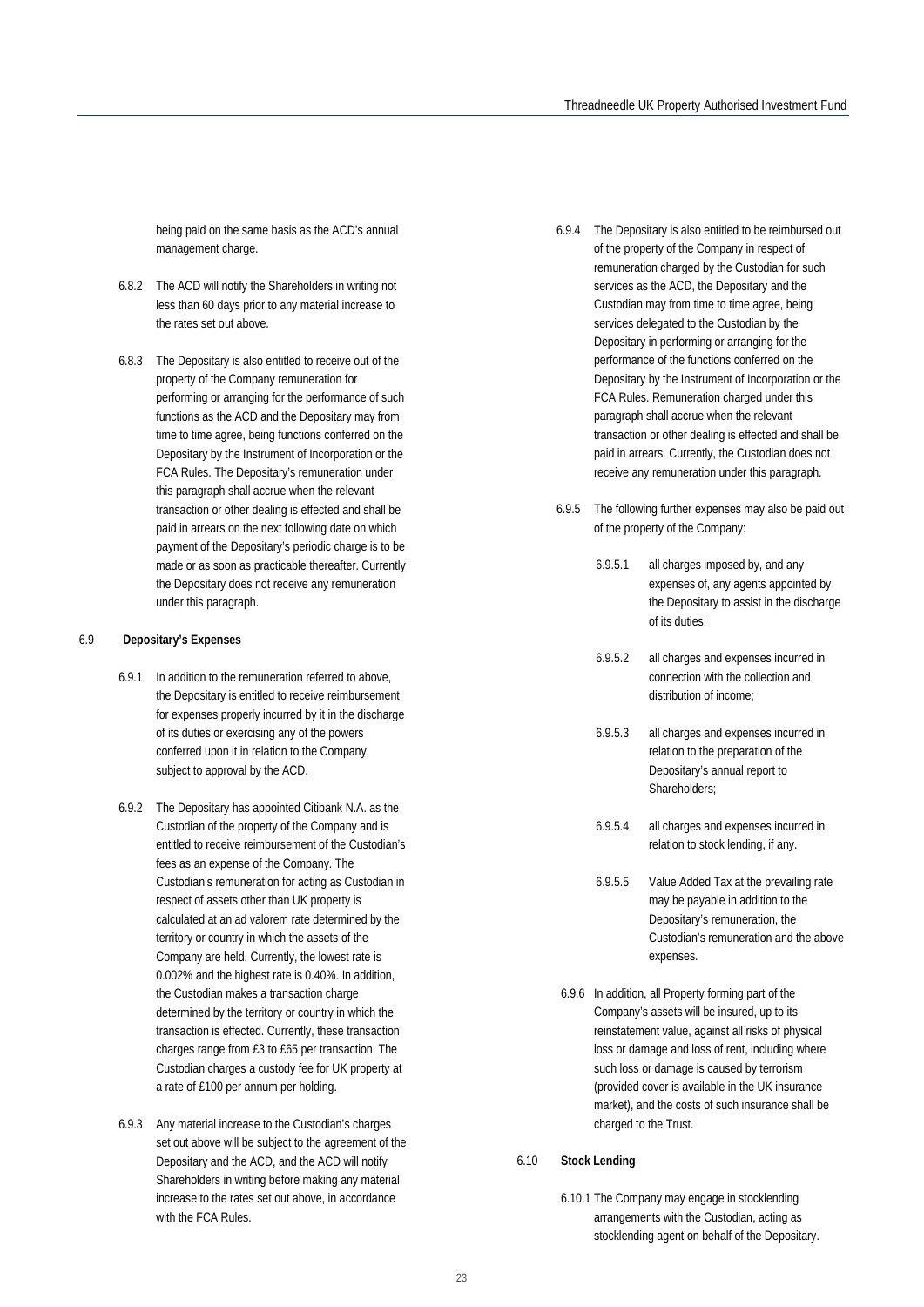Under an agreement between the Company, the Depositary, the Investment Manager and the Custodian, the Custodian is entitled to a payment for providing stocklending services to the Company. The fee payable to the Custodian is calculated as a percentage of the gross income from stocklending and will be 12.5% of the income generated by the stocklending activity. The remaining amount of income that is generated by virtue of the stocklending activity is then applied to the Scheme Property of the Company being 87.5%.

6.10.2 Further detail on stock lending is set out in Appendix IV.

#### 6.11 **Charges to Capital**

The annual management charge and fees and expenses of the Depositary referred to above may be taken out of the income or the capital of the Company. In particular, such fees and expenses may be charged to capital in order to manage the level of income paid and/or available to Shareholders. Please refer to the section of this Prospectus with the heading "Risk Factors" for further information.

#### 6.12 **Initial Charge**

6.12.1 The initial charges vary depending on the Class of Share. The current initial charges are set out below:

| <b>Share Class</b> | Initial Charge                  |
|--------------------|---------------------------------|
| Class 1            | 5% of the gross amount invested |
| Class <sub>2</sub> | 0% of the gross amount invested |
| Class F            | 0% of the gross amount invested |

- 6.12.2 The ACD will give written notice to the affected Shareholders not less than 60 days before implementing any increase to the rates of the initial charge set out above, and will make available a Prospectus to reflect the increased rate of the initial charge.
- 6.12.3 The initial charge is payable to the ACD and may be used to remunerate certain eligible intermediaries. To the extent permitted by the FCA Rules, the ACD may agree to waive or reduce the initial charge at its discretion, in respect of a subscription by any person, including a holder of Shares in any other collective

investment scheme operated by the ACD, where such subscription is at or about the same time as the redemption of units or Shares (or other interests) in that other collective investment scheme and thereby represents a 'Switch' to the Company.

#### 6.13 **Redemption Charge**

- 6.13.1 The ACD may make a charge on the redemption of Shares. At present no redemption charge is levied by the ACD on the redemption of Shares. Shares issued while this Prospectus is in force will not be subject to any redemption charge in the future.
- 6.13.2 A redemption charge can only be introduced by the ACD in accordance with the requirements of the FCA Rules.

#### 6.14 **Switching Fee:**

There is currently no fee charged on a Switch from one Class to another Class. The introduction by the ACD of a fee on a Switch from one Class to another Class would need to comply with the requirements of the FCA Rules.

## <span id="page-23-0"></span>**7. Valuation of the Company**

#### 7.1 **General**

- 7.1.1 Valuations are made at each Valuation Point for the purpose of determining the price at which Shares in the Company may be purchased or redeemed. In addition, there is also a Special Valuation Point. This is intended to apply only for determining the price at which Class F Shares may be redeemed for the purposes set out in section 3.6 and the prices for switches between the Company and the Feeder Fund as set out in sections 8.5 and 9 above.
- 7.1.2 The calculation of prices of Shares commences at or about the Valuation Point on each Dealing Day. The ACD may carry out additional valuations in accordance with the COLL Sourcebook if it considers it desirable to do so. Valuations will not be made during a period of suspension of dealings. The ACD is required to notify Share prices to the Depositary on completion of a valuation.
- 7.1.3 Valuations may be carried out for effecting a scheme of amalgamation or reconstruction, which do not create a Valuation Point for the purposes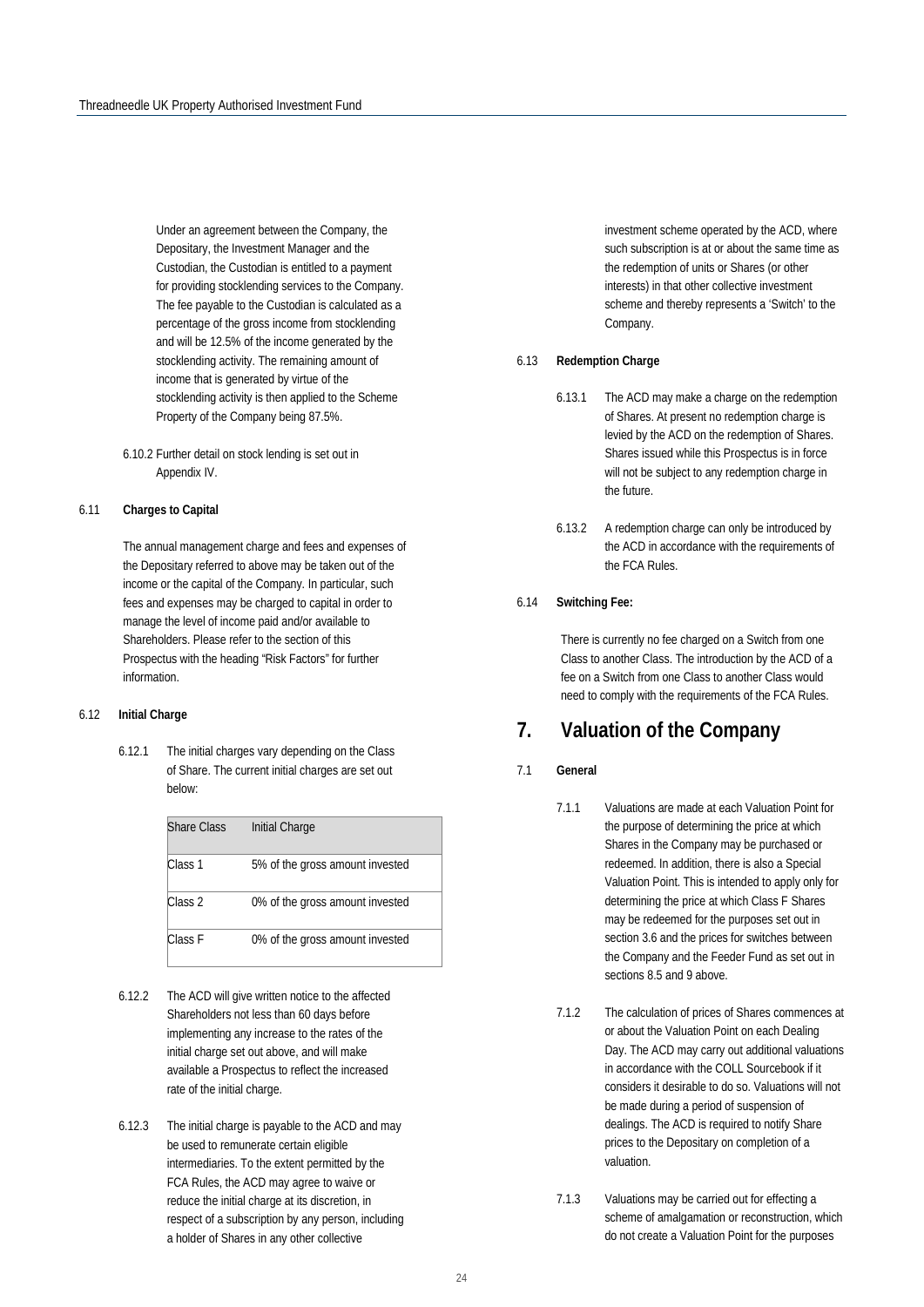of dealing. Where permitted and subject to the FCA Rules, the ACD may, in certain circumstances (for example where a significant event has occurred since the closure of a market) substitute a price with a more appropriate price which in its opinion reflects a fair and reasonable price for that investment.

- 7.1.4 The assets of the Company are valued on the following basis in accordance with the NAV determination provisions of the Company's Instrument of Incorporation, as set out in Appendix VI hereto:
- 7.1.5 A request for dealing in Shares must be received by the Valuation Point on a particular Dealing Day for the relevant Class in order to be processed on that Dealing Day. A dealing request received after this time will be held over and processed on the next Dealing Day for the relevant Class using the price as at the Valuation Point on that next Dealing Day.

#### 7.2 **Calculation of the Net Asset Value**

The value of the property of the Company will be the value of its assets less the value of its liabilities determined in accordance with the provisions set out in Appendix VI.

#### 7.3 **Valuation of Immovable Property**

- 7.3.1 The Standing Independent Valuer is responsible for valuing the immovables directly or indirectly held by the Company on the basis of a full valuation with physical inspection (including where the immovable is or includes a building, internal inspection) at least once a year. The Standing Independent Valuer also values each immovable on the basis of a review of the last full valuation at least once a month. The figure arrived at under that valuation is used as part of the valuation of the Scheme Property calculated on each Business Day for the following month. Any valuation by the Standing Independent Valuer shall be made in accordance with Valuation Standard 2.3 of the RICS Valuation Standards (The Red Book) (8th Edition published April 2012), as updated from time to time, or in the case of overseas Property (if any) on an appropriate basis in accordance with COLL.
- 7.3.2 Where the appointed Standing Independent Valuer is acting as a connected party to a purchase transaction being carried out by the Company, the Company will, as required, appoint

an alternative standing independent valuer to act on its behalf in relation to that particular transaction only.

#### 7.4 **Fair Value Pricing**

- 7.4.1 Where the ACD has reasonable grounds to believe that:
	- 7.4.1.1 no reliable price exists for a security (including a unit/share in a collective investment scheme) at a Valuation Point; or
	- 7.4.1.2 the most recent price available does not reflect the ACD's best estimate of the value of the security (including a unit/share in a collective investment scheme) at the Valuation Point,

it can value an investment at a price which, in its opinion, reflects a fair and reasonable price for that investment (the fair value price).

- 7.4.2 The circumstances which may give rise to a fair value price being used include:
	- 7.4.2.1 market movements above a pre-set trigger level in other correlated open markets;
	- 7.4.2.2 war, natural disaster, terrorism;
	- 7.4.2.3 government actions or political instability;
	- 7.4.2.4 currency realignment or devaluation;
	- 7.4.2.5 changes in interest rates;
	- 7.4.2.6 corporate activity;
	- 7.4.2.7 credit default or distress; or
	- 7.4.2.8 litigation.
- 7.4.3 Even if the Valuation Point is set during the time other markets are open for trading, other scenarios might include:
	- 7.4.3.1 failure of a pricing provider; 7.4.3.2 closure or failure of a market;
	-
	- 7.4.3.3 volatile or 'fast' markets;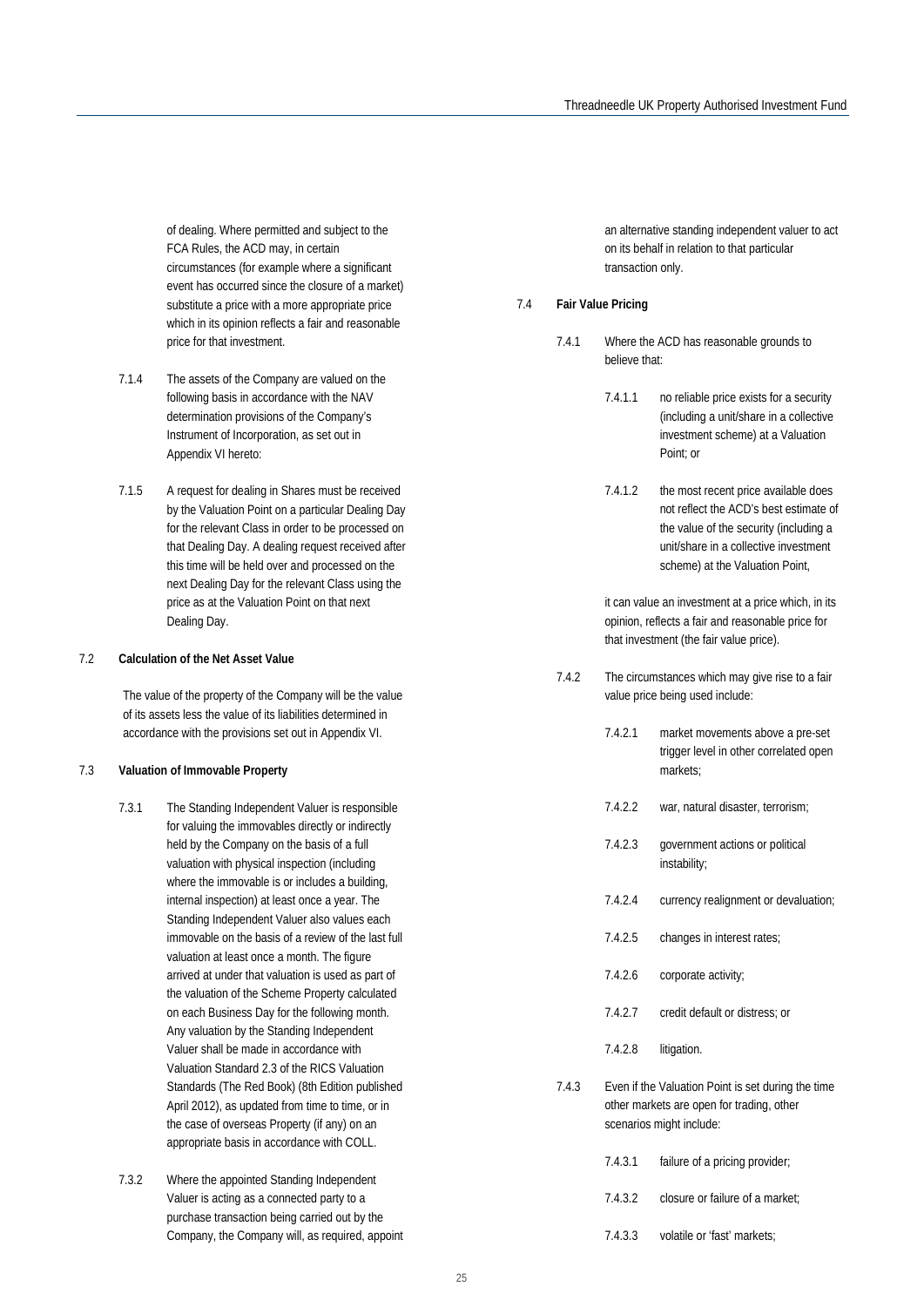- 7.4.3.4 markets closed over national holidays;
- 7.4.3.5 stale or unreliable prices;
- 7.4.3.6 listings, suspensions or de-listings.

#### 7.5 **Price per Share in each Class in the Company**

- 7.5.1 Except in the circumstances set out in sections 4.6, 8.5.2 and 9, the prices of Shares are calculated as set out below and subject to the additional provisions relating to the Special Valuation Point described at section 7.6 below.
- 7.5.2 The Company deals on a forward price basis, that is at the price for a Share in the Company at the next Valuation Point following receipt of a request to issue or redeem Shares.
- 7.5.3 The Company operates on the basis of "dual pricing". This means that there are different prices for the sale of Shares to investors and the redemption of Shares by investors.
- 7.5.4 The maximum price at which Shares may be sold to an investor ("issue price") is established by valuing the assets on the basis of the costs of acquiring those assets divided by the number of Shares in existence and adding on any initial charge.
- 7.5.5 The minimum price at which Shares may be sold back to the ACD ("cancellation price") is calculated by valuing the assets on the basis of the amount that would be received if they were sold, and dividing the result by the number of Shares in existence.
- 7.5.6 The difference between the issue price and the cancellation price is known as the "maximum spread". The actual spread (sometimes referred to as the dealing spread) that is applied by the ACD may, however, be less than the maximum spread.
- 7.5.7 If the actual spread is less than the maximum spread, the ACD is permitted under the FCA Rules, to choose to price the Company on either an "offer" or "bid" basis depending on the prevailing circumstances.
- 7.5.8 When the Company is on an "offer" basis, the offer price is set to the maximum permitted under the FCA Rules, and the actual spread deducted to calculate the published bid price. This bid price

is then higher than the minimum required under FCA Rules.

- 7.5.9 Conversely, on a "bid" basis, the bid price is set to the minimum permitted by FCA Rules, and the actual spread added to calculate the published offer price. The offer price is then lower than the maximum permitted by FCA Rules.
- 7.5.10 An "offer" basis is likely to apply when the Company is expanding and a "bid" basis when the Company is contracting. The ACD reserves the right to change the basis depending on the daily net flows, in order to protect remaining Shareholders.
- 7.5.11 When on a "bid" basis, the ACD reserves the right to price on the basis of the maximum permitted offer price and not the published offer price for any deal transactions of £15,000 or more ("large deal").
- 7.5.12 For indicative purposes and based upon current maximum spread, the impact of a price revision from the published "offer" price to the maximum permitted offer price would be c. 5.7% for Class 1 Shares and Class 2 Shares. For the Threadneedle UK Property Trust, which it is expected will convert into the Threadneedle UK Property Authorised Investment Fund on 14 May 2016, the Manager did not re-price any such deals during 2015.
- 7.5.13 When on an "offer" basis, the ACD also reserves the right to impose the minimum bid price (cancellation price) instead of the published bid price for any large deal transaction.
- 7.5.14 For indicative purposes, and based upon current maximum spread, the impact of a price revision from published bid price to cancellation price would be c.5.3% for Class 1 Shares and Class 2 Shares. The Threadneedle UK Property Trust, which it is expected will convert into the Threadneedle UK Property Authorised Investment Fund on 14 May 2016, re-priced large deals of this nature on 33 occasions during 2015.
- 7.5.15 The ACD's decision to re-price a large deal will depend upon whether there are net redemptions or net subscriptions from the same share class on that Dealing Day. If so, the ACD will proceed to determine whether the size of the deal exceeds the ACD's current tolerance policy.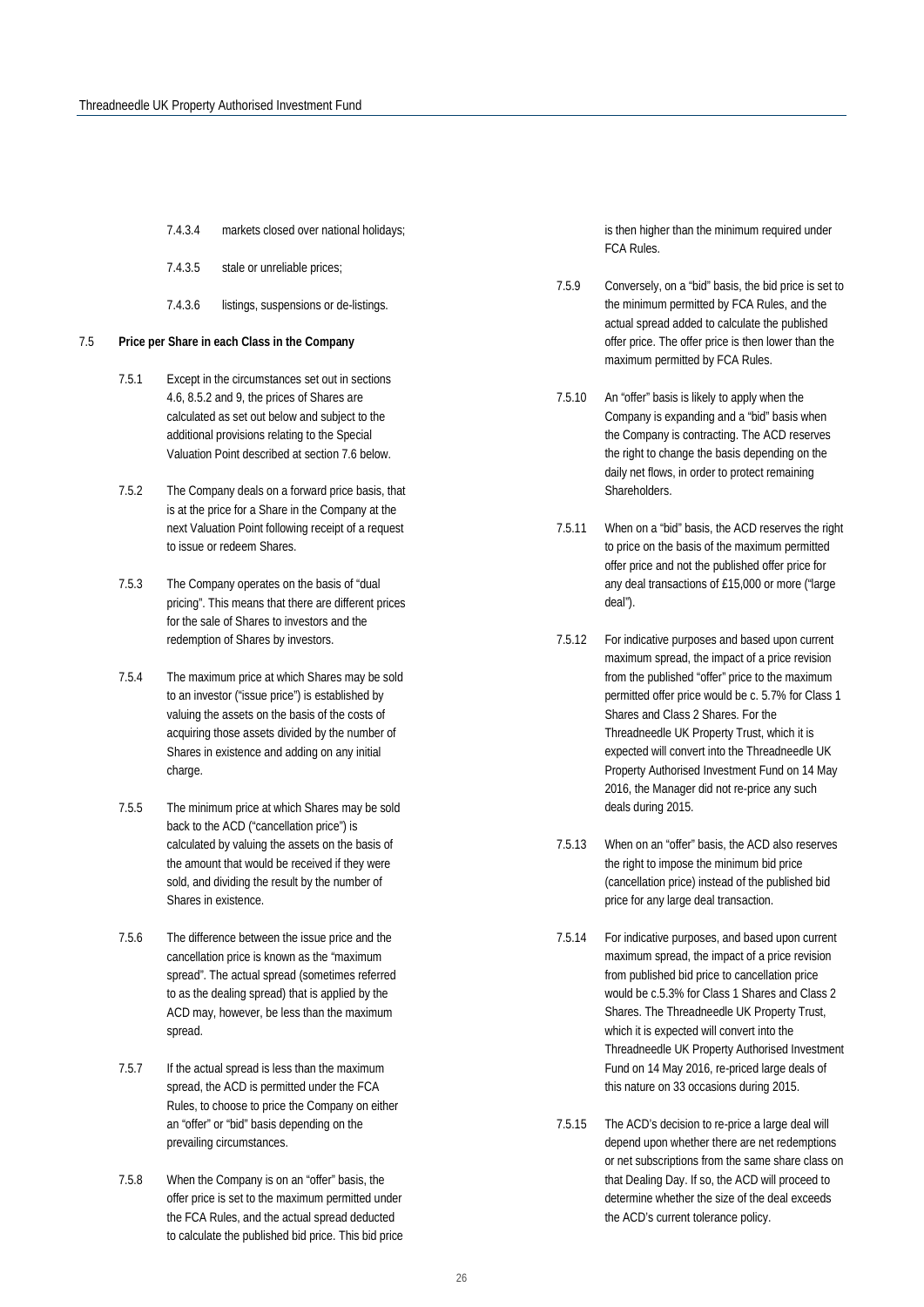- 7.5.16 Investors dealing through third parties should note that a fund platform or similar nominee service may aggregate its deals such that the total transaction received by the ACD is greater than £15,000, even if the individual investor's deal is not.
- 7.5.17 The price of a Share is calculated (to at least four significant figures) by:
	- 7.5.17.1 taking the value of the Company attributable to the relevant Class at the next valuation of the Company; and
	- 7.5.17.2 dividing the result by the number of Shares of the relevant Class in the Company in issue immediately before the valuation concerned.
- 7.5.17.3 **Investors should note that the costs of dealing in real property are significantly higher than those normally associated with equities and bonds, and as such the spread on the Company's portfolio is likely to be in excess of 6% in addition to any initial charge.**

#### 7.6 **Special Valuation Point**

- 7.6.1 There may be an additional valuation point, the Special Valuation Point, on certain Dealing Days with agreement of the Depositary. The Special Valuation Point is intended for determining (i) the prices of Shares to be cancelled or issued as the case may be for switches between the Company and the Feeder Fund on agreement with the ACD; and (ii) the cancellation price at which Class F Shares may be redeemed by the Feeder Fund in order to realise cash for meeting income distribution payments and/or tax and expenses of the Feeder Fund. It is envisaged that there may be a Special Valuation Point on the Dealing Day following each accounting date (or shortly thereafter) for the purposes of facilitating agreed switches and otherwise on such other Dealing Days as the ACD considers necessary. Shareholders can enquire when the next Special Valuation Point is by contacting the ACD.
- 7.6.2 Prices at the Special Valuation Point will be established in accordance with the provisions of Appendix VI, subject to certain adjustments. These adjustments are so that the prices established reflect that there should be no underlying transactions involving the sale of

assets by the Company when processing switches between the Company and the Feeder Fund and when cancelling Class F Shares to realise cash for the Feeder Fund for operational and income distribution purposes.

7.6.3 Accordingly, it is intended that dilution related costs and expenses will not be applied when valuing the assets of the Company at the Special Valuation Point and any dual priced assets held in the Company will be valued at a mid price. This is subject to the ACD and Depositary being satisfied that there is no unfair prejudice for ongoing Shareholders. It is envisaged that no adjustment will be made in relation to the calculation of the prices of Shares in accordance with the provisions in Appendix IV where requests are received at a Special Valuation Point for other Classes other than solely relating to deals falling within (i) and/or (ii) above.

### <span id="page-26-0"></span>**8. Risk Factors**

- 8.1 **Potential investors should consider the following risk factors before investing in the Company. Please also note that the most significant risk factors applicable to the Company are set out in section 5.3 of the Prospectus.**
	- 8.1.1 **General**

The investments of the Company are subject to normal market fluctuations and other risks inherent in investing in Property and other assets. There can be no assurance that any appreciation in value of investments will occur. The value of investments and the income derived from them may fall as well as rise and investors should note that no form of guarantee with respect to investment performance and no form of capital protection will apply. Past performance is not indicative of future performance. There is no assurance that the investment objective of the Company will actually be achieved.

#### 8.1.2 **Shareholder Concentration Risk**

A Company with a high shareholder concentration may have compounded funding liquidity risks

8.1.3 **Liquidity Risk**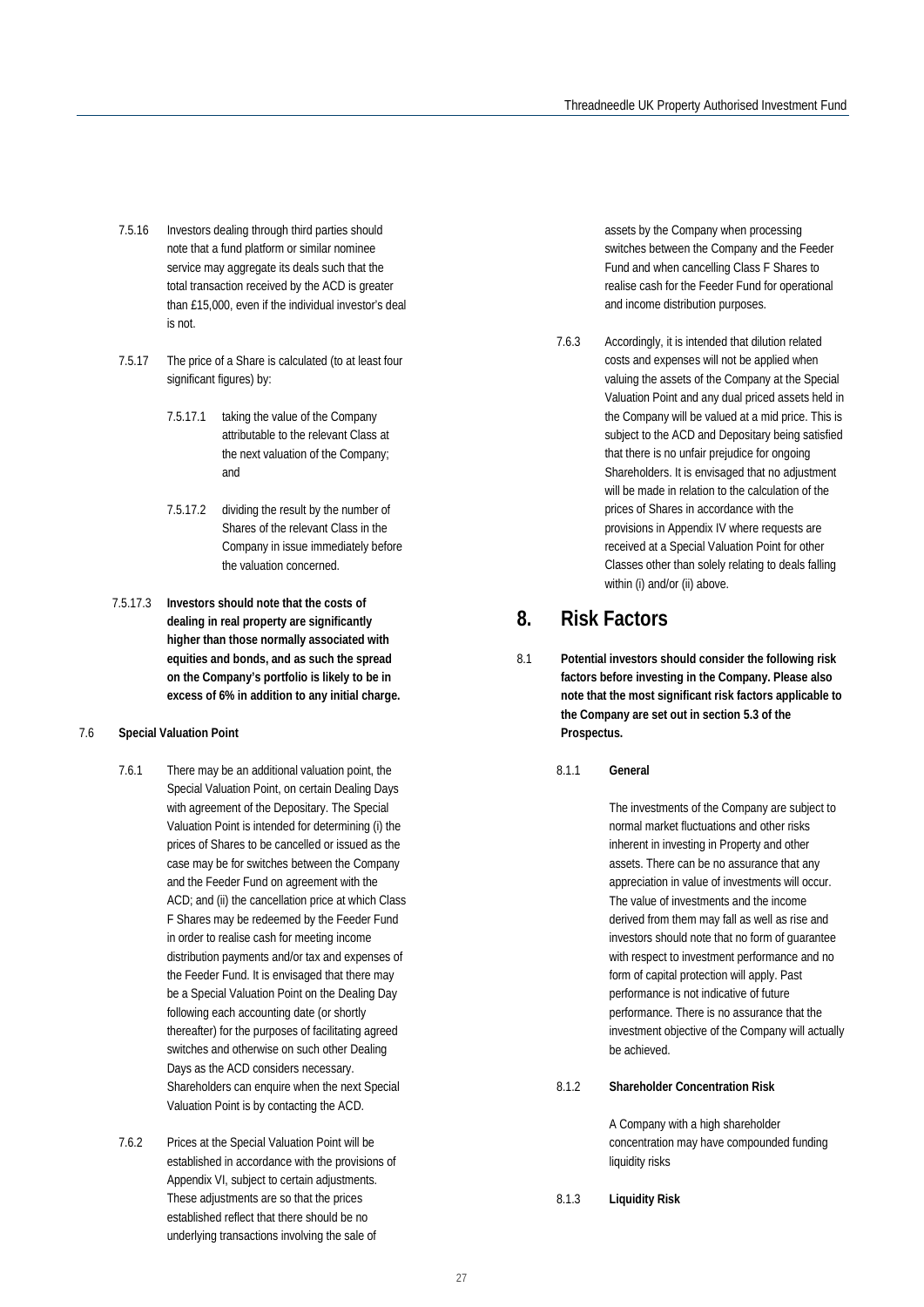In extreme market conditions it may be difficult for the Company to realise an investment at short notice without suffering a discount to market value. In such circumstances the investor may suffer a delay in realising his investment or may incur a dilution adjustment.

Dealings in the Company may be limited due to issues of capacity or deferred due to high redemption levels. Large subscriptions may not be invested quickly resulting in the Company holding cash.

#### 8.1.4 **Property Investment Risk**

Investments in Property are relatively illiquid and more difficult to realise than equities or bonds.

Property and Property-related assets are inherently difficult to value due to the individual nature of each Property. As a result, valuations are subject to uncertainty and are a matter of an independent valuer's opinion. There is no assurance that the estimates resulting from the valuation process will reflect the actual sales price even where a sale occurs shortly after the valuation date.

The performance of the Company would be adversely affected by a downturn in the Property market in terms of capital value or a weakening of rental yields.

Commercial Property values are affected by factors such as the level of interest rates, economic growth, fluctuations in Property yields and tenant default. In the event of a default by an occupational tenant, there will be a rental shortfall and additional costs including legal expenses are likely to be incurred in maintaining, insuring and re-letting the Property.

Certain significant expenses, such as operating expenses, must be met by the owner even if the Property is vacant.

#### 8.1.5 **Risk to Capital Growth**

All or part of the ACD's fee and the transaction charges for the underlying assets of the Company will, and other fees and expenses of the Company, may be charged against capital instead of against income. The Company will charge such fees and expenses to capital in order to manage the level of income paid and/or available to Shareholders. This may result in capital erosion or may constrain capital growth.

#### 8.1.6 **Regulatory Risk**

The Company is resident in the United Kingdom and non-United Kingdom investors should note that the regulatory protections provided by the regulatory authorities in their country of domicile may not apply. Investors should consult their financial advisers for further information in this area.

#### 8.1.7 **Taxation**

The Company benefits from a beneficial tax status as it qualifies as a PAIF. It is possible that the tax treatment of the Company may change or the beneficial PAIF status may be lost. Any change may impact the performance of the Company and/or the amount you receive back on your investment.

#### 8.1.8 **Effect of Initial Charge**

Where an initial charge is imposed, an investor who realises his Shares after a short period may not (even in the absence of a fall in the value of the relevant investments) realise the amount originally invested. Therefore, the Shares should be viewed as a medium to long-term investment.

#### 8.1.9 **Suspension of Dealings in Shares**

Investors are reminded that in certain circumstances their right to request the Company to redeem Shares may be suspended (see under the section of this prospectus with the heading 'Suspension of dealing in the Company' in the section 'Buying, selling and switching Shares').

#### 8.1.10 **Redemption demands**

Property funds, such as the Company, can be subject to redemption demands at times when performance is comparatively low. At such times, performance may be adversely affected by the sale of properties to meet redemption demands. If the Company is adversely affected in this way, this would have a corresponding impact on the value of the Shares in the Company.

#### 8.1.11 **Investment Objectives**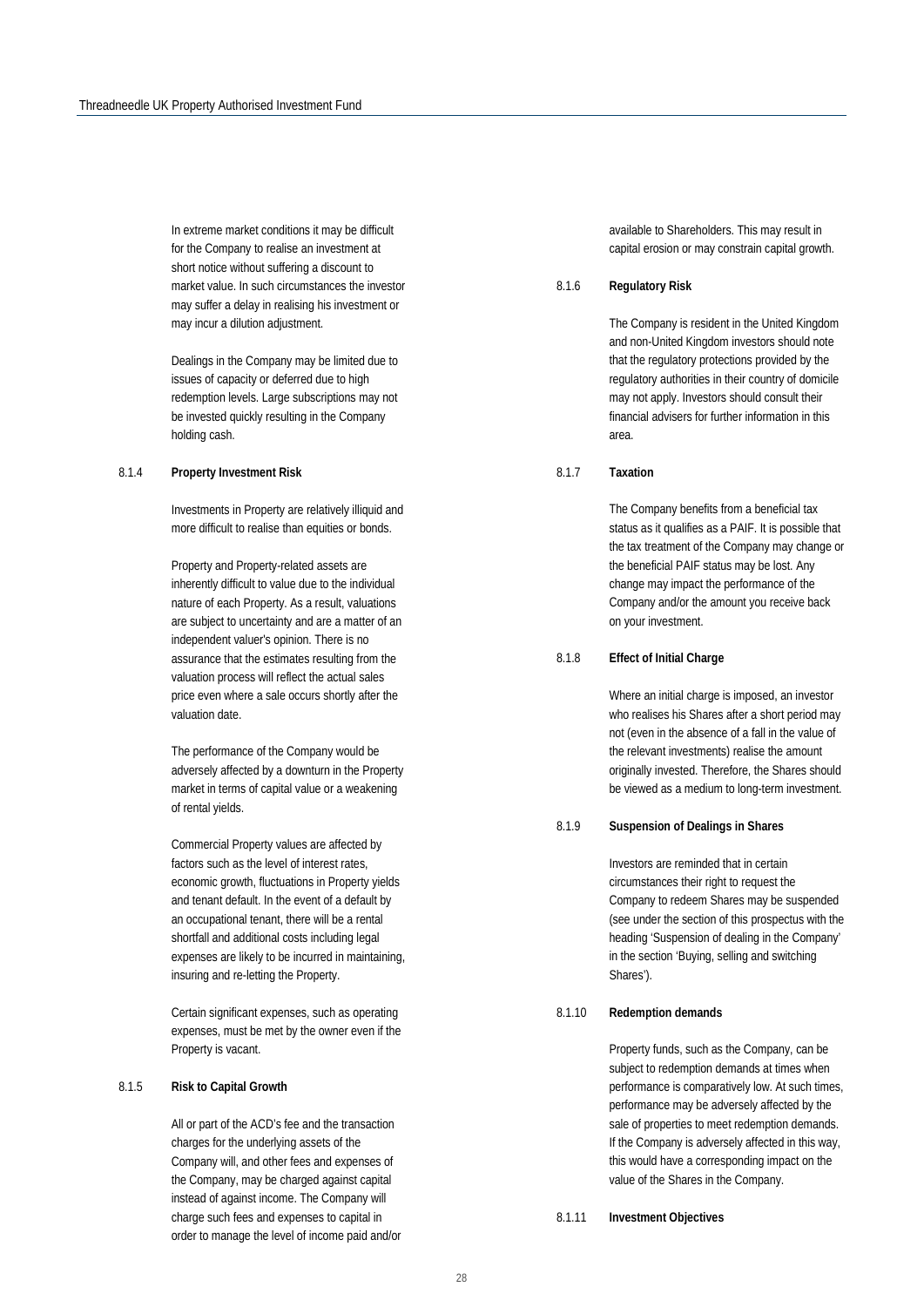Investors should be aware of the investment policy of the Company as this states that it may invest in real estate assets located outside the United Kingdom, albeit that this is not its primary objective. These other markets may act with more or less volatility than the core investment area and performance will be in part dependent on these investments. Investors should ensure (prior to any investment being made) that they are satisfied with the risk profile of the overall objectives disclosed.

#### 8.1.12 **Investments in Collective Investment Schemes**

The Company may invest in other collective investment schemes. Investment decisions of such underlying collective investment schemes are made at the level of such collective investment schemes. There can be no assurance that the selection of the managers of the underlying collective investment schemes will result in an effective diversification of investment styles and that positions taken by the underlying collective investment schemes will always be consistent. The underlying collective investment schemes may not be subject to the supervision of the FCA and may be less regulated, custody and audit rules may notably differ. The valuations of the assets of the underlying collective investment schemes may not be verified by an independent third party on a regular or timely basis.

Both the Company and the underlying collective investment schemes will have costs and impose fees and commissions, which will cause a higher level of fees than if the investors invested directly in the underlying collective investment schemes. However, when the Company invests in units/shares of other collective investment schemes that are managed, either directly or by delegation, by the Investment Manager or by any other company with which the Investment Manager is linked by common management or control, or by a substantial direct or indirect holding, the Investment Manager or other company may not charge subscription or redemption fees on account of the Company's investment in the units of such other collective investment schemes.

Some underlying collective investment schemes may invest in assets that are not readily realisable or may be hard to value. The value of

these assets is a matter of the relevant valuation agent's policy and the true value may not be recognised until the asset is sold. This may be an ongoing risk for collective investment schemes investing in property, but could also include other asset classes in extreme market conditions. There may be occasions where these collective investment schemes restrict redemptions and as such the Company may not be able to liquidate a position in such collective investment schemes. In a falling market this may result in losses to the Company.

The Company may invest up to 20% of its assets in the aggregate of unregulated collective investments schemes and non-approved transferable securities. Investors should be aware that an investment in an unregulated collective investment scheme may not provide a level of investor protection equivalent to schemes authorised by the FCA and subject to the FCA Handbook.

#### 8.1.13 **Investments in Derivatives and Forward Transactions and the Use of EPM**

**The FCA Rules for 'NURS Schemes' permit the use of derivatives and forward transactions for both EPM and investment purposes (including short-selling and leverage).** Investors should consider potential exposure to derivatives in the context of all their investments.

The Investment Manager maintains a 'Risk Management Policy' in respect of the measurement and monitoring of risks attached to financial derivative instrument positions entered into by the Company. This policy document has been sent to the Depositary and to the FCA and is available upon request. The use of the Risk Management Policy does not guarantee that the derivative strategies will work in every instance.

Derivative instruments, including but not limited to swaps, futures, and certain FX contracts, are subject to new regulations such as EMIR, MiFID II and similar regulatory regimes in the U.S., Asia, and other global jurisdictions. The implementation of such regulations, including new requirements requiring mandatory clearing and margining, may increase the overall costs to the Company of entering into and maintaining such derivative instruments and may impact the Company's returns or the ability of the Manager to achieve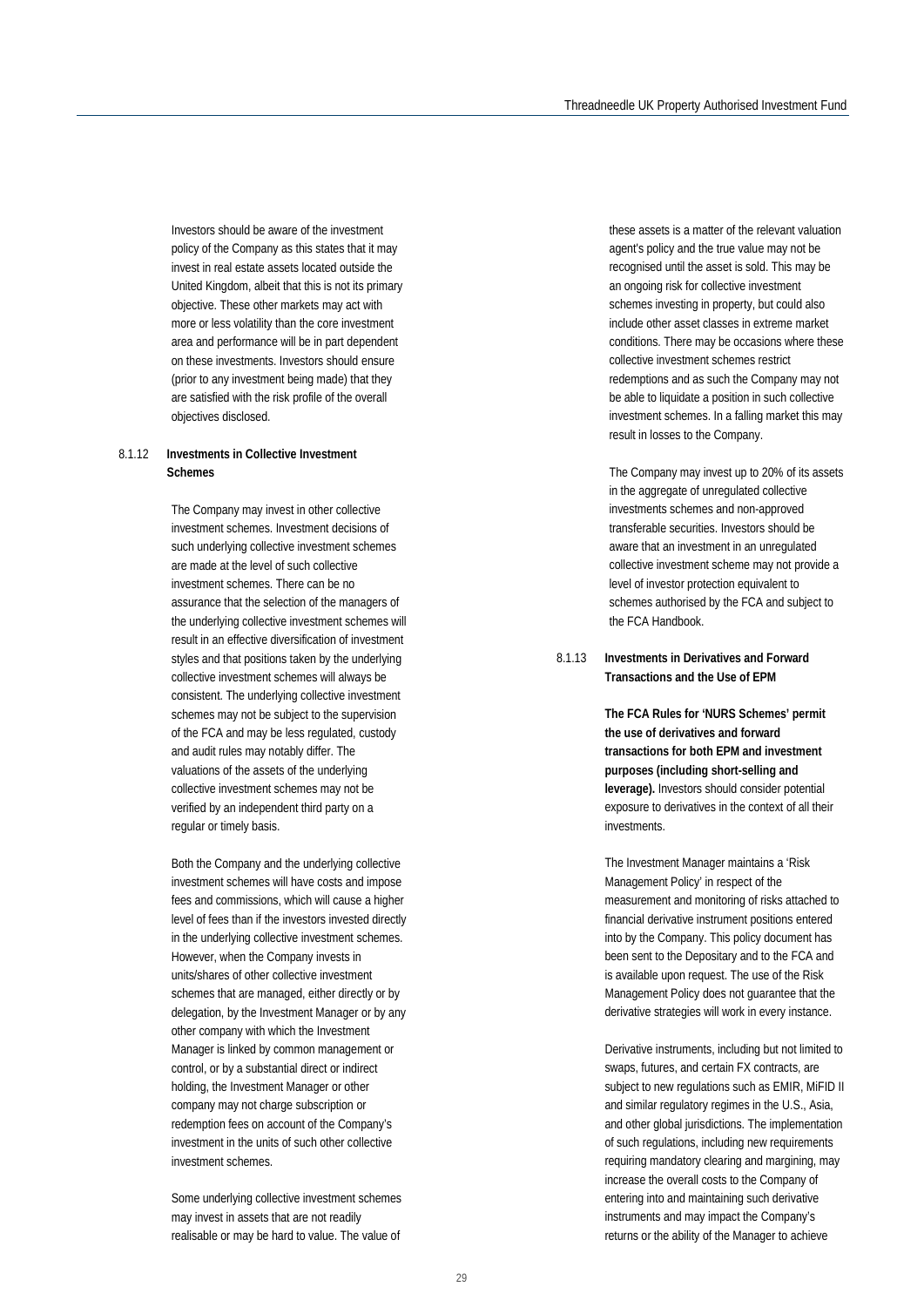their investment objectives. Global regulation of derivative instruments is a rapidly-changing area and, as such, the full effects of present or future legislation or regulations in this area are not known, but could be substantial and adverse.

The Company is permitted by the FCA Rules to use derivatives for both investment purposes and the purposes of EPM. The aim of any derivative or forward is to assist the Manager in meeting the investment objectives of the Company by reducing risk and/or reducing cost and/or generating additional income or capital with a level of risk which is consistent with the risk profile of the Company and the risk diversification rules within which it operates. The use of derivatives or forwards for the purposes of EPM will not materially alter the risk profile of the Company. At the date of this Prospectus the Company intends to use derivatives for the purpose of EPM. It may use them for investment purposes on the giving of 60 days' notice to Shareholders.

#### 8.1.13.1 **Use of derivatives and forward transactions for EPM purposes**

**The use of derivatives and forward transactions for the purposes of EPM will not materially alter the risk profile of the Company**.

EPM is used by the Company to reduce risk and/or costs in the Company and to produce additional capital or income in the Company. The Company may use derivatives, borrowing, cash holding and stock lending for EPM. It is not intended that using derivatives for efficient portfolio management will increase the volatility of the Company.

In adverse situations, however, the Company's use of derivatives may become ineffective in EPM (which includes hedging) and the Company may suffer significant loss as a result. The Company's ability to use EPM strategies may be limited by market conditions, regulatory limits and tax considerations.

When making use of EPM techniques, the Investment Manager may use one or more separate counterparties to undertake transactions on behalf of the Company. The Company may be required to pledge or transfer collateral paid from within the assets of the Company to secure such

contracts entered into for efficient portfolio management including in relation to derivatives and stocklending. There may be a risk that a counterparty will wholly or partially fail to honour their contractual arrangements under the arrangement with regard to the return of collateral and any other payments due to the Company. The ACD measures the creditworthiness of counterparties as part of the risk management process. A counterparty may be an associate of the ACD or the Investment Manager, which may give rise to a conflict of interest. For further details on the ACD's conflicts of interest policy please contact the ACD.

The ACD, the Investment Manager or the Company will not be liable for their failure to implement an EPM strategy so long as they have acted reasonably and in accordance with the FCA rules.

The use of derivatives for EPM does however allow the Trust does however allow the Company to manage various risks including the following: default risk, market risk, interest rate or duration risk, currency risk and curve risk. A brief description of the ACD's interpretation of each of these risks is set out below.

- Default risk is the risk that the issuer fails to pay.
- Market risk is the risk that general market conditions impact the price of the assets owned by the Company.
- − Interest rate or duration risk is the risk that the price of a bond is sensitive to a change in its yield. It should be noted that the Investment Manager may use individual derivative transactions (for example, an interest rate swap) to manage these risks or a combination of derivatives designed to act in combination with one another (for example, long and short bond futures used collectively) as a means of managing these risks and/or changing the interest rate or duration risk (for example, such as to effect the change from interest rate risk/duration risk in one country back to another).
- Currency risk is the risk that can arise when assets are denominated in a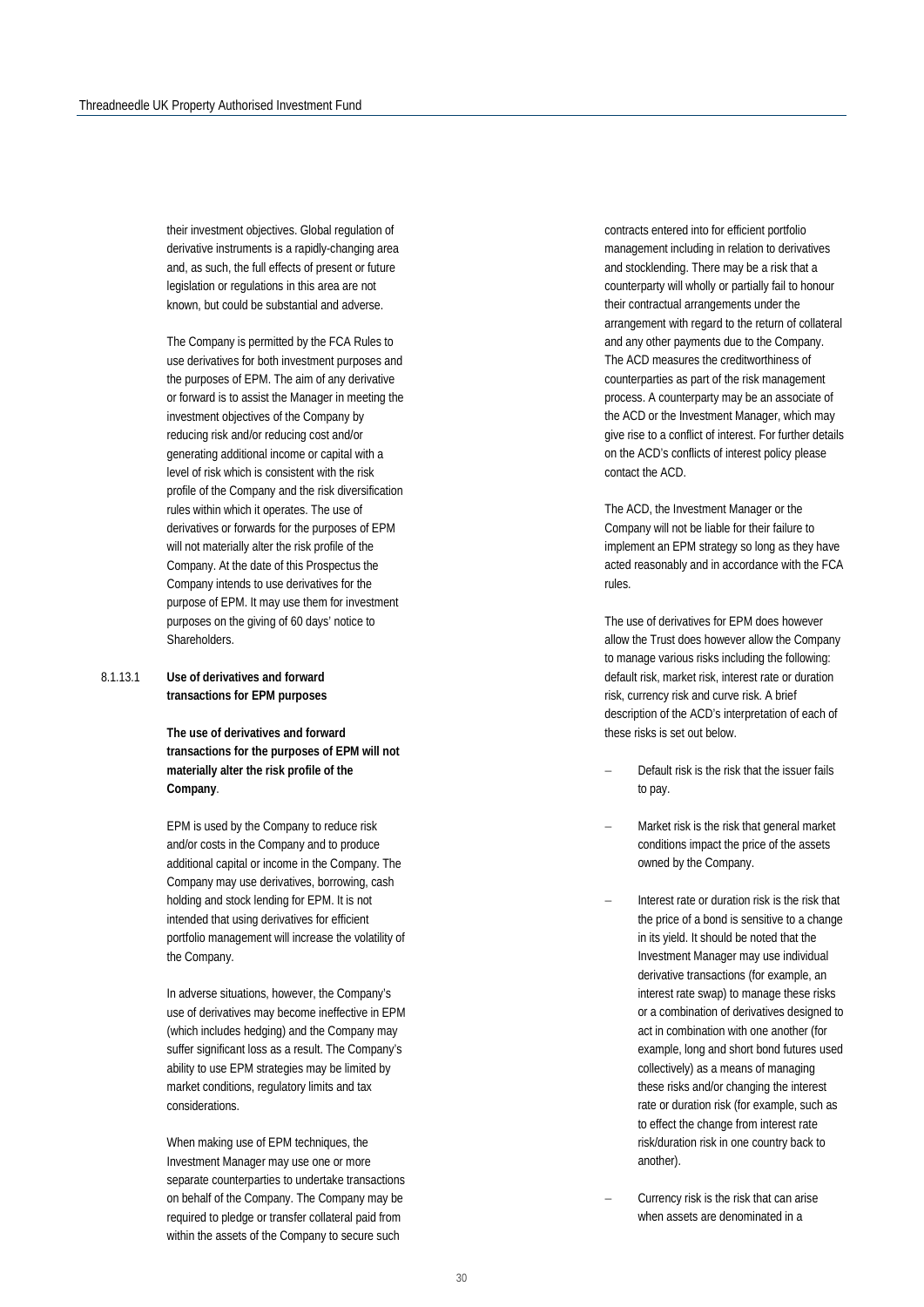currency that is not the base currency of the Company.

− Curve risk recognises that the shape of both the credit yield curve and maturity yield curve can change significantly over time.

In addition, the FCA Rules permit the ACD to use certain techniques when investing in derivatives in order to manage the Company's exposure to particular counterparties and in relation to the use of collateral, to reduce overall exposure to OTC derivatives; for example the Company may take collateral from counterparties with whom they have an OTC derivative position and use that collateral to net off against the exposure they have to the counterparty under that OTC derivative position, for the purposes of complying with counterparty spread limits.

The AIFM Directive and associated guidance on how leverage is to be calculated means that some derivative trades classified as EPM may create leverage under the commitment approach. The maximum amount is 120% of the NAV using the gross method and 110% using the commitment approach. For all derivative trades made for EPM, the ACD will mitigate the leverage by holding appropriate assets to cover the derivative exposure so that there is no material impact to the risk profile of the Company.

#### 8.1.14 **Credit Risk**

The value of the Company may be adversely affected if any of the institutions in which the cash is invested or deposited suffers insolvency or other financial difficulties.

#### 8.1.15 **Compulsory Switch to the Feeder Fund**

Further to paragraph 5.5, the ACD may be required under the PAIF Tax Regulations to redeem certain Shares in the Company in which case it would invest the proceeds in the Feeder Fund. Such a transaction would constitute a disposal of Shares for the purposes of UK capital gains tax.

#### 8.1.16 **Exchange Traded Funds**

The Company may invest in exchange traded funds. Exchange traded funds represent a basket of securities that may be traded on an exchange

and may not necessarily trade at the net asset value of their underlying holdings. As a result they may trade at a price that is above or below the value of the underlying portfolio.

## **9. Management and Administration**

#### 9.1 **The Authorised Corporate Director**

- 9.1.1 The ACD of the Company is Threadneedle Investment Services Limited which is a private company limited by shares incorporated in England and Wales under the Companies Act 1985 on 26 January 1999.
- 9.1.2 The issued and paid up share capital of the ACD is £17.02 million.
- 9.1.3 The ACD is responsible for managing and administering the Company's affairs in compliance with the FCA Rules.
- 9.1.4 The ultimate holding company of the ACD is Ameriprise Financial, Inc., a corporation incorporated in Delaware, USA.
- 9.2 **Registered Office and Head Office:** Cannon Place, 78 Cannon Street, London EC4N 6AG.
- 9.3 **Terms of Appointment**
	- 9.3.1 The ACD Agreement provides that the appointment of the ACD is for an initial period of three years and thereafter may be terminated upon 12 months' written notice by either the ACD or the Company, although in certain circumstances the agreement may be terminated forthwith by notice in writing by the ACD to the Company or the Depositary, or by the Depositary or the Company to the ACD. Termination cannot take effect until the FCA has approved the change of the ACD.
	- 9.3.2 The ACD is entitled to its pro rata fees and expenses to the date of termination and any additional expenses necessarily realised in settling or realising any outstanding obligations. No compensation for loss of office is provided for in the agreement. The ACD Agreement provides indemnities to the ACD other than for matters arising by reason of its negligence, default, breach of duty or breach of trust in the performance of its duties and obligations.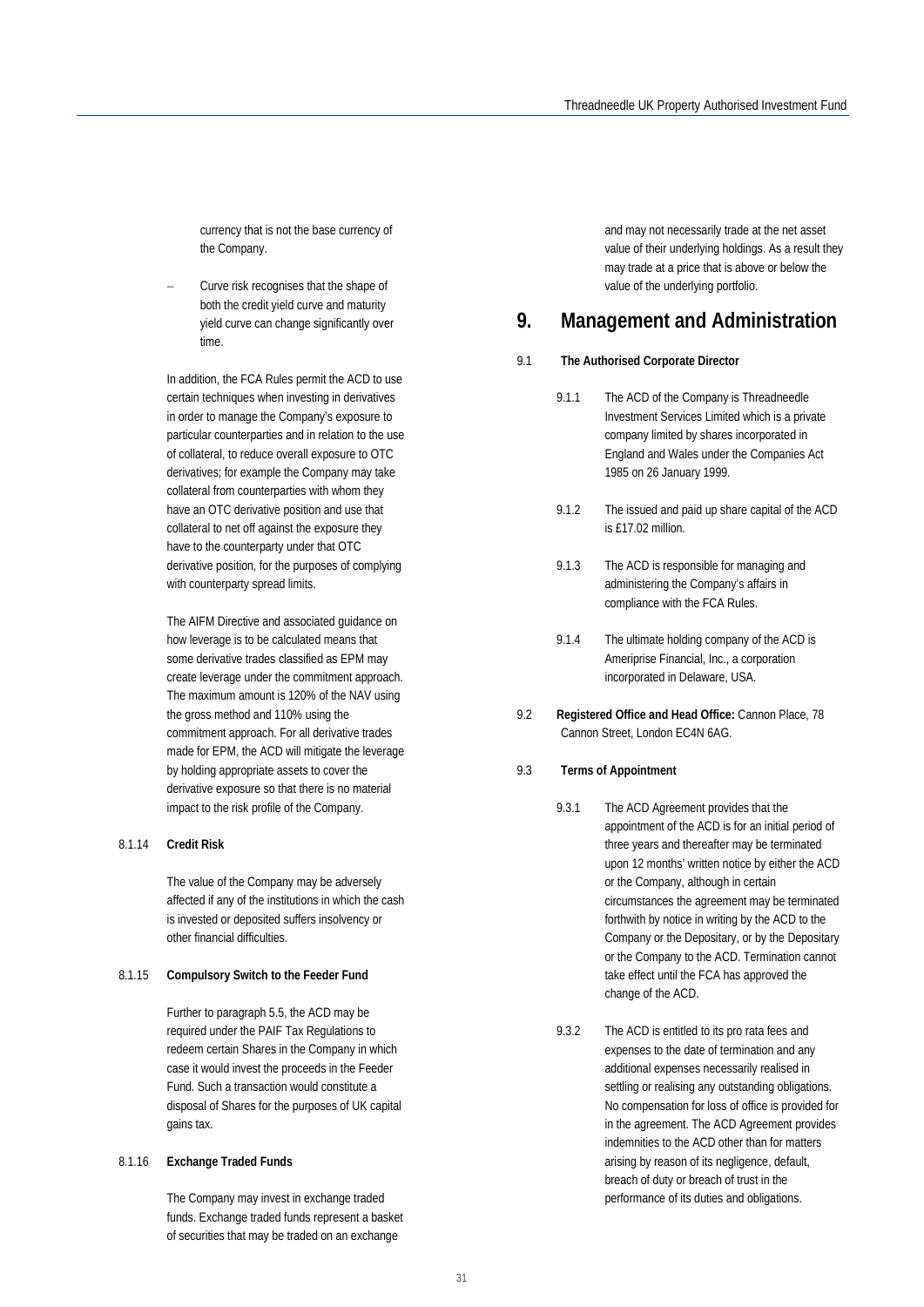- 9.3.3 The ACD is under no obligation to account to the Depositary or the Shareholders for any profit it makes on the issue or re-issue of Shares or cancellation of Shares, which it has redeemed. The fees to which the ACD is entitled are set out in the section of this Prospectus with the heading "Charges payable to the ACD".
- 9.3.4 The ACD also acts as authorised corporate director of Threadneedle Investment Funds ICVC, Threadneedle Investment Funds II ICVC, Threadneedle Investment Funds III ICVC, Threadneedle Investment Funds IV ICVC, Threadneedle Opportunity Investment Funds ICVC, Threadneedle Portfolio Advantage Funds ICVC, Threadneedle Focus Investment Funds ICVC and Threadneedle Specialist Investment Funds ICVC and as authorised fund manager in respect of the following authorised unit trusts:
	- − Threadneedle UK Property Authorised **Trust**
	- − Threadneedle Defensive Equity and Bond Fund
	- − Threadneedle Defensive Fund
	- − Threadneedle Equity and Bond Fund
	- − Threadneedle Global Equity and Bond Fund
	- − Threadneedle Global Equity Fund
	- − Threadneedle Managed Income Fund
	- − Threadneedle Navigator Adventurous Managed Trust
	- − Threadneedle Navigator Balanced Managed Trust
	- − Threadneedle Navigator Cautious Managed Trust
	- − Threadneedle Navigator Growth Managed Trust
	- − Threadneedle Navigator Growth Trust
	- − Threadneedle Navigator Income Trust
	- − Threadneedle Navigator UK Index Tracker Trust
- 9.3.5 The directors of the ACD are Mr. Tim Gillbanks, Mr. Don Jordison, Ms. Kath Cates (non-executive director) and Ms. Ann Roughead (non-executive director). The directors act as directors of companies other than the ACD (including companies that are within the same group of companies as the ACD) but do not engage in business activities that are not connected with the Company that would be 'significant' to the Company's business in terms of the FCA Rules.
- 9.3.6 Third party administrative functions, such as customer applications and record keeping, dealing with subscriptions, switching, withdrawals and terminations, and all communication centre activity in relation to the Company, have been delegated by the ACD to International Financial Data Services (UK) Limited ('IFDS').
- 9.3.7 The Company may (subject to 60 days' notice being given to Shareholders) engage in stock lending arrangements with the Custodian, Citibank N.A., acting as stock lending agent on behalf of the Depositary.
- 9.3.8 The ACD will satisfy itself on an ongoing basis that IFDS and Citibank N.A. are competent to carry out these functions and associated responsibilities.

#### 9.4 **The Depositary**

- 9.4.1 Citibank Europe plc, UK Branch is the depositary of the Company. The Depositary is responsible for the safekeeping of all the Scheme Property of the Company and has a duty to take reasonable care to ensure that the Company is managed in accordance with the provisions of the FCA Rules relating to the pricing of, and dealing in, Shares and relating to the income of the Funds.
- 9.4.2 Citibank Europe plc is a public limited company that is domiciled in Ireland, with registered number 132781, and whose registered office is at 1 North Wall Quay, Dublin 1.
- 9.4.3 The Depositary is authorised by the Central Bank of Ireland and authorised and regulated by the Financial Conduct Authority and the Prudential Regulatory Authority in the United Kingdom in relation to the provision of depositary services.
- 9.4.4 Pursuant to a restructuring event which took place under Directive 2005/56/EC on 1 January 2016, all contractual obligations of Citibank International Limited (as former depositary) were transferred by operation of law to the Depositary and as such the agreement effective from 21 January 2015 between the Company, the ACD and the Depositary has been automatically transferred to the Depositary.
- 9.4.5 **Head Office and Registered Office**: Citigroup Centre, Canada Square, Canary Wharf, London E14 5LB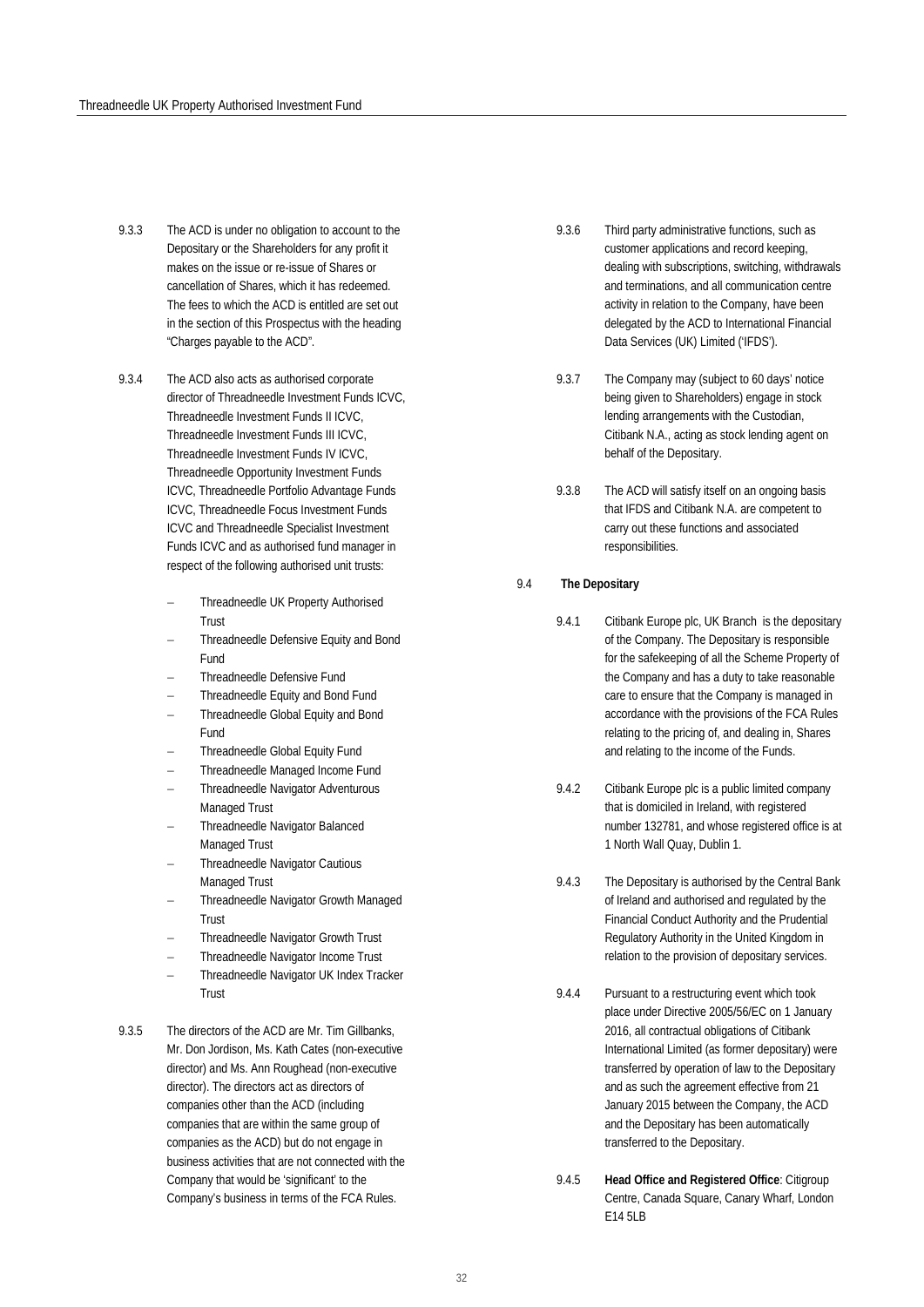- 9.4.6 **Ultimate Holding Company**: Citigroup Inc., a company which is incorporated in New York, USA.
- 9.4.7 **Principal Business Activity**: Banking including acting as trustee and depositary of regulated collective investment schemes.

#### 9.4.8 **Terms of Appointment**:

- 9.4.8.1 Subject to the FCA Rules the Depositary has full power under the Depositary Agreement to delegate (and authorise its delegate to subdelegate) any part of its duties as Depositary. It has delegated custody services to Citibank N.A.
- 9.4.8.2 The Depositary Agreement may be terminated on 180 days' written notice by the Depositary or the Company.
- 9.4.8.3 The Depositary Agreement provides indemnities to the Depositary (except in respect of its failure to exercise due care and diligence) and (to the extent permitted by the OEIC Regulations and the FCA Rules) exempts it from liability for special, indirect or consequential loss or damage.
- 9.4.8.4 The fees to which the Depositary is entitled are set out in the section with the heading 'Depositary's fee'.

#### 9.5 **The Investment Manager**

- 9.5.1 The ACD has appointed Threadneedle Asset Management Limited to provide investment management and advisory services to the ACD. Threadneedle Asset Management Limited is authorised and regulated by the FCA under the Financial Services and Markets Act 2000 to carry on regulated activities in the UK.
- 9.5.2 The Investment Manager was appointed by an agreement effective 15 July 2014 between the ACD and the Investment Manager.
- 9.5.3 The Investment Management Agreement may be terminated on 12 months' written notice by the Investment Manager or the ACD. It may also be terminated by the Company or the ACD with immediate effect if this is in the best interests of the Unitholders.
- 9.5.4 Subject to the overall policies, directions and control of the ACD, all relevant laws and regulations (including the FCA Rules), this Prospectus, the Instrument of Incorporation and all proper directions of the Depositary, the Investment Manager has complete discretion to take all day-to-day portfolio management decisions and to deal in investments in relation to the portfolio management of the Company, without prior reference to the ACD.
- 9.5.5 Under the Investment Management Agreement the ACD provides indemnities to the Investment ACD (except in the case of any matter arising as a direct result of its fraud, negligence, default or bad faith). The ACD may be entitled under the indemnities in the ACD Agreement to recover from the Company amounts paid by the ACD under the indemnities in the Investment Management Agreement.
- 9.5.6 The Investment Manager also acts as the Investment Manager of Threadneedle Focus Investment Funds ICVC, Threadneedle Investment Funds ICVC, Threadneedle Investment Funds II ICVC, Threadneedle Investment Funds III ICVC, Threadneedle Portfolio Advantage Funds ICVC, Threadneedle Opportunity Investment Funds ICVC and Threadneedle Specialist Investment Funds ICVC and a number of other collective investment schemes and segregated accounts.
- 9.5.7 Threadneedle Asset Management Limited is in the same group of companies as the ACD. Its registered office is Cannon Place, 78 Cannon Street, London EC4N 6AG. The principal activity of the Investment Adviser is acting as an investment manager and adviser.

#### 9.6 **Standing Independent Valuer**

- 9.6.1 In relation to the immovable property held by the Company, the ACD has appointed CBRE Limited as the Standing Independent Valuer.
- 9.6.2 The Standing Independent Valuer was appointed by an agreement effective 2 May 2015 between the ACD and the Standing Independent Valuer (the 'Property Valuation Agreement'). Under the terms of the Property Valuation Agreement, the Standing Independent Valuer must carry out its obligations under the agreement in accordance with the applicable provisions of COLL.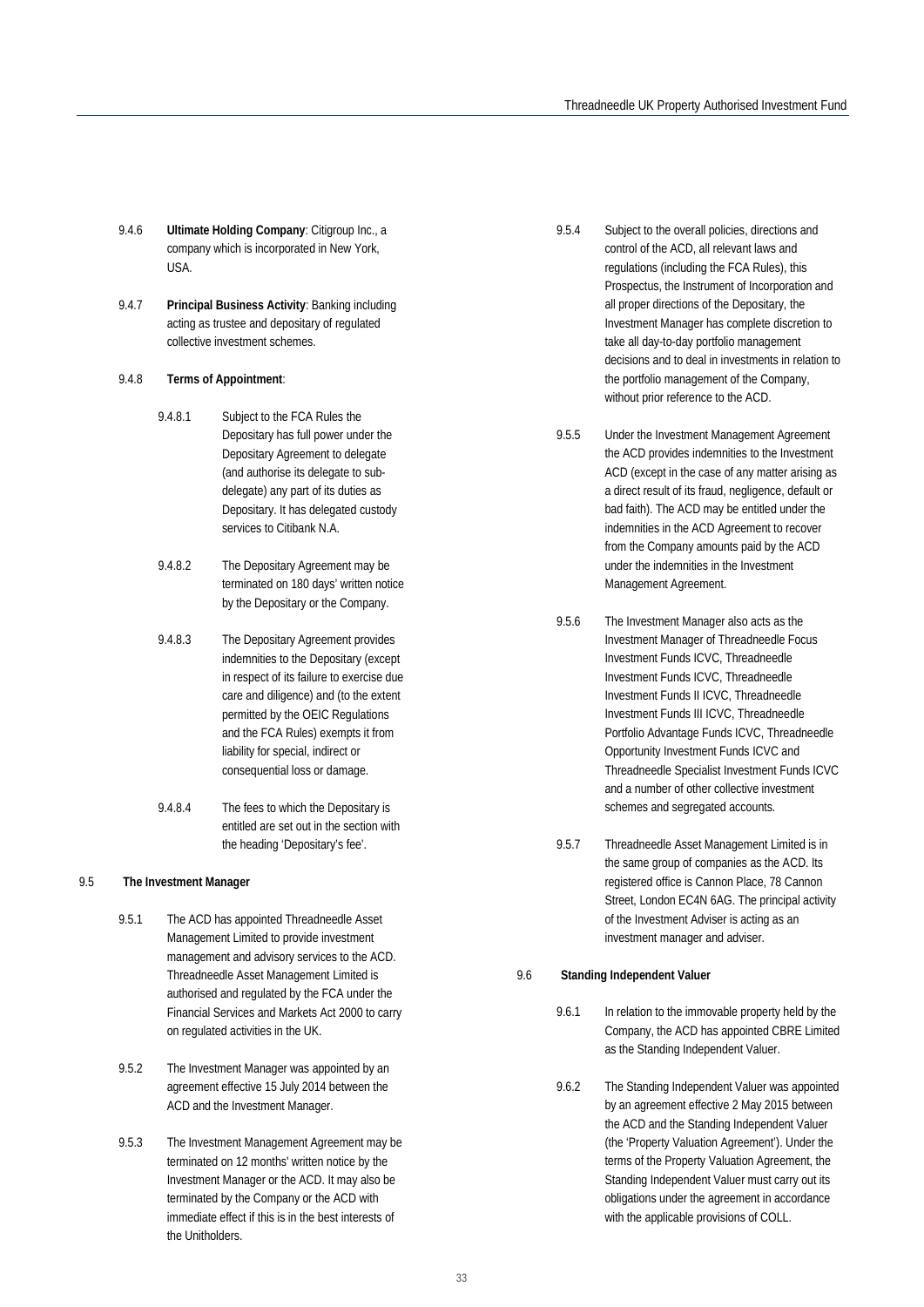- 9.6.3 The Property Valuation Agreement may be terminated by either party for insolvency of the other party, and by the ACD at any time if the Standing Independent Valuer fails to attain service levels or remedy a material breach of agreement.
- 9.6.4 No valuer will be treated as independent for the purposes of valuing property if, at any time during the preceding 12 months, that independent valuer has received a fee, or any other commercial benefit, whether from the Company or otherwise, in connection with any transaction entered into by the Company in relation to that property. No person shall qualify for appointment as standing independent valuer unless it is either a body corporate or a partnership.
- 9.6.5 The Standing Independent Valuer will receive a fee from the Scheme Property in respect of valuing immovables to be acquired by the Company as well as a separately calculated fee from Scheme Property in respect of on-going valuations of immovables already held. Total fees charged by the Standing Independent Valuer under these arrangements are not anticipated to exceed 0.075% per annum of the gross asset value of the immovables held within the Company (including/ plus VAT thereon as applicable).

#### 9.7 **Auditor**

The auditor of the Company is PricewaterhouseCoopers LLP. The auditor is responsible for auditing the annual accounts of the Company and expressing an opinion on certain matters relating to the Company in the annual report including whether its accounts have been prepared in accordance with applicable accounting standards, the FCA Rules and the Instrument of Incorporation.

#### 9.8 **Legal Advisers**

The Company is advised by Eversheds LLP.

## **10. Instrument of Incorporation**

- 10.1 The Instrument of Incorporation may be amended by resolution of the ACD to the extent permitted by the FCA Rules.
- 10.2 In the event of any conflict arising between any provision of the Instrument of Incorporation and either the OEIC Regulations or the FCA Rules, the OEIC Regulations and the FCA Rules will prevail.
- 10.3 The Instrument of Incorporation of the Company (which is available for inspection at the ACD's offices at Cannon Place, 78 Cannon Street, London EC4N 6AG) contains, inter alia, provisions to the following effect:
	- 10.3.1 **Share Capital**
	- 10.3.2 The Company may from time to time issue Shares of different Classes, and the ACD may by resolution from time to time create additional Classes (whether or not falling within one of the Classes in existence on incorporation).
	- 10.3.3 The special rights attaching to a Class are not (unless otherwise expressly provided by the conditions of issue of such Shares) deemed to be varied by:
		- 10.3.3.1 the creation, allotment or issue of further Shares of any Class ranking pari passu with them;
		- 10.3.3.2 the Switch of Shares of any Class into Shares of another Class; or
		- 10.3.3.3 the creation, allotment, issue or redemption of Shares of another Class, provided that the interests of that other Class represent fairly the financial contributions and benefits of Shareholders of that Class.

#### 10.3.4 **Transfer of Shares**

- 10.3.5 All transfers of registered Shares must be effected by transfer in writing in any usual or common form or in any other form as may be approved by the ACD.
- 10.3.6 No instrument of transfer may be given in respect of more than one Class.
- 10.3.7 In the case of a transfer to joint holders, the number of joint holders to whom a Share is to be transferred may not exceed four.
- 10.3.8 **Income**
- 10.3.9 The following provisions apply in respect of Shares in issue in the Company:
	- 10.3.9.1 An allocation of income (whether annual or interim) to be made in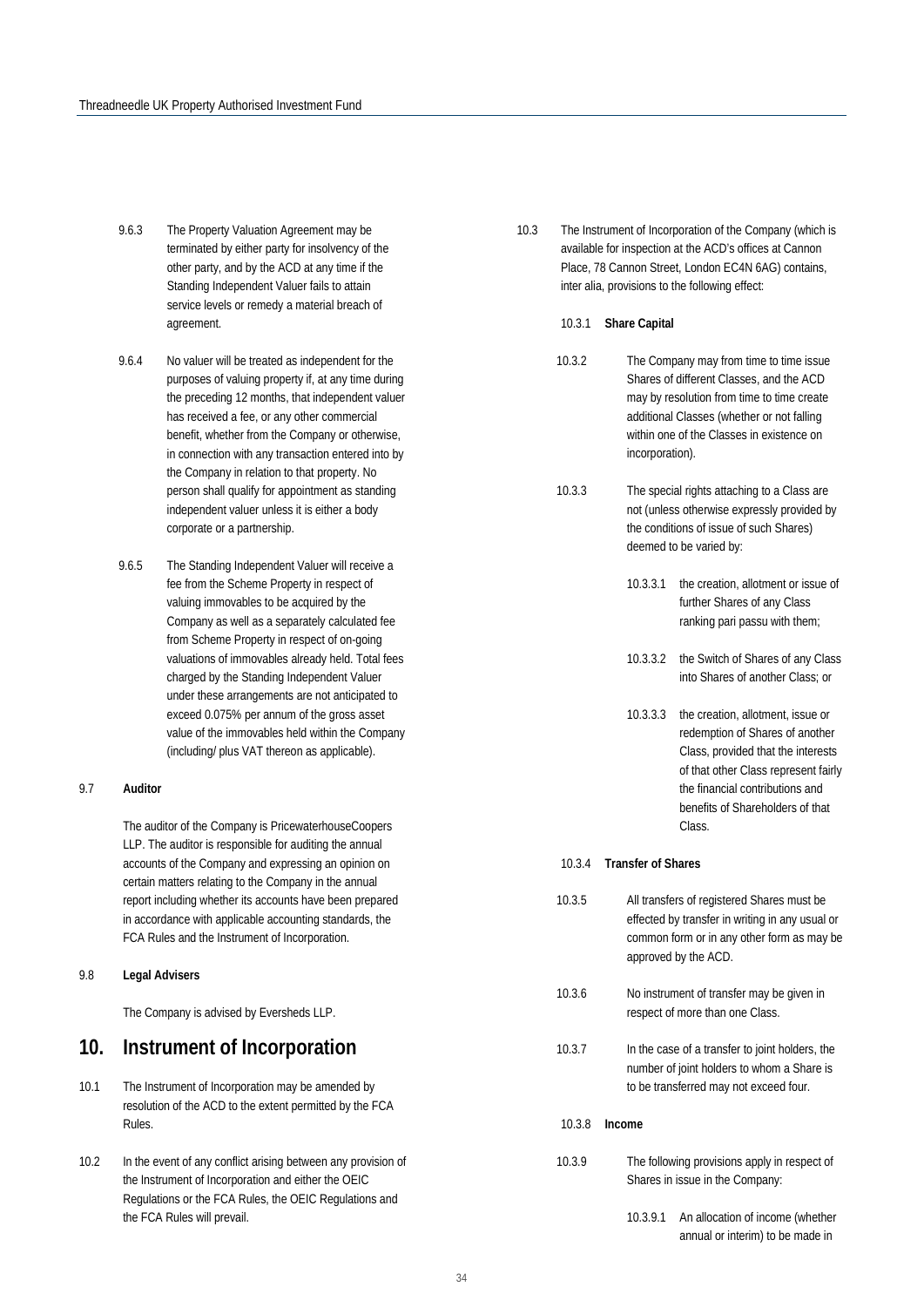respect of each Share issued by the Company or sold by the ACD during the accounting period in respect of which that income allocation is made shall be of the same amount as the allocation to be made in respect of the other Shares of the same Class but shall where appropriate include a capital sum ('income equalisation') representing the ACD's best estimate of the amount of income included in the price of that Share, being either the actual amount of income included in the issue price of that Share or an amount arrived at by taking the aggregate of the amounts of income included in the price in respect of Shares of that Class issued or sold to Shareholders in the annual or interim accounting period in question and dividing that aggregate amount by the number of such Shares and applying the resultant average to each of the Shares in question.

- 10.3.9.2 Each allocation of income made at a time when more than one Class is in issue shall be done by reference to the relevant holders' proportionate interests in the Scheme Property in question. These will be ascertained for each Class as follows:
- 10.3.10 A notional account will be maintained for each Class. Each account will be referred to as a 'Proportion Account'.
- 10.3.11 The word 'proportion' in this context means the proportion, which the balance on a Proportion Account at the relevant time bears to the balance on all the Proportion Accounts at that time. The proportionate interest of a Class of Share in the assets and income of the Company is its 'proportion'.
- 10.3.12 There will be credited to a Proportion Account:
	- 10.3.12.1 The subscription money (excluding any initial charges) for the issue of Shares of the relevant Class;

|         | 10.3.12.2 | that Class's proportion of the<br>amount by which the NAV exceeds<br>the total subscription money for all<br>Shares in the Company;                                                                |
|---------|-----------|----------------------------------------------------------------------------------------------------------------------------------------------------------------------------------------------------|
|         | 10.3.12.3 | that Class's proportion of the<br>Company's income received and<br>receivable; and                                                                                                                 |
|         | 10.3.12.4 | any notional tax benefit under<br>section 37.3.2.5 below.                                                                                                                                          |
| 10.3.13 |           | There will be debited to a Proportion Account:                                                                                                                                                     |
|         | 10.3.13.1 | the redemption payment for the<br>cancellation of Shares of the<br>relevant Class;                                                                                                                 |
|         | 10.3.13.2 | the Class's proportion of the<br>amount by which the NAV falls<br>short of the total subscription<br>money for all Shares in the<br>Company;                                                       |
|         | 10.3.13.3 | all distributions of income (including<br>equalisation) made to Shareholders<br>of that Class;                                                                                                     |
|         | 10.3.13.4 | all costs, charges and expenses<br>incurred solely in respect of that<br>Class:                                                                                                                    |
|         | 10.3.13.5 | that Class's share of the costs,<br>charges and expenses incurred in<br>respect of that Class and one or<br>more other Classes in the<br>Company, but not in respect of the<br>Company as a whole; |
|         | 10.3.13.6 | that Class's proportion of the costs,<br>charges and expenses incurred in<br>respect of or attributable to the<br>Company as a whole; and                                                          |
|         | 10.3.13.7 | any notional tax liability under<br>section 37.3.2.5 below.                                                                                                                                        |
| 10.3.14 |           | Tax liabilities and tax benefits are assessed by                                                                                                                                                   |

HM Revenue & Customs on the Company as a whole. Any Company tax liability or benefit will be allocated between Classes on a just and reasonable basis so as not to materially prejudice any Class. The allocation will be carried out by the ACD in consultation with the auditors.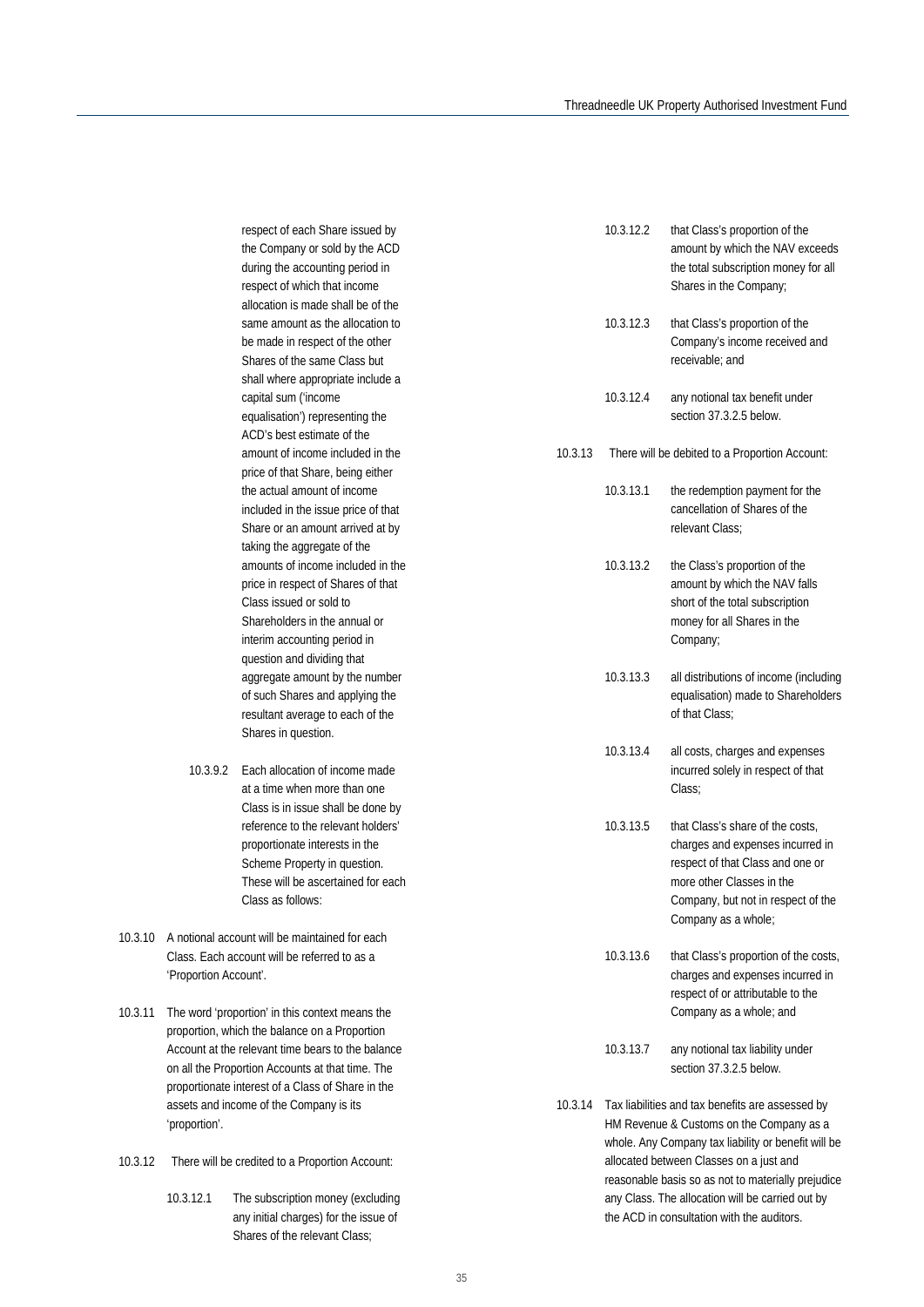- 10.3.15 The Proportion Accounts are memorandum accounts maintained for the purpose of calculating proportions. They do not represent debts from the Company to Shareholders or the other way round.
- 10.3.16 Each credit and debit to a Proportion Account shall be allocated to that account on the basis of that Class's proportion immediately before the allocation. All such adjustments shall be made as are necessary, to ensure that on no occasion on which the proportions are ascertained is any amount counted more than once.
- 10.3.17 When Shares are issued thereafter each such Share shall represent the same proportionate interest in the Scheme Property of the Company as each other Share of the same category and Class then in issue in respect of the Company.

#### 10.3.18 **Number of Directors**

Unless otherwise determined by an extraordinary resolution of Shareholders the number of directors shall not at any time exceed one.

#### 10.3.19 **Removal of ACD**

The Company may by ordinary resolution remove the ACD before the expiration of its period of office, notwithstanding anything in the Instrument of Incorporation or in any agreement between the Company and the ACD, but the removal will not take effect until the FCA have approved it and a new ACD approved by the FCA has been appointed.

#### 10.3.20 **Proceedings at General Meetings**

- 10.3.21 The duly authorised representative of the Depositary will nominate the chairman at general meetings. If the nominated chairman is not present within a reasonable time after the time appointed for holding the meeting and willing to act as the chairman, the Shareholders present may choose one of their number to be chairman of the meeting.
- 10.3.22 The chairman of any meeting may with the consent of the meeting adjourn the meeting from time to time (or without date) and from place to place, and if he is directed by the meeting to adjourn he must do so. No business can be transacted at an adjourned meeting which might

not lawfully have been transacted at the meeting from which the adjournment took place.

- 10.3.23 The Shareholders have rights under the FCA Rules to demand a poll. In addition to these, a poll may be demanded by the chairman of the meeting or by the ACD on any resolution put to the vote of a general meeting.
- 10.3.24 Unless a poll is required, a declaration by the chairman that a resolution has been carried, or carried unanimously, or by a particular majority, or lost, and an entry to that effect in the minute book or computer record of proceedings shall be conclusive evidence of that fact. If a poll is required, it shall be taken in such manner as the chairman may direct.
- 10.3.25 The chairman may take any action he considers appropriate for, for example, the safety of people attending a general meeting, the proper and orderly conduct of the general meeting or in order to reflect the wishes of the majority.

#### 10.3.26 **Corporations Acting by Representatives**

- 10.3.27 Any corporation which is a Shareholder may by resolution of its directors or other governing body and in respect of any Share or Shares of which it is the holder authorise such individual as it thinks fit to act as its representative at any general meeting of the Shareholders or of any Class meeting. The individual so authorised shall be entitled to exercise the same powers on behalf of such corporation as the corporation could exercise in respect of such Share or Shares if it were an individual Shareholder.
- 10.3.28 Any corporation which is a director of the Company may by resolution of its directors or other governing body authorise such individual as it thinks fit to act as its representative at any general meeting of the Shareholders, or of any Class meeting of the directors. The person so authorised shall be entitled to exercise the same powers at such meeting on behalf of such corporation as the corporation could exercise if it were an individual director.

#### 10.3.29 **Indemnity**

The Instrument of Incorporation contains provisions indemnifying every director, other officer and auditor against liability in certain circumstances otherwise than in respect of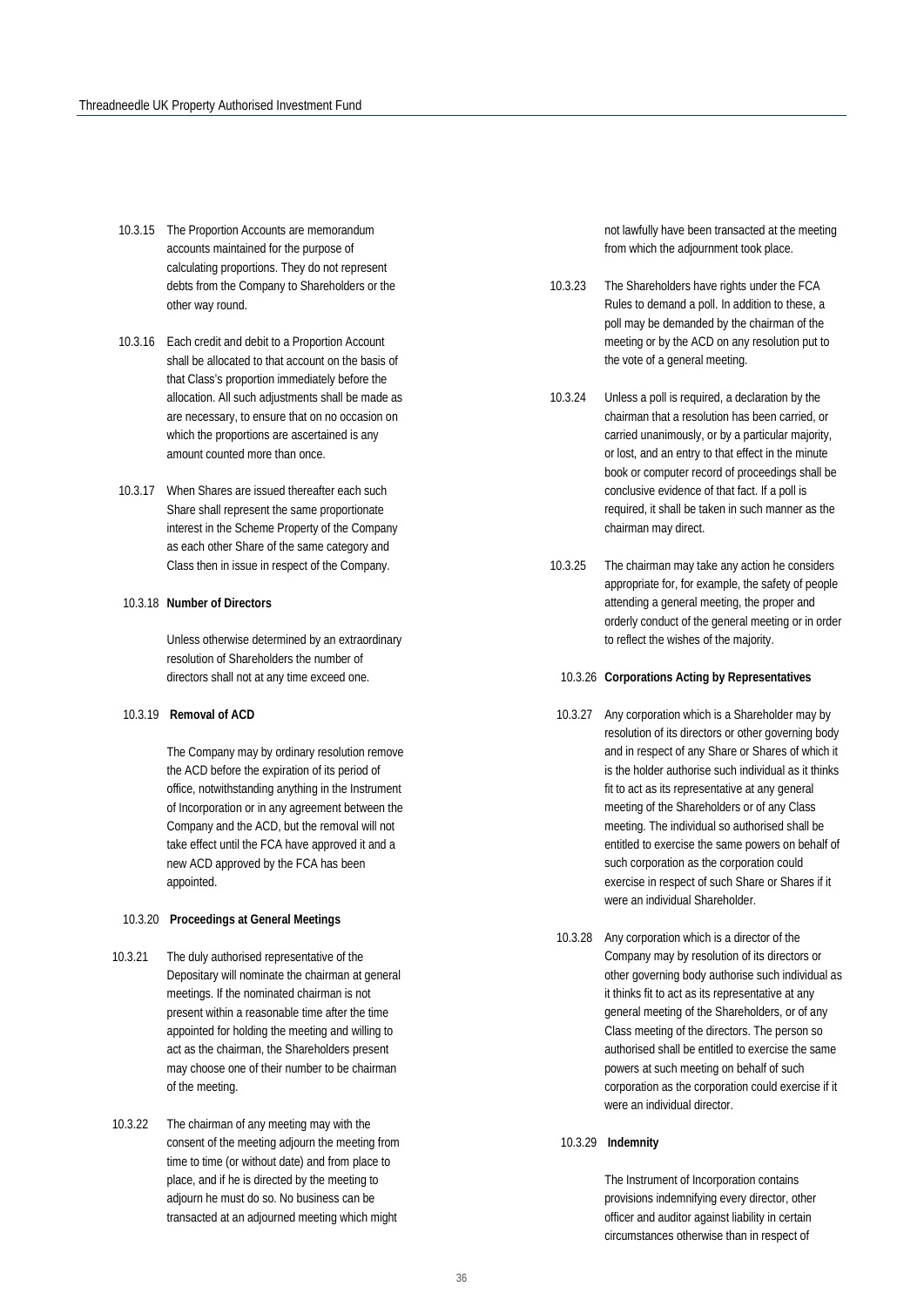negligence, default, breach of duty or breach of trust, and indemnifying the Depositary against liability in certain circumstances otherwise than in respect of failure to exercise due care and diligence.

#### 10.3.30 **Shareholder Meetings and Voting Rights**

10.3.30.1 **Annual General Meeting**

The Company does not hold annual general meetings.

#### 10.3.30.2 **Requisitions of Meetings**

The ACD may requisition a general meeting at any time. Shareholders may also requisition a general meeting of the Company. A requisition by Shareholders must state the objects of the meeting, be dated, be signed by Shareholders who, at the date of the requisition, are registered as holding not less than one-tenth in value of all Shares then in issue and the requisition must be deposited at the head office of the Company. The ACD must convene a general meeting no later than eight weeks after receipt of such requisition.

#### 10.3.30.3 **Notice and Quorum**

Shareholders will receive at least 14 days' written notice of a Shareholder's meeting and are entitled to be counted in the quorum and vote at such meeting either in person or by proxy or in the case of a body corporate by a duly authorised representative. The quorum for a meeting is two Shareholders, present in person or by proxy. The quorum for an adjourned meeting is one Shareholder present in person or by proxy or in the case of a body corporate by a duly authorised representative. Notices of meetings and adjourned meetings will be sent to Shareholders at their registered address.

#### 10.3.30.4 **Voting Rights**

10.3.30.4.1 At a meeting of Shareholders, on a show of hands every Shareholder who (being an individual) is present in person or (being a corporation) is present by its representative

properly authorised in that regard, has one vote.

- 10.3.30.4.2 On a poll vote, a Shareholder may vote either in person or by proxy. The voting rights attaching to each Share are such proportion of the voting rights attached to all the Shares in issue that the price of the Share bears to the aggregate price(s) of all the Shares in issue at a date selected by the ACD which is a reasonable time before the notice of meeting is sent out.
- 10.3.30.4.3 A Shareholder entitled to more than one vote need not, if he votes, use all his votes or cast all the votes he uses in the same way.
- 10.3.30.4.4 Except where the FCA Rules or the Instrument of Incorporation of the Company require an extraordinary resolution (which needs 75% of the votes cast at the meeting to be in favour if the resolution is to be passed) any resolution required by the FCA Rules will be passed by a simple majority of the votes validly cast for and against the resolution.
- 10.3.30.4.5 The ACD may not be counted in the quorum for a meeting and neither the ACD nor any associate (as defined in the FCA Rules) of the ACD is entitled to vote at any meeting of the Company except in respect of Shares which the ACD or associate holds on behalf of or jointly with a person who, if the registered Shareholder, would be entitled to vote and from whom the ACD or associate has received voting instructions.
- 10.3.30.4.6 Where a resolution (including an extraordinary resolution) is required to be conducted at a Shareholder meeting, but every Shareholder would be prohibited from voting under COLL 4.4.8R(4), the resolution may, with the prior written agreement of the Depositary to the process, instead be passed with the written consent of Shareholders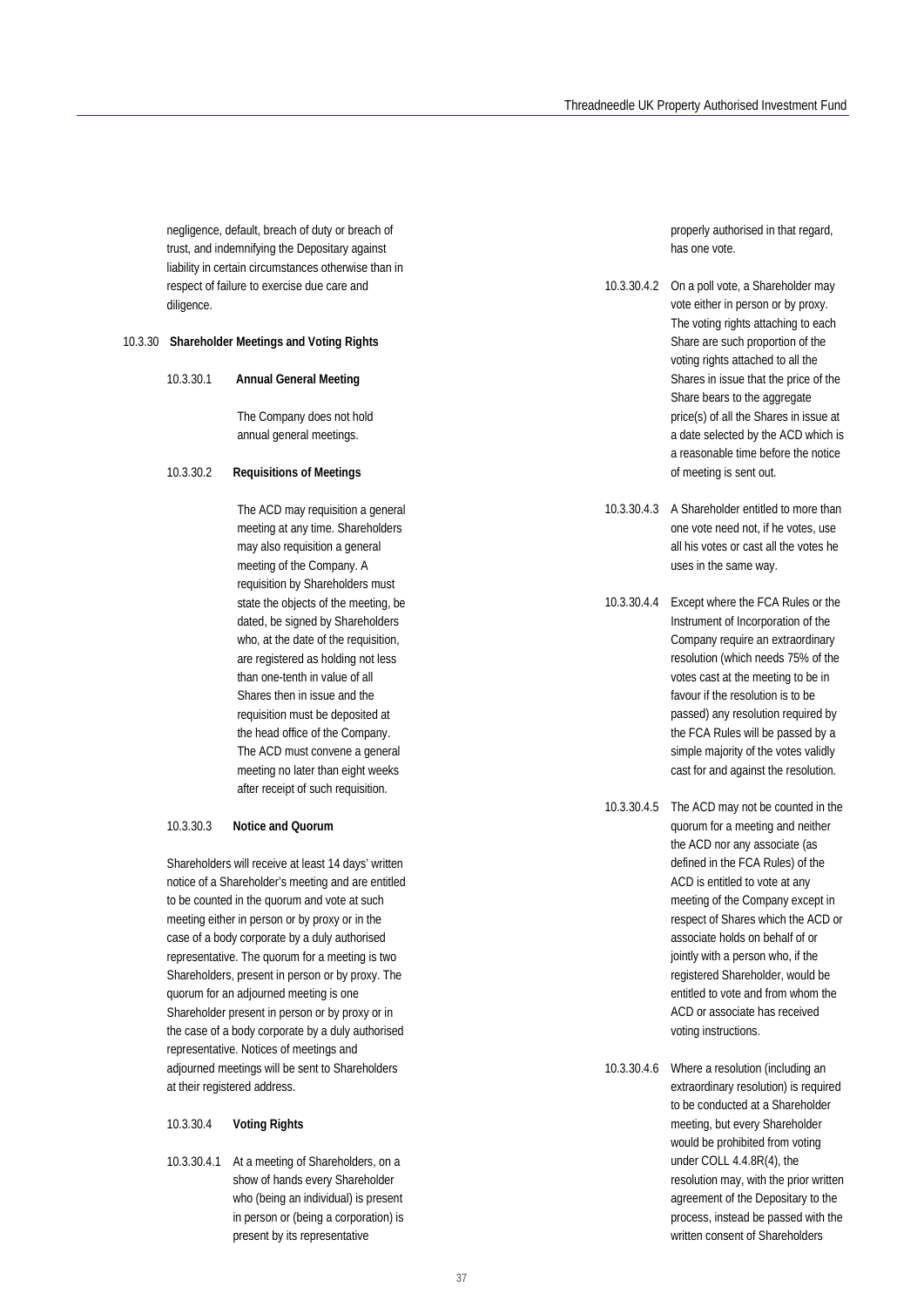representing 50% or more of, for an extraordinary resolution or, for an extraordinary resolution 75% or more of the Shares in issue.

- 10.3.30.4.7 'Shareholders' in this context means Shareholders on the register a reasonable time before the notice of the relevant meeting is sent out (to be determined by the ACD and set out in the notice of meeting) but excludes holders who are known to the ACD not to be Shareholders at the time of the meeting.
- 10.3.30.5 **Class Meetings**

The above provisions, unless the context otherwise requires, apply to Class meetings as they apply to general meetings of Shareholders but by reference to Shares of the Class concerned and the Shareholders and prices of such Shares.

#### 10.3.30.6 **Variation of Class Rights**

The rights attached to a Class may be varied on 60 days' notice to Shareholders.

## **11. Taxation**

#### 11.1 **General**

The information given under this heading does not constitute legal or tax advice and prospective investors should consult their own professional advisers as to the implications of subscribing for, purchasing, holding, switching or disposing of Shares under the laws of the jurisdiction in which they may be subject to tax. The following is based on law and practice as at the date of this Prospectus and may be subject to change.

#### 11.2 **The Company**

- 11.2.1 The Company is generally exempt from United Kingdom tax on capital gains realised on the disposal of its investments (including interestpaying securities and derivatives contracts).
- 11.2.2 The Company qualifies as a PAIF for tax purposes. Accordingly, the income generated by its Property Investment Business will be exempt

from tax. Any dividend income it receives from United Kingdom companies or, in general, from non-United Kingdom companies will also be exempt from tax. It would, however, be subject to tax in the unlikely event that there should be a net balance of other income, which will generally consist of interest but could include other property income, less deductible expenses and the gross amount of any PAIF interest distributions made, or a tax charge otherwise arises.

- 11.2.3 The Company's distributions will be split into three streams for United Kingdom tax purposes:
	- 11.2.3.1 property income distributions, representing income from its Property Investment Business;
	- 11.2.3.2 PAIF dividend distributions, representing any dividends received by it; and
	- 11.2.3.3 PAIF interest distributions, representing the net amount of all other income received.
- 11.2.4 The Company will be managed so as to be eligible as an ISA investment.

#### 11.3 **UK Shareholders**

The following summary applies to holders of Shares who are resident in the UK for tax purposes and who hold Shares as investments.

#### 11.4 **Shareholders' Income**

11.4.1 **Individual Shareholders**:

#### **Withholding tax**

Property income distributions and PAIF interest distributions will be made to Shareholders subject to deduction of tax at 20% for investors who do not have an automatic right to gross distribution or have not certified that they are entitled to gross distributions under prevailing UK tax legislation. The ACD reserves the right to acquire further attestations of the right to gross distributions should changes in legislation or regulation require it to ensure the continuation of gross distributions.

UK tax exempt individual investors will be able to reclaim from HM Revenue & Customs the basic rate income tax withheld on the payment of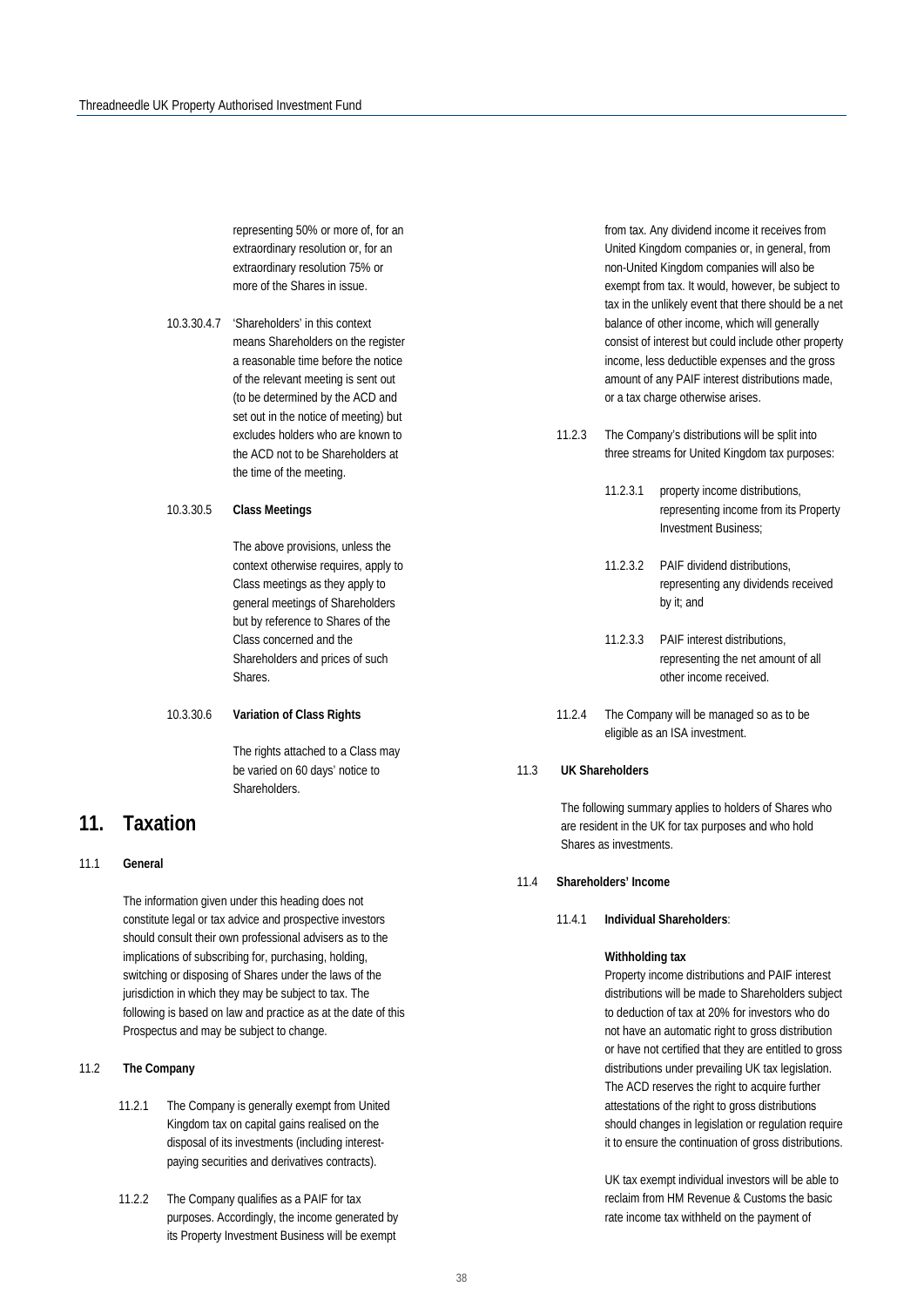property income distributions and PAIF interest distributions

#### **Property Income Distributions ("PIDs")**

Individual resident in the UK for tax purposes and within the charge to income tax will receive PIDs net of basic rate tax at 20%. Basic rate tax payers will have no further liability to tax on the PID. Higher rate and additional rate tax payers will have further tax to pay on the gross PID (40% and 45% respectively) but both will receive credit for tax deducted at source.

#### **PAIF Interest Distributions**

Basic rate income tax at 20% will be deducted at source from PAIF interest distributions. From 6 April 2016, a new personal savings allowance will be introduced. UK tax resident individuals whose income is within the basic rate band will be able to earn the first £1,000 of savings income taxfree. Higher rate tax payers will be able to earn the first £500 savings income with no tax payable. Basic rate and higher rate tax payers whose total savings income is within the annual personal savings allowance can reclaim the tax withheld from the HM Revenue & Customs.

PAIF interest distributions received in excess of the annual personal savings allowance will be taxed at the marginal rate of the individual investor.

#### **PAIF Dividend Distributions**

From 6 April 2016, the 10% dividend tax credit will be abolished. Instead a new dividend tax allowance of £5,000 a year will be introduced where individual investors will receive the first £5,000 of dividend income free from income tax. For dividend income received in excess of £5,000 dividend tax allowance, including the dividend income from the Company, Shareholders who are UK resident individuals within the basic rate band will be liable to income tax at a rate of 7.5%. Higher rate and additional rate tax payers will be liable to income tax at 32.5% and 38.1% accordingly on dividend income received in excess of £5,000 dividend tax allowance.

#### 11.4.2 **Corporate Shareholders**

**Property Income Distributions ("PIDs")** PIDs are generally paid to corporation tax payers

without the deduction of tax at source and taxed as profits of a property business.

#### **PAIF Interest Distributions**

PAIF interest distributions are also generally paid gross to corporation taxpayers, and are taxed as yearly interest in their hands.

#### **PAIF Dividend Distributions**

PAIF dividend distributions are treated in the same way as dividends paid by United Kingdom companies, and are therefore exempt from corporation tax. Corporate streaming rules which apply commonly to authorised investment funds' distributions do not apply to PAIF dividend distributions.

- 11.4.3 **Tax-exempt Shareholders**: Tax-exempt investors such as local authorities, charities, pension schemes and ISA managers may be paid gross property income distributions and PAIF interest distributions and accumulations. However the ACD (or its nominee) will need to be satisfied that the recipient is the beneficial owner and that it is entitled to be paid gross property income distributions and gross interest distributions and/or accumulations. The ACD may require a suitable indemnity from the recipient before a gross payment can be made. Otherwise, Shareholders who are exempt from tax on income will be able to reclaim from HM Revenue & Customs the basic rate income tax withheld on the payment of property income distributions and PAIF interest distributions.
- 11.4.4 **For all income allocations**: A tax voucher showing the amount of the income distributed or deemed to be distributed (in the case of accumulation shares) to the Shareholder and the tax deducted will be sent to Shareholders at the time of a distribution.

#### 11.5 **Income Equalisation**

When the first income distribution is received it may include an amount known as equalisation. The amount representing the income equalisation in the Share's price is a return of capital and is not taxable in the hands of Shareholders. This amount should be deducted from the cost of Shares in computing capital gains realised on their disposal.

#### 11.6 **Capital Gains Tax**

11.6.1 Shareholders who are resident in the UK for tax purposes may be liable to capital gains tax or, if companies, corporation tax on chargeable gains ('CGT'). The redemption, sale, switching or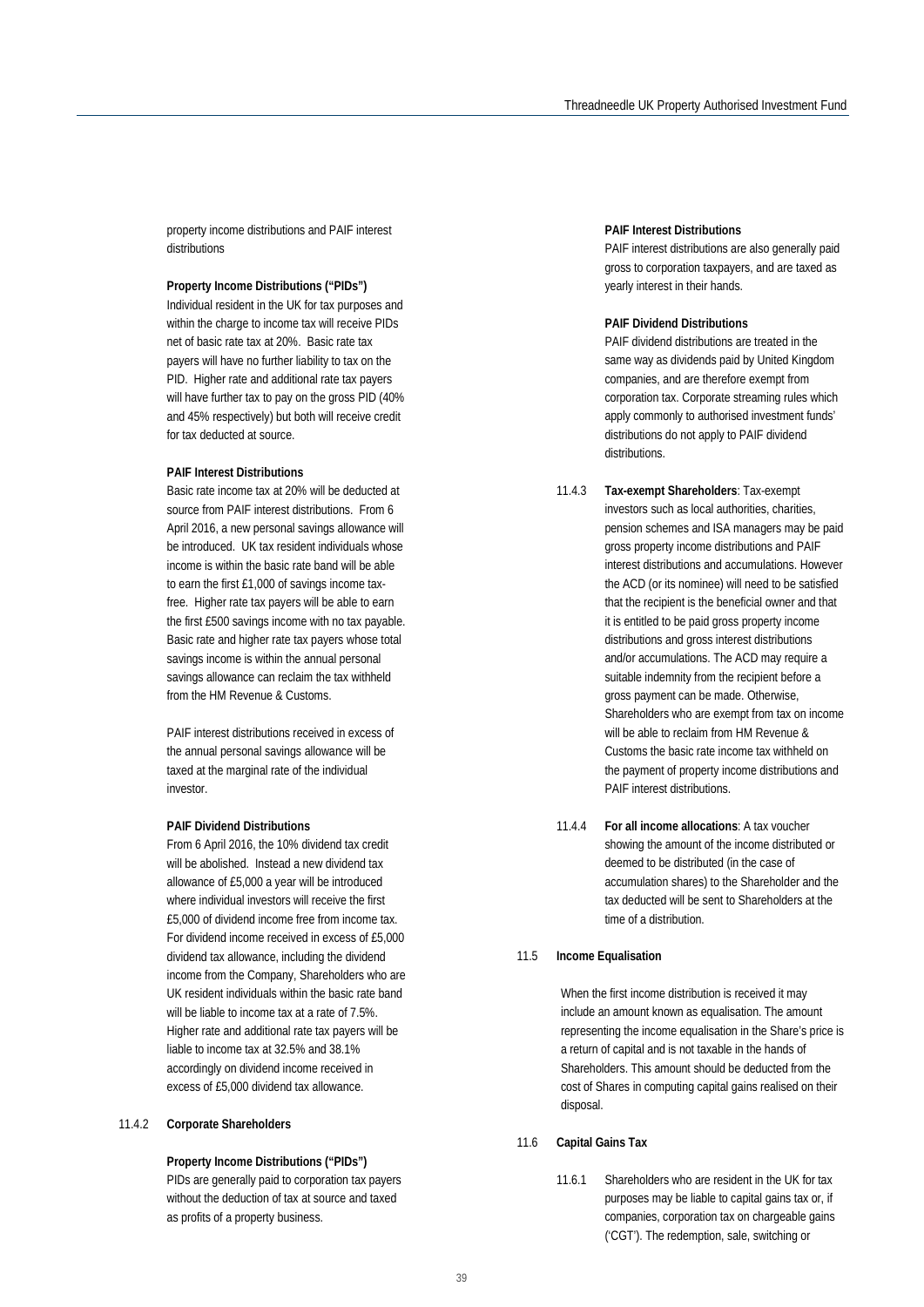transfer of Shares, being chargeable assets, may constitute a disposal or part disposal for the purposes of UK CGT. For individuals there is an annual exempt amount (for the 2016-2017 tax year of £11,100). From 6 April 2016 for basic rate taxpayers the rate of 10% is applied to all chargeable gains in excess of the annual exempt amount. For higher rate and additional rate taxpayers a rate of 20% is applied to all chargeable gains in excess of the annual exempt amount. For a corporate Shareholder indexation relief will be allowed as a deduction from the gain calculated by reference to the period the asset was held and its initial cost.

11.6.2 Special rules apply to life insurance companies and dealers in securities holding investments in authorised investment funds. Individuals who are not resident in the UK may also be liable to UK tax on capital gains under anti-avoidance legislation.

#### 11.7 **Inheritance tax ('IHT')**

Investors are potentially subject to UK inheritance tax on their investment in the Company.

#### 11.8 **Foreign Account Tax Compliance**

11.8.1 Pursuant to U.S. withholding provisions commonly referred to as the Foreign Account Tax Compliance Act 2010 ("FATCA"), a Foreign Financial Institution ("FFI") is under an obligation to broadly collect and provide information regarding US account holders (which includes certain equity and debt holders as well as certain account holders that are non US entities with US owners). An FFI is a non-US entity that either i) accepts deposits in the ordinary course of business or ii) holds financial assets for the account of others as a substantial portion of its business or iii) is engaged primarily in the business of investing or trading in securities or partnership interests or iv) is an insurance company or a holding company that is a member of an expanded affiliated group where the insurance company or holding company is obligated to make payments with respect to a cash value insurance or annuity contract or v) is an entity that is a holding company or treasury centre that is part of an expanded affiliated group that includes a depository institution, custodial institution, investment entity or is formed in connection with or availed by a collective investment vehicle or any similar investment

vehicle established with an investment strategy of investing, reinvesting or trading in financial assets.

- 11.8.2 The FATCA legislation imposes a withholding tax of 30% on withholdable payments and in the future on foreign passthru payments made to a non-US entity that are not an FFI unless such entity provides the withholding agent with certification identifying the substantial US owners of the entity, which includes any US Person who directly or indirectly owns a percentage (depending on jurisdiction) of the entity, or an exception applies. In order to avoid incurring withholding tax on withholdable payments, certain information regarding the direct and indirect investors in the Company will need to be disclosed.
- 11.8.3 Please note that the ACD has determined that US Persons are not permitted to own Shares in the Company.

#### 11.9 **Automatic exchange of information**

The Common Reporting Standard ('CRS') which will come into effect in stages, starting from 1 January 2016, was developed by the Organisation for Economic Co-operation and Development ('OECD'). The CRS has been adopted in the UK by The International Tax Compliance Regulations 2015, and may require the Company to report account holder information to HMRC about its Shareholders. HMRC will in turn pass this information onto the competent authorities with which it has an agreement.

In addition, the UK has entered into tax information sharing agreements with its Crown dependent and Overseas Territories (Anguilla, Bermuda, British Virgin Islands, Cayman Islands, Guernsey, Isle of Man, Gibraltar, Jersey, Montserrat, and Turks and Caicos). As a result of these agreements the Company will be required to report information about their Shareholders resident in these territories to HMRC, who will then provide it to the relevant tax authorities.

#### 11.10 **Stamp duty reserve tax**

The stamp duty reserve tax (SDRT) charge on UK unit trusts and open-ended investment companies (OEICs) has been abolished with effect from 30 March 2014. A principal SDRT charge of 0.5% has been retained to be made on the value of non-pro rata in specie redemptions.

## **12. Winding up of the Company**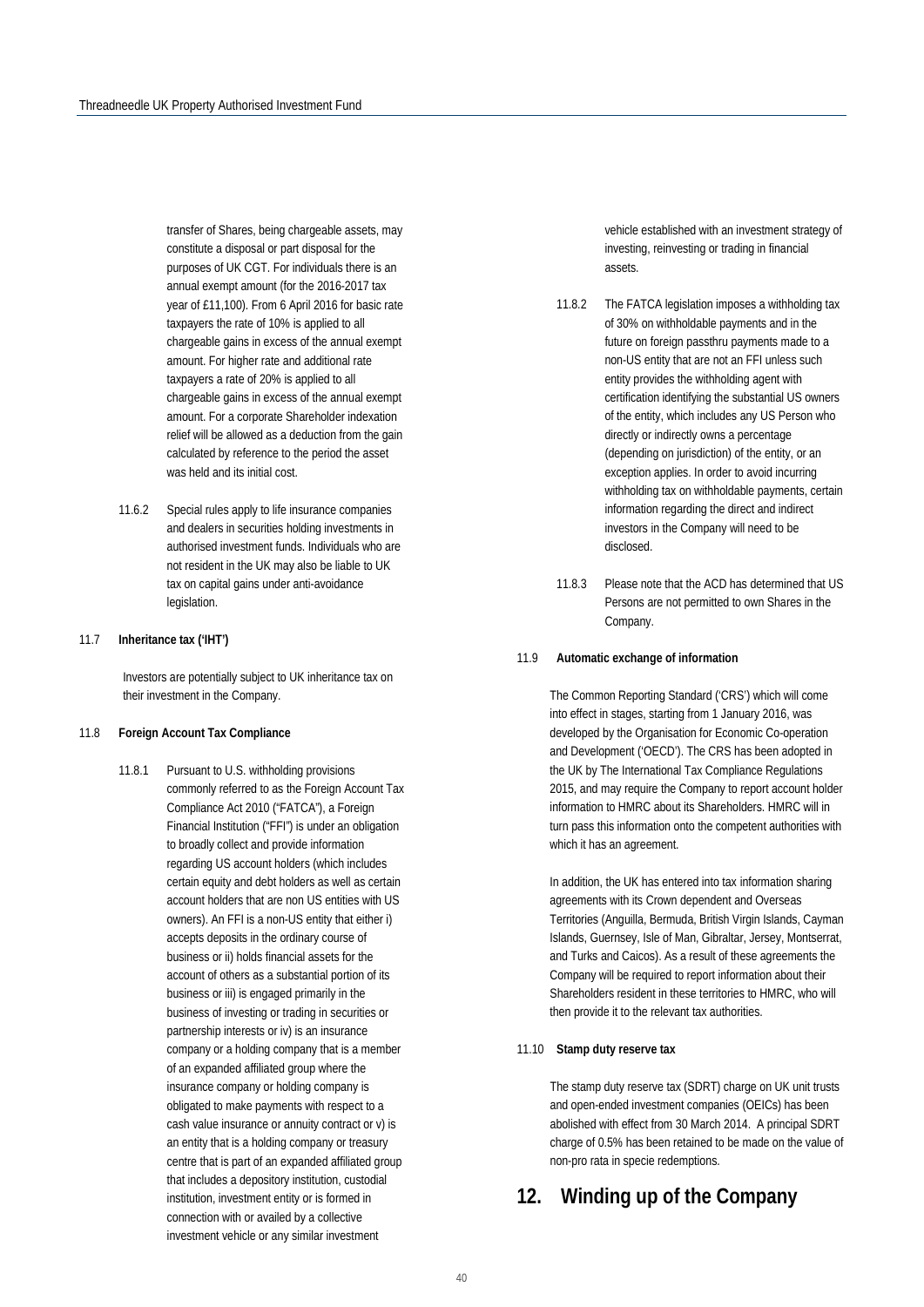- 12.1 The Company will not be wound up except as an unregistered company under Part V of the Insolvency Act 1986 or under the FCA Rules.
- 12.2 Where the Company is to be wound up under the FCA Rules, such winding up may only be commenced following approval by the FCA. The FCA may only give such approval if the ACD provides a statement (following an investigation into the affairs of the Company) either that the Company will be able to meet its liabilities within 12 months of the date of the statement or that the Company will be unable to do so. The Company may not be wound up under the FCA Rules if there is a vacancy in the position of ACD at the relevant time.
- 12.3 The Company may be wound up under the FCA Rules if:
	- 12.3.1 an extraordinary resolution to that effect is passed by Shareholders; or
	- 12.3.2 the period (if any) fixed for the duration of the Company by the Instrument of Incorporation expires, or the event (if any) occurs on the occurrence of which the Instrument of Incorporation provides that the Company is to be wound up (for example, if the share capital of the Company is below its prescribed minimum, or if a change in the laws or regulations of any country means that, in the ACD's opinion, it is desirable to terminate the Company); or
	- 12.3.3 on the date of effect stated in any agreement by the FCA to a request by the ACD for the revocation of the authorisation order in respect of the Company;
	- 12.3.4 on the effective date of a duly approved scheme of arrangement which is to result in the ICVC ceasing to hold any scheme property.
- 12.4 On the occurrence of any of the above:
	- 12.4.1 COLL 5 relating to 'Investment and Borrowing Powers', COLL 6.2 relating to 'Dealing' and COLL 6.3 relating to 'Valuation and Pricing' will cease to apply to the Company;
	- 12.4.2 the Company will cease to issue and cancel Shares in the Company and the ACD shall cease to sell or redeem Shares or arrange for the Company to issue or cancel them for the Company except in respect of the final cancellation as required under the FCA Rules;
- 12.4.3 no transfer of a Share shall be registered and no other change to the register shall be made without the sanction of the ACD:
- 12.4.4 where the Company is being wound up, the Company shall cease to carry on its business except in so far as it is beneficial for the winding up of the Company;
- 12.4.5 the corporate status and powers of the Company and, subject to the provisions of 13.5.1 to 13.5.4 above, the powers of the ACD shall remain until the Company is dissolved.
- 12.5 The ACD shall, as soon as practicable after the Company falls to be wound up, realise the assets and meet the liabilities of the Company and, after paying out or retaining adequate provision for all liabilities properly payable and retaining provision for the costs of winding up, arrange for the Depositary to make one or more interim distributions out of the proceeds to Shareholders proportionately to their rights to participate in the Scheme Property of the Company. When the ACD has caused all of the Scheme Property to be realised and all of the liabilities of the Company to be realised, the ACD shall arrange for the Depositary to also make a final distribution to Shareholders on or prior to the date on which the final account is sent to Shareholders of any balance remaining in proportion to their holdings in the Company.
- 12.6 As soon as reasonably practicable after completion of the winding up of the Company, the Depositary shall notify the FCA that it has done so. At the same time the ACD or the Depositary will request the FCA to revoke the authorisation order of the Company.
- 12.7 On completion of a winding up of the Company, the Company will be dissolved and any money (including unclaimed distributions) standing to the account of the Company, will be paid into court within one month of dissolution.
- 12.8 Following the completion of a winding up of the Company, the ACD must prepare a final account showing how the winding up took place and how the Scheme Property was distributed. The auditors of the Company shall make a report in respect of the final account stating their opinion as to whether the final account has been properly prepared. This final account and the auditors' report must be sent to the FCA and to each Shareholder within two months of the termination of the winding up.

## **13. General Information**

13.1 **Publication of Prices**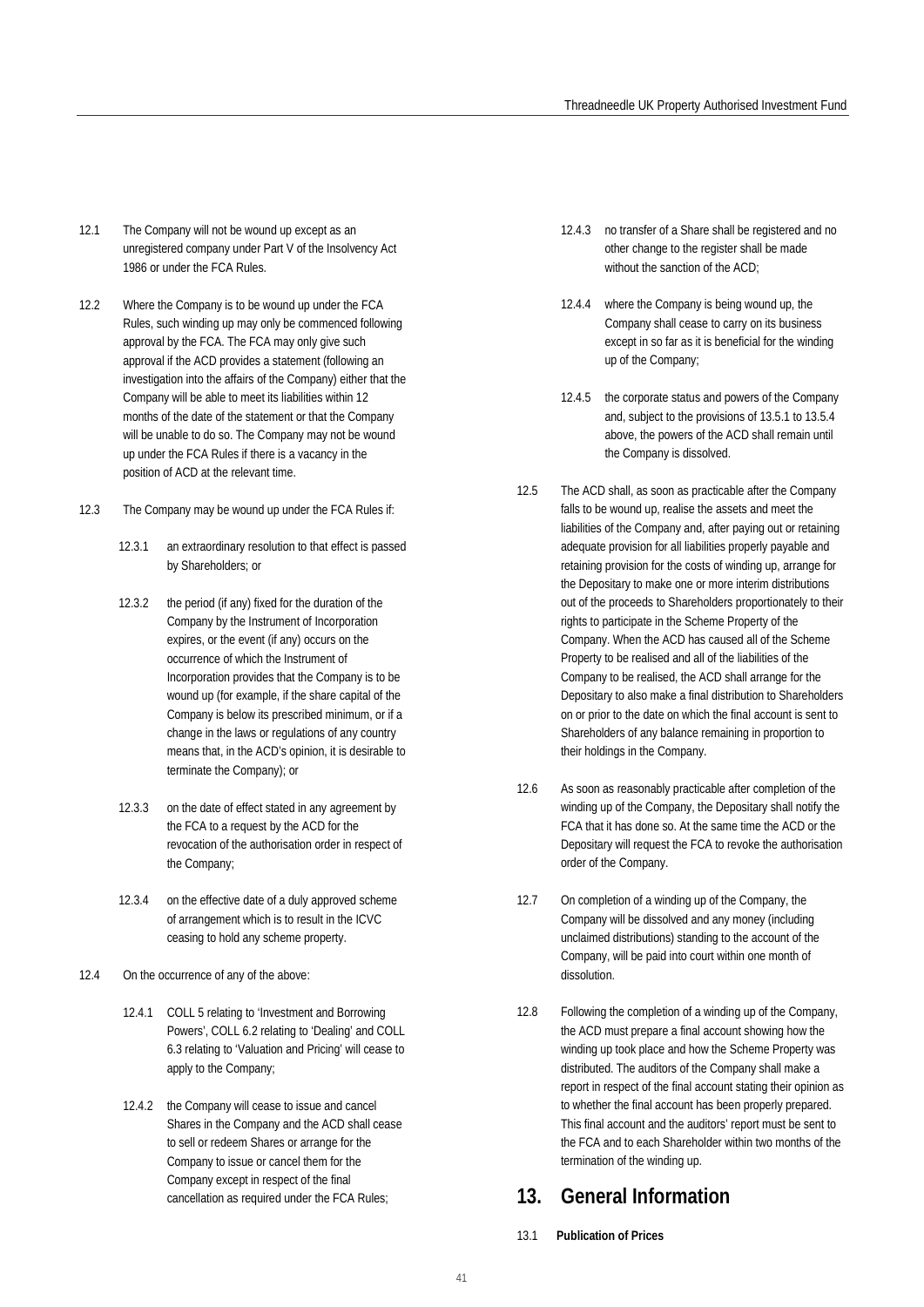13.1.1 The prices of the Shares will be published daily electronically on www.columbiathreadneedle.com or can be obtained by telephone on 0800 953 0134[1](#page-41-0). Prices established at the last Special Valuation Point are available on request from the ACD. Investors will be informed in accordance with the FCA Rules of any change in the method of publication of prices.

#### 13.2 **Pricing Basis**

- 13.2.1 The ACD deals on a forward pricing basis. A forward price is the price calculated at the next Valuation Point after the purchase or redemption is deemed to be accepted by the ACD.
- 13.2.2 As the ACD deals on a forward pricing basis, the price that is available will not necessarily be the same as the price at which investors can currently deal. The ACD may also, at its sole discretion, decide to publish certain unit prices in other third party websites or publications but the ACD does not accept responsibility for the accuracy of the prices published in, or for the failure to publish prices by such sources for reasons beyond the control of the ACD.

#### 13.3 **Accounting periods**

The annual accounting period of the Company ends each year on 15 May (the 'Accounting Reference Date'). The half-yearly accounting period will end on 15 November. The first annual accounting period of the Company will end on 15 May 2017.

#### 13.4 **Annual Report and financial statements**

Annual long report and financial statements of the Company will be made available and published within four months of the close of each annual accounting period and half-yearly long report and financial statements will be published within two months of the close of the half yearly accounting period. Within the timeframes noted above, the ACD will send the short report which details performance and activities over the accounting period to each Shareholder (or to the first named holder in respect of joint shareholders) that is entered in or that is entitled to be entered in the register of Shareholders at the close of business on the last day of the relevant accounting period, and otherwise upon a Shareholder's request.

#### 13.5 **Income Distributions**

-

- 13.5.1 No distributions of income will be made in respect of Gross Accumulation Shares and/or Net Accumulation Shares. Allocation of income to holders of Accumulation Shares will be transferred to the capital property of the relevant Class at the end of each accounting period and reflected in the value of those Shares.
- 13.5.2 For Income Shares the income allocation dates are 15 July (annual) 15 October, 15 January and 15 April of each year. Income distributions are made on a quarterly basis.
- 13.5.3 The amount available for allocation in any accounting period is calculated by taking the aggregate of the income received or receivable in respect of that period, and deducting the charges and expenses paid or payable out of income in respect of that accounting period. The ACD then makes such other adjustments as it considers appropriate (and after consulting the auditors as appropriate) in relation to taxation, income equalisation, income unlikely to be received within 12 months following the relevant income allocation date, income which should not be accounted for on an accrual basis because of lack of information as to how it accrues, transfers between the income and capital account and any other adjustments (including for amortisation) which the ACD considers appropriate after consulting the auditors.
- 13.5.4 Any distribution payment which remains unclaimed after a period of six years from the date of payment, will be forfeited and will be transferred to and become part of the Company's capital property. Thereafter, neither the Shareholder nor any successor will have any right to it except as part of the capital property.

#### 13.6 **Genuine Diversity of Ownership**

Shares in the Company are and will continue to be widely available. The intended categories of investors are retail and institutional investors. Shares in the Company are and will continue to be marketed and made available widely to reach the intended categories of investors and in a manner appropriate to attract those categories of investors.

#### 13.7 **Register of Shareholders**

The ACD acts as registrar to the Company and has delegated to IFDS the responsibility of maintaining the register of Shareholders at its offices at IFDS House, St Nicholas Lane, Basildon, Essex SS15 5FS. The register

<span id="page-41-0"></span><sup>1</sup> Please note that calls may be recorded.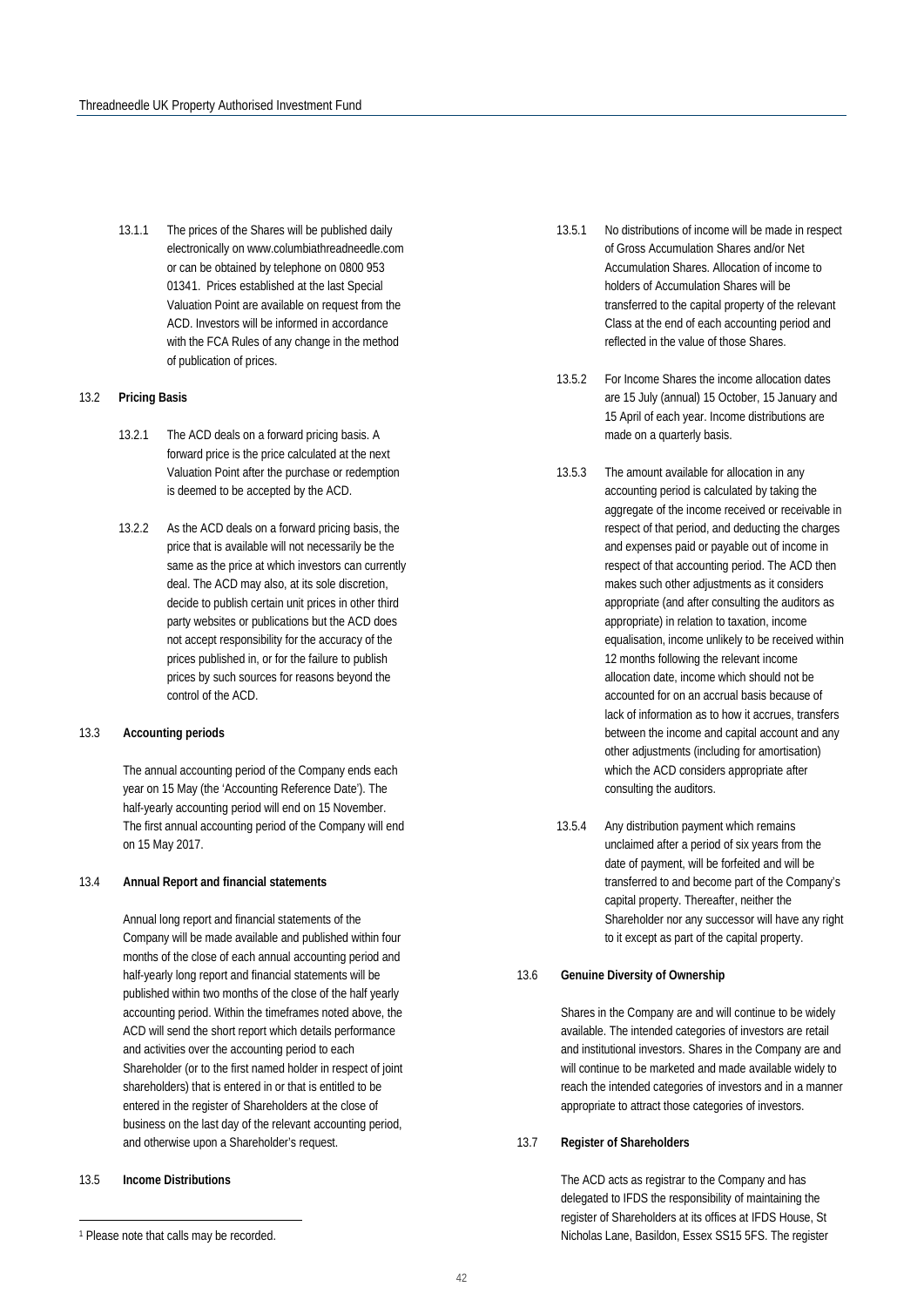may be inspected at that address during normal business hours by any Shareholder or any Shareholder's duly authorised agent.

#### 13.8 **Conflicts of Interest**

- 13.8.1 The ACD, the Investment Manager and other companies within the group of companies to which they belong may, from time to time, act as the investment manager or adviser to other funds or sub-funds which follow similar investment objectives to the Company. It is therefore possible that the ACD and/or the Investment Manager may in the course of their business have potential conflicts of interest with the Company.
- 13.8.2 Each of the ACD and the Investment Manager will, however, have regard in such event to its obligations under the ACD Agreement and the Investment Management Agreement respectively and, in particular, to its obligation to act in the best interests of the Company so far as practicable, having regard to its obligations to other clients when undertaking any investment where potential conflicts of interest may arise. Where a conflict of interest cannot be avoided, the ACD will ensure that the Company and the other funds it manages are treated fairly.
- 13.8.3 The ACD acknowledges that there may be some situations where the organisational or administrative arrangements in place for the management of conflicts of interest are not sufficient to ensure, with reasonable confidence, that risks of damage to the interests of the Company or its shareholders will be prevented. Should any such situations arise the ACD will disclose these to shareholders in an appropriate format, ordinarily this will be in the Report and Accounts of the Company.
- 13.8.4 The Investment Manager may, subject to the investment policy of the Company, invest the assets in other funds, sub-funds or other entities managed or advised by the Investment Manager and/or any of it associated companies. The Investment Manager might earn fees from such a scheme but the Investment Manager will invest the Company's assets in such a scheme only if the Investment Manager believes to do so is in the Company's best interest even taking into account such scheme's fees.
- 13.8.5 The Depositary may act as the depositary of other companies.

13.8.6 Citibank N.A. has been appointed by the Depositary to act as Custodian of the property of the Company and also carries out the performance of certain investment operations functions delegated to it by the Investment Manager. It is therefore possible that a conflict of interest could arise in the course of business. Citibank N.A. will manage such conflict having regard to the FCA Handbook and its duties to the Depositary and the Investment Manager. J. P Morgan Bank N.A. carries out derivative collateral management and will manage any conflict which might arise having regard to the FCA Handbook and its duties to the Depositary and the Investment Manager.

#### 13.9 **Exercise of Voting Rights**

The ACD has a strategy for determining when and how voting rights attached to ownership of Scheme Property are to be exercised for the benefit of the Company. A summary of this strategy is available on the ACD's website at www.columbiathreadneedle.com. Details of the actions taken on the basis of this strategy in relation to the Company are available by writing to the ACD at Client Services Department IFDS House, St Nicholas Lane, Basildon, Essex SS15 5FS.

#### 13.10 **Best Execution**

The ACD's best execution policy sets out the basis upon which the ACD will effect transactions and place orders in relation to the Company whilst complying with its obligations under the FCA Handbook to obtain the best possible result for the Company. Details of the best execution policy are available from the ACD on request and on the ACD's website at www.columbiathreadneedle.com.

#### 13.11 **Controversial Weapons**

The UN Convention on Cluster Munitions came into force on 1 August 2010. This Convention prohibits all use, stockpiling, production and transfer of controversial weapons. The Manager and the Investment Manager acknowledge the importance of the Convention and the Investment Manager actively screens companies for evidence of their corporate involvement, in controversial weapons that includes but it is not limited to anti-personnel mines, cluster munitions, biochemical weapons and depleted uranium ammunition and armour. Where a company is verified to undertake such activities, the Investment Manager's policy is not to invest in the securities issued by that company however it reserves the right to take short positions on such securities.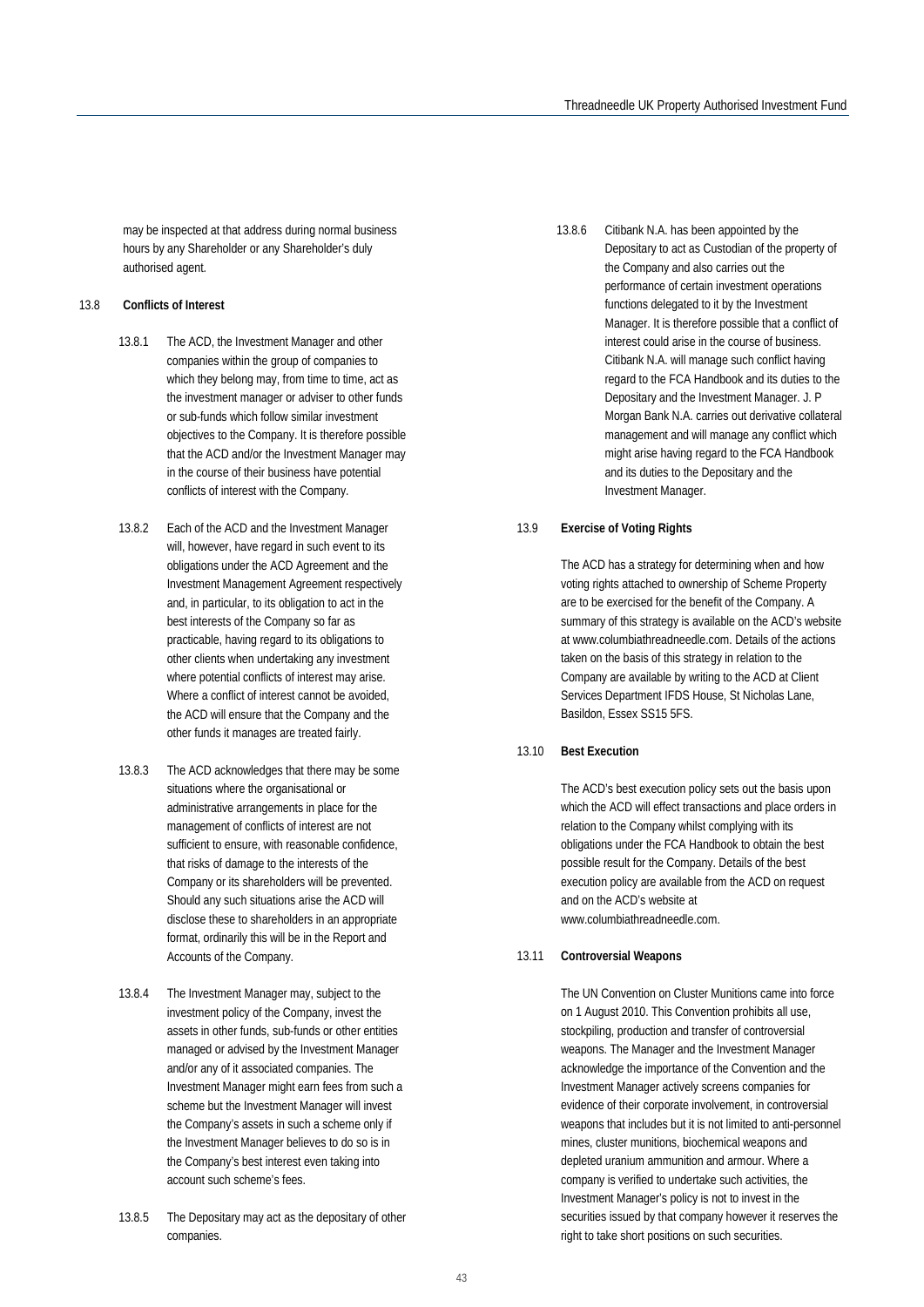#### 13.12 **Responsible investment**

In discharging its obligations, the Manager will have regard, as appropriate, to its policies on and the Principles for Responsible Investment (PRI) and the UK Stewardship Code.

#### 13.13 **Risk Management**

Upon request, the ACD will provide further information relating to the quantitative limits applying in the risk management of the Company and the methods used.

#### 13.14 **Documents of the Company**

The following documents may be inspected free of charge between 9.30 a.m. and 4.30 p.m. (UK time) on every business day at the offices of the ACD at Cannon Place, 78 Cannon Street, London EC4N 6AG:

- the most recent annual and quarterly reports of the Company;
- the Instrument of Incorporation (and any amending document);
- the Risk Management Policy; and
- the material contracts referred to below.

Shareholders may obtain copies of the above documents from that address.

#### 13.15 **Material Contracts**

The following contracts, not being contracts entered into in the ordinary course of business, has been entered into by the Company and is, or may be, material:

- the agreement dated 15 July 2014, as amended, between the Company and the ACD;
- the agreement effective 21 January 2015 between the Company and the Depositary; and
- the agreement dated effective 2 May 2015 between the Company and the Standing Independent Valuer Agreement.

Brief summaries of the ACD Agreement, the Depositary Agreement and the Standing Independent Value Agreement are provided in the section with the heading "Management and administration".

#### 13.16 **Privacy Statement**

#### 13.16.1 **Your Data Controller**

For the purposes of the UK Data Protection Act 1998, the data controller in respect of any personal information provided is Threadneedle Investment Services Limited. In this privacy statement 'we', 'us' and 'our' means Threadneedle Investment Services Limited.

#### 13.16.2 **Uses made of your personal information**

The personal information that you provide to us will be used for a number of different purposes including: to manage and administer your account; to offer you investment products and services (except where you have asked us not to do so) and to help us develop new ones; to contact you with details of changes to the products you have bought; for internal analysis and research; to comply with legal or regulatory requirements; and to identify you when you contact us. We may use external third parties to process your personal information on our behalf in accordance with these purposes.

#### 13.16.3 **Sharing of your personal information**

Where you have notified us of your adviser, the personal information provided may be shared with such adviser. You must notify us in writing if you no longer wish us to share your personal information with your adviser or of any change to your adviser. Your adviser should have its own arrangements with you about its use of your personal information. The personal information provided may also be shared with other organisations in order for us to comply with any legal or regulatory requirements. In addition, we may share your personal information with the companies within the Threadneedle group for the purposes set out in this privacy statement.

#### 13.16.4 **Business Changes**

If we or the Threadneedle group undergoes a group reorganisation or is sold to a third party, the personal information provided to us may be transferred to that reorganised entity or third party and used for the purposes stated above.

#### 13.16.5 **Overseas Transfers**

We may transfer your personal information to countries located outside of the European Economic Area (the EEA), this may happen when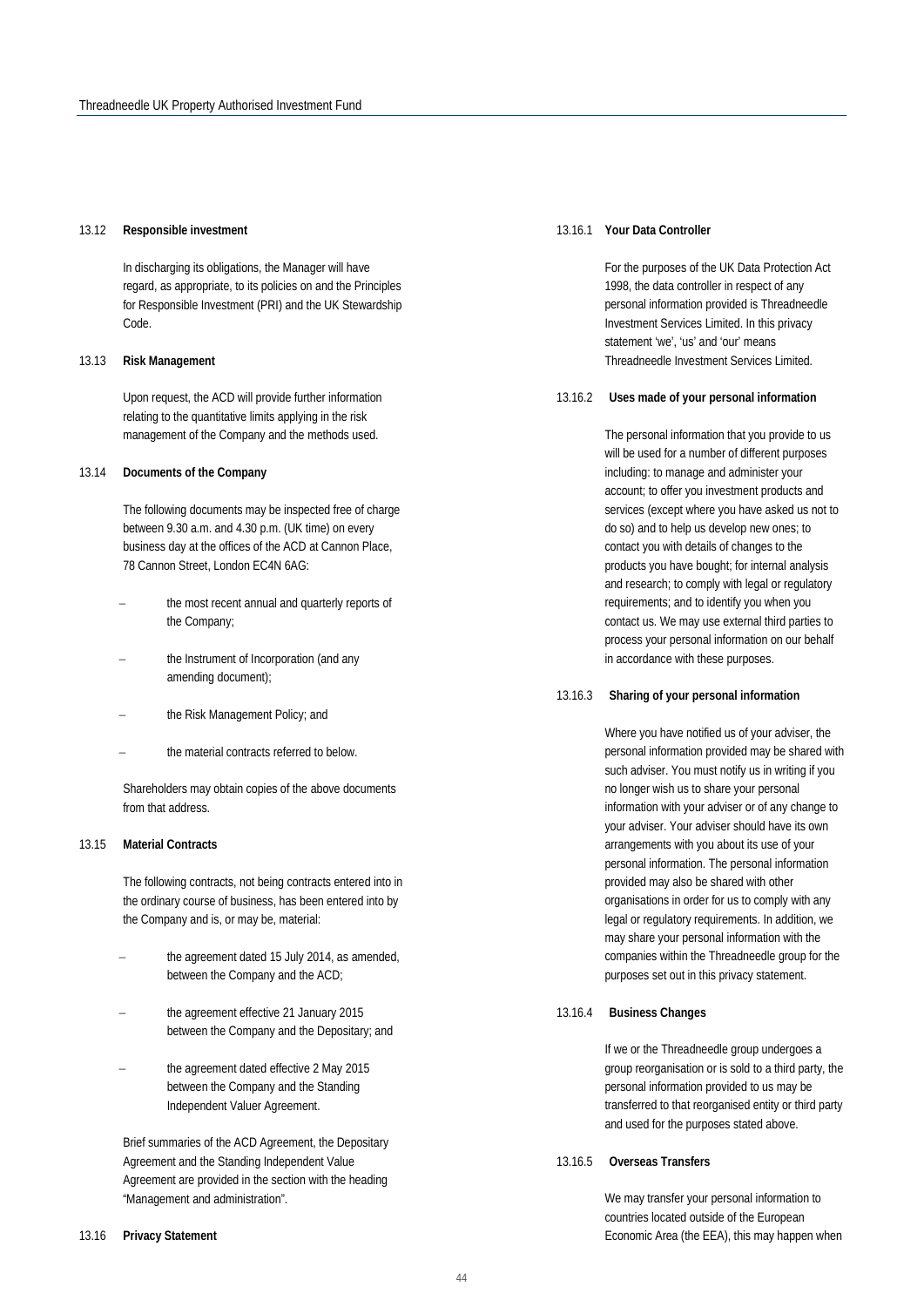our servers, suppliers and/or, service providers are based outside of the EEA. The data protection laws and other laws of these countries may not be as comprehensive as those that apply within the EEA – in these instances we will take steps to ensure that your privacy rights are respected. Details of the countries relevant to you will be provided upon request.

#### 13.16.6 **Access to/correction of your information**

With limited exceptions, you have the right to ask for a copy of the information that we hold on you. There may be a charge for this (if a charge is permitted). If any of the information that we hold about you is wrong, please tell us and we will put it right. You can write to us at Threadneedle Investment Services Limited, IFDS House, St Nicholas Lane, Basildon, Essex SS15 5FS.

#### 13.17 **Additional Information**

- 13.17.1 The FCA Rules contain provisions on conflicts of interest governing any transaction concerning the Company which is carried out by or with any 'affected person', an expression which covers the Company, an associate of the Company, the ACD, an associate of the ACD, the Depositary, an associate of the Depositary, any investment manager and any associate of any investment manager.
- 13.17.2 These provisions, among other things, enable an affected person to sell or deal in the sale of property to the Company or Depositary for the account of the Company; vest property in the Company or the Depositary against the issue of Shares in the Company; purchase property from the Company (or the Depositary acting for the account of the Company); enter into a stock lending transaction in relation to the Company; or provide services for the Company. Any such transactions with or for the Company are subject to best execution on exchange, or independent valuation or arm's length requirements as set out in the FCA Rules. An affected person carrying out such transaction is not liable to account to the Depositary, the ACD, any other affected person, or to the holders of Shares or any of them for any benefits or profits thereby made or derived.
- 13.17.3 Investment of the property of the Company may be made on arm's length terms through a member of an investment exchange (acting as principal) who is an affected person in relation to

the ACD. Neither the ACD nor any such affected person will be liable to account for any profit out of such dealings.

#### 13.18 **Notice to Shareholders**

- 13.18.1 In the event that the ACD is required to give notice to Shareholders for any reason, or otherwise chooses to do so, such notice will normally be given in writing. Alternatively, and to the extent permitted by the FCA Rules, notice to Shareholders may be made by way of publishing the information on www.columbiathreadneedle.com, or by including the information in a mailing to the Shareholders such as the Company's annual report and accounts. Any document served on Shareholders by the ACD will be served to the current address of the Shareholder with reference to the records of the ACD.
- 13.18.2 Any document or notice to be served by a Shareholder on the ACD or the Company may be served at the head office of the Company.

#### 13.19 **Changes to the Company**

- 13.19.1 Where any changes are proposed to be made to the Company the ACD will assess whether the change is fundamental, significant or notifiable in accordance with COLL 4.3 of the FCA Rules. Some changes will not be fundamental, significant or notifiable, but those which do fall within these categories will be submitted to the FCA for approval. Changes to the Company's investment objective, policy or strategy will usually be significant or fundamental, unless those changes are only for the purposes of clarification and do not result in any change in how the Company is managed.
- 13.19.2 If the change is regarded as fundamental, Shareholder approval will be required. If a change requires Shareholder approval, this will mean that Shareholders will need to approve the change at a meeting. The procedure for Shareholder meetings is described above at the section with the heading "Shareholder Meetings and Voting Rights".
- 13.19.3 If the change is regarded as significant, not less than 60 days' prior written notice will be given to Shareholders. If the change is regarded as notifiable, Shareholders will receive suitable pre or post event notice of the change.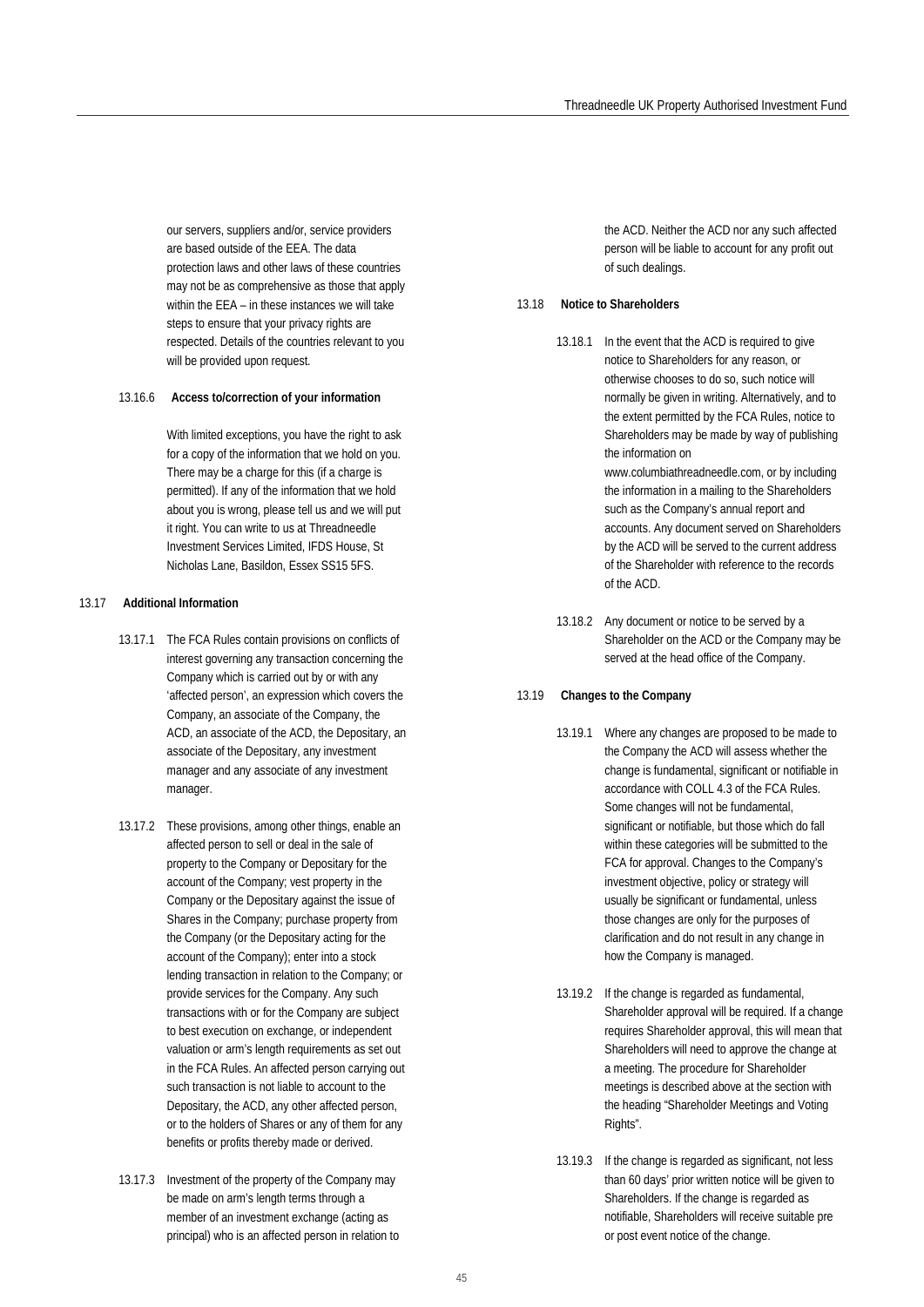#### 13.20 **Information available to Shareholders**

- 13.20.1 The following information will be made available to Shareholders as part of their periodic reporting:
	- 13.20.1.1 the percentage of the Company's assets which will be subject to special arrangements arising from their illiquid nature, including an overview of any special arrangements in place, the valuation methodology applied to assets which are subject to such arrangements, and how management and performance fees will apply to these assets;
	- 13.20.1.2 the current risk profile of the Fund and information on the risk management systems used by the ACD to manage those risks;
	- 13.20.1.3 the total amount of leverage employed by the Company calculated in accordance with the gross and commitment methods; and
	- 13.20.1.4 any material changes to the information above.
- 13.20.2 It is intended that Shareholders will be notified appropriately of any material changes to the liquidity management systems and procedures such as the suspension of redemptions, the deferral of redemptions or similar special liquidity arrangements. It is intended that any changes to the maximum level of leverage that the Company may employ will be provided to Shareholders without undue delay.
- 13.20.3 Such information will, at a minimum, be disclosed in the annual report for the Company.

#### 13.21 **Fair treatment of investors**

- 13.21.1 Procedures, arrangements and policies have been put in place by the ACD to ensure compliance with the principles of fair treatment of investors. The principles of treating investors fairly include, but are not limited to:
	- 13.21.1.1 acting in the best interests of the Company and of the investors;
	- 13.21.1.2 executing the investment decisions taken for the account of the Company

in accordance with its objective, investment policy and risk profile;

- 13.21.1.3 ensuring that the interests of any group of investors are not placed above the interests of any other group of investors;
- 13.21.1.4 ensuring that fair, correct and transparent pricing models and valuation systems are used for the Company;
- 13.21.1.5 preventing undue costs being charged to the Company and investors;
- 13.21.1.6 taking all reasonable steps to avoid conflicts of interest and, when they cannot be avoided, identifying, managing, monitoring and, where applicable, disclosing those conflicts of interest to prevent them from adversely affecting the interests of investors;
- 13.21.1.7 recognising and dealing with complaints fairly.
- 13.21.2 From time to time, the ACD may afford preferential terms of investment to certain groups or types of investor. In assessing whether any such terms are afforded, the ACD will ensure that any such concession is not inconsistent with its obligations to act in the overall best interests of Shareholders. In particular, the ACD may exercise its discretion to waive the initial charge or investment minima in a Class for investors that are investing sufficiently large amounts, either initially or are anticipated to do so over time. The ACD may also have agreements in place with certain types of investors that result in them paying a reduced annual management charge.
- 13.21.3 The types of investors that might obtain such concessions would typically include platform service providers, distributors and institutional investors (including fund of fund investors and life companies investing as fund-link investors).

#### 13.22 **Shareholders' rights**

13.22.1 Shareholders are entitled to participate in the Company on the basis set out in the Prospectus (as amended from time to time). The sections of this prospectus with the headings "Complaints",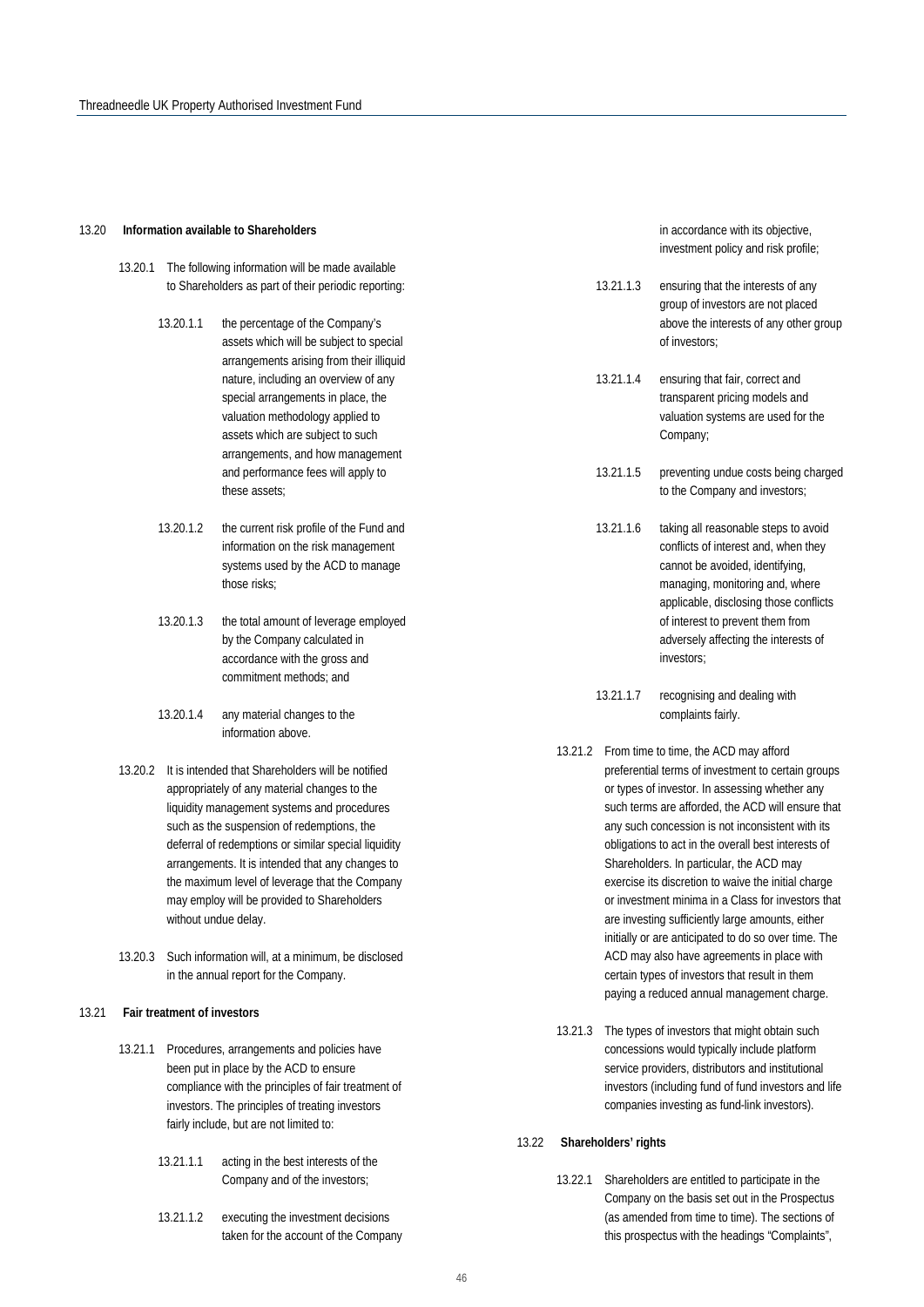"Instrument of Incorporation", "Shareholder Meetings and Voting Rights" and "Notice to Shareholders" set out important rights about Shareholders' participation in the Company.

- 13.22.2 Shareholders may have no direct rights against the service providers to the Company.
- 13.22.3 Shareholders may be able to take action if the contents of this Prospectus are inaccurate or incomplete.
- 13.22.4 Shareholders have statutory and other legal rights including the right to complain and which may include the right to cancel an order or seek compensation.
- 13.22.5 Shareholders that are concerned about their rights in respect of the Company should seek legal advice.

#### 13.23 **Professional liability risks**

The ACD covers potential professional liability risks arising from its activities as AIFM for the Company through a combination of professional liability insurance covering liability risks arising from professional negligence and its own additional funds.

#### 13.24 **Complaints**

Complaints may be referred to the ACD Client Services using the contact details provided in the Directory. A copy of the ACD's 'Complaint Handling Procedure' is available upon request. Complaints may also be referred to the Financial Ombudsman Service which is based at South Quay Plaza, 183 Marsh Wall, London E14 9SR.

#### 13.25 **Governing law and jurisdiction**

Subject to any contrary mandatory law on jurisdiction, the ACD treats a Shareholder's participation in the Company as being governed by the laws of England and Wales. The English courts shall have exclusive jurisdiction to settle any disputes or claims which may arise out of, or in connection with, a Shareholder's participation in the Company.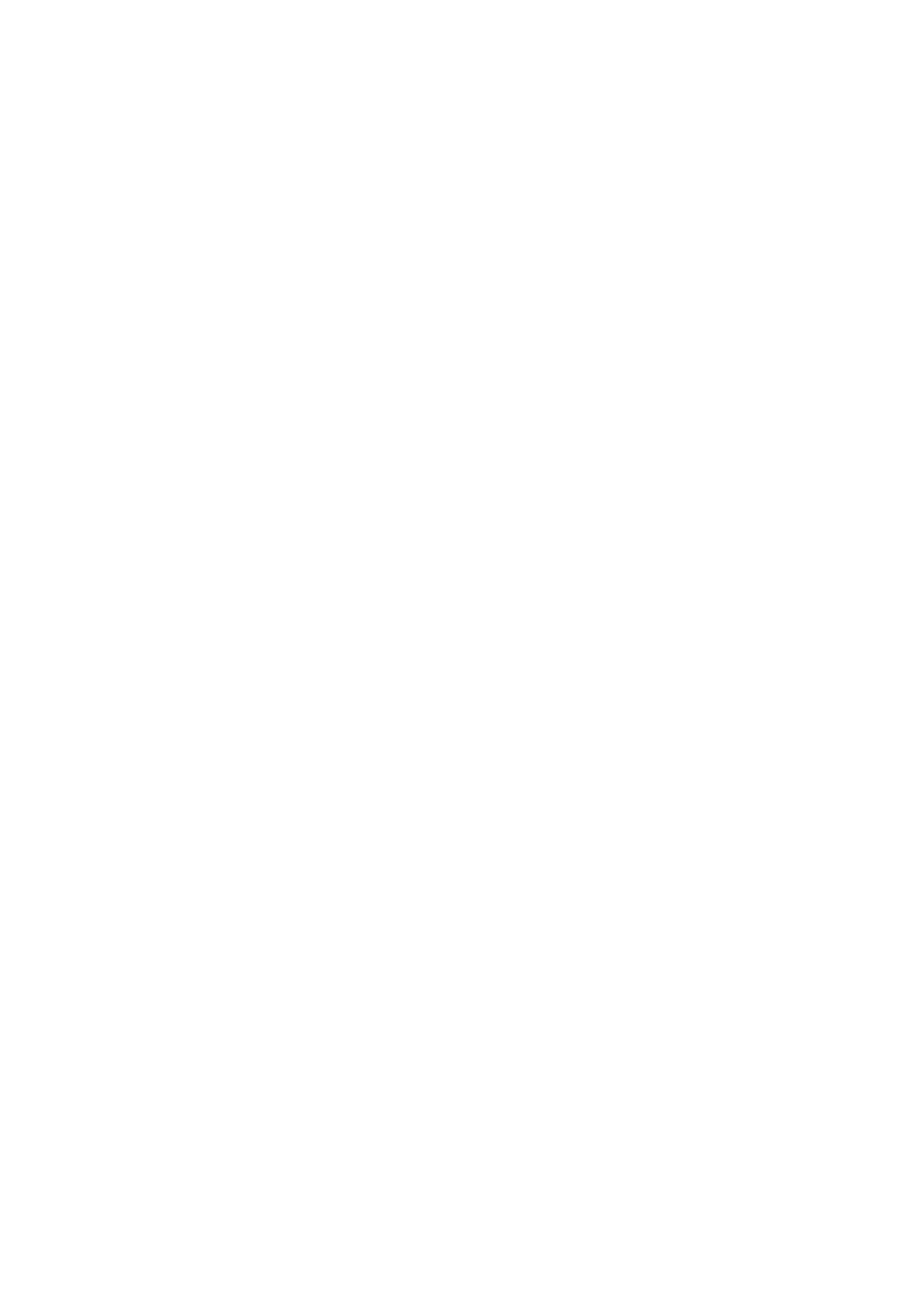## **Appendix I**

### **Countries in which the Company may invest in Property**

Subject to its investment objectives and policy and the restrictions (and its intention to invest primarily in the UK), the Company may invest in Property in the following countries:

Austria Belgium Bulgaria Croatia Cyprus Czech Republic Denmark Estonia Finland France Germany Greece Hungary Iceland Ireland Italy Latvia Liechtenstein Lithuania Luxembourg Malta Netherlands Norway Poland Portugal Romania Slovak Republic Slovenia Spain Sweden Switzerland United Kingdom United States of America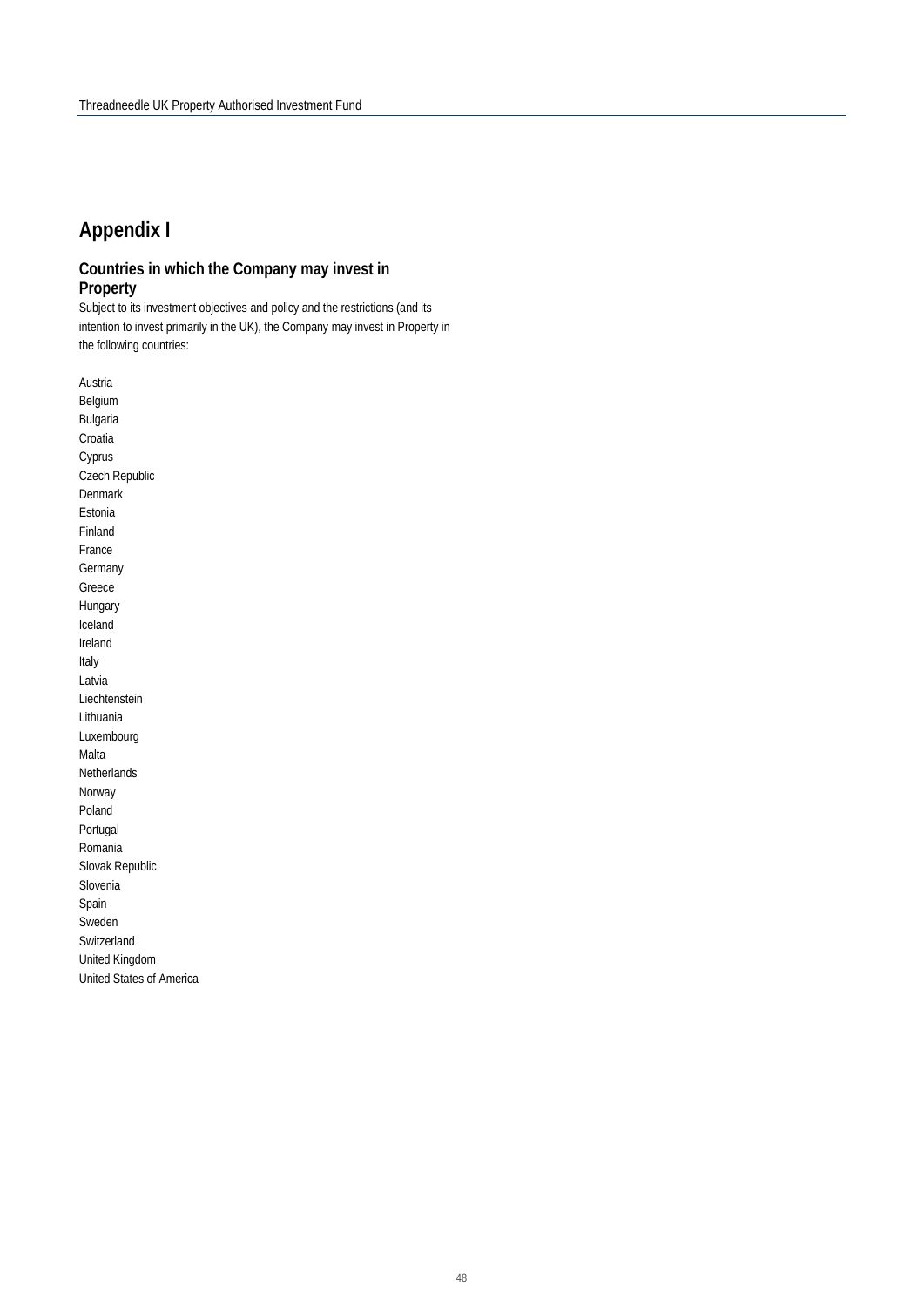## **Appendix II**

#### **Eligible Securities Markets and Eligible Derivative Markets**

Subject to its investment objectives and policy, the Company may deal through securities markets established in member States of the European Economic Area on which transferable securities admitted to official listing in the EEA State are dealt in or traded.

Set out below are the additional securities and derivative markets through which the Company may invest or deal (subject to the Company's respective investment objective and policy) when dealing in approved securities.

| Australia    | The Australian Stock Exchange Ltd                                                                                                           |
|--------------|---------------------------------------------------------------------------------------------------------------------------------------------|
| Canada       | The Montreal Stock Exchange, The Toronto Stock Exchange and The Canadian Ventures Exchange (CDN X)                                          |
| Hong Kong    | The Hong Kong Exchanges                                                                                                                     |
| Japan        | The Tokyo Stock Exchange, The Osaka Securities Exchange, The Nagoya Stock Exchange, NASDAQ Japan, The Sapporo Stock Exchange,<br>JASDAO OTC |
| Mexico       | The Mexican Stock Exchange                                                                                                                  |
| Norway       | Oslo Stock Exchange                                                                                                                         |
| Singapore    | The Singapore Exchange                                                                                                                      |
| South Africa | The JSE Securities Exchange                                                                                                                 |
| Switzerland  | The SWX Swiss Exchange, International Securities Market Association                                                                         |
| Thailand     | The Stock Exchange of Thailand (SET)                                                                                                        |
| <b>USA</b>   | The New York Stock Exchange, The American Stock Exchange, The Chicago Stock Exchange, NASDAQ                                                |

## **Eligible Derivatives Markets**

Subject to its investment objectives and policy, the Company's investments may be dealt in or traded on derivatives markets established in member States of the European Economic Area on which transferable securities admitted to official listing in the Member State are dealt in or traded.

Set out below are the additional derivatives markets through which the Company's investments may be dealt in or traded on (subject to the Company's respective investment objective and policy) when dealing in approved securities.

American Stock Exchange, Australian Stock Exchange, Chicago Board of Trade, Chicago Board Options Exchange, Chicago Mercantile Exchange, Hong Kong Exchanges, JSE Securities Exchange, Kansas City Board of Trade, Korea Stock Exchange, OMLX, MEFF Renta Fija, MEFF Renta Variable, Montreal Stock Exchange, New York Futures Exchange, New York Mercantile Exchange, New York Stock Exchange, New Zealand Futures and Options Exchange, OM Stockholm AB, Osaka Securities Exchange, Pacific Stock Exchange, Philadelphia Board of Trade, Philadelphia Stock Exchange, Singapore Exchange, South Africa Futures Exchange (SAFEX), Sydney Futures Exchange, Tokyo Stock Exchange, Toronto Futures Exchange and Toronto Stock Exchange.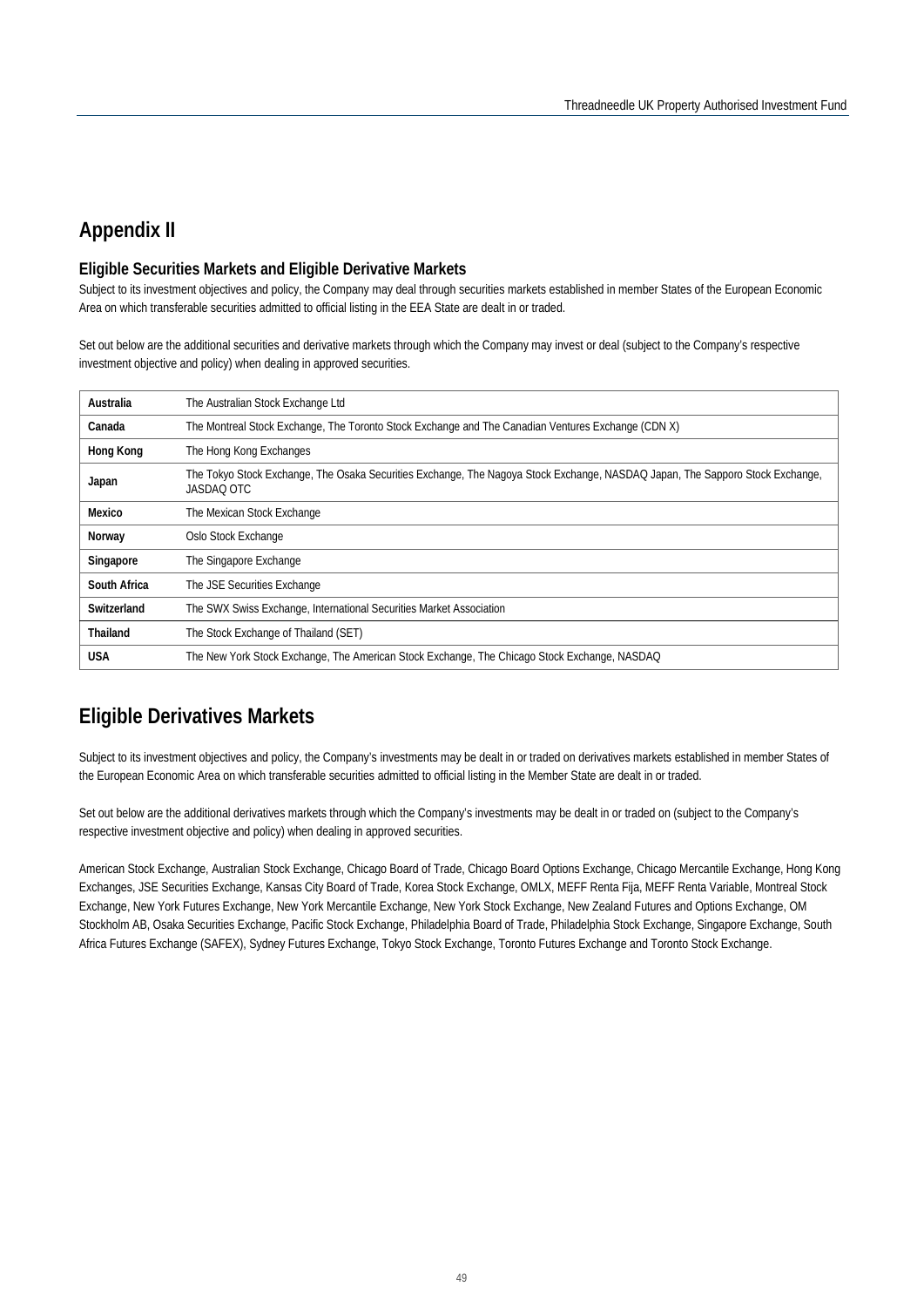## **Appendix III**

### **Share Classes**

**Class 1** 

| <b>Name</b>                | <b>Gross Accumulation</b> | <b>Gross Income</b> | <b>Net Accumulation</b> | Net Income |
|----------------------------|---------------------------|---------------------|-------------------------|------------|
| Currency                   | Sterling                  | Sterling            | Sterling                | Sterling   |
| Annual Management Charge   | .5%                       | 1.5%                | 1.5%                    | 1.5%       |
| Registrar's Fee            | 0.11%                     | 0.11%<br>0.11%      |                         | 0.11%      |
| Initial Charge             | 5%                        | 5%                  | 5%                      | 5%         |
| Minimum Initial Investment | £1,000                    | £1.000              | £1.000                  | £1.000     |
| Minimum Top-Up             | £1,000                    | £1.000              | £1.000                  | £1.000     |
| Minimum Holding            | £500                      | £500                | £500                    | £500       |

### **Class 2: Institutional**

| <b>Name</b>                | <b>Gross Accumulation</b> | <b>Gross Income</b> | <b>Net Accumulation</b> | Net Income |
|----------------------------|---------------------------|---------------------|-------------------------|------------|
| Currency                   | Sterling                  | Sterling            | Sterling                | Sterling   |
| Annual Management Charge   | 0.75%                     | 0.75%               | 0.75%                   | 0.75%      |
| Registrar's Fee            | 0.035%                    | 0.035%              | 0.035%                  | 0.035%     |
| Initial Charge             | $0\%$                     | $0\%$               | $0\%$                   | 0%         |
| Minimum Initial Investment | £500,000                  | £500,000            | £500.000                | £500,000   |
| Minimum Top-Up             | £25,000                   | £25,000             | £25.000                 | £25,000    |
| Minimum Holding            | £25,000                   | £25,000             | £25,000                 | £25,000    |

| <b>Name</b>                | <b>F-Class Gross Accumulation</b> |
|----------------------------|-----------------------------------|
| Currency                   | Sterling                          |
| Asset Management Charge    | 0%                                |
| Registrar's Fee            | 0%                                |
| Initial Charge             | 0%                                |
| Minimum Initial Investment | £1,000,000                        |
| Minimum Top-Up             | £1,000,000                        |
| Minimum Holding            | £1,000,000                        |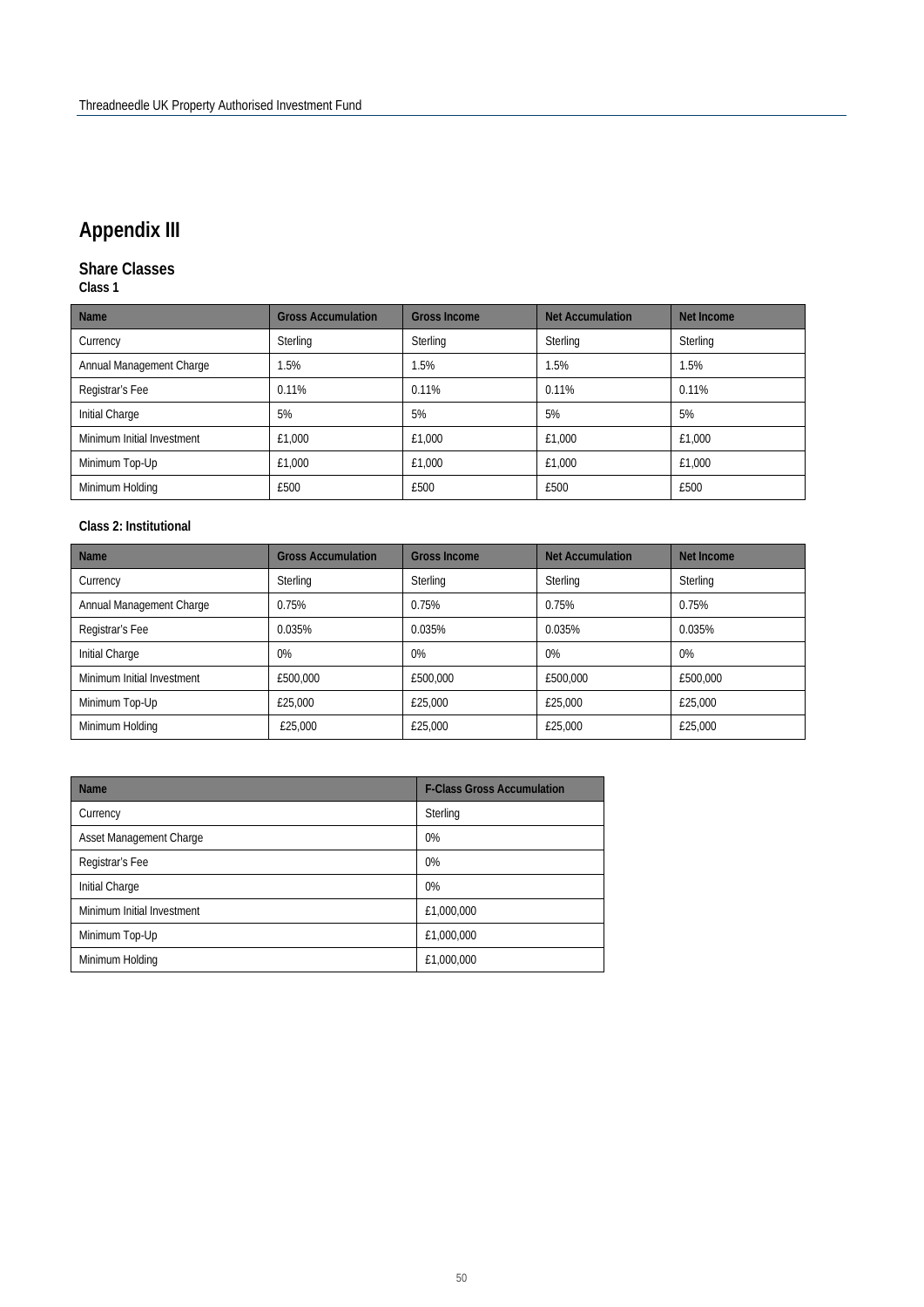## **Appendix IV**

### **Investment management and borrowing powers**

### 1. **Investment Restrictions**

- 1.1 The Scheme Property of the Company will be invested with the aim of achieving the investment objective of the Company, but subject to the limits set out in its investment policy, this Prospectus and Chapter 5 of the COLL Sourcebook ('COLL') as it is applies to non-UCITS retail schemes and the relevant provisions of the PAIF Tax Regulations.
- 1.2 It is intended that the Company be a PAIF at all times. Consequently, the net income of the Company deriving from Property Investment Business must be at least 60% of the Company's net income in each of the Company's accounting periods, and the value of the assets involved in Property Investment Business must be at least 60% of the value of the total value of the assets held by the Company at the end of each of the Company's accounting periods. For the purpose of this paragraph, net income means the amount falling to be dealt with under the heading 'net revenue/expenses before taxation' in the Company's statement of total return for the period.
- 1.3 From time to time and in particular during periods of uncertain or volatile markets, the Investment Manager may choose to hold a substantial proportion of the property of the Company in moneymarket instruments and/or cash deposits, provided that the Company satisfies all those provisions in the PAIF Tax Regulations required for it to maintain its PAIF tax status.
- 1.4 The ACD must ensure that taking account of the investment objective and policy of the Company, the property of the Company aims to provide a prudent spread of risk. Particular requirements as to this spread of risk are set out below.
- 1.5 The provisions of paragraphs 8 and 9 below do not apply until 12 months (or 24 months in the case of spread requirements relating to Property at paragraph 2 below) after the later of the date of authorisation of the Company and the start of the Company's initial offer period, provided that paragraph 1.2 above is complied with.

#### 2. **Cover**

- 2.1 Where Chapter 5 of the FCA Rules allows a transaction to be entered into or an investment to be retained only if possible obligations arising out of the transaction or out of the retention would not cause the breach of any limits in Chapter 5 of the FCA Rules, it must be assumed that the maximum possible liability of the Company under any other of those Rules has also to be provided for.
- 2.2 Where a Rule in Chapter 5 of the FCA Rules permits an investment transaction to be entered into or an investment to be retained only if that investment transaction, or the retention, or other similar transactions, are covered:
- 2.2.1 it must be assumed that in applying any of those Rules, the Company must also simultaneously satisfy any other obligation relating to cover; and
- 2.2.2 no element of cover must be used more than once.

#### 3. **Investment in Immoveable Property**

- 3.1 'Property Investment Business' is defined in the PAIF Tax Regulations at the time of this prospectus as property rental business (meaning property rental business within the meaning given by section 104 of the Finance Act 2006, and the property rental business of any intermediate holding vehicle), owning shares in UK real estate investment trusts (REITs), and shares or units in non-UK REITs.
- 3.2 The Company may invest up to 100% in value of its Scheme Property in eligible immovables, both directly and indirectly, through transferable securities, collective investment schemes (including ETFs) and securities issued by intermediate property holding companies. All investments will be made in the manner described in the Investment Policy of the Company.
- 3.3 Not more than 15% in value of the Company is to consist of any one immovable. Immovables adjacent to or in the vicinity of another immovable included in the Scheme Property, or another legal interest in an immovable which is already in the Scheme Property, shall be deemed to be one immovable provided, in the opinion of an appropriate valuer, the total value of both immovables would at least equal the sum of the price payable for the immovable and the existing value of the other immovable. The figure of 15% may be increased to 25% once the immovable has been included in the Scheme Property.
- 3.4 Income received from any one group in an accounting period must not be attributable to immovables comprising (1) more than 25%; or (2) in the case of a government or public body, more than 35%, of the value of the Scheme Property.
- 3.5 Not more than 20% in value of the Scheme Property is to consist of mortgaged immovables and any mortgage must not secure more than 100% of the valuation received from an appropriate valuer.
- 3.6 The aggregate of any mortgages under paragraph 3.5, any borrowings under paragraph 22 and any transferable securities which are not approved securities must not at any time exceed 20% of the value of Scheme Property.
- 3.7 The Company may invest up to 50% of its Scheme Property in immovables which are unoccupied and non-income producing or in the course of substantial development, redevelopment or refurbishment.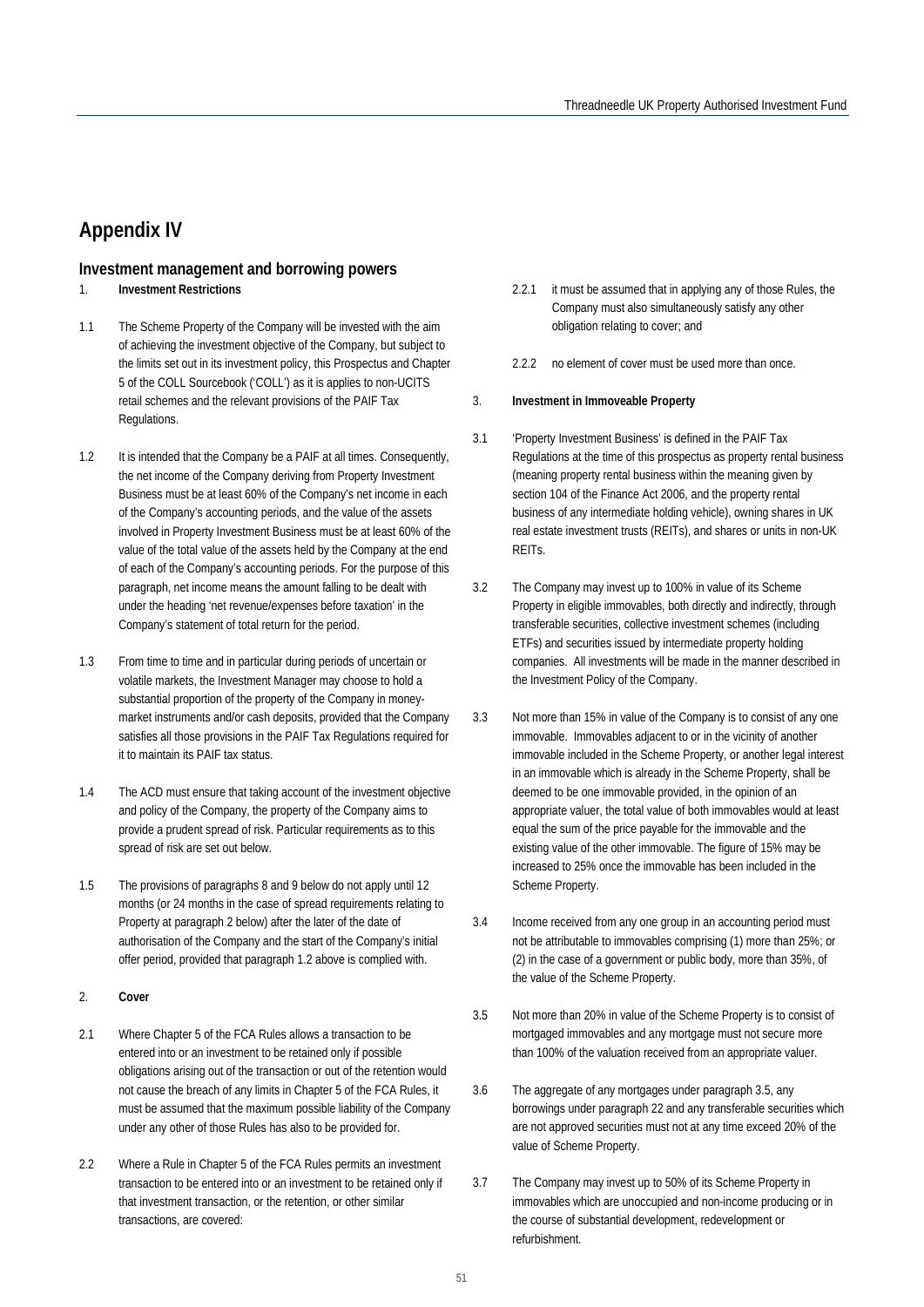- 3.8 The Company may grant an option to a third party to buy an immovable in the Scheme Property provided the value of the relevant immovable does not exceed 20% of the value of the Scheme Property together with, where appropriate, the value of investments in (1) unregulated collective investment schemes; and (2) any transferable securities which are not approved securities.
- 3.9 Any furniture, fittings or other contents of any building may be regarded as part of the relevant immovable.
- 3.10 The ACD may undertake, where appropriate, property development and funding of such development to the extent permitted by COLL.

#### 4. **Eligible Immovables**

- 4.1 Subject to FCA approval and COLL 4.3, the Company may acquire land or a building which is situated in the United Kingdom but which is held in an offshore holding structure which is itself a permitted investment for the purposes of COLL 5.6.
- 4.2 The ACD must take reasonable care to determine that the title to the underlying immovable is a good marketable title.
- 4.3 The ACD must have received a report from an appropriate valuer which contains a valuation of the underlying immovable (with and without any relevant subsisting mortgage) and which states that in the appropriate valuer's opinion the immovable would, if acquired by the Company or the intermediate investment vehicle, be capable of being disposed of in a reasonable timeframe at that valuer's valuation;

or

the ACD must have received a report from an appropriate valuer stating that the immovable is adjacent to, or in the vicinity of another immovable included in the Company or is another legal interest in an immovable which is already included in the property of the Company, and that in the opinion of the appropriate valuer, the total value of both immovables would at least equal the sum of the price payable for the immovable and the existing value of the other immovable.

- 4.4 An immovable must be bought or be agreed by enforceable contract to be bought within six months after receipt of the report of the appropriate valuer. An immovable must not be bought, if it is apparent to the ACD that the report of the appropriate valuer could no longer reasonably be relied on. An immovable must not be bought at more than 105% of the valuation for the relevant immovable in the report of the appropriate valuer.
- 4.5 In circumstances where in a particular jurisdiction it is practical to sell the underlying immovable together with the holding vehicle, the valuations referred to above may be of the holding vehicle and the property as its asset.
- 4.6 An appropriate valuer must be a person who has knowledge of and experience in the valuation of immovables of the relevant kind in the relevant area. In addition, an appropriate valuer must be qualified to be a standing independent valuer of a non-UCITS retail scheme or be considered by the Standing Independent Valuer to hold an equivalent qualification. An appropriate valuer must also be independent of the ACD and the Depositary and must not have engaged himself or any of his Associates in relation to the finding of the immovable for the Company.
- 5. **Transferable Securities**
- 5.1 A transferable security is an investment which is any of the following:
	- 5.1.1 a share;
	- 5.1.2 a debenture;
	- 5.1.3 a government and public security;
	- 5.1.4 a warrant; or
	- 5.1.5 a certificate representing certain securities
- 5.2 An investment is not a transferable security if the title to it cannot be transferred, or can be transferred only with the consent of a third party.
- 5.3 In applying paragraph 5.2 to an investment which is issued by a body corporate, and which is a share or a debenture, the need for any consent on the part of the body corporate or any members or debenture holders of it may be ignored.
- 5.4 An investment is not a transferable security unless the liability of the holder of it to contribute to the debts of the issuer is limited to any amount for the time being unpaid by the holder of it in respect of the investment.
- 5.5 An approved money-market instrument is a money-market instrument which is normally dealt in on the money market, is liquid and has a value which can be accurately determined at any time. The Company may invest in an approved money-market instrument provided that:
	- 5.5.1 the issue or the issuer is regulated for the purpose of protecting investors and savings; and
	- 5.5.2 the instrument is issued or guaranteed in accordance with paragraphs 5.6 and 5.7.
- 5.6 The Company may invest in an approved money-market instrument if it is:
	- 5.6.1 issued or guaranteed by any one of the following: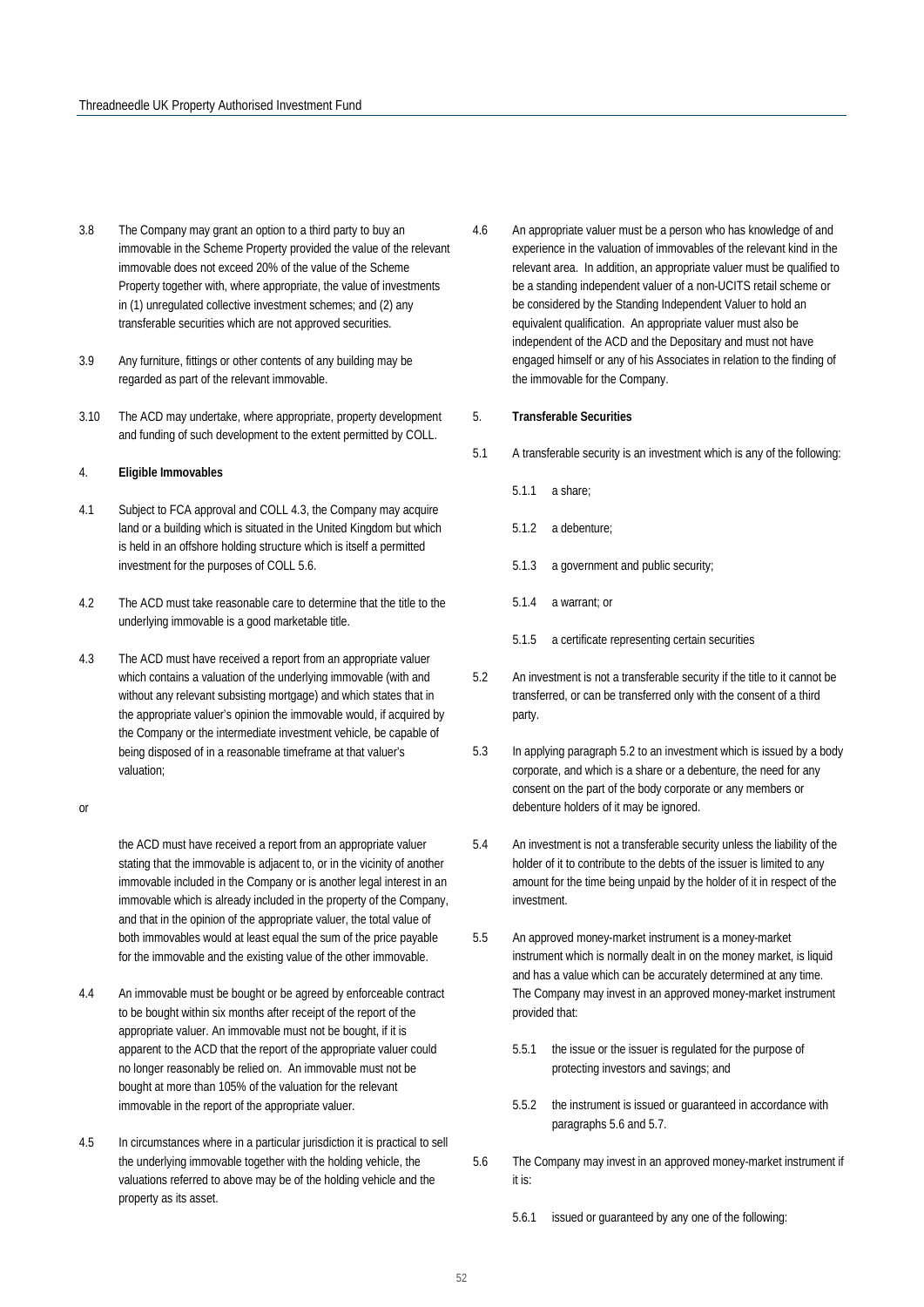- 5.6.1.1 a central authority of an EEA State or, if the EEA State is a federal state, one of the members making up the federation;
- 5.6.1.2 a regional or local authority of an EEA State;
- 5.6.1.3 the European Central Bank or a central bank of an EEA State;
- 5.6.1.4 the European Union or the European Investment Bank;
- 5.6.1.5 a non-EEA State or, in the case of a federal state, one of the members making up the federation;
- 5.6.1.6 a public international body to which one or more EEA States belong; or
- 5.6.2 issued by a body, any securities of which are dealt in on an eligible market; or
- 5.6.3 issued or guaranteed by an establishment which is:
	- 5.6.3.1 subject to prudential supervision in accordance with criteria defined by Community law; or
	- 5.6.3.2 subject to and complies with prudential rules considered by the FCA to be at least as stringent as those laid down by Community law.
- 5.7 An establishment shall be considered to satisfy the requirement in paragraph 5.6.3.2 if it is subject to and complies with prudential rules, and fulfils one or more of the following criteria:
	- 5.7.1 it is located in the European Economic Area;
	- 5.7.2 it is located in an OECD country belonging to the Group of Ten;
	- 5.7.3 it has at least investment grade rating;
	- 5.7.4 on the basis of an in-depth analysis of the issuer, it can be demonstrated that the prudential rules applicable to that issuer are at least as stringent as those laid down by Community law.

#### 6. **Non-UCITS Retail Schemes – General**

- 6.1 Subject to its investment objective and policy of the Company, the Scheme Property must, and except where otherwise provided in COLL 5, consist of any one or more of:
	- 6.1.1 transferable securities;
	- 6.1.2 approved money market instruments;
- 6.1.3 permitted derivatives and forward transactions;
- 6.1.4 permitted deposits;
- 6.1.5 units in permitted collective investment schemes; and
- 6.1.6 permitted immovables.
- 6.2 Subject to paragraph 6.3, transferable securities and money market instruments held must be:
	- 6.2.1 admitted to or dealt in on an eligible market within paragraph  $7:$  or
	- 6.2.2 recently issued transferable securities that satisfy the following requirements:
		- 6.2.2.1 the terms of issue include an undertaking that application will be made to be admitted to an eligible market; and
		- 6.2.2.2 such admission is secured within a year of issue; or
- 6.3 approved money market instruments not admitted to or dealt in on an eligible market that satisfy the requirements in paragraph 5.5.
- 6.4 Not more than 20% in value of the Scheme Property is to consist of:
	- 6.4.1 transferable securities which are not within paragraph 6.2; or (aggregated with the value of the Scheme Property which can be invested in unregulated collective investment schemes as set out in paragraph 9)
	- 6.4.2 money market instruments which are liquid and have a value which can be determined accurately at any time.
- 6.5 The requirements relating to spread of investments do not apply during any period in which it is not reasonably practical to comply, provided that the requirement to maintain prudent spread of risk is complied with.
- 6.6 It is not intended that the Company will invest directly in any tangible movable property or gold.

#### 7. **Eligible Markets Regime: Purpose**

- 7.1 To protect investors the markets on which investments of the Company are dealt in or traded on should be of an adequate quality ('eligible') at the time of acquisition of the investment and until it is sold.
- 7.2 Where a market ceases to be eligible, investments on that market cease to be approved securities. The 10% restriction on investing in unapproved securities or in money market instruments applies, and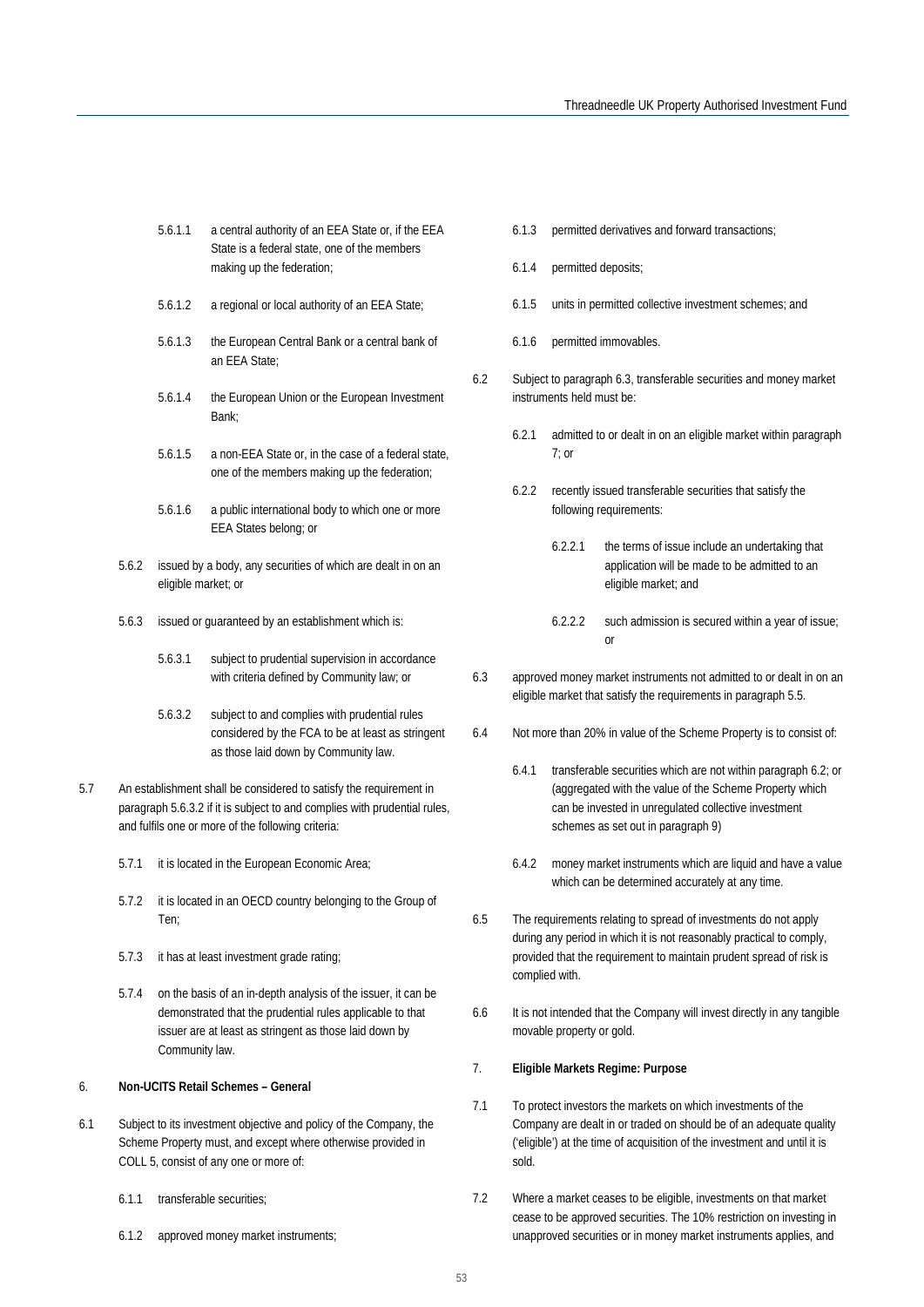exceeding this limit because a market ceases to be eligible will generally be regarded as beyond the control of the ACD.

- 7.3 A market is eligible for the purposes of the FCA Rules if it is:
	- 7.3.1 a regulated market; or
	- 7.3.2 a market in an EEA State which is regulated, operates regularly and is open to the public; or
	- 7.3.3 any market within paragraph 7.4.
- 7.4 A market not falling within paragraphs 7.3.1 and 7.3.2 is eligible for the purposes of Chapter 5 of the FCA Rules if:
	- 7.4.1 the ACD, after consultation with and notification to the Depositary (and any other directors of the Company), decides that market is appropriate for investment of, or dealing in, the Scheme Property;
	- 7.4.2 the market is included in a list in the Prospectus; and
	- 7.4.3 the Depositary has taken reasonable care to determine that:
		- 7.4.3.1 adequate custody arrangements can be provided for the investment dealt in on that market; and
		- 7.4.3.2 all reasonable steps have been taken by the ACD in deciding whether that market is eligible.
- 7.5 In paragraph 7.4.1, a market must not be considered appropriate unless it is regulated, operates regularly, is recognised as a market or exchange or as a self-regulating organisation by an overseas regulator, is open to the public, is adequately liquid and has adequate arrangements for unimpeded transmission of income and capital to or for the order of investors.
- 7.6 The eligible markets for the Company are set out in Appendix I.
- 8. **Spread: General**
- 8.1 This paragraph 8 on spread does not apply to government and public securities.
- 8.2 Not more than 20% in value of the Scheme Property is to consist of deposits with a single body. In applying this limit of 20%, all uninvested cash comprising capital property that the Depositary holds should be included in calculating the total sum of the deposits held by it on behalf of the scheme.
- 8.3 Not more than 10% in value of the Scheme Property is to consist of transferable securities or money market instruments issued by any single body. This limit of 10% is raised to 25% in value of the Scheme Property in respect of covered bonds.
- 8.4 In applying paragraph 8.3 certificates representing certain securities are treated as equivalent to the underlying security.
- 8.5 The exposure to any one counterparty in an OTC derivative transaction must not exceed 10% in value of the Scheme Property.
- 8.6 Not more than 15% in value of the Scheme Property is to consist of units of any one collective investment scheme.
- 8.7 For the purposes of this paragraph 8, a single body is:
	- 8.7.1 in relation to transferable securities and money market instruments, the person by whom they are issued; and
	- 8.7.2 in relation to deposits, the person with whom they are placed.

#### 9. **Spread: Government and Public Securities**

- 9.1 The restrictions in paragraph 8 do not apply to government and public securities. The restrictions in relation to such securities are set out below ('such securities').
- 9.2 Where no more than 35% in value of the Scheme Property is invested in such securities issued by any one body, there is no limit on the amount which may be invested in such securities or such securities or in any one issue.
- 9.3 The Company may invest more than 35% in value of the Scheme Property in such securities issued by any one body provided that:
	- 9.3.1 the ACD has before any such investment is made consulted with the Depositary and as a result considers that the issuer of such securities is one which is appropriate in accordance with the investment objectives of the Company;
	- 9.3.2 no more than 30% in value of the Scheme Property consists of such securities of any one issue;
	- 9.3.3 the Scheme Property includes such securities issued by that or another issuer, of at least six different issues; and
	- 9.3.4 the disclosures required by the FCA have been made.
- 9.4 The issuers in which the Company may invest over 35% of the Scheme Property are set out in Appendix V.
- 9.5 The Scheme Property may be invested in government and public securities issued by any individual state, local authority or public international body issuing such securities.
- 9.6 In relation to such securities:
	- 9.6.1 issue, issued and issuer include guarantee, guaranteed and guarantor; and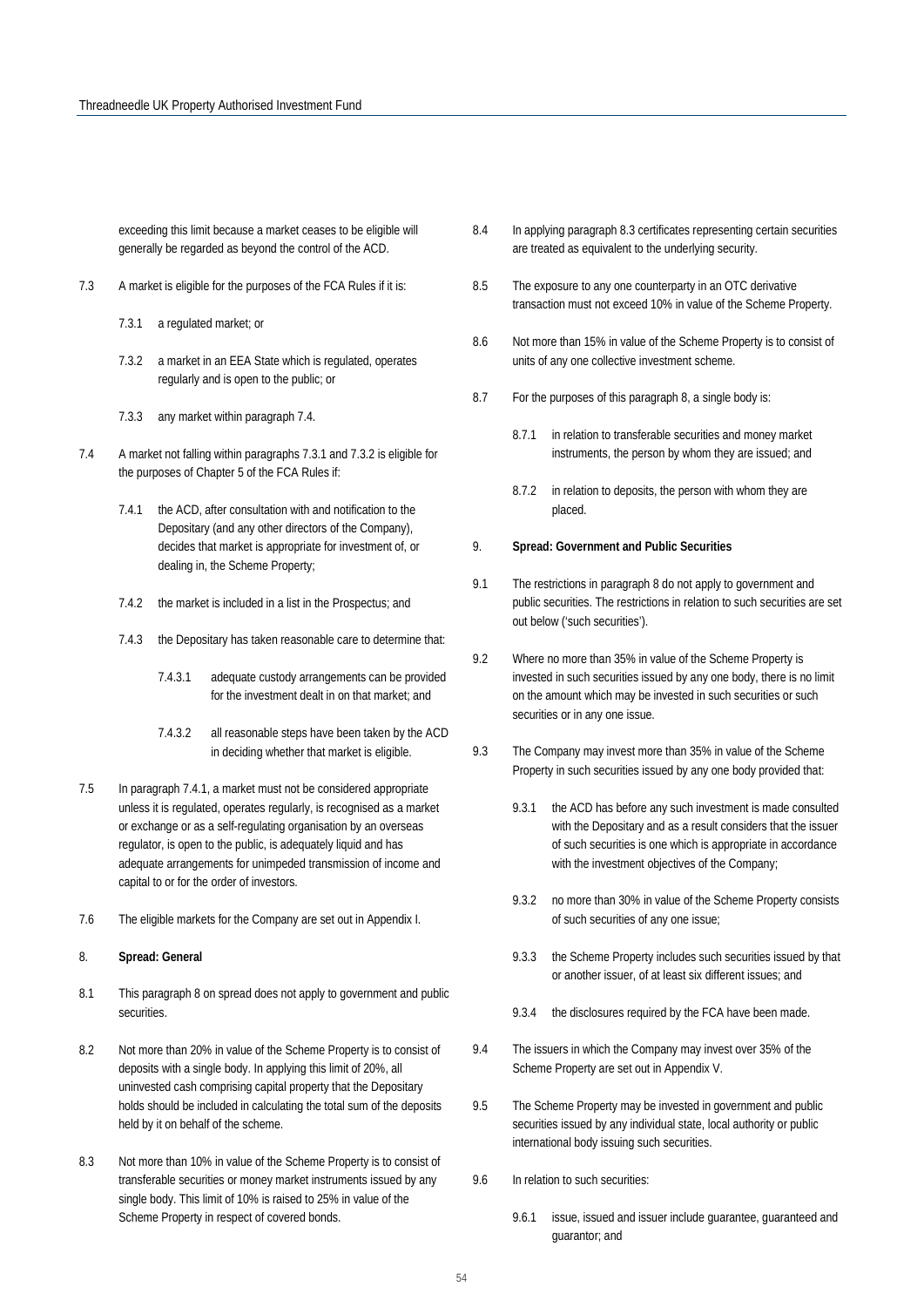9.6.2 an issue differs from another if there is a difference as to repayment date, rate of interest, guarantor or other material terms of the issue.

#### 10. **Investment in Collective Investment Schemes**

- 10.1 The Company's investment policy permits investment up to 15% of the Scheme Property in units of collective investment schemes.
- 10.2 The Company may invest in units in a collective investment scheme (a 'second scheme') provided that the investment is permitted under paragraphs 10.3 to 10.7.
- 10.3 The second scheme is a scheme which:
	- 10.3.1 satisfies the conditions necessary for it to enjoy the rights conferred by the UCITS Directive; or
	- 10.3.2 is a Non-UCITS Retail Scheme; or
	- 10.3.3 is recognised under section 264 or 272 of the Financial Services and Markets Act 2000 (schemes constituted in other EEA states, schemes authorised in designated countries or territories and Individually recognised overseas schemes);
	- 10.3.4 is constituted outside the United Kingdom and the investment and borrowing powers of which are the same or more restrictive than those of a Non-UCITS Retail Scheme; or
	- 10.3.5 is a scheme not falling within paragraphs 10.3.1 to 10.3.4 and in respect of which no more than 20% in value of the Scheme Property (including any transferable securities which are not approved securities) is invested.
- 10.4 The second scheme is a scheme which operates on the principle of the prudent spread of risk;
- 10.5 The second scheme is a scheme which has terms which prohibit more than 15% in value of that scheme consisting of units in collective investment schemes;
- 10.6 The participants in the second scheme must be entitled to have their units redeemed in accordance with the scheme at a price related to the net value of the property to which the units relate and determined in accordance with the scheme.
- 10.7 Where the second scheme is an umbrella, the provisions in paragraph 8 and paragraphs 10.5 to 10.6 apply to each sub-fund as if it were a separate scheme.
- 10.8 Units in a collective investment scheme do not fall within the requirements of this paragraph 10 if that collective investment scheme is managed or operated by (or, if it is an OEIC, has as its

ACD) the ACD of the Company or by an associate of the ACD, unless the prospectus of the investing authorised fund clearly states that the property of that investing fund may include such units and the conditions in paragraph 10 are complied with.

- 10.9 In accordance with COLL 5.6.11R the Company may invest in or dispose of units in collective investment schemes managed or operated by (or, if it is an OEIC has as its authorised corporate director), the ACD or an associate of the ACD.
- 10.10 The Company must not invest in or dispose of units in another collective investment scheme (the second scheme), which is managed or operated by (or in the case of an OEIC has as its authorised corporate director), the ACD, or an associate of the ACD, unless:
	- 10.10.1 there is no charge in respect of such investment or disposal; or
	- 10.10.2 the ACD pays the Company by the close of business on the fourth business day following the date of the agreement to invest or dispose:
		- 10.10.2.1 on investment, either:
			- (a) any amount by which the consideration paid by the Company for the units in the second scheme exceeds the price that would have been paid for the benefit of the second scheme had the units been newly issued or sold by it; or
			- (b) if such price cannot be ascertained by the ACD, the maximum amount of any charge permitted to be made by the seller of units in the second scheme; and
		- 10.10.2.2 on disposal, the amount of any charge made for the account of the authorised fund manager or operator of the second scheme or an associate of any of them in respect of the disposal.
- 10.11 In paragraph 10.10 to 10.10.2.2 above:
	- 10.11.1 any addition to or deduction from the consideration paid on the acquisition or disposal of units in the second scheme, which is applied for the benefit of the second scheme and is, or is like, a dilution levy made in accordance with the FCA rules, is to be treated as part of the price of the units and not as part of any charge; and
	- 10.11.2 any charge made in respect of an exchange of units in one sub-fund or separate part of the second scheme for units in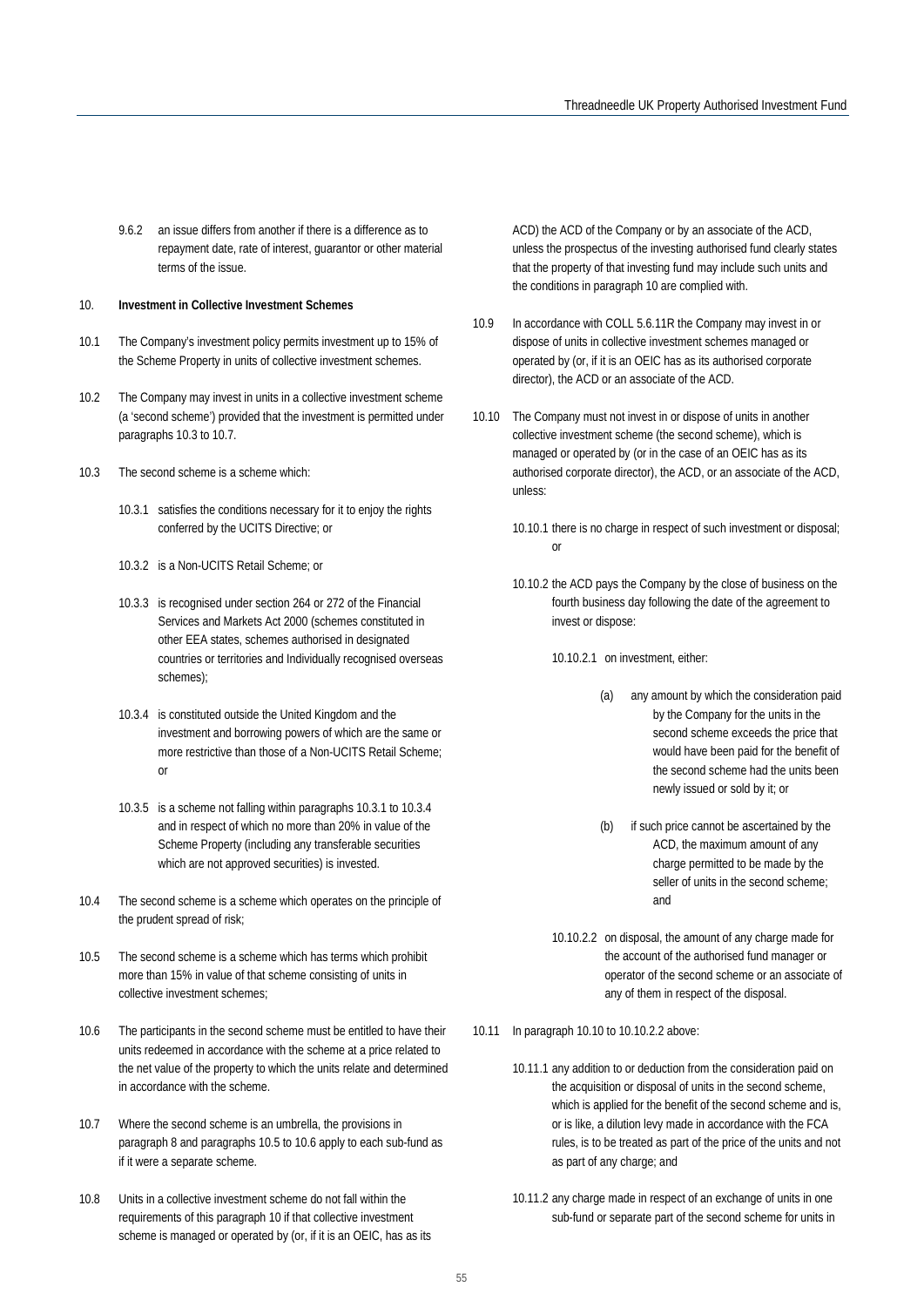another sub-fund or separate part of that scheme is to be included as part of the consideration paid for the units.

#### 11. **Investment in Warrants and Nil and Partly Paid Securities**

- 11.1 A transferable security on which any sum is unpaid falls within a power of investment only if it is reasonably foreseeable that the amount of any existing and potential call for any sum unpaid could be paid by the Company, at the time when payment is required, without contravening the rules in COLL 5.
- 11.2 Not more than 5% in value of the Company is to consist of warrants.

#### 12. **Investment in Money Market Instruments**

- 12.1 The Company may invest in money market instruments, provided they are admitted to or dealt on an eligible market in accordance with paragraph 7.
- 12.2 Up to 20% of the Scheme Property of the Company may be invested in money market instruments which are not admitted to or dealt on an eligible market, provided they are liquid and have a value which can be determined accurately at any time. (This 20% limit is aggregated with the 20% limit on the ability of the Company to invest in unapproved transferable securities.)

#### 13. **Use of Derivatives and Forward Transactions – General**

- 13.1 At the date of this Prospectus, the Investment Manager may employ derivatives solely for the purpose of the EPM. In the event it wishes to use them for investment purposes, 60 days' notice is required to be given to Shareholders.
- 13.2 The Company may utilise its Scheme Property to enter into transactions for the purposes of EPM. Permitted EPM transactions (excluding stock-lending arrangements) are transactions in derivatives e.g. to hedge against price or currency fluctuations, dealt with or traded on an eligible derivatives market; off-exchange options or contracts for differences resembling options; or synthetic futures in certain circumstances. The ACD must take reasonable care to ensure that the transaction is economically appropriate to the reduction of the relevant risks (whether in the price of investments, interest rates or exchange rates) or to the reduction of the relevant costs and/or to the generation of additional capital or income with an acceptably low level of risk. The exposure must be fully 'covered' by cash and/or other property sufficient to meet any obligation to pay or deliver that could arise.
- 13.3 Permitted transactions are those that the ACD reasonably regards as economically appropriate to EPM, that is:
	- 13.3.1 Transactions undertaken to reduce risk or cost in terms of fluctuations in prices, interest rates or exchange rates where the ACD reasonably believes that the transaction will

diminish a risk or cost of a kind or level which it is sensible to reduce; or

- 13.3.2 Transactions for the generation of additional capital growth or income for the Company by taking advantage of gains which the ACD reasonably believes are certain to be made (or certain, barring events which are not reasonably foreseeable) as a result of:
	- 13.3.2.1 pricing imperfections in the market as regards the property which the Company holds or may hold; or
	- 13.3.2.2 receiving a premium for the writing of a covered call option or a cash covered put option on property of the Company which the Company is willing to buy or sell at the exercise price; or
	- 13.3.2.3 stocklending arrangements.
- 13.4 A permitted arrangement in this context may at any time be closed out.
- 13.5 Transactions may take the form of 'derivatives transactions' (that is, transactions in options, futures or contracts for differences) or forward currency transactions. A derivatives transaction must either be in a derivative which is traded or dealt in on an eligible derivatives market (and effected in accordance with the rules of that market), or be an off-exchange derivative which complies with the relevant conditions set out in the COLL Sourcebook, or be a 'synthetic future' (i.e. a composite derivative created out of two separate options). Forward currency transactions must be entered into with counterparties who satisfy the COLL Sourcebook. A permitted transaction may at any time be closed out.
- 13.6 A transaction in derivatives or a forward transaction must not be effected for the Company unless:
	- 13.6.1 the transaction is of a kind specified in paragraph 14 (Permitted transactions (derivatives and forwards)); and
	- 13.6.2 the transaction is covered, as required by paragraph 18 (Cover for transactions in derivatives and forward transactions).
- 13.7 Where the Company invests in derivatives, the exposure to the underlying assets must not exceed the limits in paragraphs 8 and 9 save as provided in paragraph 13.8.
- 13.8 Where a transferable security or money market instrument embeds a derivative, this must be taken into account for the purposes of calculating any limit in this paragraph.
- 13.9 Where the Company invests in an index based derivative, provided the relevant index falls within paragraph 13.10 below the underlying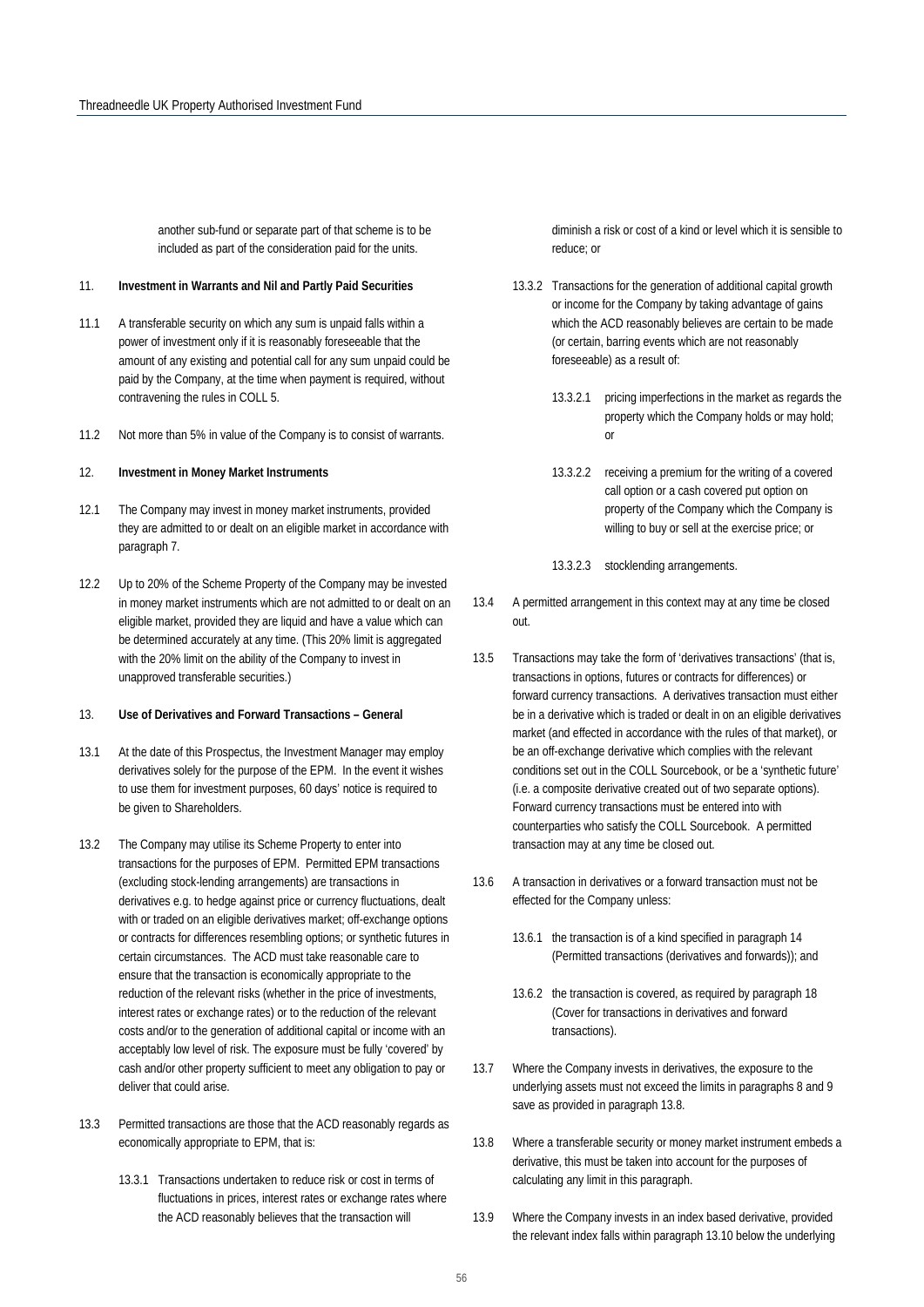constituents of the index do not have to be taken into account for the purposes of paragraphs 8 and 9.

- 13.10 The relaxation in paragraph 13.8 is subject to the ACD taking account of paragraphs 1.2 and 6.4.
- 13.11 The index must:
	- 13.11.1 have a sufficiently diversified composition;
	- 13.11.2 be a representative benchmark for the market to which it refers; and
	- 13.11.3 be published in an appropriate manner.

#### 14. **Permitted Transactions (derivatives and forwards)**

- 14.1 A transaction in a derivative must be in an approved derivative or be one which complies with paragraph 17.
- 14.2 The underlying of a transaction in a derivative must consist of any one or more of the following to which the Company is dedicated:
	- 14.2.1 transferable securities;
	- 14.2.2 approved money market instruments permitted;
	- 14.2.3 permitted deposits;
	- 14.2.4 permitted derivatives and forward transactions;
	- 14.2.5 permitted units in collective investment schemes; and
	- 14.2.6 permitted immovables.
- 14.3 The exposure to the underlying must not exceed the limits in paragraphs 8 and 9.
- 14.4 A transaction in an approved derivative must be effected on or under the rules of an eligible derivatives market.
- 14.5 A transaction in a derivative must not cause the Company to diverge from its investment objectives as stated in the Instrument of Incorporation and the most recently published version of this Prospectus.
- 14.6 A transaction in a derivative must not be effected if the intended effect is to create the potential for an uncovered sale of transferable securities, money market instruments, units in collective investment schemes, or derivatives.
- 14.7 Any forward transaction must be with an Eligible Institution or an Approved Bank.

#### 15. **Transactions for the Purchase of Property:**

A derivative or forward transaction which will or could lead to the delivery of property for the account of the Company may be entered into only if:

- 15.1 that property can be held for the account of the Company; and
- 15.2 the ACD having taken reasonable care determines that delivery of the property under the transaction will not occur or will not lead to a breach of the rules in the FCA Rules.

#### 16. **Requirement to cover sales**

- 16.1 No agreement by or on behalf of the Company to dispose of property or rights may be made unless:
	- 16.1.1 the obligation to make the disposal and any other similar obligation could immediately be honoured by the Company by delivery of property or the assignment (or, in Scotland, assignation) of rights; and
	- 16.1.2 the property and rights in 16.1.1 above are owned by the Company at the time of the agreement.
- 16.2 The above paragraph does not apply to a deposit.
- 17. **OTC Transactions in Derivatives**

A transaction in an OTC derivative under paragraph 14 must be:

- 17.1 with an approved counterparty; a counterparty to a transaction in derivatives is approved only if the counterparty is:
	- 17.1.1 an Eligible Institution or an Approved Bank; or
	- 17.1.2 a person whose permission (including any requirements or limitations), as published in the FCA Register or whose Home State authorisation, permits it to enter into the transaction as principal off-exchange;
- 17.2 on approved terms; the terms of the transaction in derivatives are approved only if, the ACD carries out:
	- 17.2.1 at least daily, a reliable and verifiable valuation in respect of that transaction corresponding to its fair value and which does not rely only on market quotations by the counterparty; and
	- 17.2.2 can enter into one or more further transaction to sell, liquidate or close out that transaction at any time, at its fair value;
- 17.3 capable of valuation; a transaction in derivatives is capable of valuation only if the ACD having taken reasonable care determines that, throughout the life of the derivative (if the transaction is entered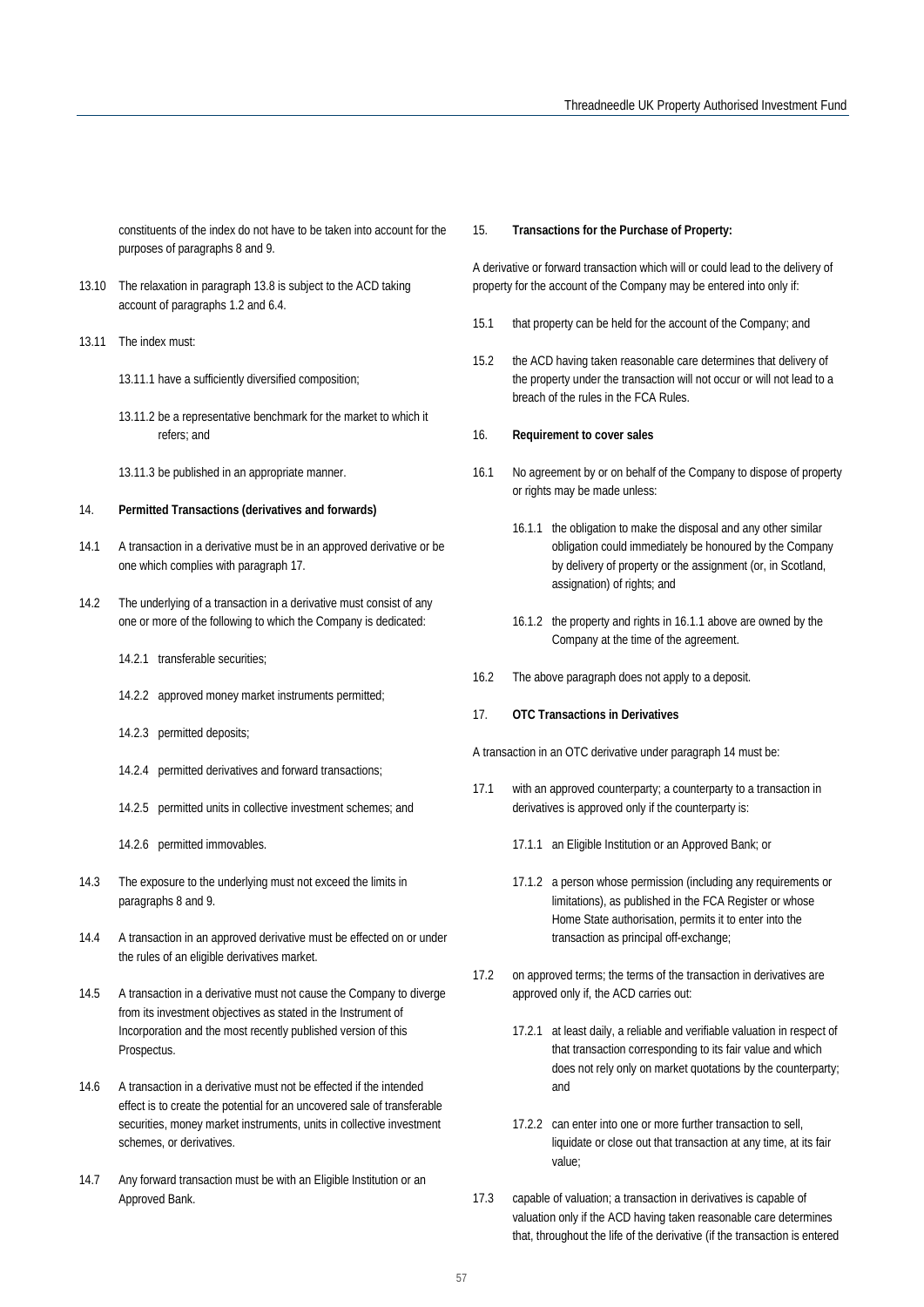into), it will be able to value the investment concerned with reasonable accuracy:

- 17.3.1 on the basis of an up-to-date market value which the ACD and the Depositary have agreed is reliable; or
- 17.3.2 if the value in 17.3.1 is not available, on the basis of a pricing model which the ACD and the Depositary have agreed uses an adequate recognised methodology; and
- 17.4 subject to verifiable valuation; a transaction in derivatives is subject to verifiable valuation only if, throughout the life of the derivative (if the transaction is entered into) verification of the valuation is carried out by:
	- 17.4.1 an appropriate third party which is independent from the counterparty of the derivative, at an adequate frequency and in such a way that the ACD is able to check it; or
	- 17.4.2 a department within the ACD which is independent from the department in charge of managing the Scheme Property and which is adequately equipped for such a purpose.
- 17.5 For the purposes of paragraph 17.2.1 above, 'fair value' is the amount for which an asset could be exchanged, or a liability settled, between knowledgeable, willing parties in an arm's length transaction.

#### 18. **Cover for transactions in derivatives and forward transactions**

The ACD must ensure that the global exposure relating to derivatives and forwards transactions held does not exceed the net value of the Scheme Property.

#### 19. **Stock Lending**

- 19.1 The Company, or the Depositary at the request of the Company, may only enter into a stock lending arrangement in accordance with this paragraph 19 if it reasonably appears to the Company to be appropriate to do so with a view to generating additional income for the Company with an acceptable degree of risk.
- 19.2 Briefly, such arrangements are those where the Company or the Depositary (acting as agent) transfers securities to a third party otherwise than by way of sale and the third party is to transfer those securities, or securities of the same type and amount, back to the Company or the Depositary at a later date. The Company or the Depositary at the time of delivery receives collateral to cover against the risk that the future transfer back of the securities may not be satisfactorily completed.
- 19.3 There is no limit on the value of the property of the Company which may be the subject of stock lending arrangements within this paragraph 19.
- 19.4 The Company currently engages in stock lending arrangements with the Custodian, acting as stock lending agent on behalf of the Depositary. For further information please refer to the section of this Prospectus with the heading 'Stock lending'.
- 19.5 Any stock lending arrangements engaged upon must always comply with the requirements of the Taxation of Chargeable Gains Act 1992. The transactions must also comply with the requirements of the FCA Rules and the formal guidance on Stock lending issued by the FCA as amended from time to time.
- 19.6 Underwriting and sub-underwriting contracts and placings may also, subject to certain conditions set out in the FCA Rules, be entered into for the account of the Company.

#### 20. **Investment in Deposits**

The Company may invest in deposits only with an Approved Bank and which are repayable on demand or have the right to be withdrawn, and maturing in no more than 12 months.

#### 21. **Cash and Near Cash**

- 21.1 Cash and near cash must not be retained in the Scheme Property except to the extent that this may reasonably be regarded as necessary in order to enable:
	- 21.1.1 the pursuit of the Company's investment objectives; or
	- 21.1.2 redemption of units; or
	- 21.1.3 efficient management of the Company in accordance with its investment objectives; or
	- 21.1.4 other purposes which may reasonably be regarded as ancillary to the investment objectives of the Company.
- 21.2 During the period of the initial offer the Scheme Property may consist of cash and near cash without limitation.
- 21.3 The investment policy of the Company may mean that at times it is appropriate not to be fully invested in immoveable property and other investments but to hold cash or near cash in order to enable the pursuit of the Company's investment objectives subject at all times with complying with the statutory requirements of PAIF status. Investors should refer to the section of this Prospectus with the heading "Risk Factors".

#### 22. **General Power to Borrow**

22.1 The Company may, in accordance with this paragraph 22, borrow money for the use of the Company on terms that the borrowing is to be repayable out of the Scheme Property. This power to borrow is subject to the obligation of the Company to comply with any restriction in the Instrument of Incorporation.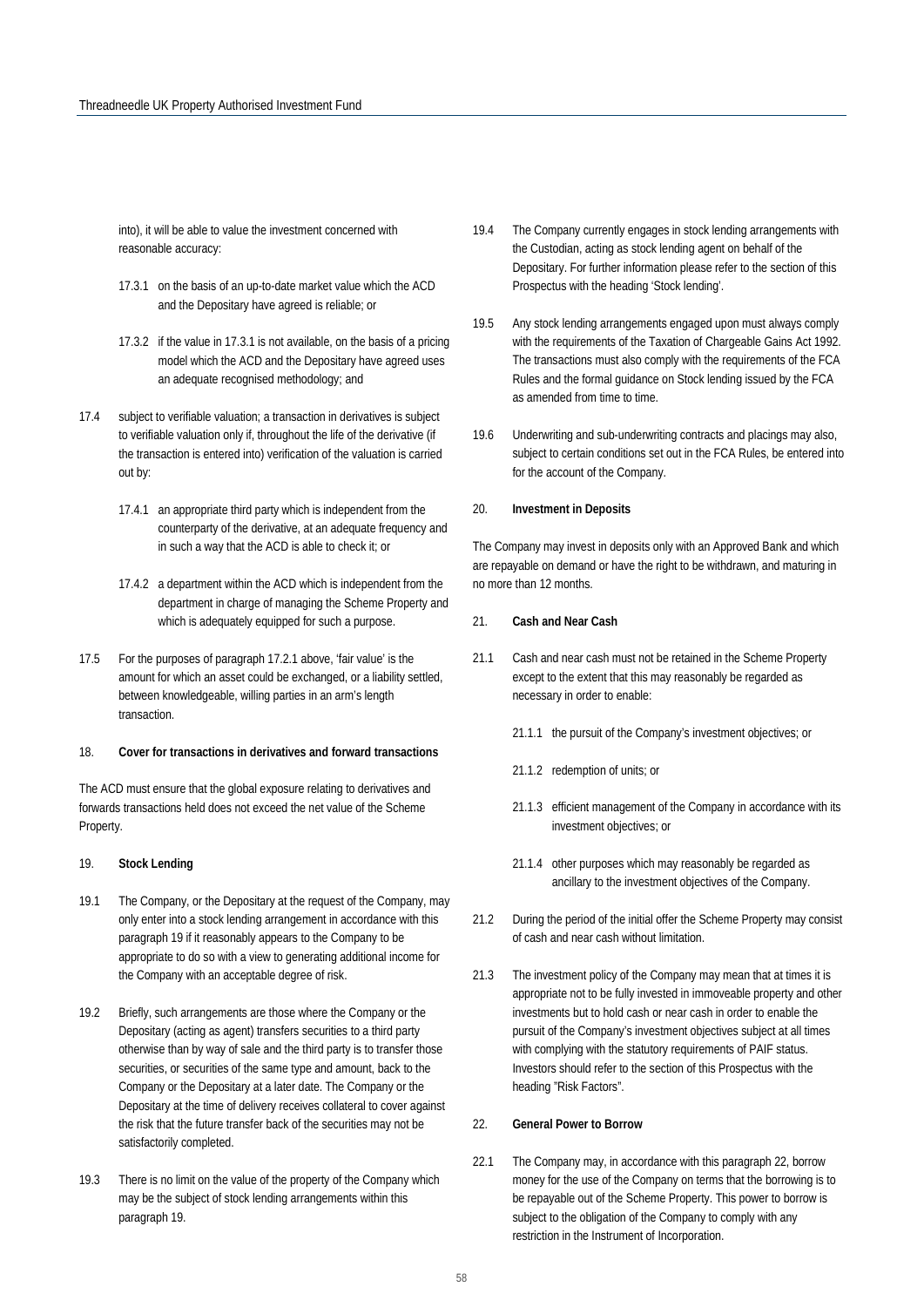- 22.2 The Company may borrow under this paragraph ('General power to borrow') only from an Eligible Institution or an Approved Bank.
- 22.3 The Company must not issue any debentures unless it acknowledges or creates a borrowing that complies with this paragraph and the paragraph below ('Borrowing limits').

#### 23. **Borrowing Limits**

- 23.1 The ACD must ensure that the Company's borrowing does not, on any business day, exceed 10% of the value of the Scheme Property.
- 23.2 This paragraph 23 does not apply to 'back to back' borrowing.

#### 24. **Restrictions on Lending of Money**

- 24.1 None of the money in the Scheme Property may be lent and, for the purposes of this prohibition, money is lent by the Company if it is paid to a person ('the payee') on the basis that it should be repaid, whether or not by the payee.
- 24.2 Acquiring a debenture is not lending for the purposes of this paragraph ('Restrictions on lending of money'); nor is the placing of money on deposit or in a current account.
- 24.3 This paragraph ('Restrictions on lending of money') does not prevent the Company from providing an officer of the Company with funds to meet expenditure to be incurred by him for the purposes of the Company (or for the purposes of enabling him properly to perform his duties as an officer of the Company) or from doing anything to enable an officer to avoid incurring such expenditure.

#### 25. **Restrictions on Lending of Property Other Than Money**

- 25.1 The Scheme Property of the Company other than money must not be lent by way of deposit or otherwise.
- 25.2 Transactions permitted by paragraph 18 are not lending for the purposes of this paragraph ('Restrictions on lending of property other than money').
- 25.3 This paragraph ('Restrictions on lending of property other than money') does not prevent the Company or the Depositary at the request of the Company from lending, depositing, pledging or charging Scheme Property for margin requirements where transactions in derivatives or forward transactions are used for the account of the ACD in accordance with any other rule in Chapter 5 of COLL.

### 26. **General Power to Accept or Underwrite Placings**

26.1 Any power in Chapter 5 of COLL to invest in transferable securities may be used for the purpose of entering into transactions to which this paragraph ('General power to accept or underwrite placings')

applies, subject to compliance with any restriction in the Instrument of Incorporation.

- 26.2 Subject to paragraph 26.3, this paragraph applies to any agreement or understanding which:
	- 26.2.1 is an underwriting or sub-underwriting agreement; or
	- 26.2.2 contemplates that securities will or may be issued or subscribed for or acquired for the account of the Company.
- 26.3 The above paragraph does not apply to:
	- 26.3.1 an option; or
	- 26.3.2 a purchase of a transferable security which confers a right to:
		- 26.3.2.1 subscribe for or acquire a transferable security; or

26.3.2.2 convert one transferable security into another.

- 26.4 The exposure of the Company to agreements and understandings within paragraph 26.2 must, on any business day, be:
	- 26.4.1 covered in accordance with the requirements of COLL 5.3.3R; and
	- 26.4.2 such that, if all possible obligations arising under them had immediately to be met in full, there would be no breach of any limit in Chapter 5 of the FCA Rules.

#### 27. **Guarantees and Indemnities**

- 27.1 Save for a modification by consent of COLL 5.6.22R(9) in respect of the Company, the Depositary for the account of the Company must not provide any guarantee or indemnity in respect of the obligations of any person.
- 27.2 The Depositary for the account of the Company, may provide a guarantee or indemnity in respect of any acquisition or holding of an immovable permitted under COLL 5.6.18R and 5.6.19R. The Depositary may in time be indemnified by the Company in accordance with paragraph 27.4.2 below.
- 27.3 None of the Scheme Property of the Company may be used to discharge any obligation arising under a guarantee or indemnity with respect to the obligation of any person.
- 27.4 Paragraphs 27.1 and 27.3 do not apply in respect of the Company to:
	- 27.4.1 an indemnity falling within the provisions of regulation 62(3) (Exemptions from liability to be void) of the OEIC Regulations;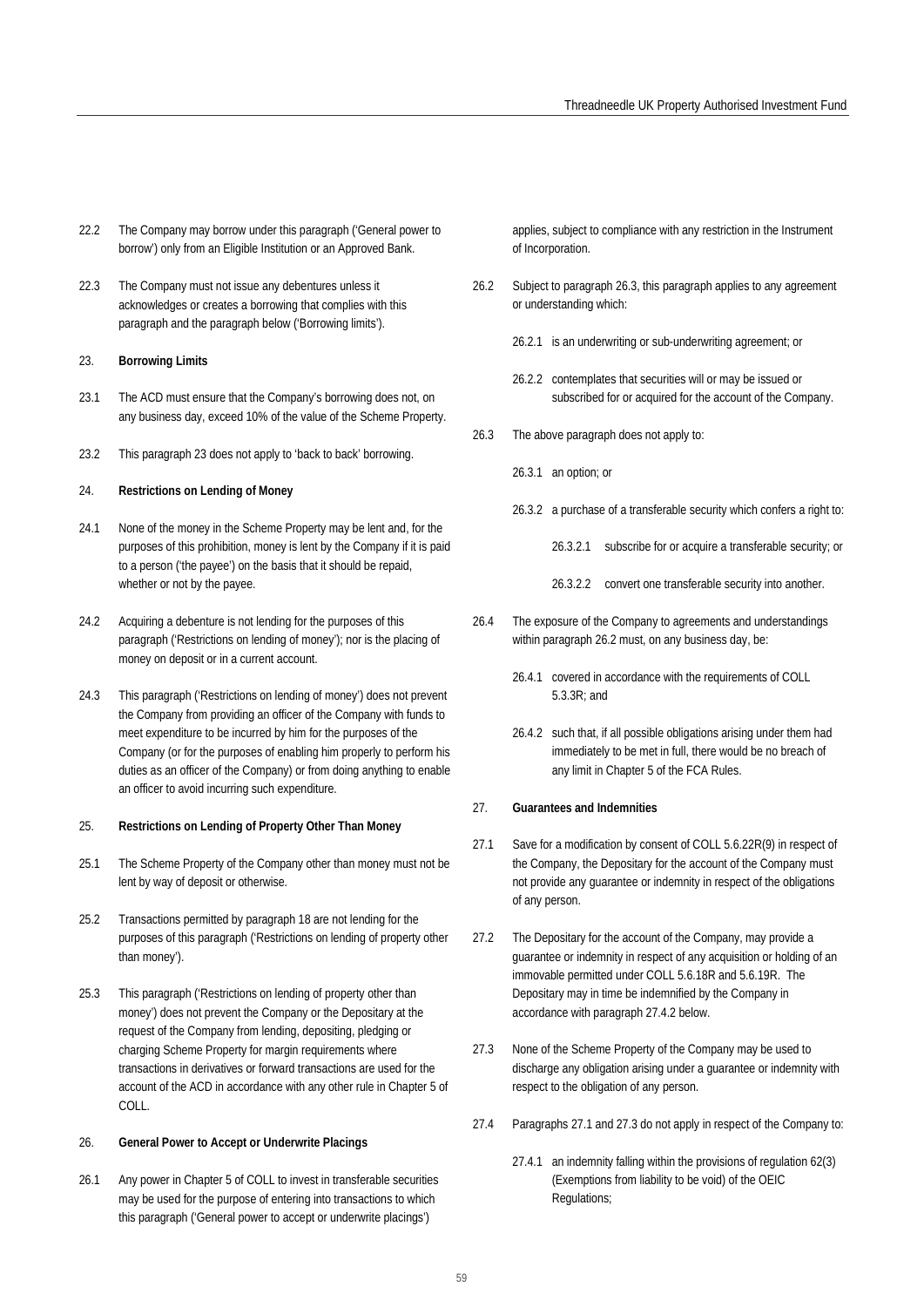- 27.4.2 an indemnity (other than any provision in it which is void under regulation 62 of the OEIC Regulations) given to the Depositary against any liability incurred by it as a consequence of the safekeeping of any of the Scheme Property by it or by anyone retained by it to assist it to perform its function of the safekeeping of the Scheme Property; and
- 27.4.3 an indemnity given to a person winding up a scheme if the indemnity is given for the purposes of arrangements by which the whole or part of the property of that scheme becomes the first property of the Company and the holders of units in that scheme become the first Shareholders in the Company.

#### 28. **Leverage**

- 28.1 This section explains in what circumstances and how the ACD may use leverage in respect of the Company where the investment policy of the Company permits its use of leverage, the different leverage calculation methods and maximum level of leverage permitted.
- 28.2 Leverage when used in this prospectus means the following sources of leverage can be used when managing the Company:
	- 28.2.1 cash borrowing, subject to the restrictions set out in paragraphs 22 ("General Power to Borrow") and 23 ("Borrowing Limits") of this Appendix;
	- 28.2.2 financial derivative instruments and reinvestment of cash collateral in the context of securities lending, subject in each case to paragraphs 13 ("Use of Derivatives and Forward Transactions – General"), 14 ("Permitted Transactions (derivatives and forwards)"), 15 ("Transactions for the Purchase of Property:"), 16 ("Requirement to cover sales"), 17 ("OTC Transactions in Derivatives"), 18 ("Cover for transactions in derivatives and forward transactions"), 22 ("General Power to Borrow") and 23 ("Borrowing Limits") of this Appendix.
- 28.3 The ACD is required to calculate and monitor the level of leverage of the Company, expressed as a ratio between the exposure of the Company and its Net Asset Value (Exposure/NAV), under both the gross method and the commitment method.
- 28.4 Under the gross method, the exposure of the Company is calculated as follows:
	- 28.4.1 include the sum of all assets purchased, plus the absolute value of all liabilities;
	- 28.4.2 exclude cash and cash equivalents which are highly liquid investments held in the base currency of the Company, that are readily convertible to a known amount of cash, are subject to an insignificant risk of change in value and provide

a return no greater than the rate of a three month high quality bond;

- 28.4.3 derivative instruments are converted into the equivalent position in their underlying assets;
- 28.4.4 exclude cash borrowings that remain in cash or cash equivalents and where the amounts payable are known;
- 28.4.5 include exposures resulting from the reinvestment of cash borrowings, expressed as the higher of the market value of the investment realised or the total amount of cash borrowed; and
- 28.4.6 include positions within repurchase or reverse repurchase agreements and securities lending or borrowing or other similar arrangements.

Under the commitment method, the exposure of the Company is calculated in the same way as under the gross method; however, where "hedging" offsets risk and "netting" eliminates risk, these values are not included.

- 28.5 The maximum level of leverage which the Company may employ, calculated in accordance with the gross and commitment methods, is stated in the section with the heading "Investments in Derivatives and Forward Transactions and the Use of EPM" at page 29 of this Prospectus.
- 28.6 In addition, the total amount of leverage employed by the Company will be disclosed in the annual report of the Company.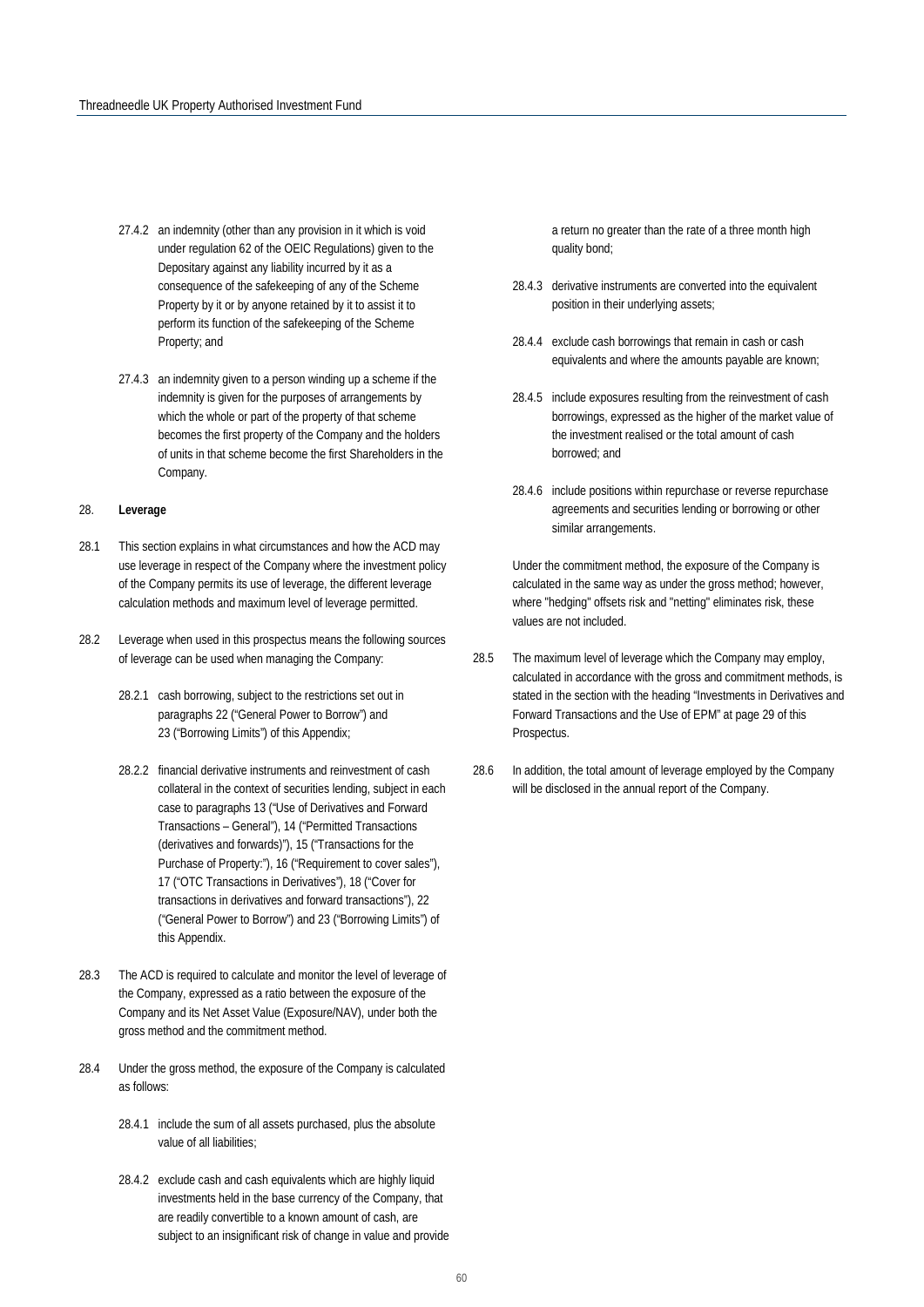## **Appendix V**

**List of issuers of Government and public securities in which the Company may invest**

**List of issuers of Government and public securities in which the Company may invest up to 100% of the Scheme Property of the Company. These are the only public bodies in which the Company may invest more than 35% of the assets of the Company.**

Government and public securities issued by or on behalf of the Governments of the following states:

Australia Austria Belgium Canada Denmark Finland France **Germany** Greece Iceland Ireland Italy Japan Liechtenstein **Luxembourg Netherlands** New Zealand Northern Ireland Norway Portugal **Spain Sweden Switzerland** United Kingdom United States of America

#### **International Organisations**

Asian Development Bank (ADB) Council of Europe Development Bank Deutsche Ausgleichsbank (DTA) Eurofima European Bank for Reconstruction and Development (EBRD) International Finance Corporation (IFC) Kreditanstalt Für Wiederaufbau (KFW) Nordic Investment Bank (NIB)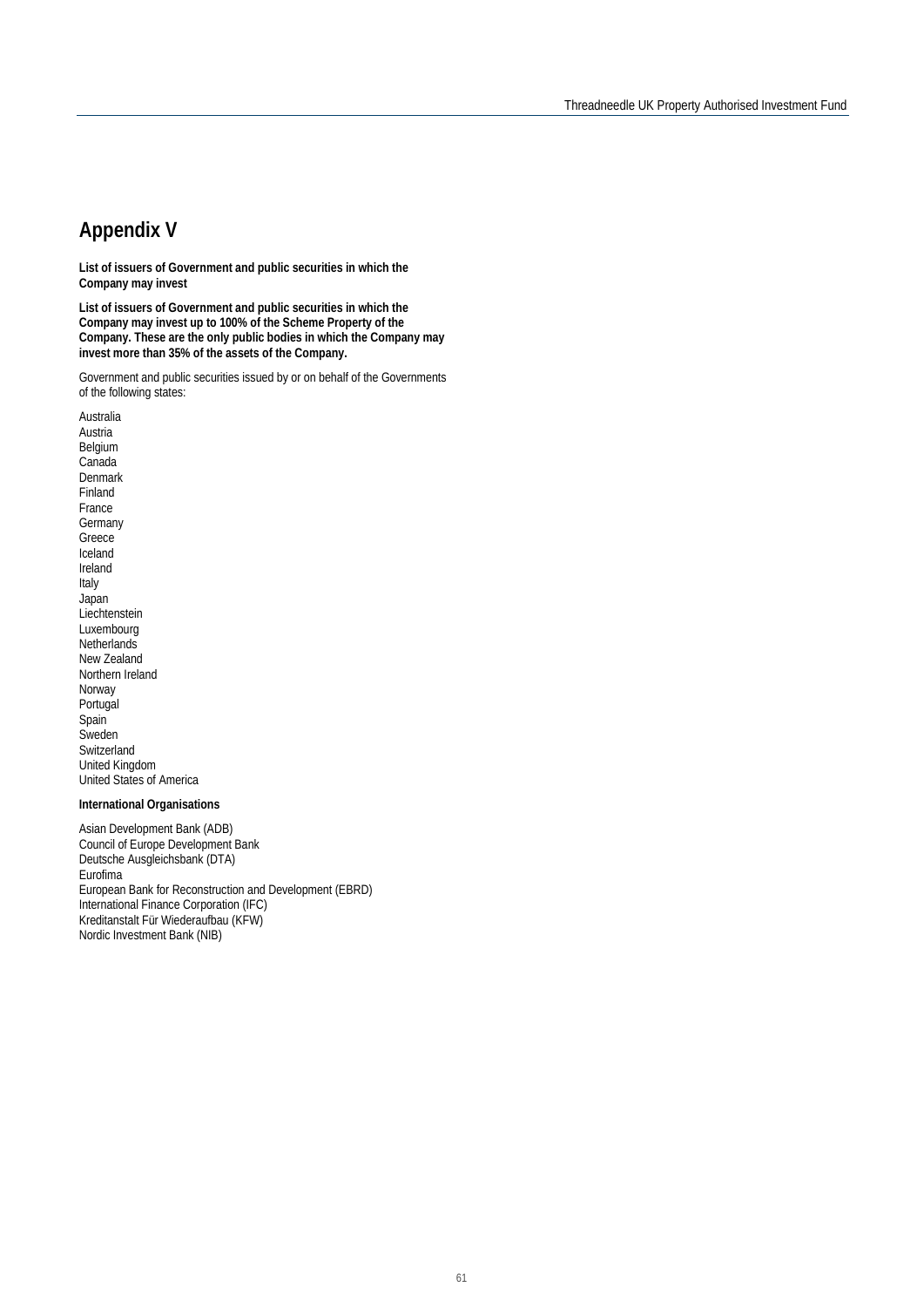## **Appendix VI**

## **Valuation Provisions**

- 1. **General**
- 1.1 The valuation of the property of the Company takes place as at the Valuation Point.
- 1.2 The valuation is in the Company's base currency.
- 1.3 Prices used are the most recent prices that can reasonably be obtained after the Valuation Point with a view to giving an accurate valuation as at that point.
- 1.4 A valuation is in two parts, one on an issue basis and one on a cancellation basis.
- 1.5 To convert to the base currency the value of property which would otherwise be valued in another currency the ACD will either:
	- 1.5.1 select a rate of exchange which represents the average of the highest and lowest rates quoted at the relevant time for conversion of that currency into base currency on the market on which the ACD would normally deal if it wished to make such a conversion; or
	- 1.5.2 invite the Depositary to agree that it is in the interests of Shareholders to select a different rate, and, if the Depositary so agrees, use that other rate.
- 1.6 The value of the Scheme Property shall be the value of its assets less the value of its liabilities determined in accordance with the following provisions.

#### 2. **What is included in the Valuation**

- 2.1 All of the Company's property is included, subject to adjustments arising as detailed in this Appendix, as at the Valuation Point.
- 2.2 If the Depositary has been instructed to issue or cancel Shares, the ACD will assume (unless the contrary is shown) that:
	- 2.2.1 the Depositary has done so;
	- 2.2.2 the Depositary has paid or been paid for them; and
	- 2.2.3 all consequential action required by this Appendix or by the Instrument has been taken.
- 2.3 If the Depositary has issued or cancelled Shares in the Company but consequential action (see paragraph 2.2 above) is outstanding, the ACD will assume that it has been taken.
- 2.4 If agreements for the unconditional sale or purchase of property in the Company are in existence but uncompleted, the ACD will assume:
	- 2.4.1 completion; and
	- 2.4.2 that all consequential action required by their terms has been taken.
- 2.5 Such unconditional agreements need not be taken into account if made shortly before the valuation takes place and, in the opinion of the ACD, their omission shall not materially affect the final net asset amount.
- 2.6 The ACD will not include in paragraph 2.3 above any agreement which is:
	- 2.6.1 a future or contract for differences which is not yet due to be performed; or
	- 2.6.2 an unexpired option written or purchased for the Company which has not yet been exercised.
- 2.7 The ACD will include in paragraph 2.3 any agreement the existence of which is, or could reasonably be expected to be, known to the ACD, assuming that all other persons in the ACD's employment take all reasonable steps to inform the ACD immediately of the making of any agreement.
- 2.8 If the underlying investment is real property and it is common practice in the jurisdiction in which it is situated to dispose of the real property together with a holding vehicle then the holding vehicle together with the real estate asset may be valued.

#### 3. **Tax and Other Adjustments**

3.1 The ACD will deduct an estimated amount for anticipated tax liabilities (on unrealised capital gains where the liabilities have accrued and are payable out of the property of the Company; on realised capital gains in respect of previously completed and current accounting periods and on income where liabilities have accrued) including (as applicable and without limitation) capital gains tax, income tax, corporation tax, value added tax, stamp duty and stamp duty reserve tax.

#### 3.2 **The ACD will then deduct:**

- 3.2.1 an estimated amount for any liabilities payable out of the Scheme Property and any value added or other tax on it (treating any periodic items as accruing from day to day);
- 3.2.2 the principal amount of any outstanding borrowings whenever payable;
- 3.2.3 any accrued but unpaid interest on borrowings;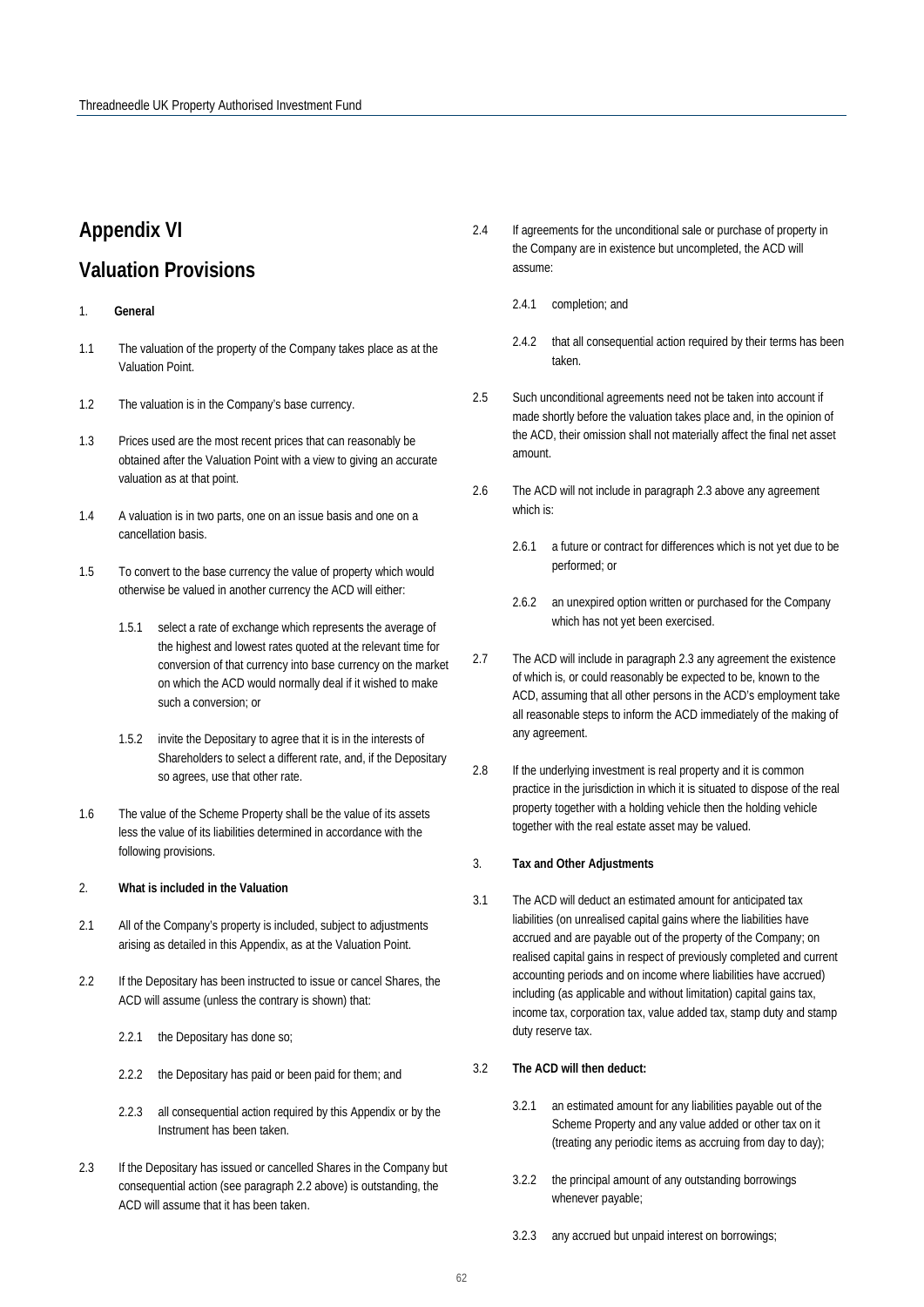- 3.2.4 the value of any option written (if the premium for writing the option has become part of the property of the Company); and
- 3.2.5 in the case of a margined contract, any amount reasonably anticipated to be paid by way of variation margin (that is the difference in price between the last settlement price, whether or not variation margin was then payable, and the price of the contract at the Valuation Point).

#### 3.3 **The ACD will add an estimated amount for accrued claims for repayment of taxation levied:**

- 3.3.1 on capital (including capital gains); and
- 3.3.2 on income.

#### 3.4 **The ACD will then add:**

- 3.4.1 any other credit due to be paid into the Scheme Property; and
- 3.4.2 in the case of a margined contract, any amount reasonably anticipated to be received by way of variation margin (that is the difference in price between the last settlement price, whether or not variation margin was then receivable, and the price of the contract at the Valuation Point).
- 4. **Valuation of the Property of the Company on an Issue Basis**
- 4.1 The valuation of Scheme Property for that part of the valuation which is on an issue basis is as follows:
- 4.2 Property which is not cash (or other assets dealt with in paragraphs 6 and 2.2) shall be valued as follows and the prices used shall (subject as follows) be the most recent prices which it is practicable to obtain:

#### 4.3 **immovable property:**

by a standing independent valuer (as defined in the glossary to the FCA Rules) appointed by the ACD with the approval of the Depository on the basis of an 'market value' as defined in Valuation Standard of the RICS Valuation Standards (The Red Book) (8th Edition published April 2012), as updated from time to time, on the basis of a full valuation with physical inspection (including, where the immovable is or includes a building, internal inspection), at least once a year; and

- 4.4 **on the basis of the last full valuation, at least once a month;**
- 4.5 **and in each case, plus any dealing costs (as defined below);**
	- 4.5.1 units or shares in a collective investment scheme:
		- 4.5.1.1 if a single price for buying and selling units or shares is quoted, at that price plus any dealing

costs (as defined below), any preliminary charge payable by the Company on the purchase of the units or shares, and any dilution levy which would be added in the event of a purchase by the Company of the units or shares in question (except that, where the ACD, or an associate of the ACD, is also the manager or authorised corporate director of the collective investment scheme whose units or shares are held by the Company, the valuation must not include any preliminary charge payable in the event of a purchase by the Company of those units or shares); or

- 4.5.1.2 if separate buying (offer) and selling (bid) prices are quoted, at the buying price, less any expected discount plus any dealing costs (as defined below); or
- 4.5.1.3 if, in the opinion of the ACD, the price obtained is unreliable or no recent traded price is available or if no recent price exists or if the most recent price available does not reflect the ACD's best estimate of the value, at a value which, in the opinion of the ACD, is fair and reasonable;
- 4.5.2 exchange-traded derivative contracts:
	- 4.5.2.1 (aa) if a single price for buying and selling the exchange-traded derivative contract is quoted, at that price; or
	- 4.5.2.2 (bb) if separate buying and selling prices are quoted, at the average of the two prices;
- 4.5.3 over-the-counter derivative contracts shall be valued in accordance with the method of valuation as shall have been agreed between the ACD and the Depositary;
- 4.5.4 any other investment:
	- 4.5.4.1 the best available market dealing offer price (on the most appropriate market in a standard size) plus any dealing costs, (as defined below)); or
	- 4.5.4.2 if, in the opinion of the ACD, the price obtained is unreliable or no recent traded price is available or if the most recent price available does not reflect the ACD's best estimate of the value, at a value which, in the opinion of the ACD, is fair and reasonable; and
- 4.5.5 property other than that described above: at a value which, in the opinion of the ACD, is fair and reasonable (plus any dealing costs (as defined below)).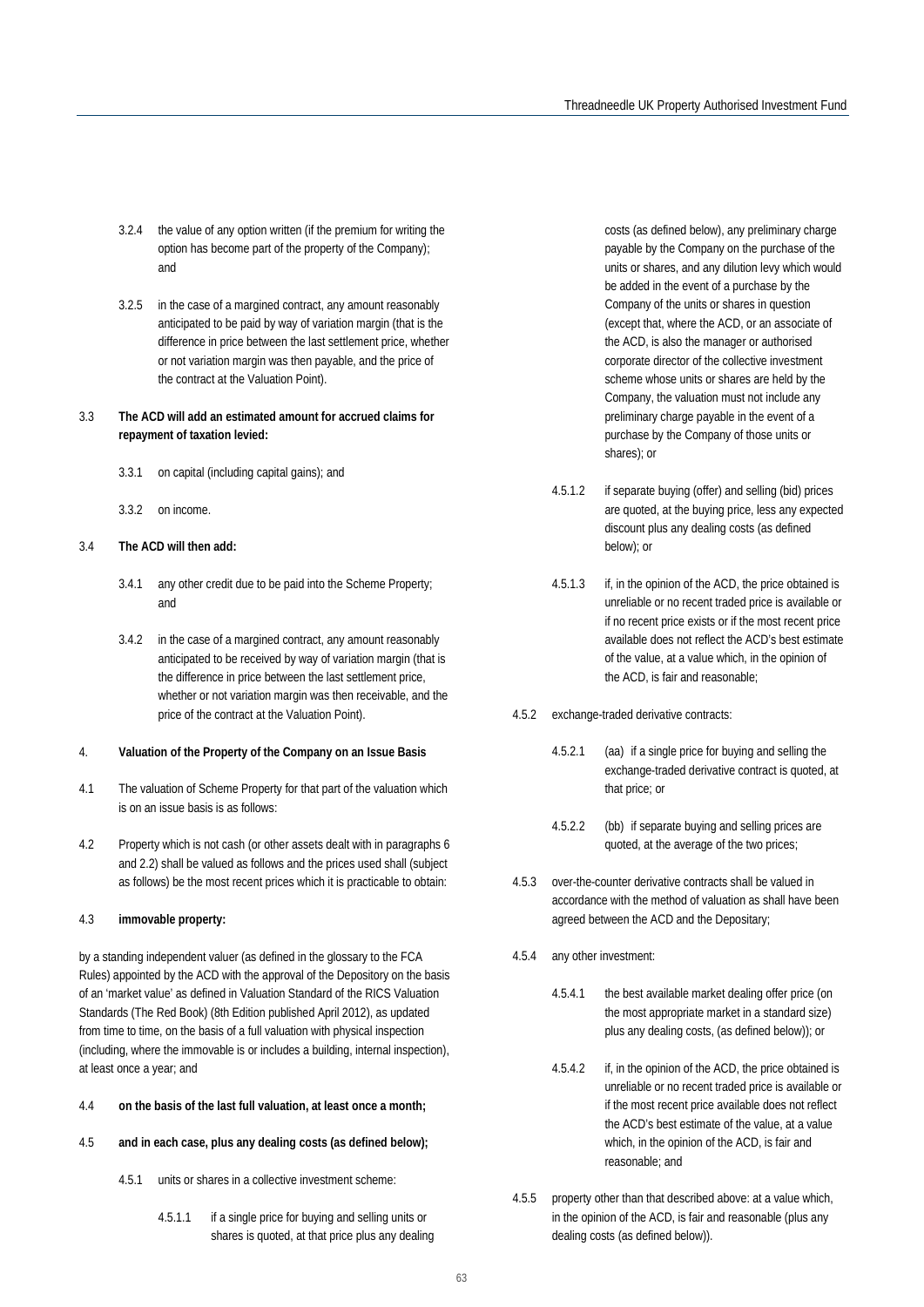#### 5. **Valuation of the Property of the Company on a Cancellation Basis**

The valuation of the Scheme Property for that part of the valuation which is on a cancellation basis is as follows:

- 5.1 Property which is not cash (or other assets dealt with in paragraphs 6 and 2.2) shall be valued as follows and the prices used shall (subject as follows) be the most recent prices which it is practicable to obtain:
	- 5.1.1 immovable property:
		- 5.1.1.1 by a standing independent valuer (as defined in the glossary to the FCA Rules) appointed by the ACD with the approval of the Depositary, on the basis of an 'market value' as defined in Valuation Standard 2.3 of the RICS Valuation Standards (The Red Book) (8th Edition published April 2012), as updated from time to time;
		- 5.1.1.2 on the basis of a full valuation with physical inspection (including, where the immovable is or includes a building, internal inspection), at least once a year; and
		- 5.1.1.3 on the basis of the last full valuation, at least once a month; and in each case, less any dealing costs (as defined below);
	- 5.1.2 units or shares in a collective investment scheme:
		- 5.1.2.1 if a single price for buying and selling units or shares is quoted, at that price less any dealing costs (as defined below), any redemption charge payable by the Company on the sale of the units or shares, (taking account of any expected discount) and any dilution levy which would be deducted in the event of a sale by the Company of the units or shares (except that, where the ACD, or an associate of the ACD, is also the manager or authorised corporate director of the collective investment scheme whose units or shares are held by the Company, any redemption charge payable in the event of a sale by the Company of those units or shares must not be deducted)); or
		- 5.1.2.2 if separate buying (offer) and selling (bid) prices are quoted, at the selling price less any dealing costs (as defined below) and any redemption charge payable on the sale of the units or shares taking account of any expected discount; or
		- 5.1.2.3 if, in the opinion of the ACD, the price obtained is unreliable or no recent traded price is available or

if no recent price exists or if the most recent price available does not reflect the ACD's best estimate of the value, at a value which, in the opinion of the ACD, is fair and reasonable;

- 5.1.3 exchange-traded derivative contracts:
	- 5.1.3.1 if a single price for buying and selling the exchange-traded derivative contract is quoted, at that price; or
	- 5.1.3.2 if separate buying and selling prices are quoted, at the average of the two prices;
- 5.1.4 over-the-counter derivative contracts shall be valued in accordance with the method of valuation as shall have been agreed between the ACD and the Depositary;
- 5.1.5 any other investment:
	- 5.1.5.1 the best available market dealing bid price on the most appropriate market in a standard size (less any dealing costs (as defined below)); or
	- 5.1.5.2 if, in the opinion of the ACD, the price obtained is unreliable or no recent traded price is available or if the most recent price available does not reflect the ACD's best estimate of the value, at a value which, in the opinion of the ACD, is fair and reasonable; and
- 5.1.6 property other than that described above: at a value which, in the opinion of the ACD is fair and reasonable (less any dealing costs (as defined in 5.3 below)).
- 5.2 Cash and amounts held in current, deposit and margin accounts and in other time related deposits shall be valued at their nominal values.
- 5.3 For the purposes of this Appendix VI, 'dealing costs' means in relation to immovable property any costs and charges incurred in buying or selling immovable property, including stamp duty land tax and any fiscal charges, commission or other charges payable in the event of the Company carrying out the transaction in question (but excluding any preliminary charge payable by the Company on the purchase of units or shares), assuming that the commission and charges (other than fiscal charges) which would be payable by the Company are the least that could reasonably be expected to be paid in order to carry out the transaction and otherwise ''dealing costs'' means any fiscal charges, commission or other charges payable in the event of the Company carrying out the transaction in question (but excluding any preliminary charge payable by the Company on the purchase of units or shares), assuming that the commission and charges (other than fiscal charges) which would be payable by the Company are the least that could reasonably be expected to be paid in order to carry out the transaction.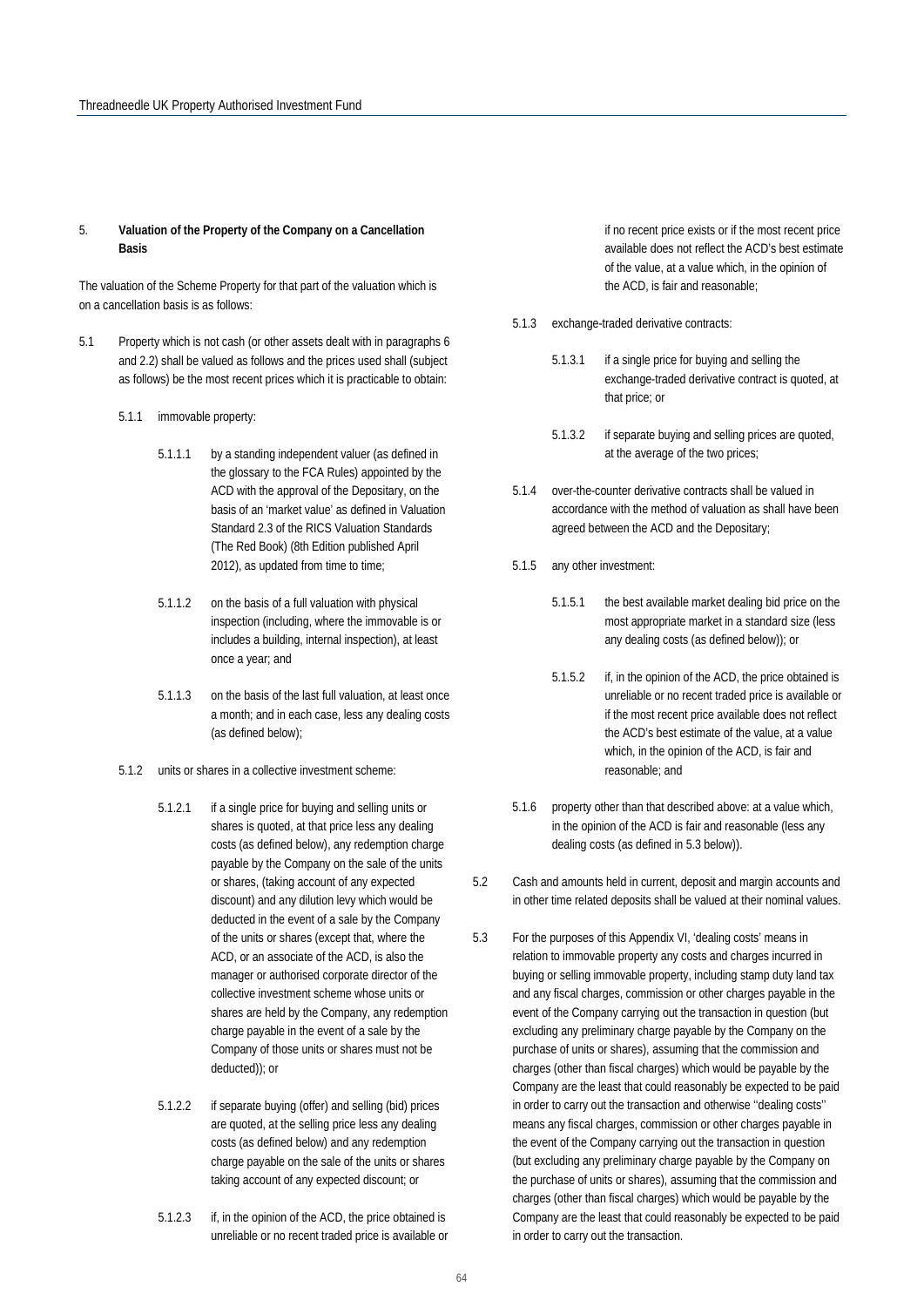## **Appendix VII**

## **Performance of the Company**

Performance\* to 31 December 2015 quoted in sterling (on a bid to bid price basis, net of fees, with income net of UK basic rate tax reinvested). Annualised performance since launch is quoted to 30 April 2016 (source: Morningstar).

|                                          |                  |      |      |         |      |      | Calendar year performance (%) |         |      |       |      | Annualised                  |
|------------------------------------------|------------------|------|------|---------|------|------|-------------------------------|---------|------|-------|------|-----------------------------|
| Fund name                                | Launch<br>Date   | 2006 | 2007 | 2008    | 2009 | 2010 | 2011                          | 2012    | 2013 | 2014  | 2015 | Performance since<br>launch |
| Threadneedle UK<br><b>Property Trust</b> | February<br>2007 | n/a  | n/a  | $-8.24$ | 0.15 | 3.99 | .68                           | $-1.53$ | 3.14 | 13.44 | 8.43 | 1.95                        |

Past performance is not a guide for future performance.

Threadneedle UK Property Authorised Investment Fund (an OEIC) does not have 10 complete years of past performance as it launched on 14 May 2016.

The past performance shown prior to this date is based upon the performance of the Threadneedle UK Property Unit Trust (a unit trust which converted into the Threadneedle UK Property Authorised Investment Fund on 14 May 2016).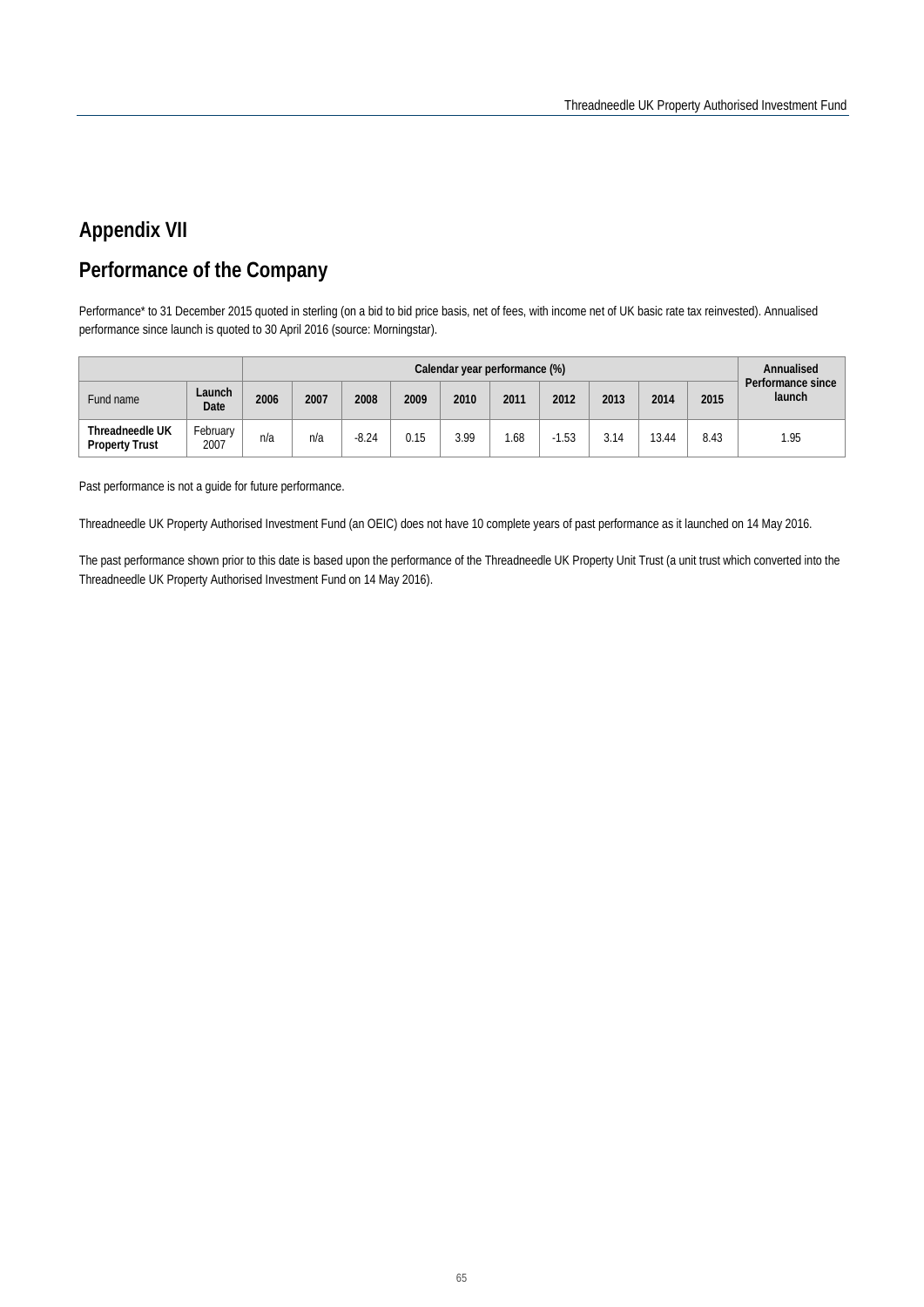#### **Directory**

**The Company and Head Office:** Threadneedle UK Property Authorised Investment Fund Cannon Place 78 Cannon Street London EC4N 6AG

#### **Authorised Corporate Director and AIFM:**

Threadneedle Investment Services Limited Registered office and head office: Cannon Place 78 Cannon Street London EC4N 6AG

#### **ACD Client Services Department:**

Threadneedle Investment Services Limited PO Box 10033 Chelmsford Essex CM99 2AL Telephone **(dealing & customer enquiries):** 0800 953 0134 **Fax** (dealing): 0845 113 0274 **Email** (enquiries): questions@service.columbiathreadneedle.co.uk

#### **Investment Manager:**

Threadneedle Asset Management Limited Cannon Place 78 Cannon Street London EC4N 6AG

#### **Depositary:**

Citibank Europe plc, UK Branch Citigroup Centre, Canada Square Canary Wharf London E14 5LB

### **Legal Advisers:**

Eversheds LLP One Wood Street, London EC4V 7WS

#### **Auditor**:

PricewaterhouseCoopers LLP 7 More London Riverside London SE1 2RT

#### **Standing Independent Valuer:**

CBRE Limited Kingsley House, Wimpole Street, London W1G 0RE

#### **Transfer Agent:**

International Financial Data Services (UK) Limited IFDS House St Nicholas Lane Basildon Essex SS15 5FS

\*Please note that calls may be recorded.